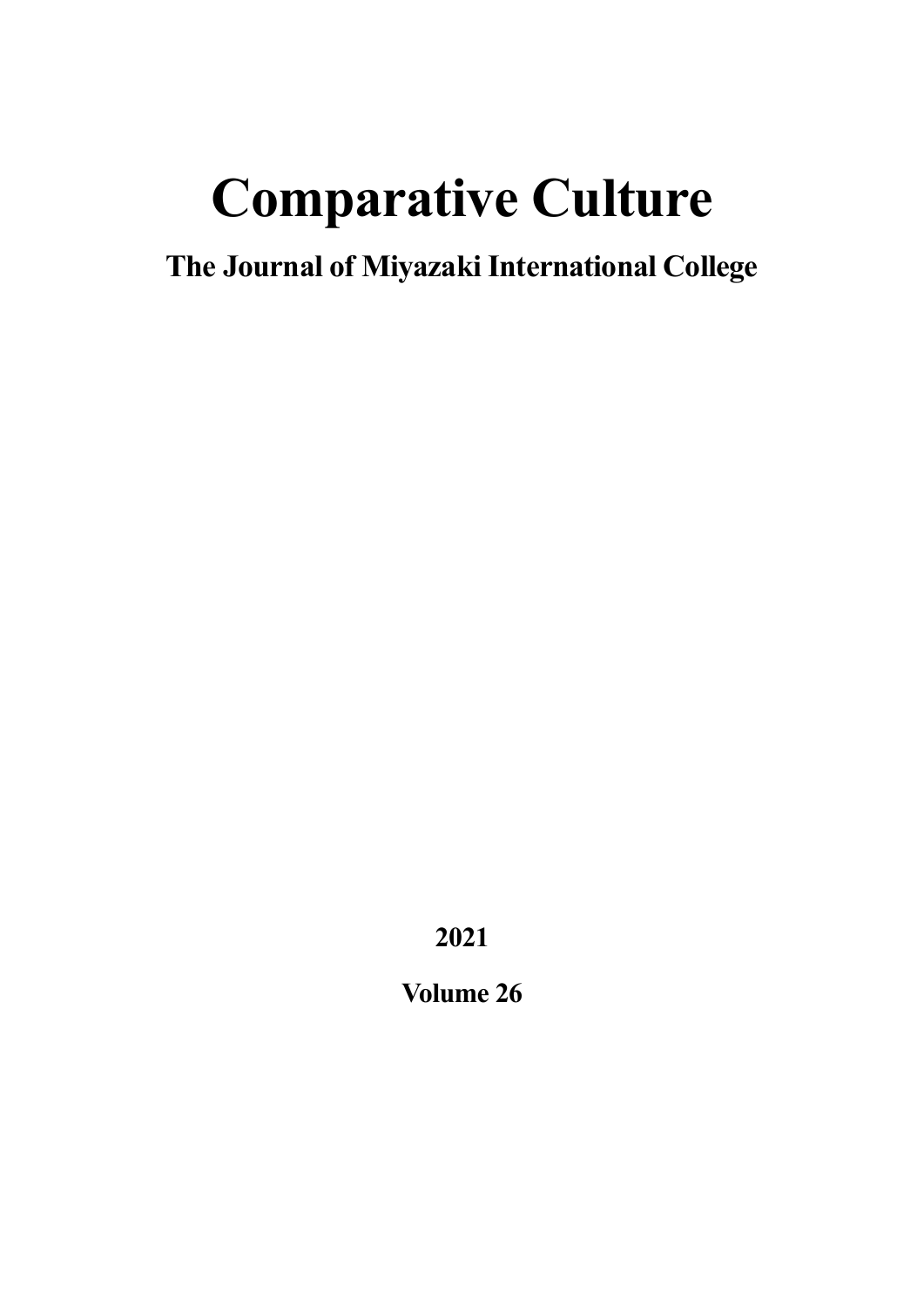## **Comparative Culture**

## **The Journal of Miyazaki International College**

President, Miyazaki International College Noboru Murakami

*General Editor* Anne McLellan Howard

*Technical Editor* Anderson Passos

Editorial Correspondence *Comparative Culture:* Miyazaki International College 1405 Kano, Kiyotake-cho Miyazaki-shi, Miyazaki 889-1605 Japan Email:ahoward@sky.miyazaki-mic.ac.jp

ISSN: 1343-8476

*Comparative Culture* is published annually by the Department of International Liberal Arts at Miyazaki International College.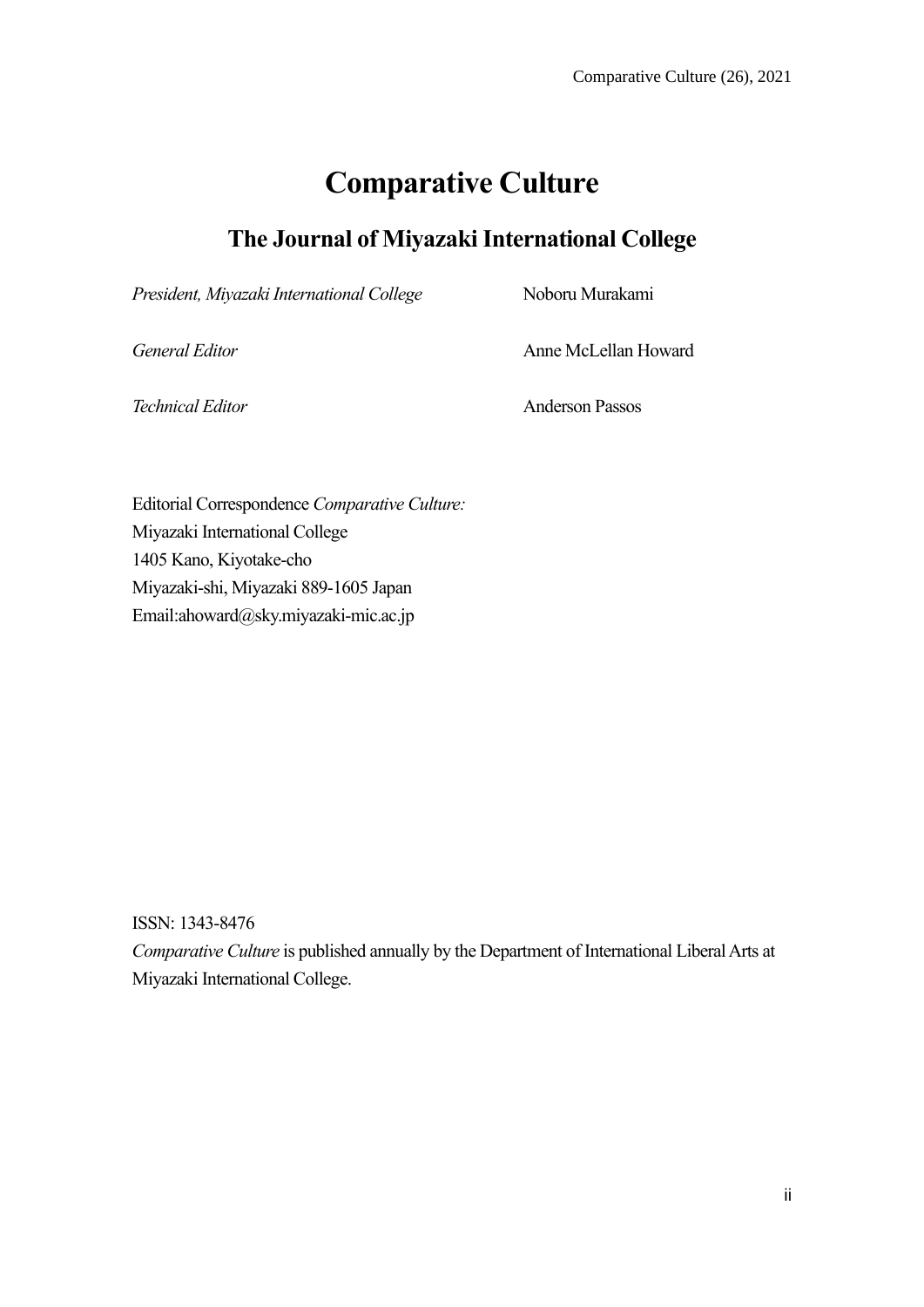# **Table of Contents**

| Review of Business Books for Educators: How to Praise Others                                                   |  |
|----------------------------------------------------------------------------------------------------------------|--|
|                                                                                                                |  |
| The Development of a Banking English Seminar                                                                   |  |
|                                                                                                                |  |
| Articulatory Setting: An Overlooked Aspect of L2 Pronunciation?                                                |  |
|                                                                                                                |  |
| Learning how to see: understanding binocular vision and the benefits for students of<br>art                    |  |
|                                                                                                                |  |
| Theory and Practice of a Hard-CLIL-typed Major Class at College                                                |  |
|                                                                                                                |  |
| A Gramscian organic intellectual: Stuart Hall and British Cultural Studies in the age<br>of Thatcher and Blair |  |
|                                                                                                                |  |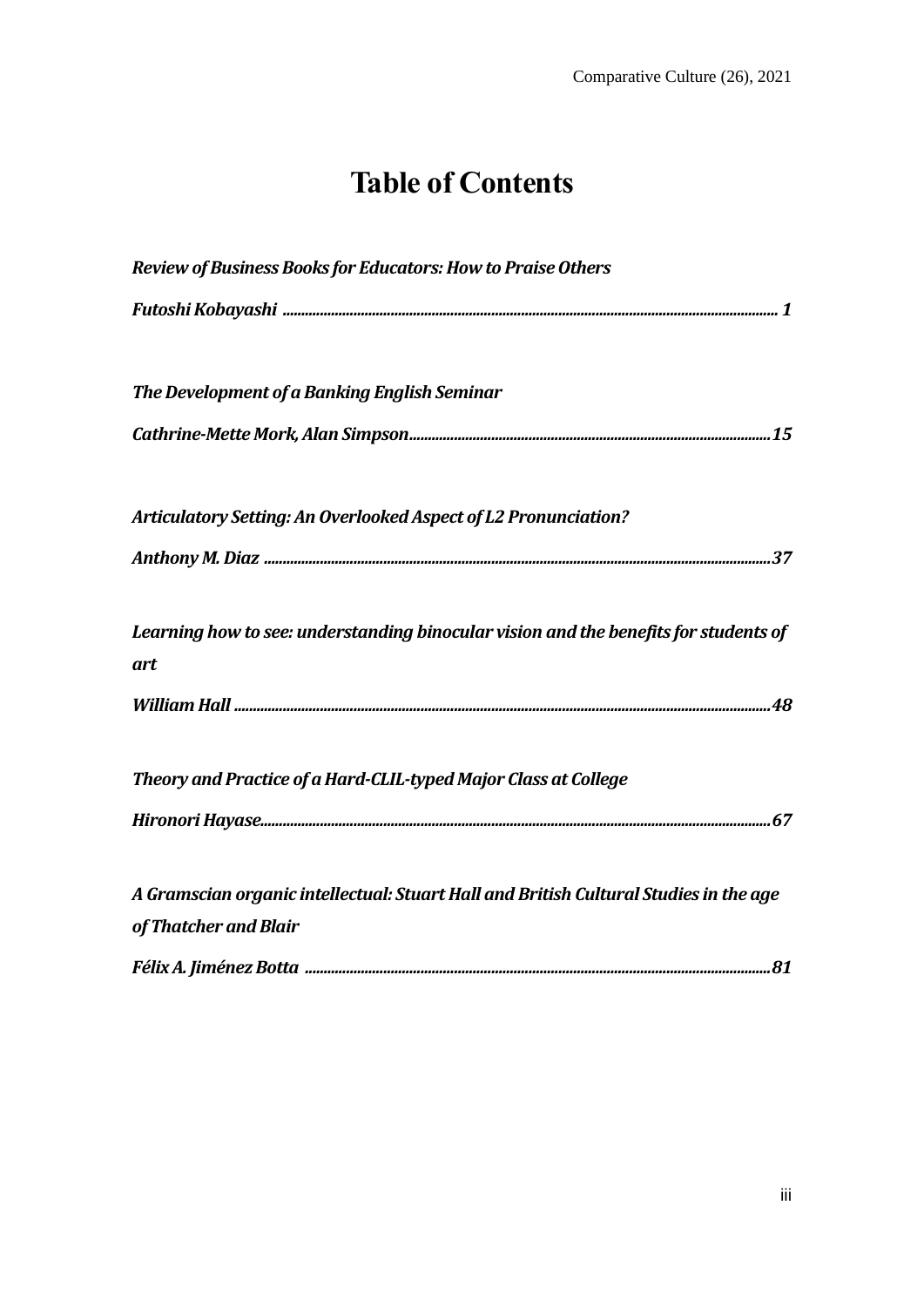#### **Review of Business Books for Educators: How to Praise Others**

**Futoshi Kobayashi, Miyazaki International College**

#### **Abstract**

This review paper introduces five Japanese businessmen who stated the critical importance in praising others in their business. It also describes their backgrounds, philosophies, and recommendations for effective practices in praise. Praising is an essential teaching skill for any teacher in any grade and any school. Therefore, I assume it may be beneficial for many teachers to learn the claims of these Japanese businessmen.

**Key Words:** Praise, Japan, Business, Teacher

#### **Author Note**

I would like to express my deep appreciation to both Dr. Anne Howard (Miyazaki International College) and Mr. Alan Simpson (University of Miyazaki) who helped in the revision of this paper.

Although educational psychology textbooks (e.g., Santrock, 2008; Snowman & McCown, 2013) teach the importance of praising one's students as examples of positive reinforcements, praising others cannot be restricted within school settings to its effectiveness. Thus, I would like to introduce the readers to five Japanese businessmen who emphasize the critical importance in praising others in their business in this review paper. As a teacher, I usually do not read any business books and I expect not many teachers regularly read business books. Thus, I hope this review paper will be useful for educators in Japan and other places in the world.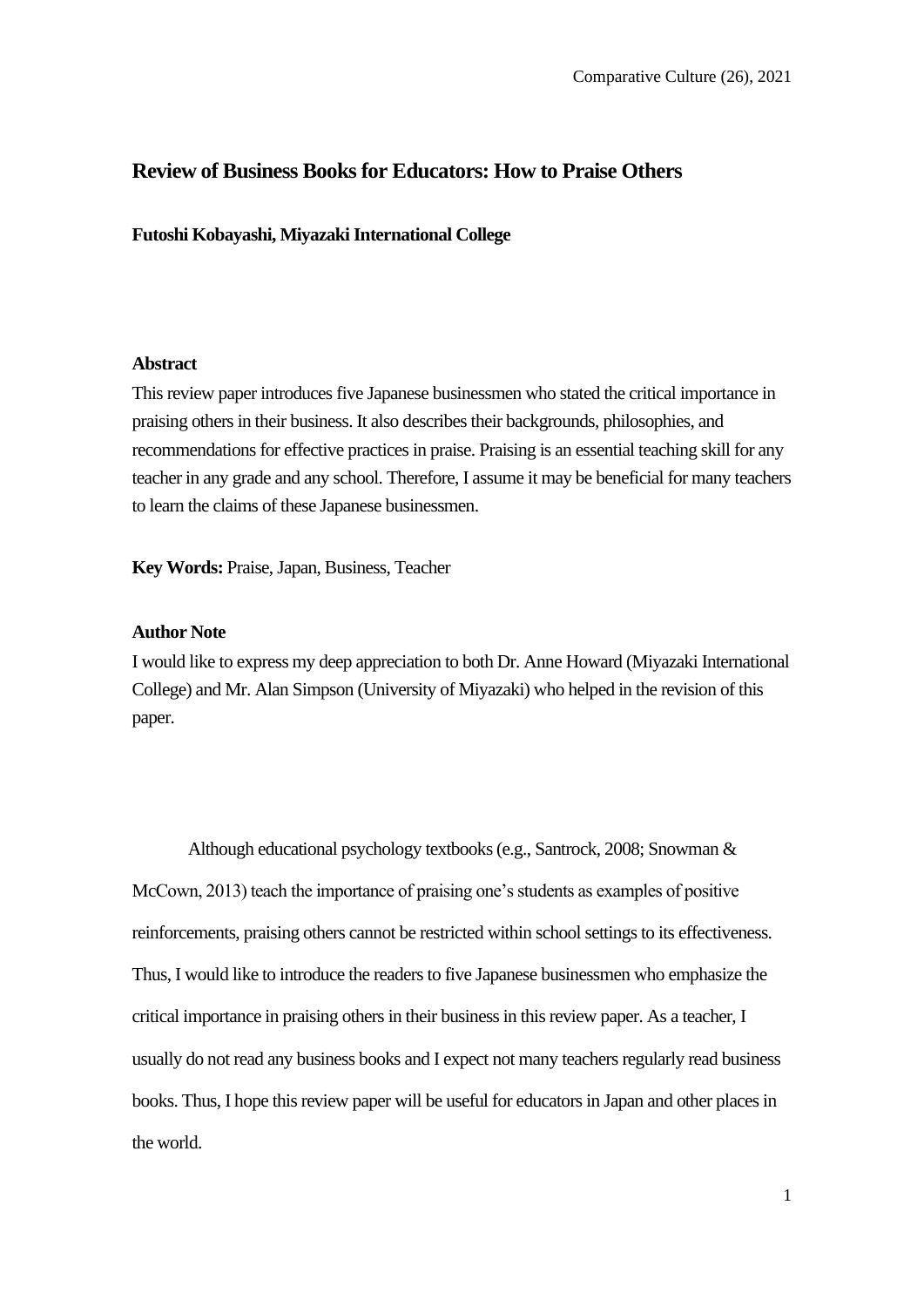#### **Businessman 1: Takayoshi Nishimura**

Mr. Takayoshi Nishimura (2019) is the third-generation president of his family business, real estate companies and hotels. He studied about his family business and worked very hard in his early career. He evaluated himself that he used to be a master of pointing out mistakes and problems of his employees. In 2005, he established a new company of mystery shoppers. At the beginning, mystery shoppers of his company went to the client's store or restaurant and bought something as customers and wrote up the reports that contained only deficient points of the store or the restaurant. Then, he lost many clients due to the reports that pointed out so many problems with harsh words. Because he lost many of his clients, he decided to take the opposite way of doing business: finding out what the employees could do well at the client's store or restaurant and writing a report with positive feedback and a positive outlook. After changing his way of doing business, the first client's restaurant had a 161% increase in sales figures in six months. From this shocking incident, he had an insight: humans grow and do better jobs when we acknowledge what they did and believe they can do better in the future.

In 2010, he established a general incorporated association, Japan Praise Masters Association (*nihon homeru tatsujin kyokai* in Japanese), and now he is working as its chairman.

According to him, you must not use praise in order to manipulate others. We praise others in order to organize our own mind. In order to praise others correctly, we must have emotional leeway in our mind so that we can spend our psychological energy to find hidden value of the people, things, and events surrounding ourselves. By finding the hidden value of others, and informing them of these, we improve our own psychological well-being. Thus, we must not expect any response from the target person who received our praises. He defines praising others as a self-sufficient activity that enriches oneself, not others.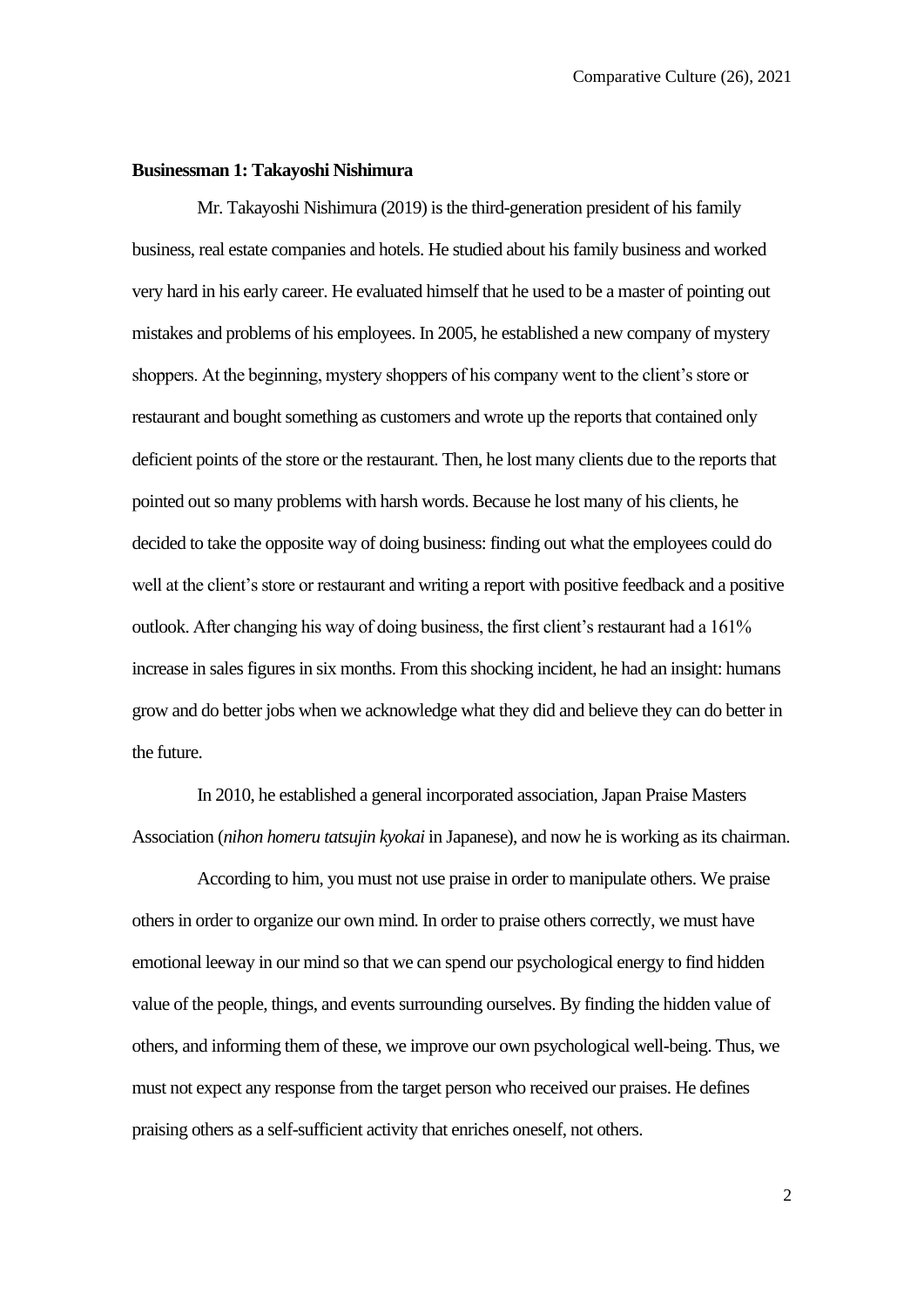He stated that a correct way to praise includes (a) the thing that the target person did, (b) the contribution to someone of what the target person did, and (c) praising the target person with your subjective judgments. For example, you can say, "You always greet me cheerfully in the morning. Your greetings inspire me to work hard every day. Thank you very much." In this example, your target person actually greets you every morning as a matter of fact. Then, you inform him or her how much what he or she did contributed to the welfare of others by your subjective judgments. Your target person cannot deny your subjective judgment that his or her greeting is inspiring to you. If you can add other's praise to the target person, it will become better.

In addition, you should not be reluctant to praise. For example, you have an employee who made three big failures in your organization. Then, the employee did something good, maybe by chance. Then, if you do not praise the person because his contribution was smaller than his past damages to the organization or the success was made by chance, you probably cannot praise the person ever. You should praise someone who did something good, even if it was done by chance, as soon as you notice such an occurrence.

He also said, "We do not praise others because they did good jobs but they can do good jobs because we praised them." Imagine you have an employee who can accomplish 60% of the work that an average worker does in a particular time. You think 70% is the lowest acceptable level of job performance. When the employee improves to 63% from 60%, you probably would not praise him or her because it does not reach the lowest acceptable level. But it is very important to acknowledge such a small improvement and praise it. If you do so, such an employee will make more improvement and eventually reach 70% of the job performance.

He also introduced a small technique to shorten the psychological distance between you and someone who is unfamiliar to you. You ask a small favor and then thank him or her for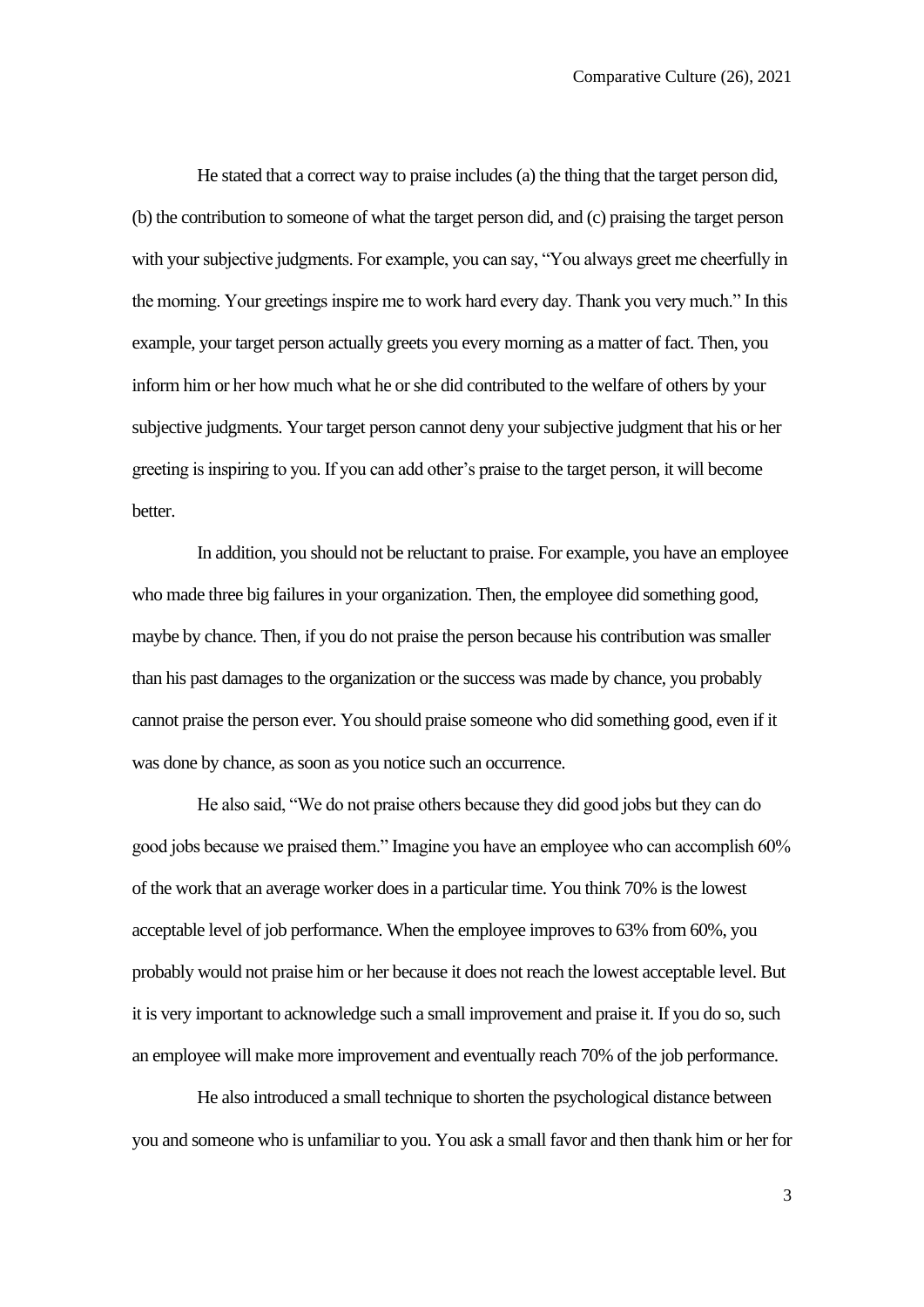doing such a small favor for you. According to him, this technique is one of the useful ways in praising others.

#### **Businessman 2: Koichi Kato**

Mr. Koichi Kato (2018) succeeded his family business: a driving school in Mie prefecture, Japan. When he started to work at his driving school around 1990, his school was filled with Japanese baby-boomers. However, due to the low birth rate in Japan, the number of graduates of all the driving schools in Japan significantly decreased from approximately 2.55 million in 1992 to 1.56 million in 2016, and also more than 200 driving schools closed their business during that time.

One day, he found a newspaper article that reported an empirical study that found receiving praise improved finger-tapping performances, like playing a piano, of the participants (Sugawara et al., 2012). After reading it, he started to wonder how he can incorporate praising practices into his school's teaching curriculum. Then, he invited guest speakers (e.g., Mr. Takayoshi Nishimura in the previous section) and they had several similar workshops. When he asked his employees about a new idea of praising education in his driving school, many of them claimed that they were not confident with their praising skills of others. So, he started a pair-work of praising one's partner during every morning assembly of his school. In this practice, every employee must praise his or her partner for a minute. He noticed that these employees first praised external characteristics (e.g., hair style, clothes, decorations) of others. But later, they started to praise internal characteristics (e.g., actions, statements). After receiving such praises from the colleagues, they felt that other colleagues observed them carefully and could build trustful and friendly relationships with one another. Later, he introduced two different types of praising exercises. The first one was praising a particular object (e.g.,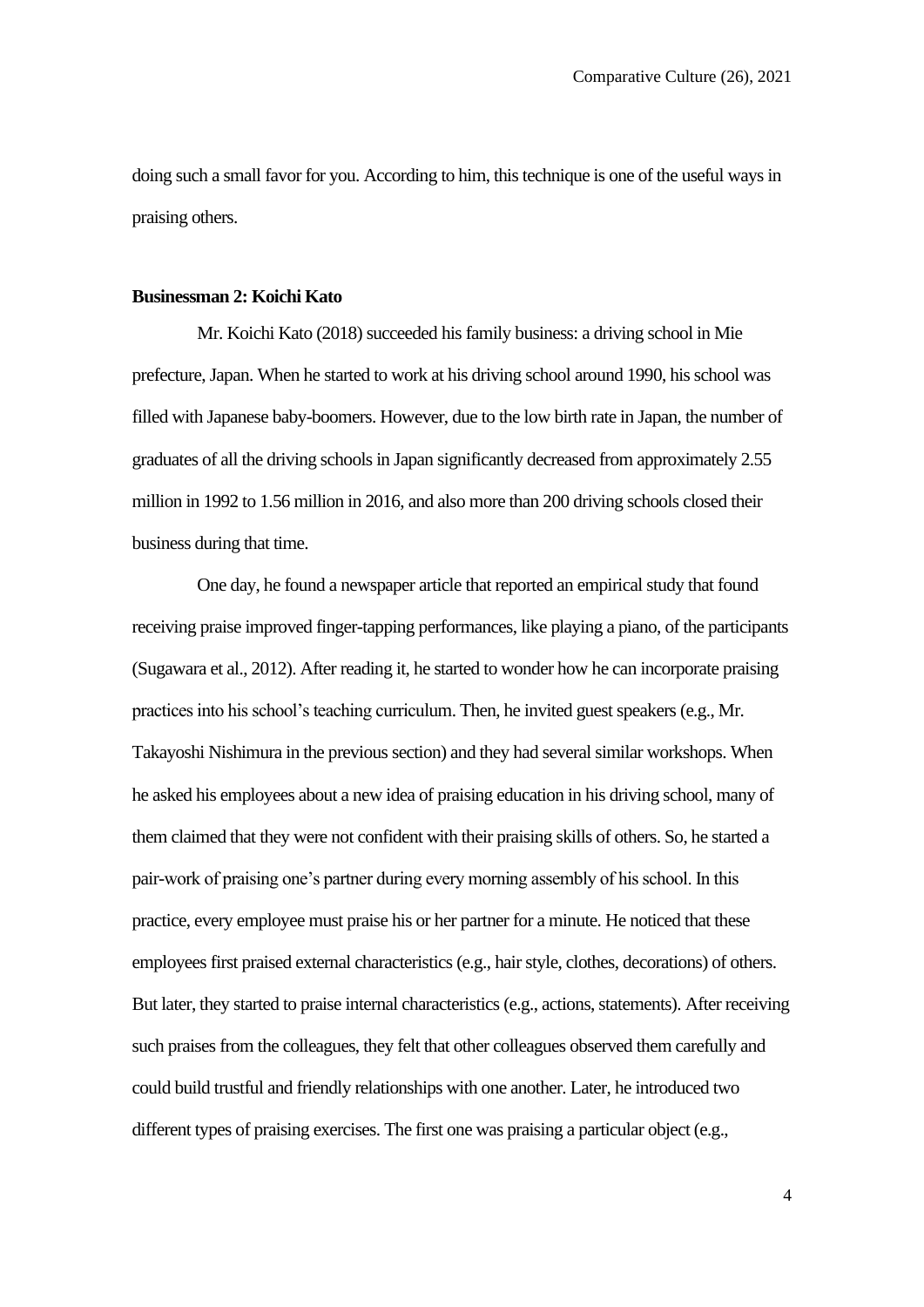whiteboard, tissue paper) in turns. The second one was group work of approximately ten people. Each person in the group received praise from other group members in order. After these practices, he noticed the atmosphere of his school changed significantly. Many employees used to wear grim faces, but now they looked relaxed and smiled often. Indeed, the employee turnover also decreased.

His school started a new curriculum of acknowledging and praising students to the skies (*homechigiru* in Japanese) in February 2013. After introducing such a curriculum, three major benefits emerged at this school. First, the number of student enrollment increased significantly from 1748 students in 2013 to 2177 students in 2016. Second, the passing rate of driving tests increased from 81.4% in 2014 to 85.9% in 2016. Third, the accident rate of the graduates decreased from 1.57% in 2013 to 0.76% in 2015.

He emphasized that his school used to teach students by informing them what they lack to satisfy the acceptable standard of the test criteria but the new curriculum teaches students by informing them how much they have already achieved such criteria. In other words, it means informing what students have already achieved and acknowledging students' efforts and progress from the past.

I would like to end this case by introducing his recommendations. First, it is important to praise others as soon as you find something good in others in order to make your praise efficient. Second, he recommends praising others when you meet them for the first time. If you praise him or her at the first meeting, it is easier to make a good human relationship with that person in the future. Third, he recommends asking questions to the students about why he or she succeeded or failed in a particular task. If a student knows the reasons for his or her success or failure in a particular task, he or she will be motivated to try it more. Fourth, when you notice a tiny, good deed that someone did, you should say thanks which include the deed and the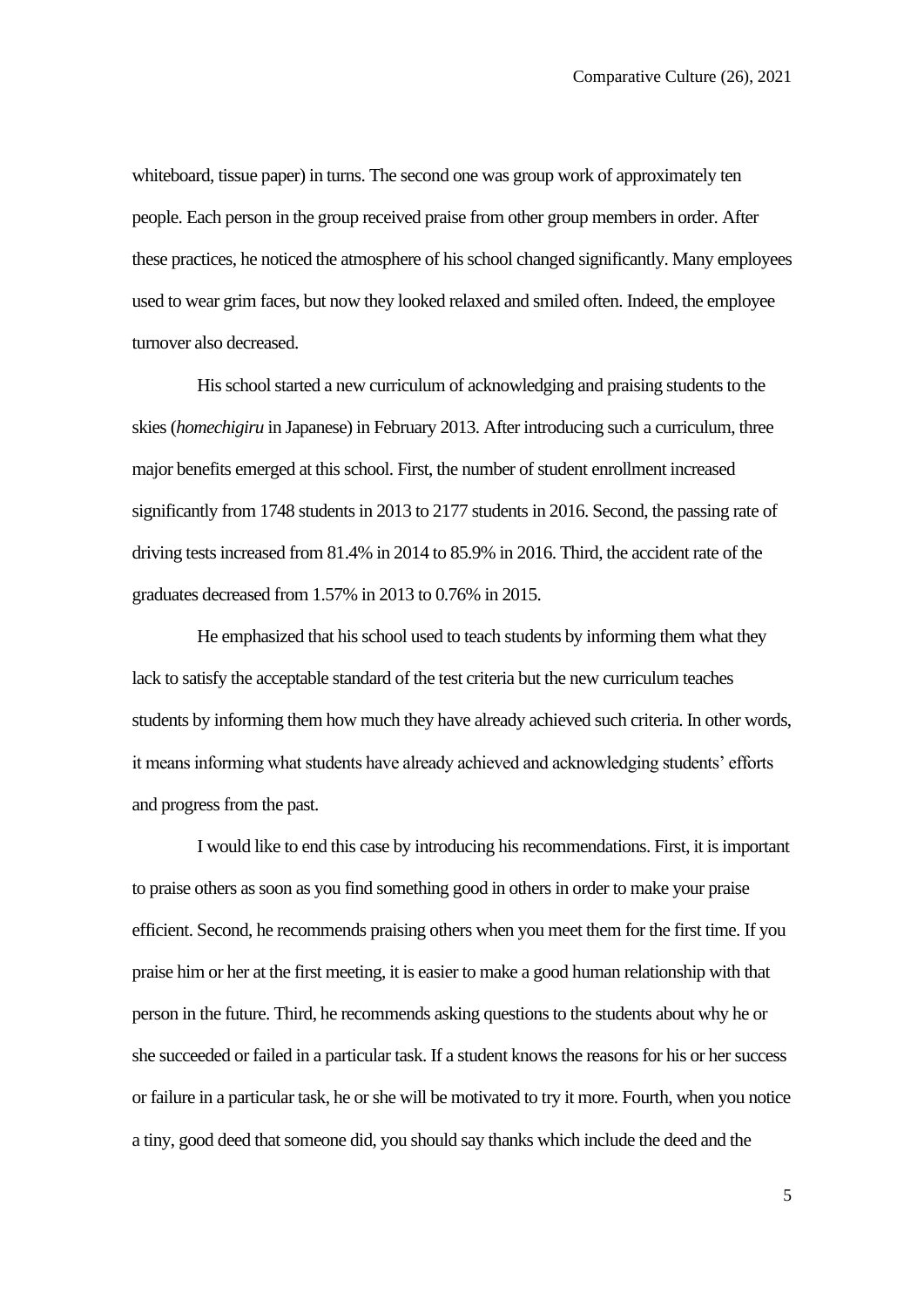benefit that was made from the deed. For example, if someone made a copy for you, you could say, "Thank you for making a copy. I can ask you this task with full confidence because you always make a crisp copy." Fifth, he recommends praising someone in comparison with the general public or yourself. You can say, "Your achievement cannot be reached by other ordinary people." But you must not make a comparison statement with a particular person, except yourself. You can say, "You had much better performances than I did when I was in your situation." Sixth, he recommends praising someone's skills like a professional. If a person is praised for achieving a particular skill at a professional level, it would be the greatest praise. Seventh, he recommends praising any questions from the students. As long as you praise any questions, it shows your appreciation to the students who are more motivated to study more than other students. Eighth, he suggests informing people that someone else has praised them. Indirect praise, such as "Our section chief praised you." is effective. However, you must not tell a lie. Try to share the good deeds of your praising target with others always and remember the praises of others. Ninth, instead of giving direct praise, you can give positive responses, such as, "Wow!" or "I never had such an idea!" This results in indirect praise. Humans tend to talk to themselves when they express what they really think. Tenth, he recommends ending the lessons with praise, even though the lesson did not work well. You can give positive messages to the students so that they can keep higher motivation for further learning.

#### **Businessman 3: Hideo Matsumoto**

Although Mr. Hideo Matsumoto (2020) inherited his family business of a gas station, he was stuck in his business. Then, he changed his career at the age of 45 and became a contract worker with a commission system at a foreign non-life insurance company. Although he visited more than 70 different companies every day to sell his insurance, he was not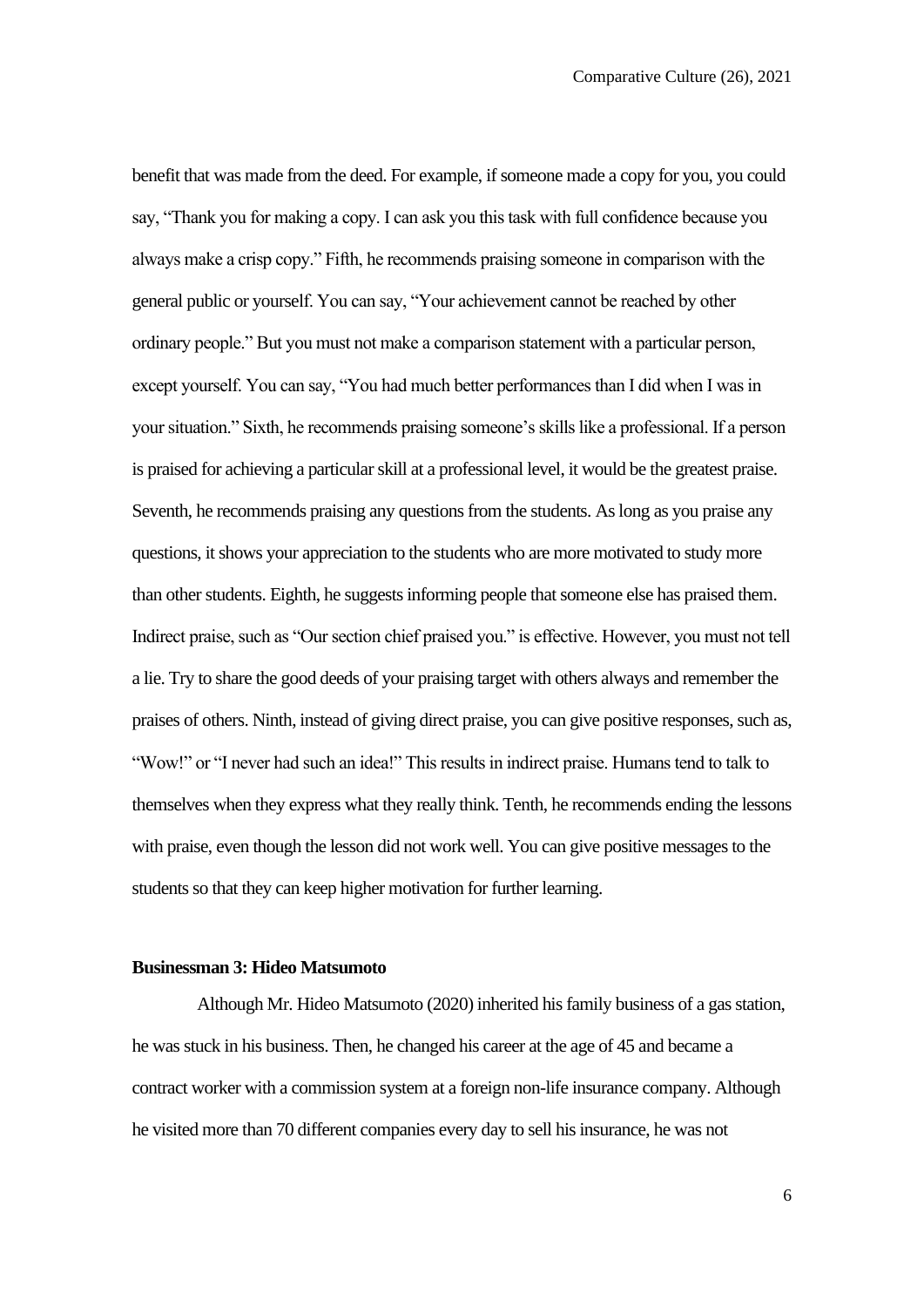successful at the beginning. One day, he noticed that successful colleagues surrounding him use the magic word: "Thank you very much." very frequently. Therefore, he changed his statements intentionally by using such appreciations. For example, he used to say, "I am sorry to use your time for my sake during your busy schedule." But he rephrased it to "Thank you very much for using your time for my sake during your busy schedule." After starting such a rephasing practice, he started to win more insurance contracts, won the Rookie of the Year Award, and became one of the best salespeople of the company. According to him, "Thank you very much" is the best praise word because it praises both the actions that the target person did and the target person himself or herself and it can be used to anyone and in any situation.

According to him, one of the most important skills in praising others is a careful observational skill. Such an observational skill includes not only observation itself but also listening to what the target person says carefully and asking meaningful questions so that you can find and understand his or her hidden value. One day, he visited a difficult and complaining customer who asked his non-life insurance company to change the contact person three times. He met the customer who was a president of a start-up company and having listened to the complaints carefully asked the question, "President, why do you have six printers, although there are only four computers in this office?" The president smiled and said, "We are printing 3,000 direct mails in order to inform many customers of our services. You are the first contact person who noticed such a fact." It seemed that the president wanted a contact person who understands his passion for informing customers of his new business. Later, the start-up company became a large customer for his non-life insurance company.

As you see in the case above, praising does not always mean giving a compliment to others. According to him, praising means finding value (that is often hidden) in someone or something and communicating such a fact to the target person. According to him, a Praise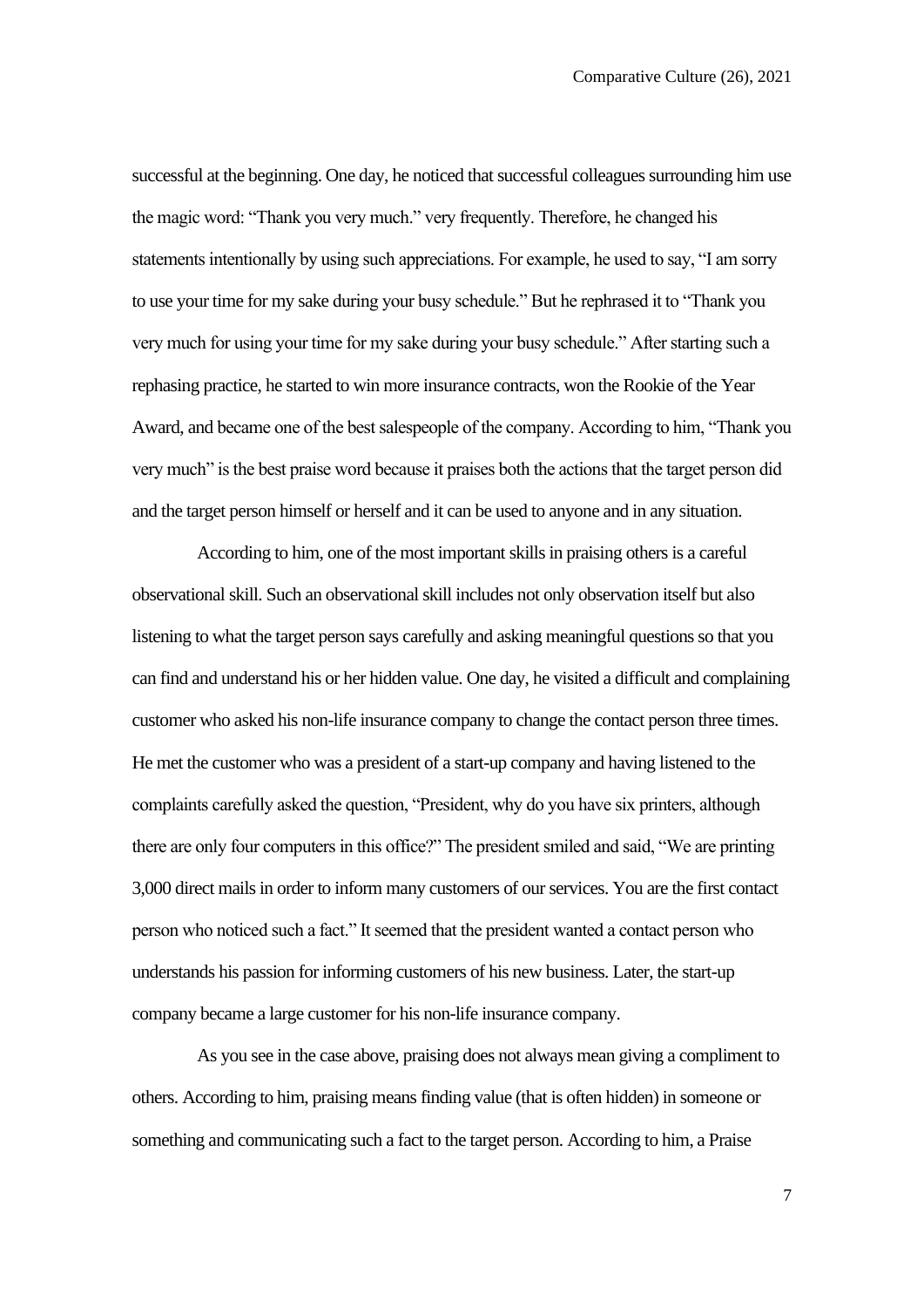Master (*homeru tatsujin* in Japanese) is someone who is good at finding value (that is often hidden) in someone or something.

After he became a senior position in the sales department, he used the merit point system, instead of demerit point system to evaluate his junior sales people. He praised what the junior sales people could achieve in their work, and then advised how he or she could do better. Just two years after the Lehman shock, he became a trainer for a branch office that had 500 sales people. His company's business performance was stagnant at that time and he and other trainers started a 3-month campaign of praise. In the campaign, there are five major praising activities. First, sending praising emails to these 500 sales people every morning. Second, praising the quality of insurance services they sell. Third, praising the staff and the supervisors who support the sales people. Fourth, praising each sales person by making a poster with the face pictures of all 500 sales people. Fifth, praising the sales people who won successful contracts for their deeds and challenging spirits at the video conferences that connect all the branch offices in Japan. As a result, the salesfigure became 130% of that of the previous year.

According to him, praising means giving a psychological reward that works as psychological fuel to motivate someone to take more action. Many Japanese business people are evaluated by their job performance with their salary and titles but they feel that their daily challenges, efforts, changes, and growth are not acknowledged much by others. It means that they do not receive positive feedback from others regarding their daily actions. Some managers and executives complain that their employees are not working for the purpose of receiving praise. But he says that doing business means contributing something good to the customers and receiving money is an expression of the customers' satisfaction. In other words, the money the customers pay is the customers' praise. The relationship between the contribution and satisfaction can be understood well with the relationship between employee satisfaction and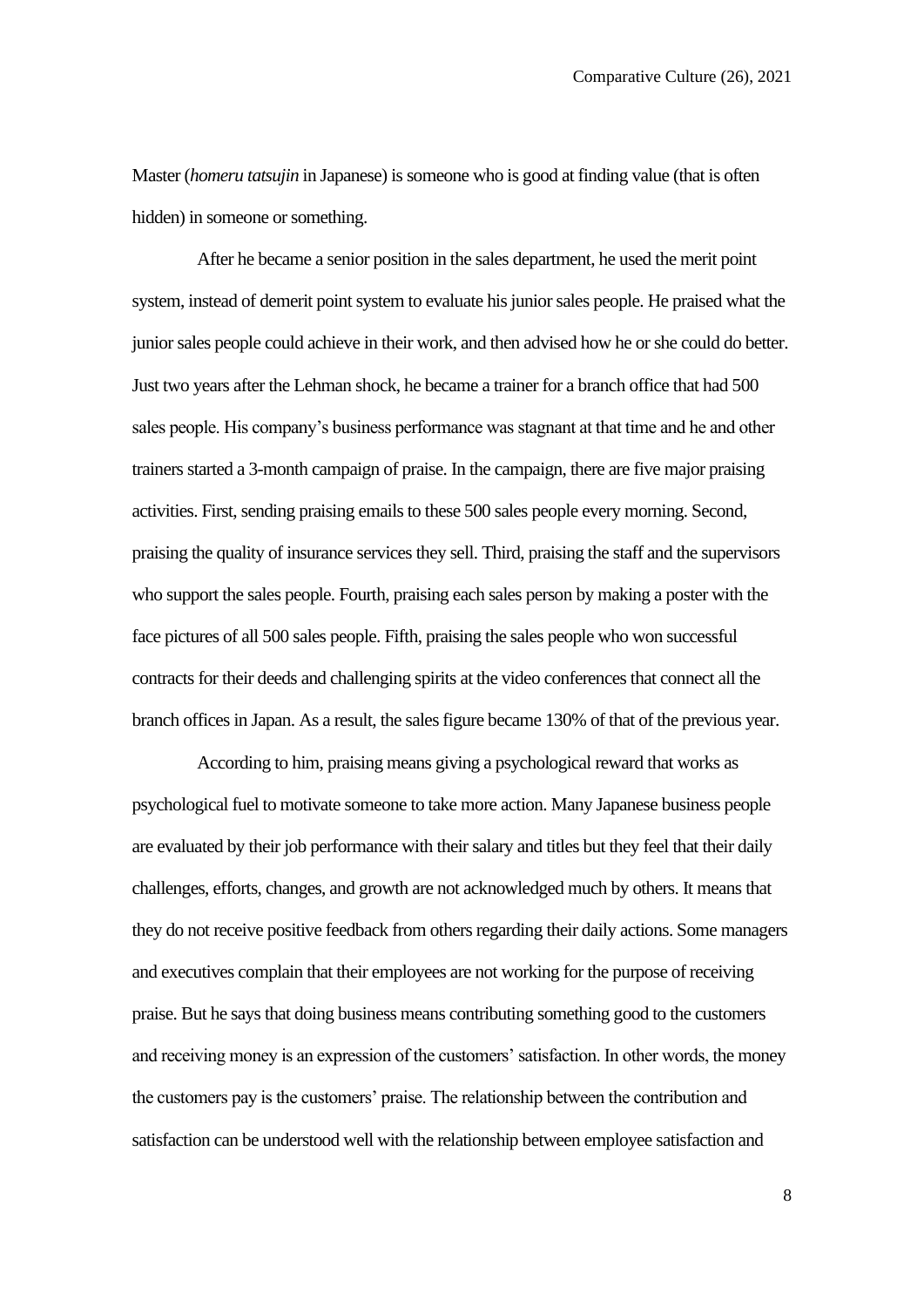customer satisfaction. If a person works and contributes something good to another person and the beneficiary is satisfied, the satisfied beneficiary works and contributes something good to a different person and that person is satisfied. It is a chain of contribution and satisfaction. It means that we need to make a culture of praise in order to make employee satisfaction, and satisfied employees make satisfied customers and the business as a whole flourishes.

He also noticed there are some people who are against praising others. He distinguishes an old-style praise from a new-style of praise. The old style of praise was evaluating the results of someone's actions from the upper-level individuals in order to manipulate that person. The new-style of praise means acknowledging someone's daily challenges, efforts, changes, and growth to make better results as the sign of empowerment of both those who praised and others who received the praise. In the new-style of praise, someone who praises others actually becomes happier because he or she can find more value in others and things that surround himself or herself. According to him, "It is a matter of course." is a dangerous phrase because it blinds us from seeing value that is hidden in people, things, and incidents. A Praise Master can find value, charm, and future possibilities in the surrounding people, things, and daily events. Although we often hear the phrase: "Even though we cannot change others and the past, we can change ourselves and the future.", we can change the past by changing our viewpoint of it. Of course, we cannot physically change the past events and the actions of others. But we can change how we interpret them. For example, we can reinterpret the past failures as something that brings our growth. According to him, "Your failures are your assets." When we did not get our expected results, we usually call the incidents as failures. But because of such experiences, we learn something new and try it in a different way and then we grow as a human being through such processes. Thus, according to him, another one of the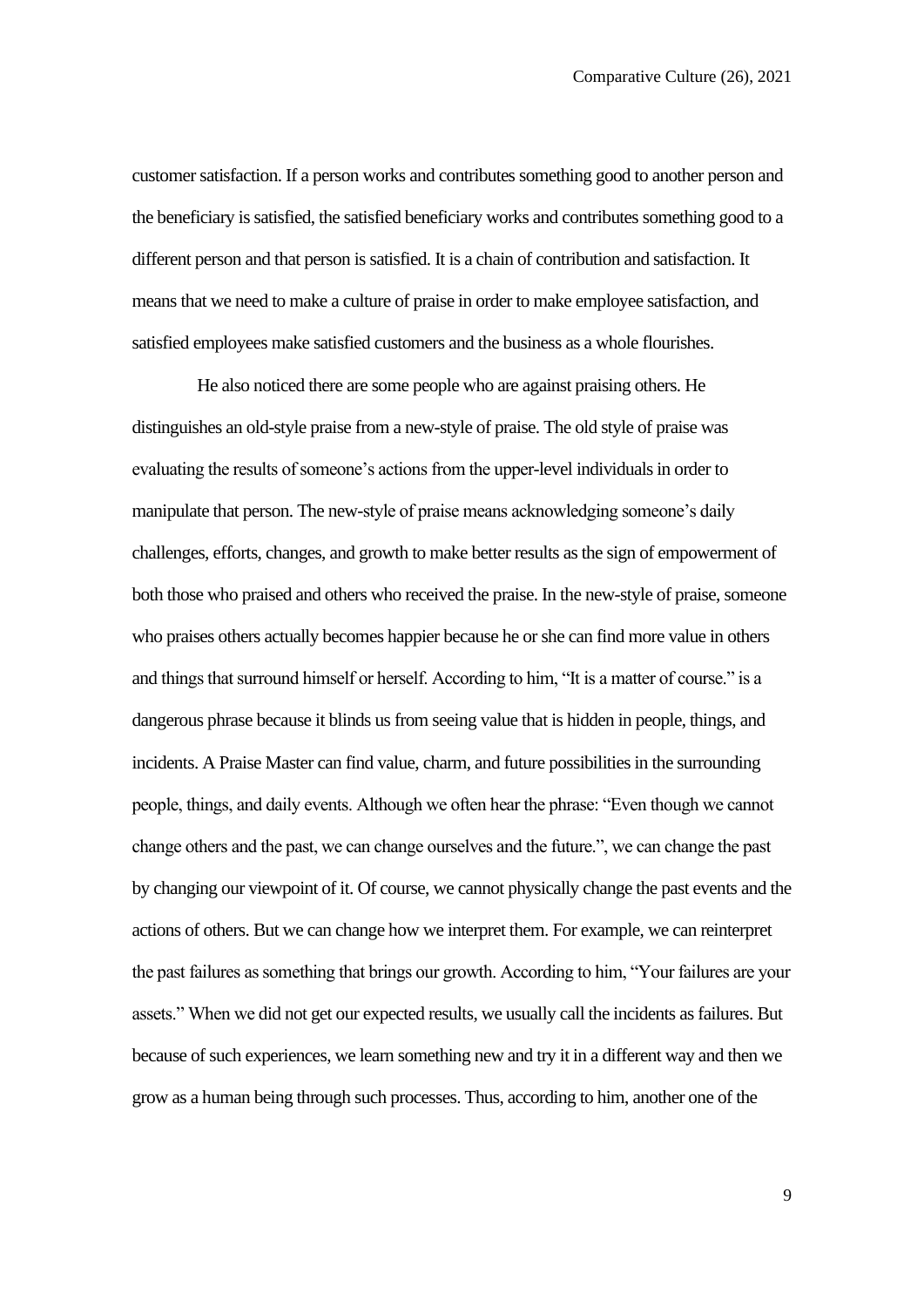most important skills in praising others is changing our viewpoints in order to find hidden value in people, things, and events.

#### **Businessman 4: Kunio Hara**

Mr. Kunio Hara (2020), who is now preaching his original "praise education (*homeiku* in Japanese)" in 17 different countries including Japan, grew up with lots of praise from his parents, especially from his mother. However, he first did not notice the miraculous power of praise to make a better performance in business.

In his early career, he worked at a ramen-noodle chain restaurant. Because of his hard work, he was promoted to restaurant manager from the lowest-ranked dishwasher within 1.5 years. Then, he started a very strict management because he wanted his restaurant to become very successful. Every day, he pointed out mistakes five to ten times per staff member. At the beginning, he had twenty-five workers in his restaurant, but later he had only a deputy manager and four part-time workers.

One day, a part-time worker asked him, "Who is our MVP (Most Valuable Player) of this month?" when his restaurant made better sales performance than a rival store. That statement made him shake his head because he always thought that he is the only valuable worker and all others are valueless in his restaurant.

He chose a particular female part-time worker as the MVP of that month by saying, "Maybe, Ms. Y (i.e., pseudonym) is the MVP because she is always cheerful and liked by our regular customers. In addition, she worked when the other workers could not work, found what she should do for the sake of the restaurant by herself, and dealt with waiting customers perfectly." When she heard such an unexpected statement from him, she was puzzled a little but said, "Thank you very much! I will continue my best next month." He thought, "This is it."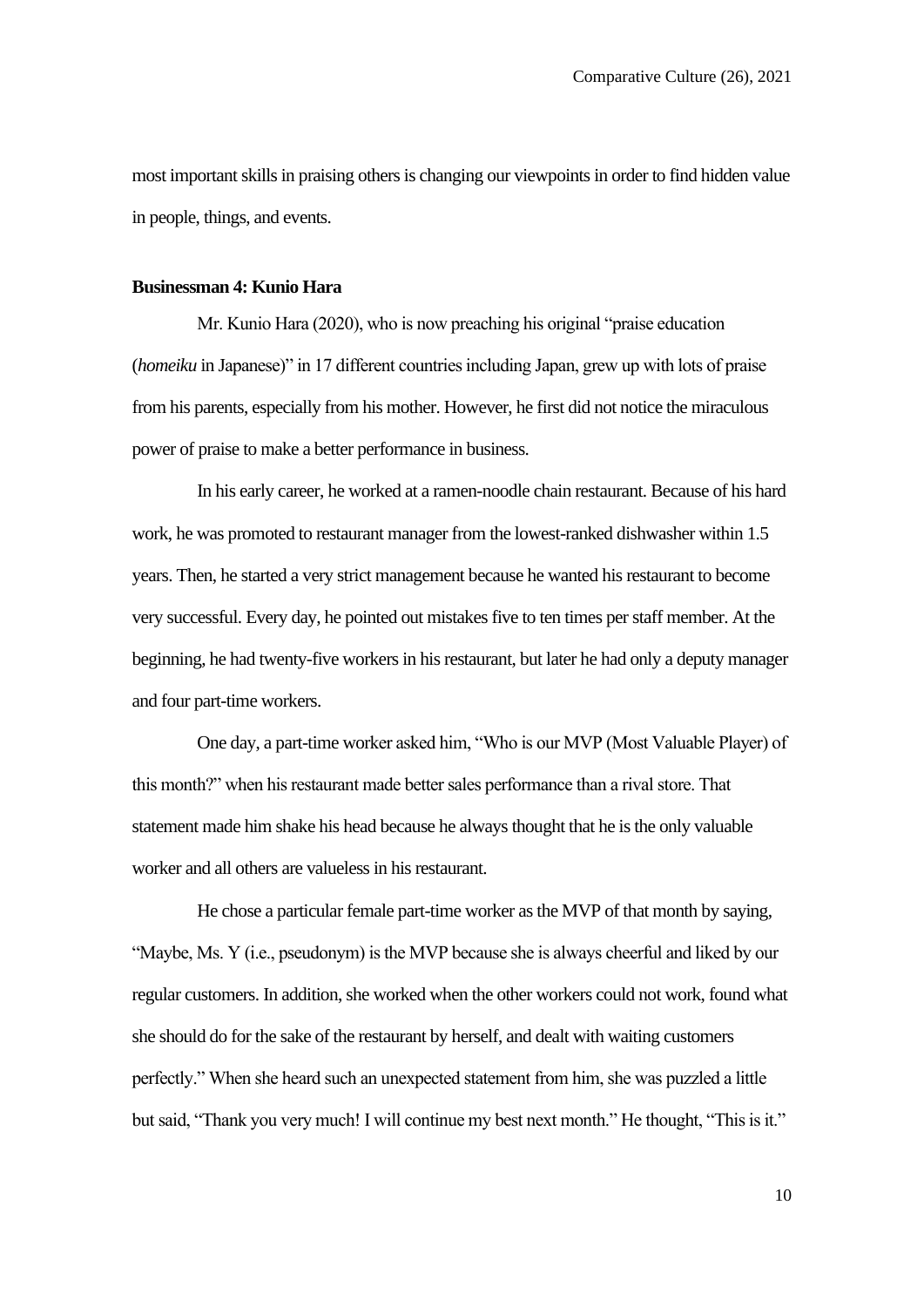when he saw her happy smile. It was the turning point in his life. He decided to shift his attention from what each worker failed to do to what each worker succeeded at.

He started to hold a monthly praising meeting with all of his staff members. In the meeting, he thanked each worker by praising him or her for what he or she did with a concrete example of his or her contribution to the restaurant. Then, he started to show his appreciation to each worker on a daily basis. As a result, the sales figures of his restaurant significantly increased, the employee turnover decreased, and the salary and hourly wages were increased.

I would like to end this case by introducing his original technique to give full marks of praise to others. He explained three major steps for it. The first step is making a good relationship with others. In particular, you need to show your willingness to understand others more deeply by nodding and giving affirmative responses (e.g., "Right", "Yeah", "uh-huh"). The second step is finding appropriate points of praise regarding the target person. In order to detect the appropriate points of praise for the target person, he offers three effective questions. The first question is asking what he or she likes. By learning what he or she likes, you can guess his or her personality. He also recommends continuing a further investigation by asking why he or she likes it and especially which part of it he or she likes in order to deepen your understanding of that person. The second question is asking what he or she continues doing. By learning what he or she continues doing, you can guess his or her way of life from the past to the present. He also recommends continuing a further investigation by asking why he or she could continue it such a long time through tough times and what he or she wants to continue from now on. The third question is asking what he or she cherishes. By learning what he or she cherishes, you can guess his or her value. He also recommends continuing a further investigation by asking why he or she cherishes it and what he or she wants to cherish from now on. The third step is praising the target person in affirming his or her whole life from the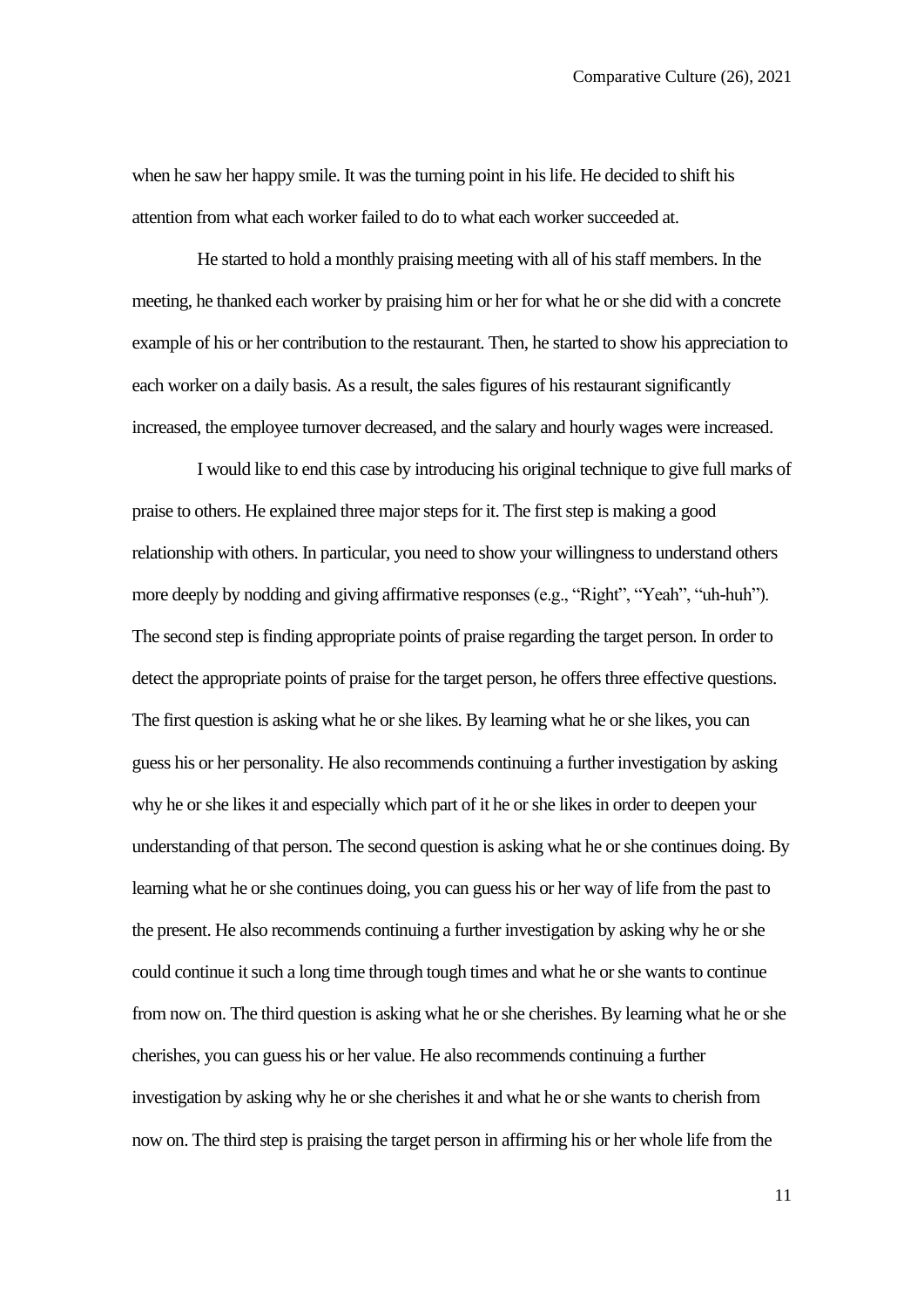past, to the present, and the future in considering what he or she has achieved by overcoming the hardships in tough times.

#### **Businessman 5: Yoshiyuki Suzuki**

In 1997, Mr. Yoshiyuki Suzuki (2009) established a new company that trains professional coaches. It was the first company of that kind in Japan. He explained the praise in terms of coaching. In the coaching framework, acknowledgement includes the concept of praise because it includes all the words and deeds that acknowledge the existence of the target person.

According to him, acknowledgement satisfies basic human needs to be confirmed as a member of a particular group. Throughout history humans have had to be part of a group in order to survive. Thus, acknowledgement increases motivation of the target person because it gives psychological relief to him or her and fuels him or her to do more actions.

According to him, praising someone means giving acknowledging words or deeds to the results of someone's actions. However, humans are not satisfied if they are acknowledged only when they have made noticeable results. Many workers wanted to be acknowledged when they made new efforts. Therefore, supervisors should make frequent acknowledgments instead of praise. You do not have to give compliments but communicate to him or her that you acknowledge his or her actions. You simply need to convey the messages of acknowledgement of his or her existence and actions (e.g., "You got a new tie.", "I heard you visited three new companies this week and informed them about our services.", "You usually come to work around 8 a.m."). Such acknowledgements are the daily bread for the human mind because they are fuel for humans to do more actions.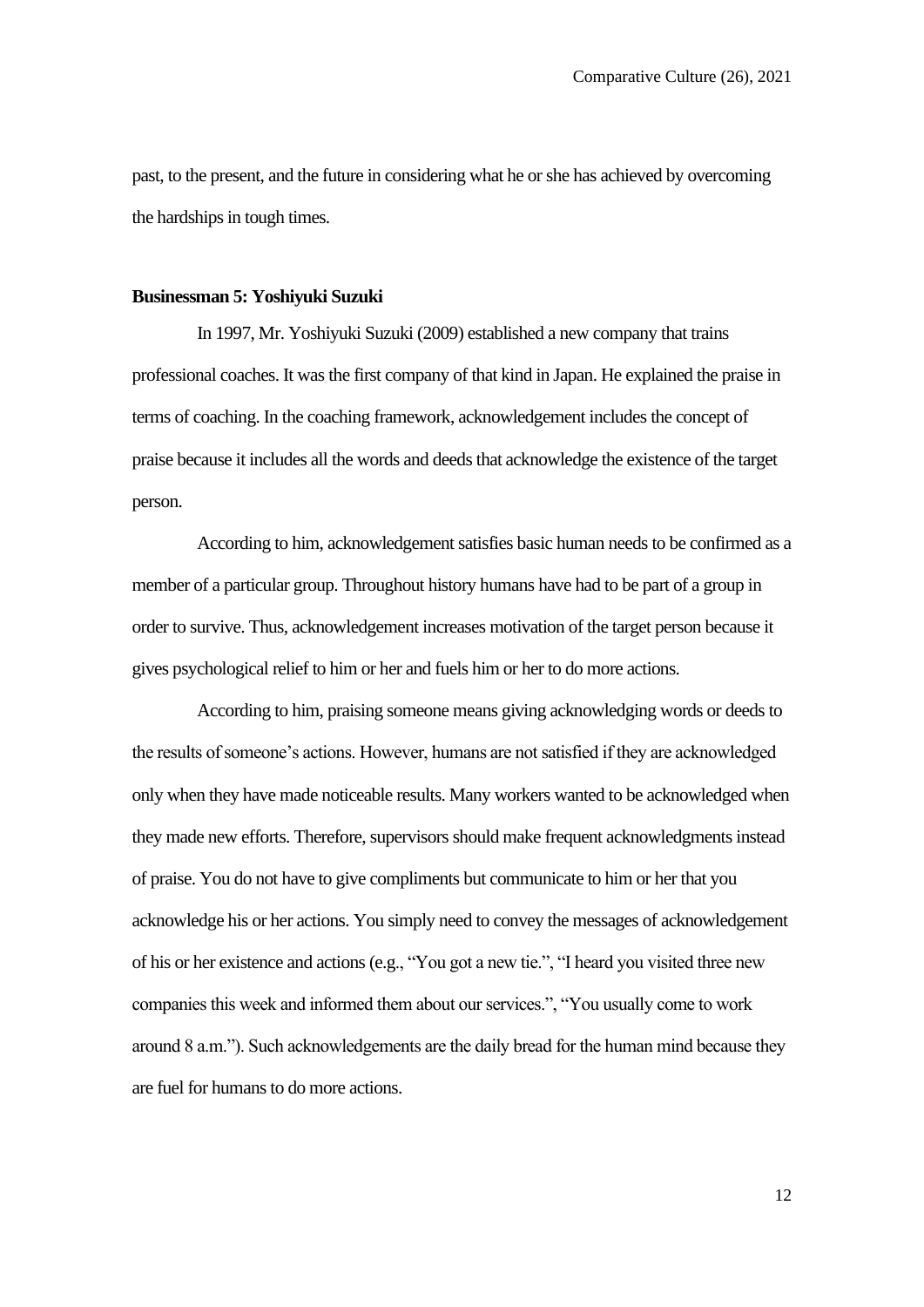He also emphasized that acknowledgement is effective to make better relationships with your children and spouse. For example, you can say, "I am glad to see you are helping your mother in doing household chores." or "You are working hard on your club activities nowadays," to your children. In other words, you need to give showers of such acknowledging words to your children and spouse to inform them that they are precious and irreplaceable to you.

When supervisors teach their young employees about appropriate behavior in business, it is very important for supervisors to explain clear reasons for each appropriate action. Excellent coaches in any sport carefully explain to young athletes that this is what this practice is for and this is what this rule is for. Such a practice is also effective to teachers in schools when they teach their own students.

If we want to praise someone efficiently, we must find appropriate words that the target person would like to hear from others. Praising others is a skill that you can learn but you must observe the target person and find appropriate words for each person.

There are two major ways to acknowledge others. The first is the "you" statement. It explains the target person's behavior. "You wrote an excellent report." or "You are a hardworking person." are such examples. Second one is the "I" statement. It explains how much the target person contributed to the welfare of others. "I could do this project easier because of your support." or "I become more energetic due to your existence in our office." are such examples. The latter statements are more long-lasting than the former statements because humans can acknowledge their value in learning their positive influence on others.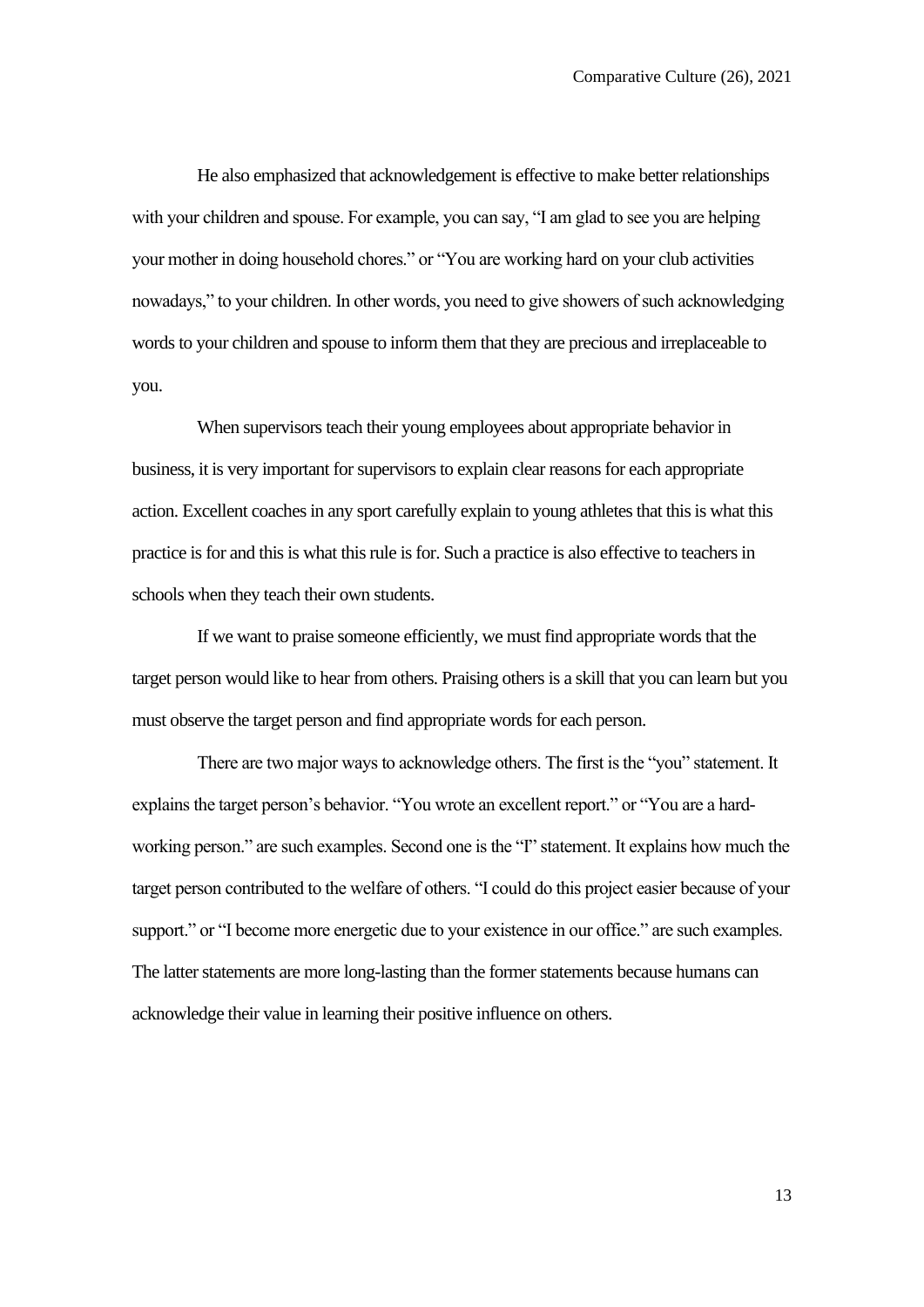As you see from above, these Japanese businessmen have their own philosophies in praise. It is up to each reader to choose and apply the ones he or she prefers. As for me, as a teacher, I think it is good to know the following regarding praise in my teaching practice.

- 1. Careful observations of each student are necessary to find his or her hidden strengths.
- 2. When a student did a tiny change or improvement, a teacher should praise it as soon as it happens, even if it was just by chance.
- 3. Acknowledging the existence and the actions of each student is important.
- 4. Informing each student of his or her contribution to the welfare of others is crucial.
- 5. Giving any compliments is not always necessary but acknowledging the actions, efforts, and changes are necessary for each student.

#### **References**

Hara, K. (2020). *100 ten no homekata* [How to praise others perfectly]. Discover 21.

- Kato, K. (2018). *"Homechigiru kyoshujo" no yaruki no sodatekata* [How to increase motivation of everyone at "Praising everyone sky-high driving school"]. Kadokawa.
- Matsumoto, H. (2020). *"Homeru" ha saikyo no bijinesu sukiru* [Praising others is the most useful business skill for you]. Gokushuppan.
- Nishimura, T. (2019). *Homebeta dakara umakuiku: "Homerarenai" wo miryoku ni kaeru hoho* [Things work well because you are not good at praising others: How to change your inability of praising others to your strength]. Yusaburu.
- Santrock, J. W. (2008*). Educational psychology* (3rd ed.). McGraw-Hill.
- Snowman, J., & McCown, R. (2013). *Ed psych.* Wadsworth, Cengage Learning.
- Sugawara, S. K., Tanaka, S., Okazaki, S., Watanabe, K., & Sadato, N. (2012). Social rewards enhance offline improvements in motor skill. *PloS ONE, 7*(11), e48174. https://doi.org/10.1371/journal.pone.0048174
- Suzuki, Y. (2009). *Kochingu no puro ga oshieru "homeru" gijutsu* ["Praising" skills that are taught by a professional coach]. Nihonjitsugyoshuppansha.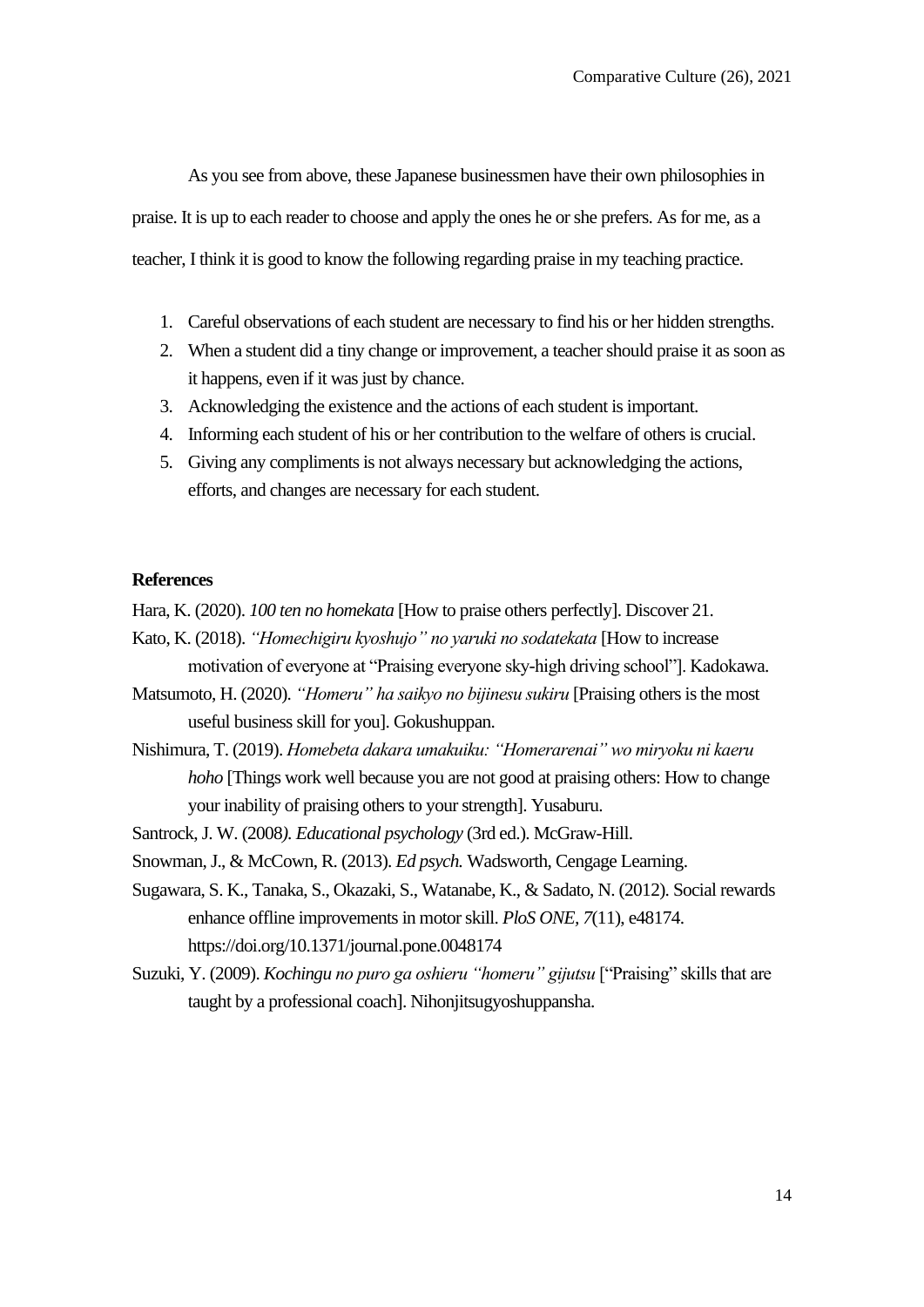#### **The Development of a Banking English Seminar**

**Alan Simpson. University of Miyazaki Cathrine-Mette Mork, Miyazaki International College**

#### **Introduction**

Developing materials for any specialized course involves the understanding of different stakeholder needs, then evaluating and updating materials after they have been used. The development of this course started in 2019 when Miyazaki Bank asked Miyazaki International College to set-up and run some English courses. Two members of faculty were asked if they would participate in the project. Initially, a needs analysis was conducted involving trainees and administrators so that a more focused course could be developed (Dudley-Evans & St. John, 1998). After that, training materials were developed. Three courses were taught in 2019. Course materials were improved during a further eight courses in 2020, tailored to newer or more experienced employees. During this process, the MIC instructors leading the courses studied other teaching materials related to English for banking. Finally, in 2021, the instructors evaluated the pedagogical and interactive features of the materials.

#### **Literature Review**

#### *Banking English Courses and Materials*

It was difficult to find Banking English research in general and specifically in Japan. Mohammadzadeh, Barati and Fatemi (2015), conducted a needs analysis of 70 bank employees in Mashhad in Iran, and found that 75% of respondents said that English speaking skills were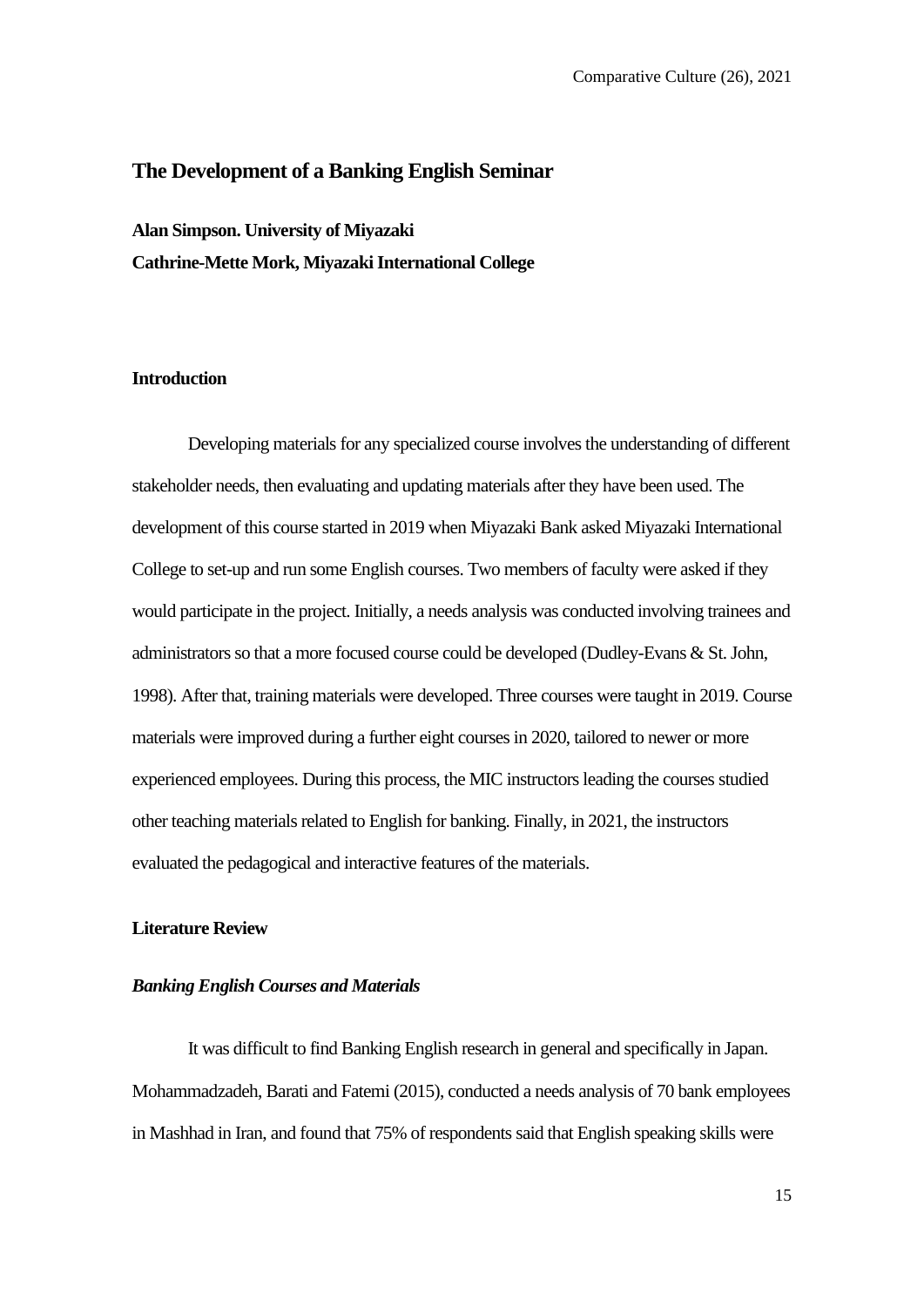extremely or very necessary, with 70% rating reading skills as necessary too. The reason was to cater for the number of foreigners who came to Eastern Iran.

Al-Khatib (2005) compared tourism and banking English needs in Jordan. He surveyed and interviewed fifteen senior personnel in the banking industry, and asked them about perceptions of needs, wants and lacks. The personnel had all studied English as a foreign language for eight to ten years, and their university degrees were studied through English as a medium of instruction. He said that 72% of them needed English for communication, 65% for improving their language performance, 44% for a future job, and 24% for traveling abroad. They used Arabic to talk to other Jordanian coworkers, but 60% of in-bank work was conducted in English.

Nguyen Khanh and Le Thi (2019) studied banking English needs in Vietnam and deduced that the communicative approach should be used because of the communicative tasks the learners had to do in their work. They said that the syllabus should include practical real-life tasks, and also use the students' knowledge and encourage student autonomy for their learning.

They also used the textbook *Career Path: Banking* (Evans & Gilmore, 2011), which has units on bank documents, bank machines, parts of a bank, numbers, online banking, administrative work, saving and checking accounts, and teller duties. Other Banking English textbooks include *English for Banking and Finance 1* (Richey, 2011); which has units on personal finance, jobs in banking, products and services, transactions and investment; and *Banking and Finance* (Marks, 2007) which is more focused on specialized vocabulary.

Wu and Chin (2010) investigated the English needs of banking and finance professionals in Taiwan. They interviewed 16 executives and managers, and 241 Taiwanese banking employees. They found that participants most frequently used reading, listening, speaking, writing, Chinese-to-English translations, and English-to-Chinese translations.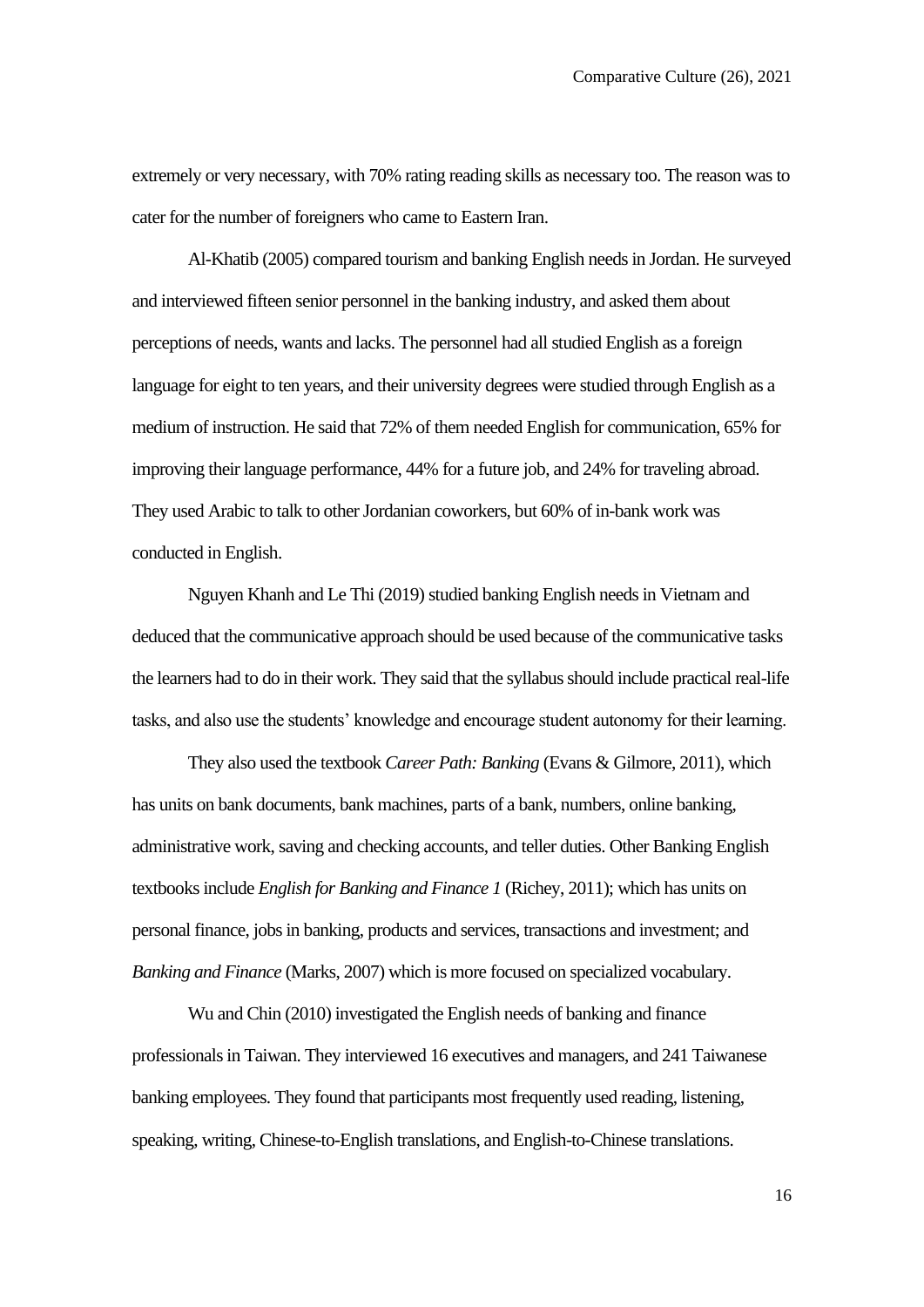Overall, they needed to read English emails, finance-related websites, and newspapers the most often. Writing emails was the primary writing task, and 52% reported that they rarely spoke English at their places of work. Translating Chinese to English was needed the least often. However, 85% of respondents wanted to improve their oral communication, and 76% wanted to improve their listening ability. Therefore, even though spoken English was not often used in their work settings, they wanted to take training courses to improve their spoken interaction skills, such as business conversation and presentation skills, along with improving their communication strategies and cross-cultural understanding. Furthermore, they wanted integrated, financial English and self-directed learning content.

The only banking or financial ESP course development research we were able to find in Japan was Hashimoto's (1994) *ESP and teaching of financial English* paper which described the development of different ESP corpora. He recommended that an ESP textbook should have basic sentence structures, expressions, and a general English vocabulary, as well as a knowledge of Business English, and a glossary of technical financial terms.

#### *Business English Materials Evaluation Framework*

For the banking context presented in this paper, Chan's (2009) framework for evaluating business English materials was used with adaptations. Chan developed this framework because "business English teachers, especially those without much business experience, often have to rely on materials which contain inauthentic or inappropriate language and skills" (Chan, 2009, pp. 125-126 as cited by Wu & Chin, 2010). The framework is holistic and has been used for measuring the effectiveness of the proposed needs analysis, learning objectives, methodology, naturalness of the language models, contextualization of the language, and learner autonomy (Chan, 2009, as cited by Simpson, 2018). Tables 1A and 1B, in the Appendix, show the pedagogical and interactional aspects of banking teaching materials.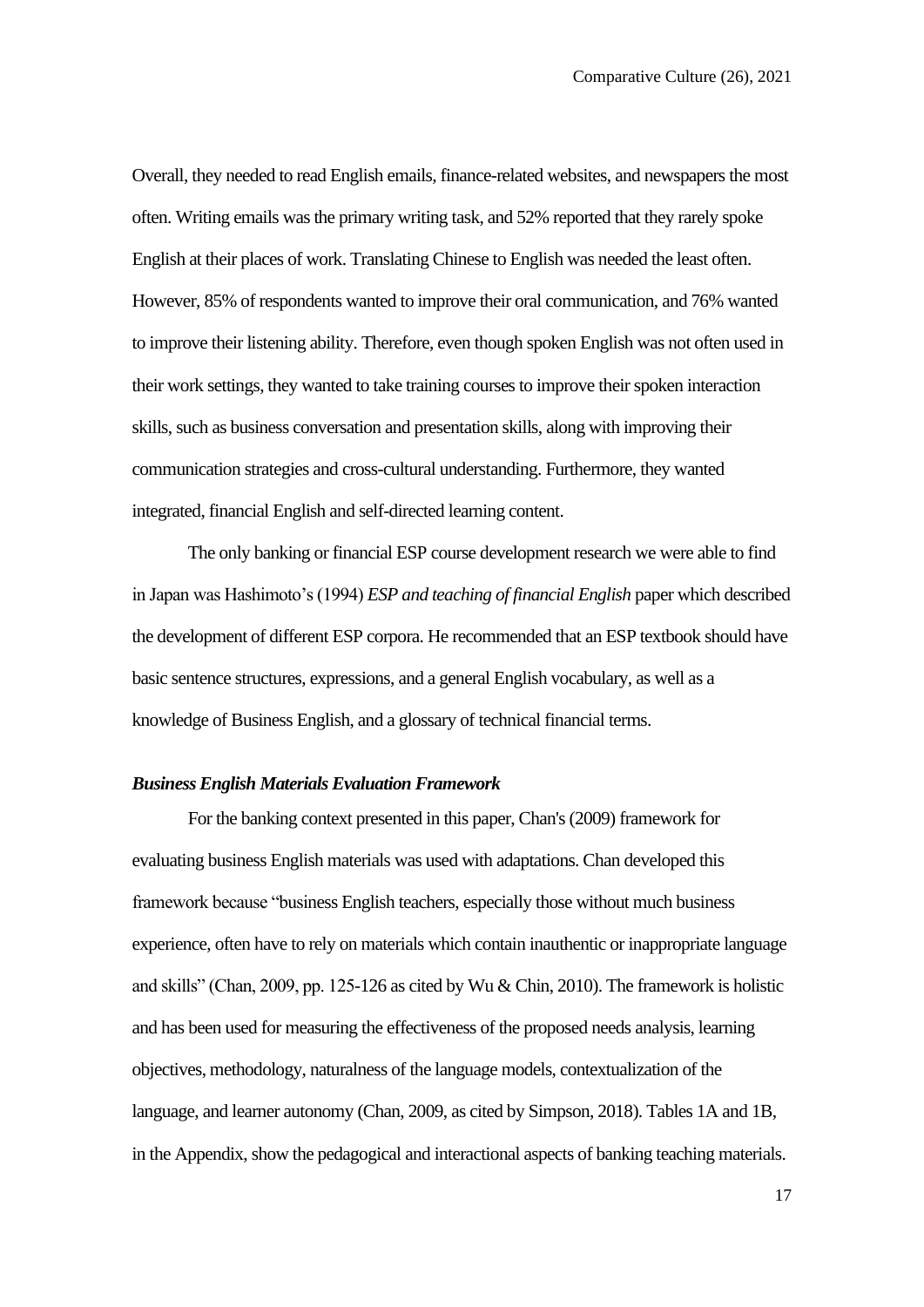#### **Methodology**

Brown (2009) described a needs analysis as the collection of subjective opinions (from domain insiders, trainers and trainees) and objective information (previous training materials) required to create a defensible curriculum. It was important to make the course situation specific, learner centered, pragmatic and systematic (Purpura et al., 2003 as cited by Brown, 2016). With this in mind, a meeting with the bank representatives was held in May 2019 to discuss their employee and course needs. This was followed up with trainee surveys. The new employee pre-workshop surveys were conducted for the first seminar in 2019, including the following writing prompts:

We want to know about you and your English level, so please introduce yourself in English in about 150 words.

What would you say to a foreign customer when they come into the bank?

Would you use English or Japanese? What would you say?

A more experienced employee seminar was also conducted in 2019, and the pre and post-workshop written surveys included these prompts:

We would like to know about you and your English level, so please introduce yourself in English.

We would like to know your feedback about the course. What was interesting? What was difficult? What could we improve in the future?

We ran the course once in 2021, eight times in 2020 and three times in 2019. Throughout this time, the materials were updated, improved and adapted for different seminar lengths. An evaluation of our current materials was conducted using the checklist in the Appendix. We also referenced the published banking English materials mentioned earlier in creating our materials.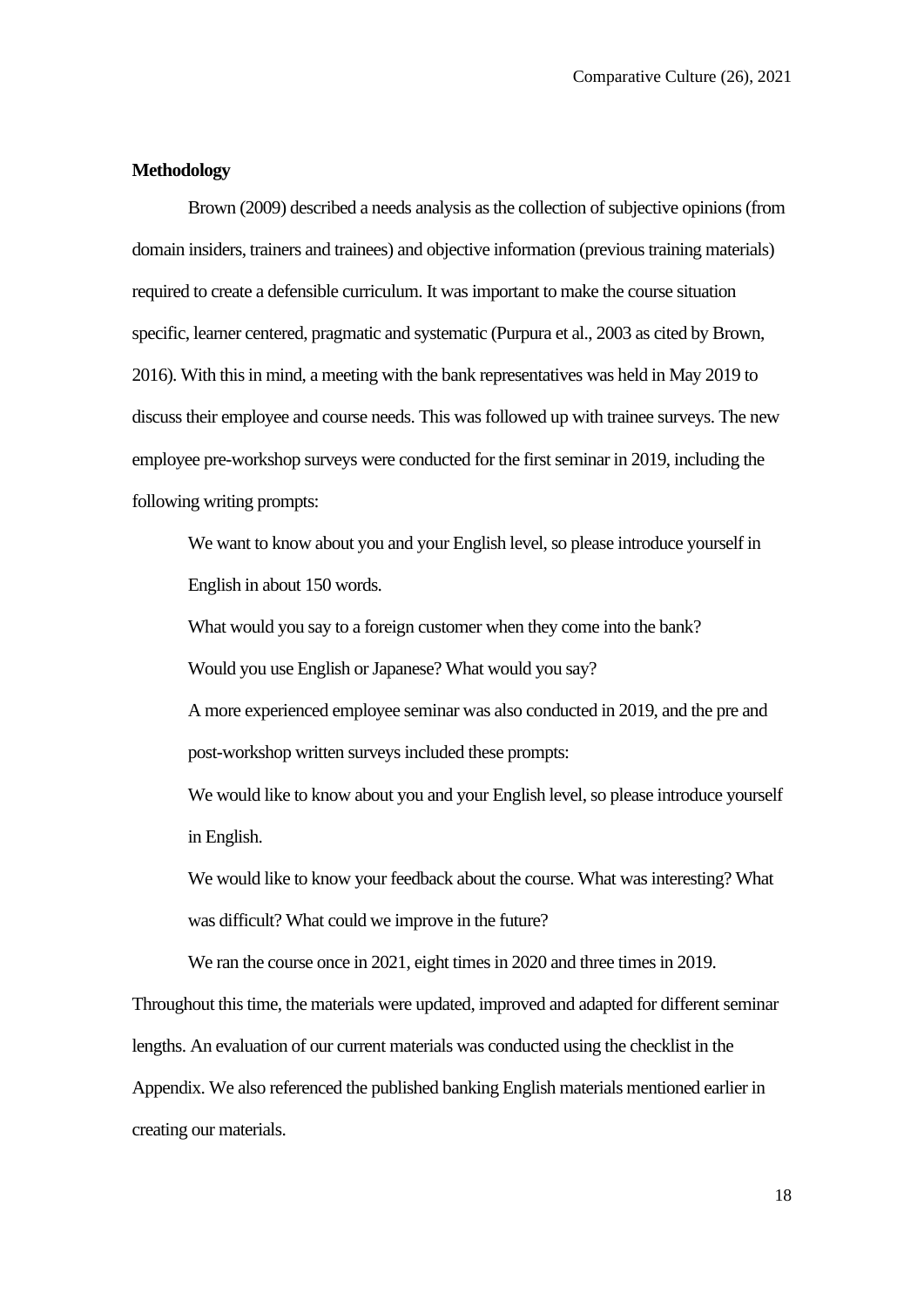#### **Set-up Meeting**

Our first meeting in 2019 was with the Miyazaki Bank personnel department and two international division managers to discuss some possible "Business English" courses. They said that there were two potential types of courses of interest to them, for new staff, and for experienced staff. New employees usually have a six-week training period, which includes business manners, dealing with customers and providing services, and making phone calls. The personnel manager wanted the new employees to be confident in dealing with foreign customers and suggested a seminar at that time in which we could practice some introductions and conduct icebreakers in English followed by use of our English language course materials and role play, for a two-hour course, as part of the new employee training.

The international division managers said that they would like a separate seminar for more experienced members of staff. With a branch in Taiwan, those employees were responsible for domestic and international transactions. To work overseas, the employees need a TOEIC score of over 500. The goal here for us was to train twenty to thirty employees from all over the prefecture who were not so proficient in English. They suggested we focus on introductions, transaction questions, questions for international money transfers, and confidence building in English.

Miyazaki Bank provided some sample training materials, including an explanation of the ATM screen, some polite welcome phrases, some credit/withdrawal and remittance phrases, some English phrases for completing a few sample forms, actual banking forms, currency exchange, and instructions for standard operating procedures.

#### **New Staff Training - Pre-Task Level Checks**

Pre-task level checks from the first seminar were received from twenty-seven employees. They were twenty-two to twenty-five years old, hailing from locations all around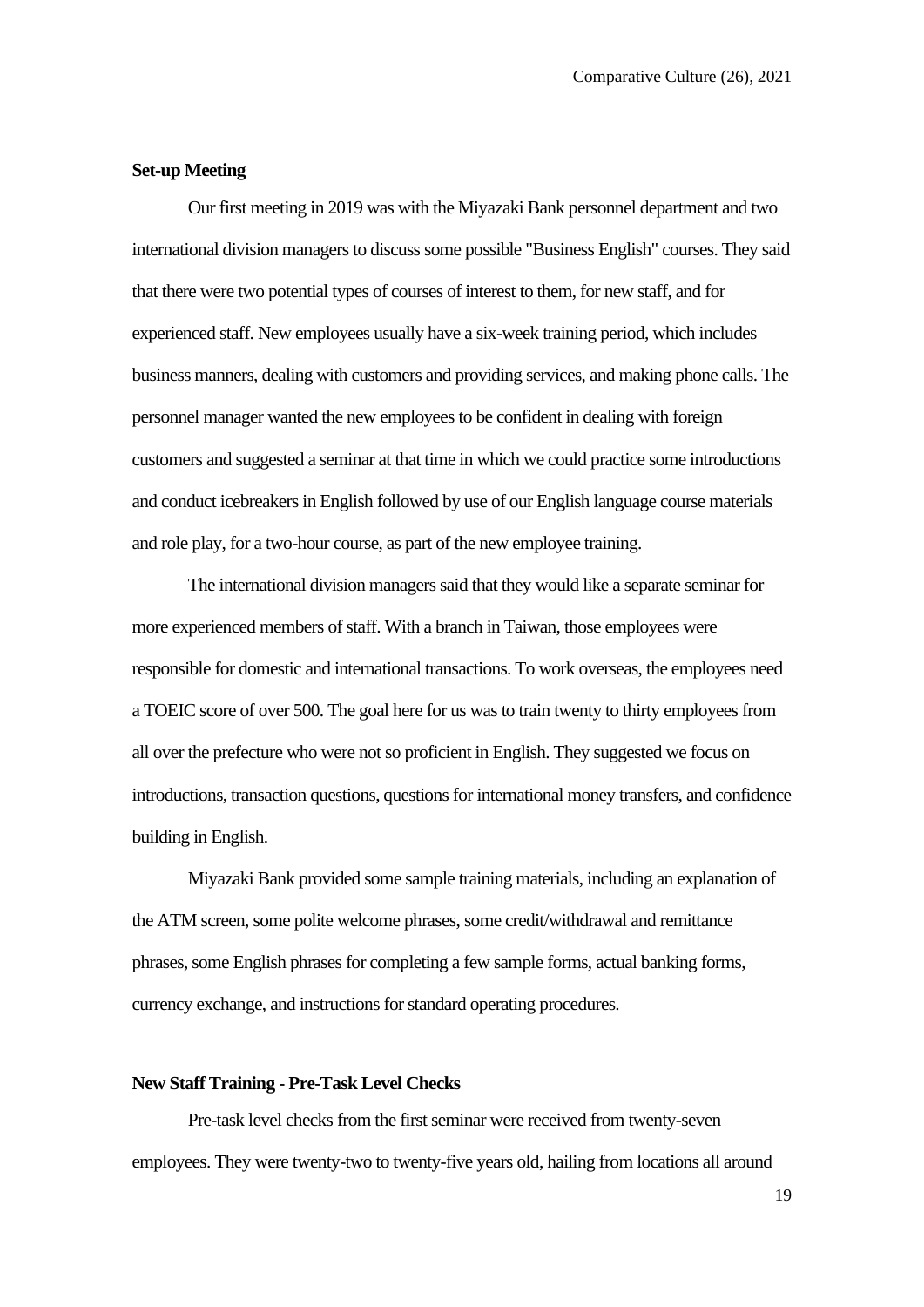Miyazaki prefecture. The majority had studied at universities in Kyushu. Over fifty percent had majored in economics, with others including agriculture, electronics, education, French, and intercultural communication. Again, fifty percent said that they would talk in Japanese to foreign banking customers when they first meet, and the other fifty percent gave examples of English phrases, such as, 'May I help you?' and 'Can I help with something?' Four trainees said that they would also ask 'where are you from?' as a means of trying to be friendly. Judging from the survey, their English ability varied from basic, with very short sentences, spelling and grammar mistakes, overuse of the pronoun 'I', and no linked cohesion between sentences; to students with good sequencing, and accurate subordinate clause and conditional use. There were also comments that they would like to improve their overall communicative competence. From the survey results, the majority were probably high beginner, CEFR A2 level.

#### **Experienced Staff Training Pre and Post-workshop Tasks**

Pre-task level checks were received from thirteen employees. Ages of the more experienced employees ranged from twenty-four to fifty. They were based in different branches around the prefecture, in varied sections, such as loans, audits, or the regional revitalization solution business. Abilities, which could be assessed from their written survey responses, ranged from very low to very high. One trainee admitted having never spoken English before, but wanted to learn. Another who used Japanese English spelling couldn't punctuate and had issues with prepositions. A high intermediate level student with experience of living in Canada for nine months had a TOEIC score of 890. Similarly, another trainee wrote extensively about her interest in foreign language and culture. They were the outliers, with the majority presenting evidence of high CEFR A2 level ability.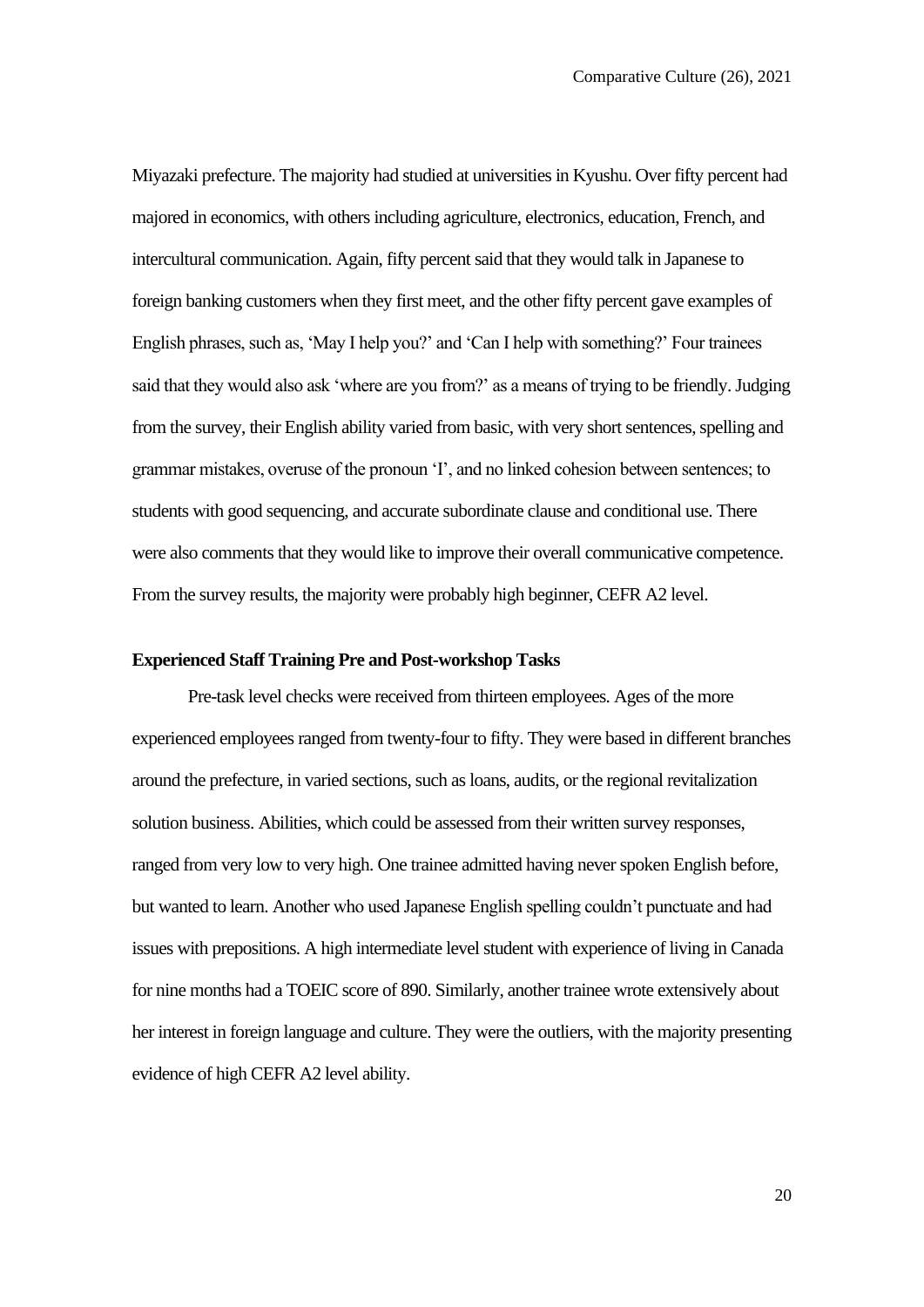The post workshop feedback showed that they enjoyed and were satisfied with the course and learned how to respond to customers. Seventy percent reported wanting to study and practice more English in the future. A few notable comments included difficulty with large numbers in English and trouble listening. An example comment was that, "Maybe you might speak more slowly in demonstration next time." Another trainee wrote in Japanese. Translation: "ATM was very practical. I learned a lot, but I have no confidence, but I can use this text in future too. I got confidence from practicing in a group in the classroom. We could teach each other too in pair work. Choosing good group partners was important." Allowing participants to give feedback in either language evidently resulted in feedback quantity and quality that may not have been received otherwise.

#### **Materials Development**

After the initial set-up meetings and the suggestions from managers, we decided to make use of the bank's basic English ATM materials, customer welcome guidelines, withdrawal and remittance templates and actual banking forms to develop new materials. However, their Common Reporting Standards were not used because they were more of an internal document. We decided not to use their original currency exchange notes because it would be too much for a two-hour seminar. The pre-seminar needs analyses and (later) postseminar feedback forms were also employed in the development of the seminar. The seminar materials were designed so that activities could be prolonged or skipped to accommodate longer sessions of three hours or a higher overall level of students.

When designing materials, initial guidance from the managers was taken onboard. Several common points of customer service from the instructors' personal experiences as expats in Japan were inserted, as was information procured from visits to various branches to look at the teller machines. We picked up commonly used banking forms, and chatted further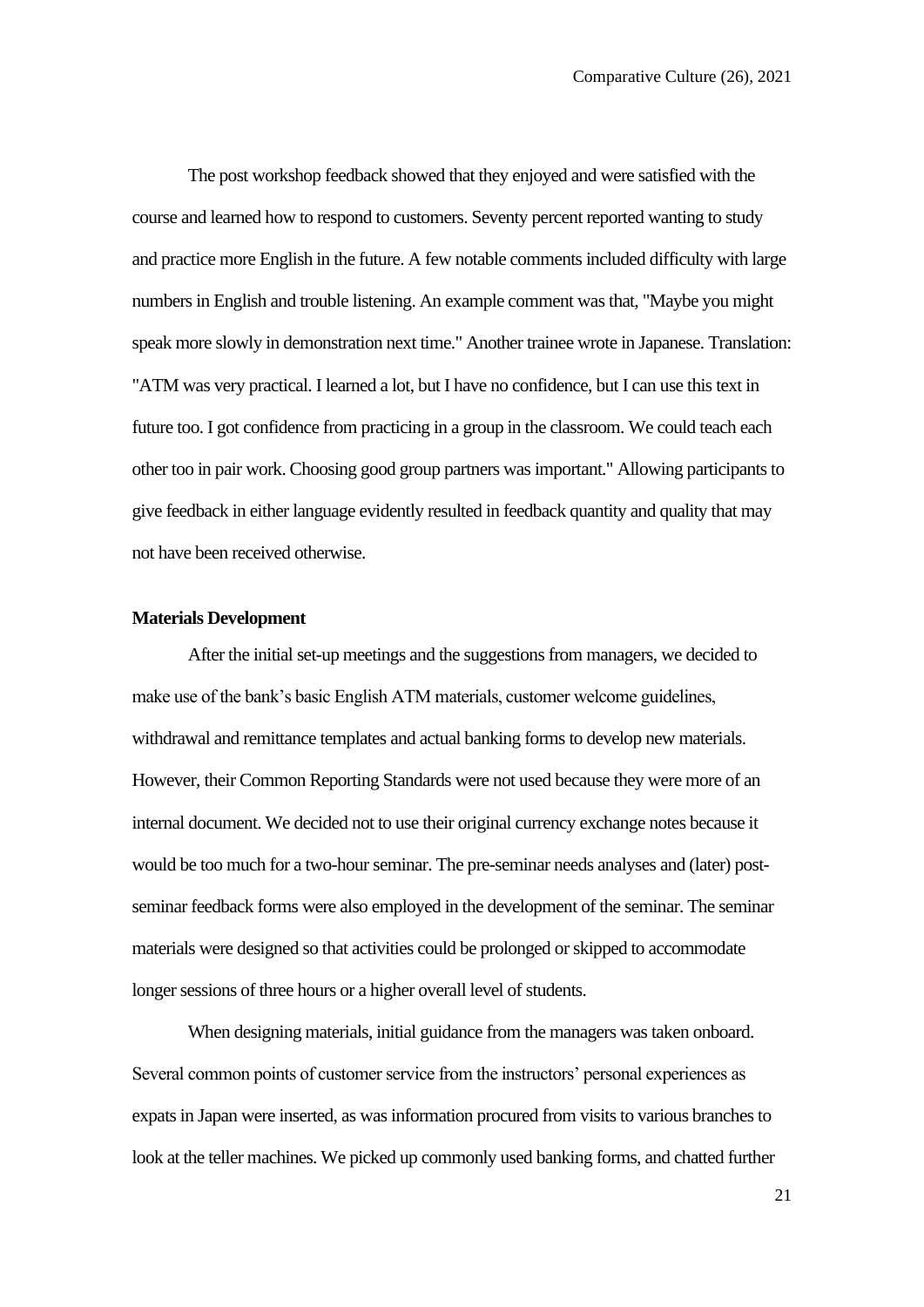with bank representatives assigned to assisting this project. It was decided that creating one general program could satisfy different levels and would allow the instructors to focus on different needs; not all of the materials given to the participants would necessarily be covered during the seminar, but those materials could provide extra study and practice content should some participants want to pursue work on their own.

For a two hour-seminar, we narrowed the focus to include the following functions: helping foreign clients open a bank account and assisting them at the ATM machines to withdraw money, deposit money, and make a balance inquiry. Since numbers and counting are infamously challenging when translating between the two languages, and since this was a banking seminar, it was decided to allot some time to teach, and practice working with numbers. In addition, participants asked for basic language practice. Since if confronted with English-speaking foreigners there would likely be a negotiation of meaning, control language was also included. Although changes occurred within the main training booklet which was created, the outline remained consistent and is as follows:

- 1. Warm-up
- 2. Opening a bank account
- a. Language for opening a bank account
- b. Giving instructions and answering questions
- 3. ATM, balance inquiry, deposit and withdrawal
- a. Language for using the ATM
- b. Helping customers at the ATM listening and reading
- c. Helping customers at the counter reading and speaking
- 4. Appendix: Useful language
- a. Control language
- b. Numbers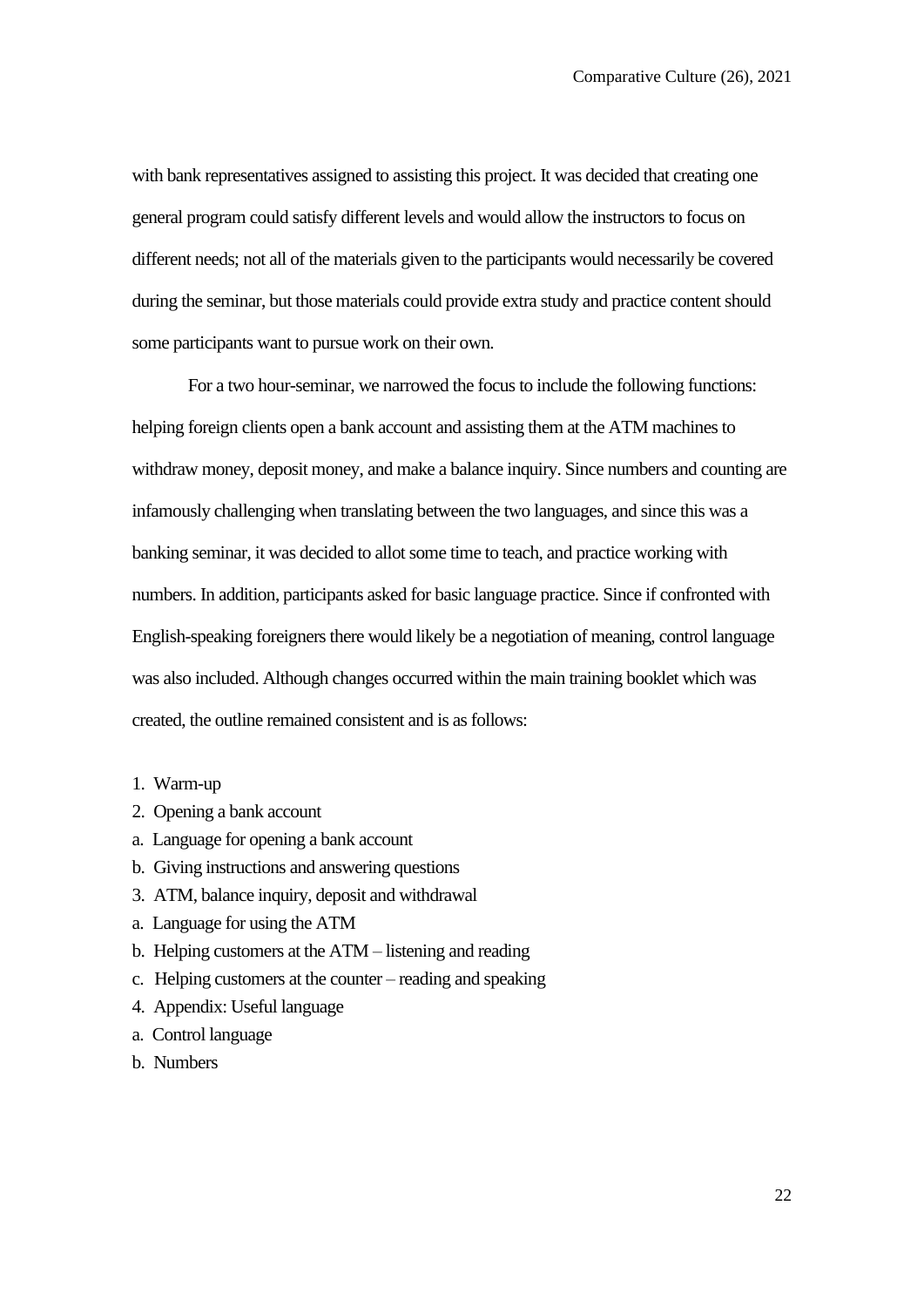#### **Teaching Methodology**

The first thing instructors did at the start of every seminar was to read through the outline, so participants knew what to expect. We then dived straight into the control language page at the end of the booklet. Control language refers to phrases used for interrupting, stating level of understanding, and asking for clarification, repetition, meaning, and rephrasing. Participants familiarized themselves with these phrases by taking turns reading them to each other aloud in pairs (Japanese equivalents were provided). Students then tested each other to see how much they could recall first in Japanese then in English. We told them that they were expected to use the language when necessary and without hesitation during the rest of the seminar.

We then proceeded to the warm-up, the first part of which consisted of a model conversation between the two instructors, which was repeated several times. While listening, participants had to listen for several control language phrases. After confirming the answers through slides, we then explained the type of information we had exchanged in our model conversation was a mix of work-related and appropriately personal content. We asked participants to practice their own conversations in pairs with participants in their group. No language was introduced, as the goal was to serve as an icebreaker, build up some confidence and practice fluency. The model conversation we constructed was meant to instruct through demonstration the kinds of clarification language that the instructors prefer.

The above icebreaker is how we have most recently done the icebreaker in the seminar. In previous iterations, however, it was much more dynamic. We had students stand in two circles, one inside the other, and rotate in different directions so that they could introduce themselves to multiple partners in English. This was much more enjoyable particularly for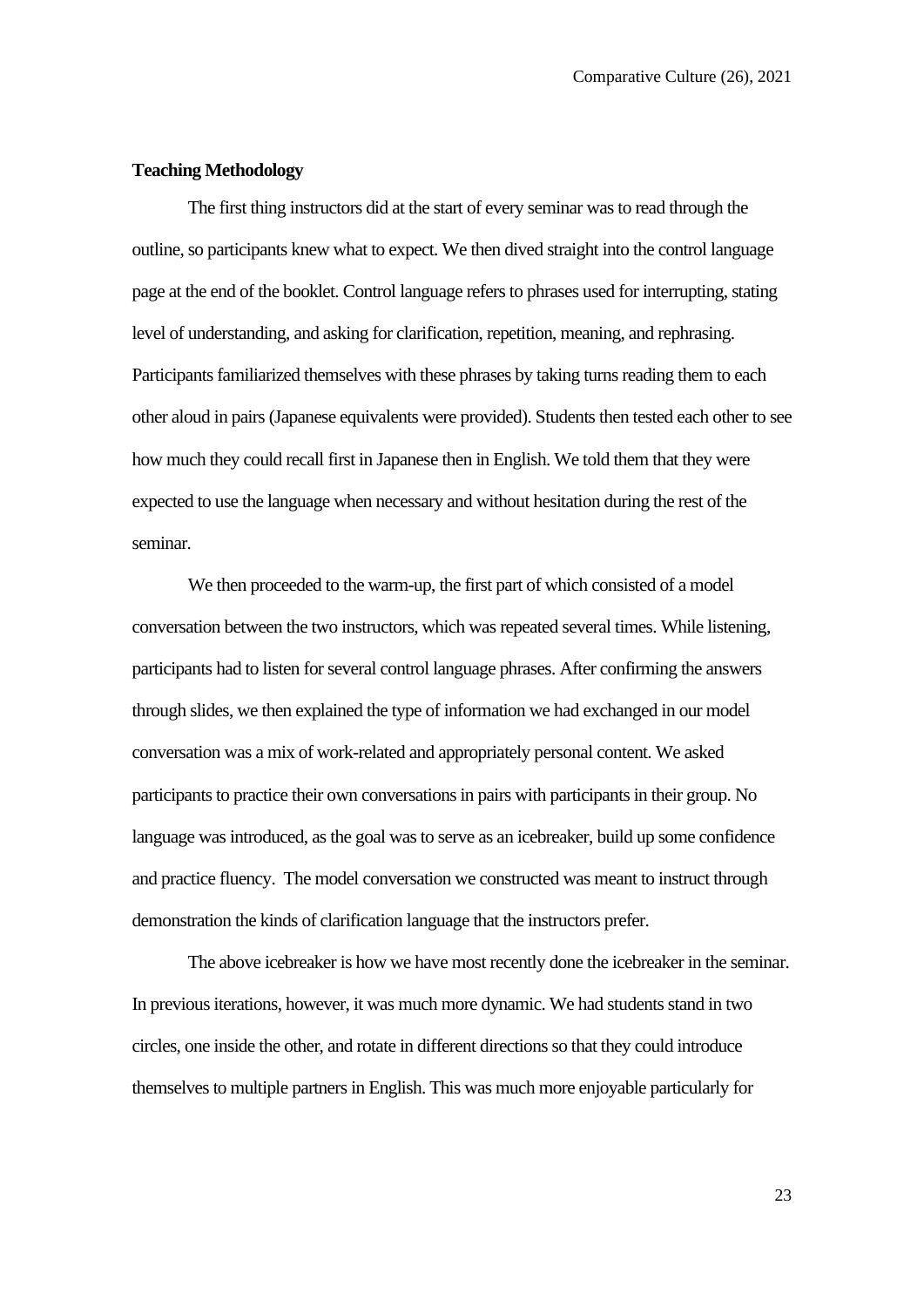groups of younger members in the program, but was time consuming, confusing to some at first, and was certainly not ideal once the pandemic started.

The second section started with an introduction of questions in English typically used by customer service representatives when opening a bank account. They included questions about the kind of account; request for passport or residence card, name and address verification; and permission to photocopy ID. We went over some potential conflict they might face with some foreigners at this stage, specifically requests for personal information that the bank requires for foreigners but not for Japanese citizens. They were guided to respond in English that they are following bank and/or government rules.

Following the above general language for opening a bank account, participants were presented with a list of phrases for giving instructions and answering questions related to opening an account. The phrases corresponded with the bank's own application form, an image of which was included in the booklet. The form and the English language instructions or questions included content like name, address, date of birth, gender, place of employment, telephone numbers, initial deposit amounts, type of bank book, type of bank card, etc.

The next section of the seminar was about vocabulary and phrases for working at the ATMs. Participants were presented with an image of the options of the bank ATM initial screen, along with a bilingual table with Japanese, English translations, and English definitions. Participants worked in pairs to review and try to remember this information with each other before proceeding to a matching activity, shown in figure 1.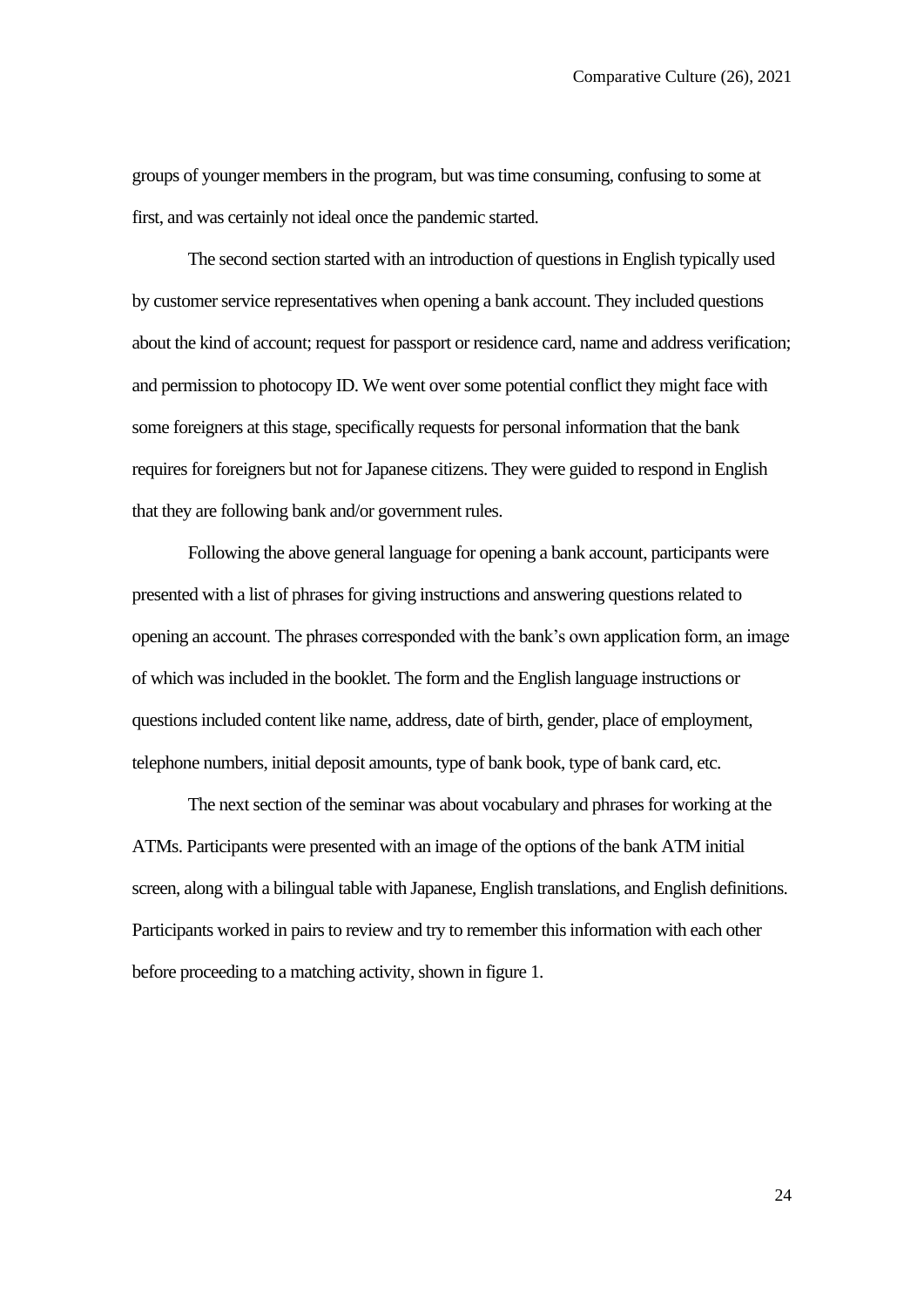## *Figure 1.*

| Japanese<br>日本語 | Number<br>数字 | English<br>英語                           | Meaning<br>意味(英語で)                                            |
|-----------------|--------------|-----------------------------------------|---------------------------------------------------------------|
| クレジット<br>カード    |              | 1. Bank account withdrawal limit change | request to change the<br>bank account<br>withdrawal limit     |
| お振り替え           |              | 2. Withdrawal                           | withdraw (take out) cash                                      |
| 暗証番号変<br>更      |              | 3. Bank loan repayment                  | repay some of the bank<br>loan                                |
| 限度額変更           |              | 4. Balance inquiry                      | check how much money<br>is in your account                    |
| カード<br>ローン      |              | 5. Credit card withdrawal               | withdraw money from<br>your credit card                       |
| カード<br>ローン返済    |              | 6. Bank loan                            | withdraw money using a<br>bank loan                           |
| お振り込み           |              | 7. Savings account deposit              | deposit (put in) cash into<br>your savings account            |
| 振込カード<br>登録     |              | 8. Bank book update<br>(passbook)       | print a record of recent<br>transactions in your<br>bank book |
| お引き出し           |              | 9. Transfer                             | transfer money to a bank<br>account at another bank           |

*Match the English translation and meaning to the Japanese word.*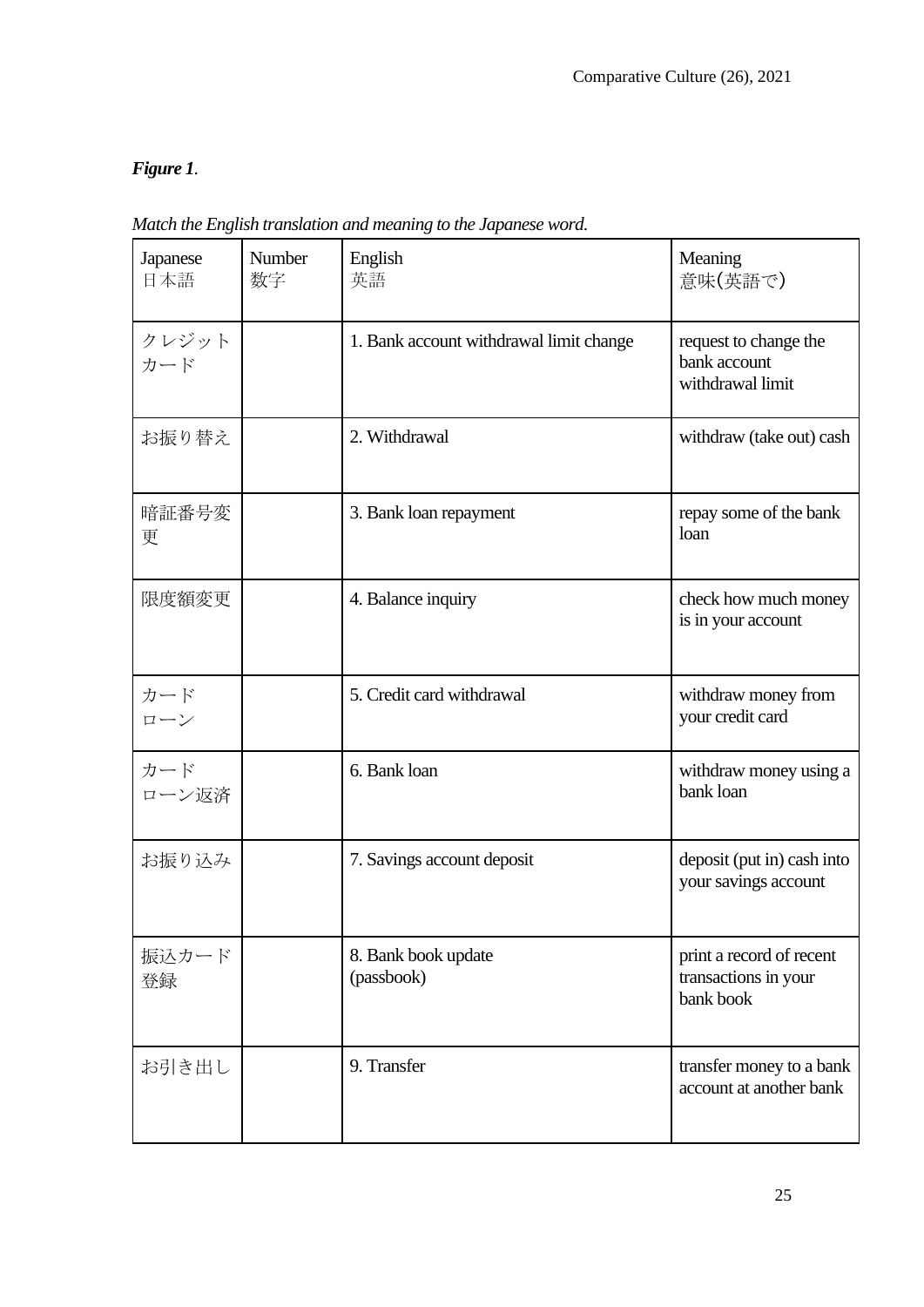| ご預金   | 10. PIN change                 | change your ATM<br>Personal Identification<br><b>Number</b>   |
|-------|--------------------------------|---------------------------------------------------------------|
| 残高照会  | 11. Transfer card registration | create a card for easy<br>transfers to a specified<br>account |
| 通帳記入  | 12. Deposit                    | deposit (put in) cash                                         |
| 定期ご預金 | 13. Account Transfer           | move money to another<br>account                              |

We prepared four different model conversations that could take place at the ATM for participants to listen to. Key elements of the conversation were removed to turn them into cloze activities. The conversations included a request for assistance in withdrawing cash, depositing cash, and making a balance inquiry. Conversations were delivered at native then slow speeds up to three times. Participants shared their answers with each other, and answers were revealed in slides followed by Q&A. Finally, time was given to participants to practice the dialogues in pairs, trying as much as possible to read first, then maintain eye contact while speaking. Figure 2 shows an example of one listening cloze activity.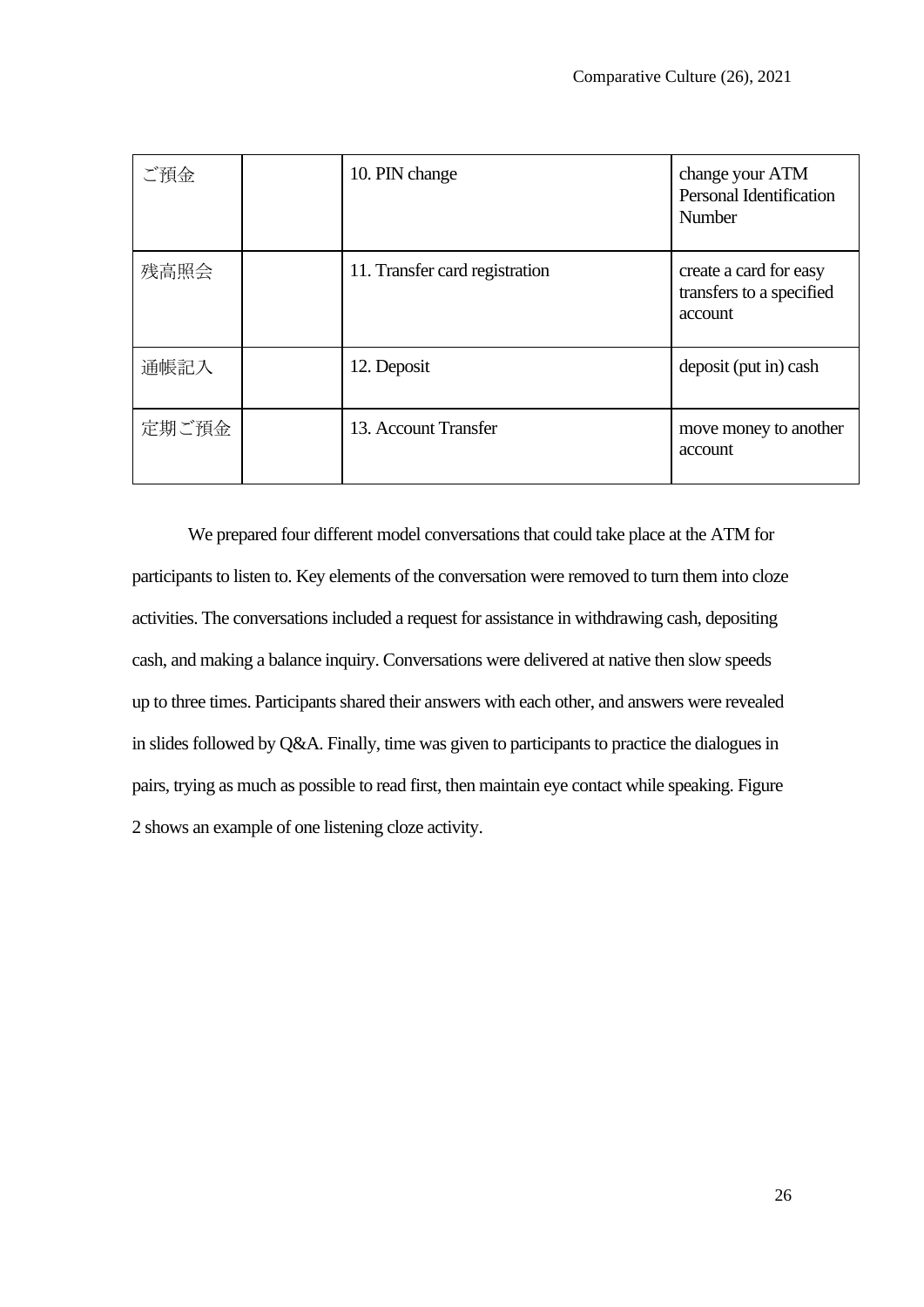#### *Figure 2.*

*S = Staff member, C = Customer* S: おはようございます。/ いらっしゃいませ。 C: こんにちは。Do you speak English? S: Yes, ………………… I help you? C: I'd like to ……………………………………………. is in my account. S: I see, you'd like…..……………….….………………………….……... OK, please press the 残高照会 (balance inquiry) button. C: Ok. S: Insert your card and enter your …………. C: Ok. S: Press the 現金支払 (withdrawal) button if you would like to make a withdrawal C: Yes, please. 40,000 yen, please. S: Ok. ………….. the amount shown on the ………….. and press the 確認 (confirmation) button. C: Ok. S: Take your money and your …………. C: Great, thanks for your help.

*In pairs, listen and fill in the gaps. Then practice reading together.*

If it became evident that expressing numbers in English was a widespread issue, we skipped to the end of the booklet to review numbers. We created a page-worth of content breaking down how to exaggerate the different pronunciation between thirteen and thirty, for example, how longer numbers in English are broken down into threes, and how to quickly say them. We also reviewed the symbols and pronunciation of some world currencies that the bank currently deals with (determined after consulting with managers). Figure 3 shows a practice activity we used. Participants took turns listening and speaking in this activity, making use of control language wherever necessary. The activity was cut short if time was an issue. Participants struggling with numbers were encouraged to make up their own numbers to practice after the seminar with colleagues, family, and friends.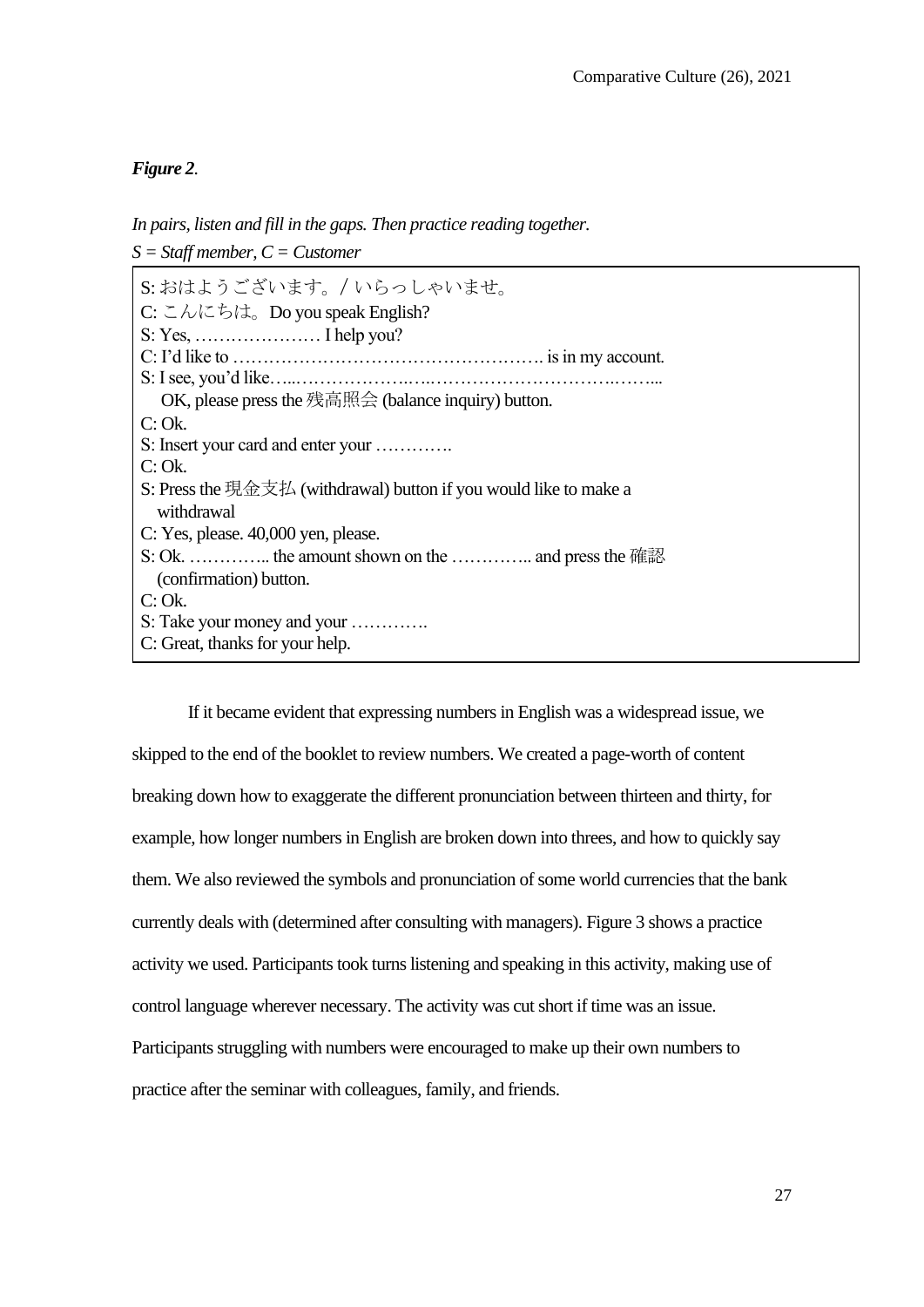#### *Figure 3.*

Partner A:

*Read the amounts in different currencies below to your partner. Listen to their numbers and write them down.*

| $\mathcal{E}10,\!690$ |  |
|-----------------------|--|
|                       |  |
| USD670,000            |  |
|                       |  |
| HKD240,500,000        |  |
|                       |  |
| $\text{W16}$          |  |
|                       |  |
| ¥2,692,000,012        |  |

After gaining some confidence with numbers, the next roleplay section of the seminar commenced. In most cases, we were not able to get through all the roleplays but presenting several possible scenarios meant participants could practice on their own time after the seminar. All the roleplays were concerned with helping customers at the counter. The first three included fully-scripted scenarios requesting help withdrawing money, depositing money, and balance inquiries. This time, images of the bank's own forms for these functions were provided for visual support in the booklet. Figure 4 shows one of several scripted roleplays.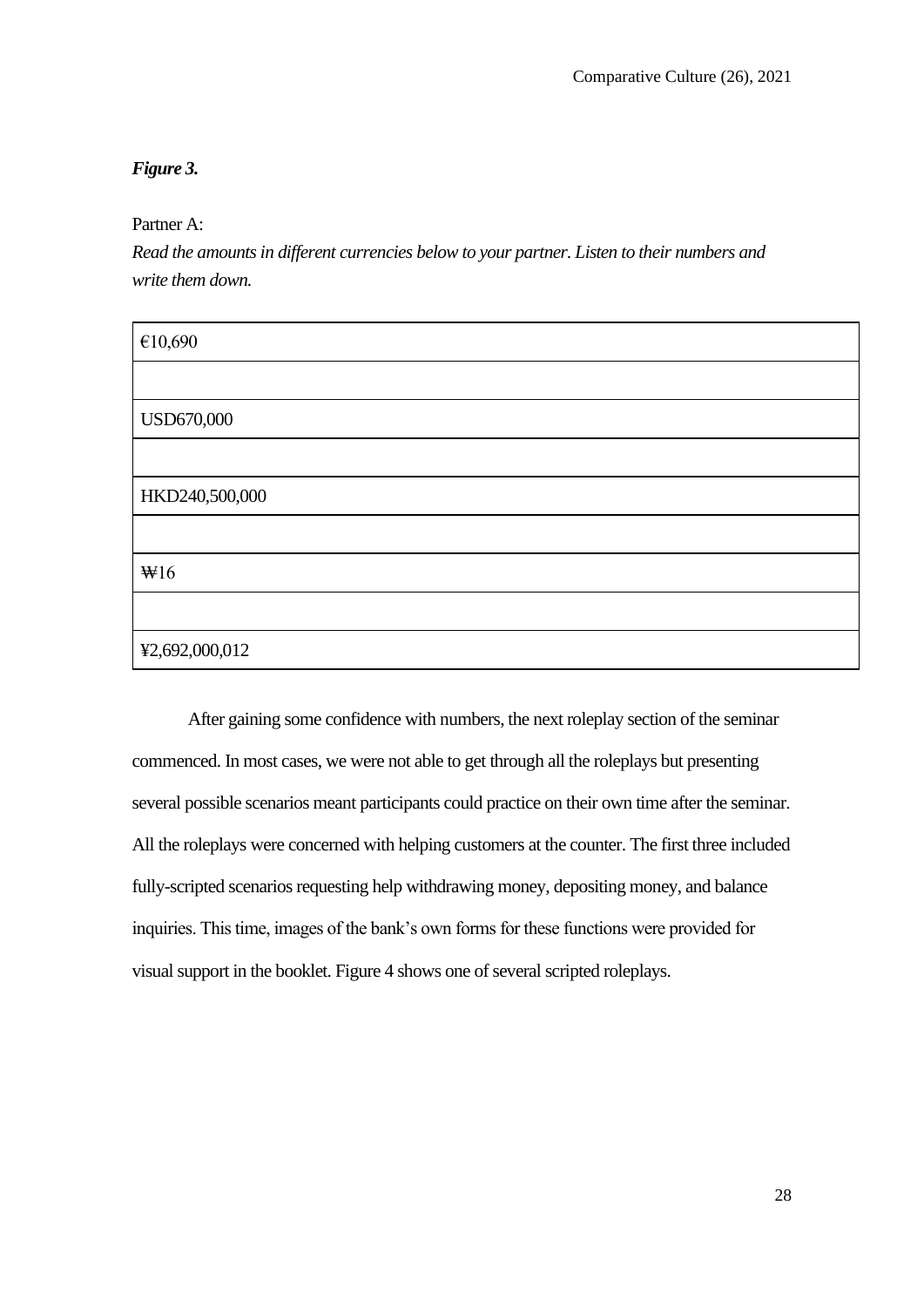#### *Figure 4.*

*Now, role play the following situation with a partner. Take turns being the member of staff and the customer.*

*S = Staff member, C = Customer*

*Situation 1: The customer, Simon Woods, would like to take one hundred thousand yen out of his account, and needs help.*

S: おはようございます。

C: おはようございます。 Can you speak English?

S: Yes, a little. How can I help you?

- C: I'd like to make a withdrawal from my account, please.
- S: Just a moment. Can you please fill in this form? Please write your name here, branch number and account number here, and the amount here.
- C: What does this mean? (百万)
- S: That means 1,000,000 (one million) yen.
- C: 100 ten thousand-yen bills?

S: Yes, 100 ten thousand-yen bills is one million yen.

- C: I see. OK, I just want to withdraw one hundred thousand yen, so I'll write it here. Just a moment. OK, I've finished. Here you are.
- S: And please stamp your *inkan* here.
- C: OK.

S: Thank you. Just a moment. Please take a seat.

- Mr. Woods, here's 100,000 yen and your bank book.
- C: Thank you.
- S: Thank you. ありがとうございました。

The final section of the seminar was included only for the longer seminars. It was the

most challenging because it included unscripted role plays, such as in figure 5.

#### *Figure 5.*

*Situation 3: The customer, James Flynn, would like to transfer money to a bank account at another bank.*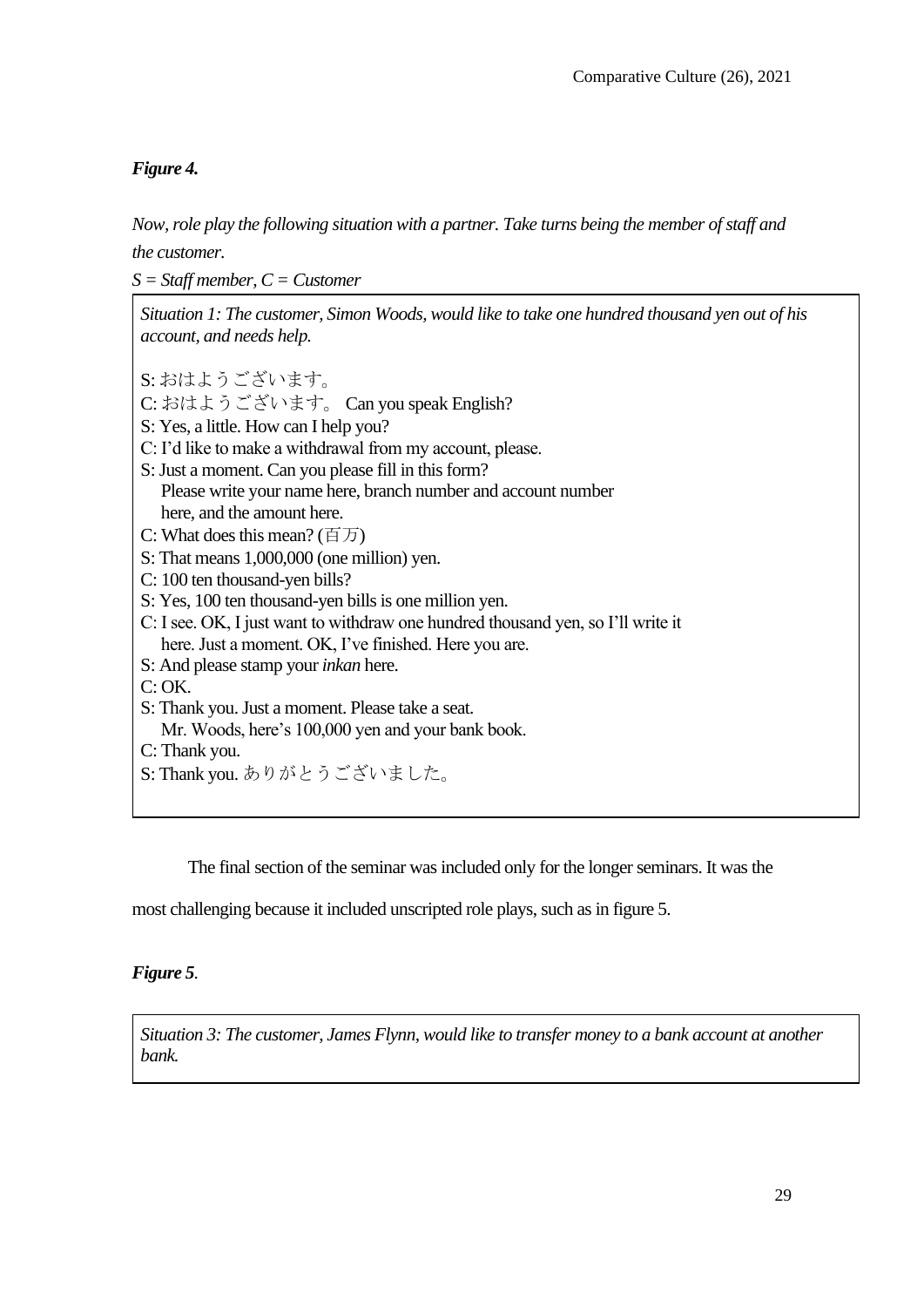For this set of activities, realia in the form of actual bank forms from the bank were supplied. The forms served as prompts, as they would in real life.

Going solely with the official feedback we collected, all stakeholders were satisfied from the first time the program was delivered. Based on each seminar and details received regarding the participants of forthcoming sessions, however, the booklet created for students, the slides, answer keys, and methodology used were tweaked several times. Feedback resulted in the addition of currency symbols with pronunciation in the numbers section, and digital audio recordings of example conversations. Additionally, dialogues were updated to show more clearly who was the client or customer, and who was the customer service representative. We corrected some errors in punctuation and formatting and inserted the bank's own forms to use as realia when doing role play. A larger change in 2020 was a trimming of the reading section to combine it with the unscripted speaking tasks because we judged that there was too much content and not enough speaking practice.

#### **Discussion**

Based on Chan's (2009) framework for evaluating business English materials in Table 1A in the Appendix, each category - from learning objectives, to methodology, naturalness of language models, contextualization, and learner autonomy - was used to analyze the pedagogical features of the materials. The materials were developed to meet the workplace needs of bank employees interacting with foreign customers, as was requested by the bank. Tasks such as helping customers to operate an ATM, open a bank account, or make a withdrawal are familiar to experienced employees, so they are suitable for workplace English skills training development and can be adapted and extended for trainees with different English level abilities. However, they do not consider the trainees' personal interests, nor more experienced trainees' opinions about what English skills development they need.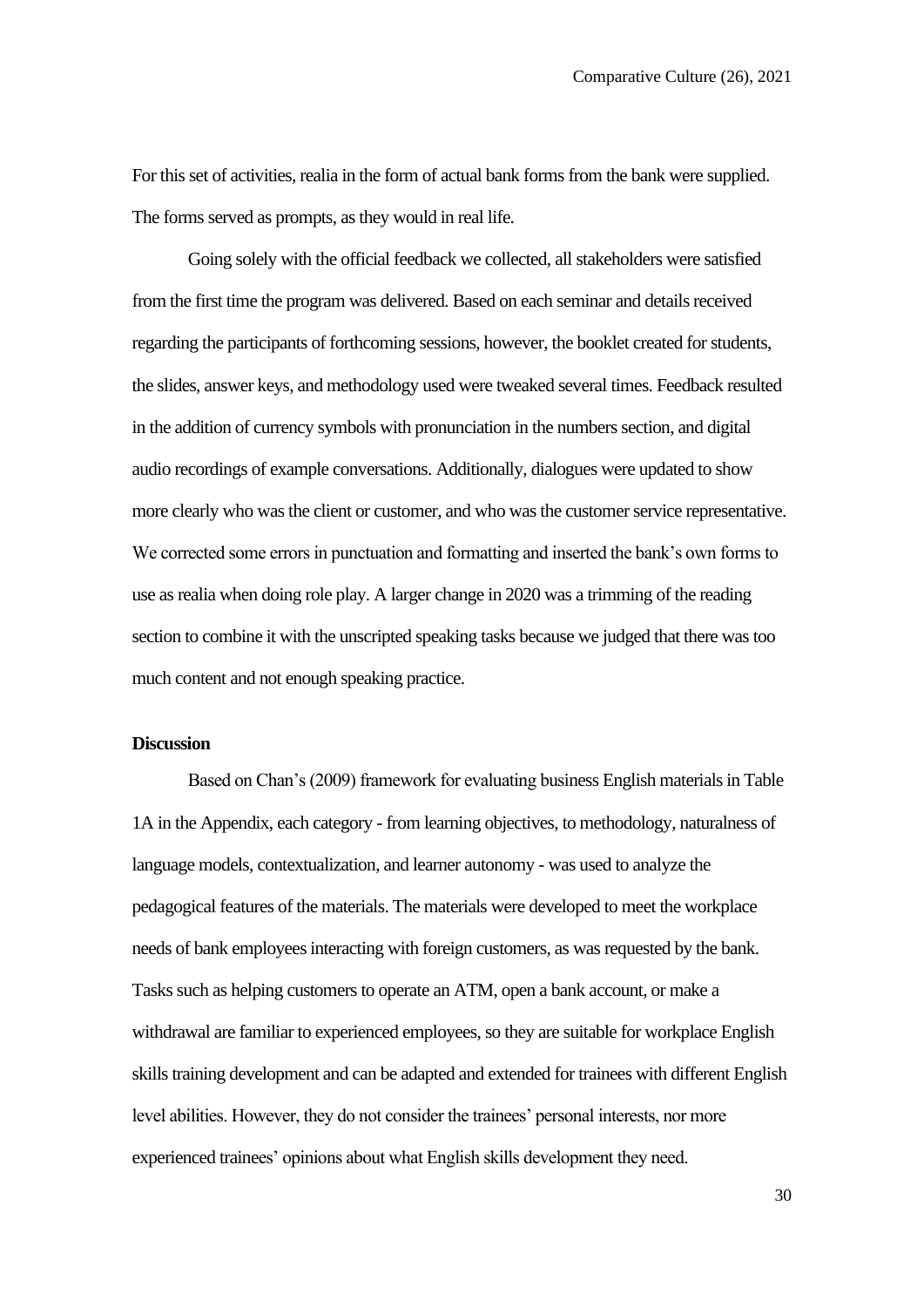The main learning objectives were for the trainees to build confidence using English, deal with foreign customers, practice role play conversations and have a set of Banking English materials that they could take away and use as self-study reference material. The warm-up materials gave examples of how to interact naturally in social situations, how to show the level of understanding, ask for clarification, and paraphrase. The tasks included copies of authentic realia, such as a passport, residence card, bank book, a form for opening a bank account, a picture of an ATM screen with only Japanese writing, and forms for withdrawals, deposits, and bank transfers.

Given the limited length of the course (two hours), it was decided that the customer and employee vocabulary and sentences, including natural openings and closings, should be presented to the trainees before they practice by themselves. For example, when giving instructions about how to open an account, mainly the employee gives clear instructions, such as "please write the date you would like the account to open". For the ATM language, a matching activity was used to match the Japanese with the English translation and the English meaning. The ATM balance inquiry and withdrawal cloze listening comprehension activities included dialogues which were constructed by the instructors, and aimed to be natural and authentic, but were not based on real recorded conversations.

When helping customers at the counter, the situation was contextualized using a short description, such as "The customer, Simon Woods, would like to take one hundred thousand yen out of his account, and needs help." The actual bank form was also given. The dialogue transcript was presented to the trainees first, so that they could read and role play it, before trying to role play it again, without the scaffolded transcript, and depending on their confidence/ability. Some natural phrases were included, such as "Customer: What does this mean? (pointing to  $\overline{f}(\overline{x})$  Staff: That means 1,000,000 (one million) yen."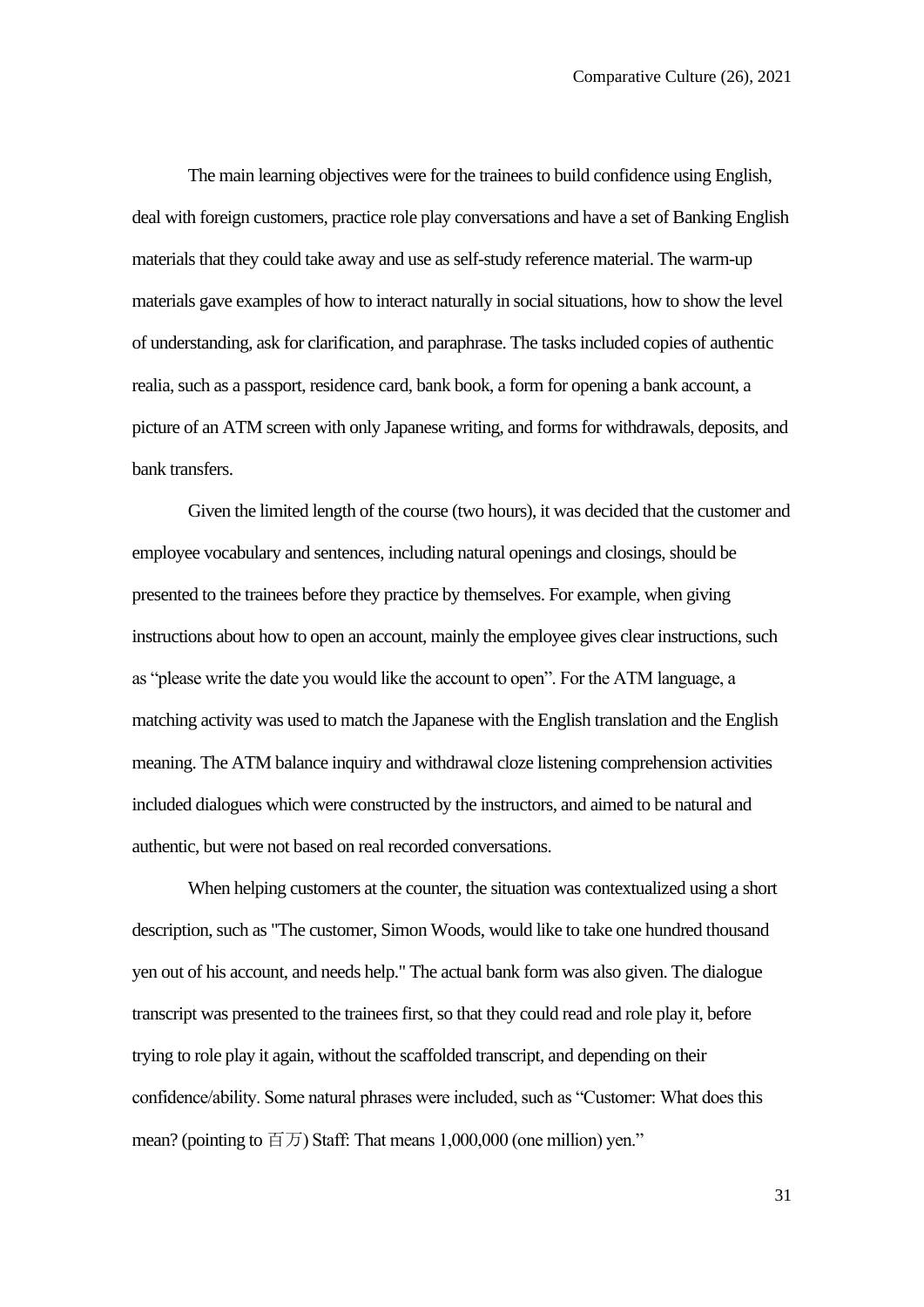The learners were expected to take responsibility for studying and practicing the materials in their own free time after the seminar. This included continuing to practice listening to large numbers and do writing activities, both of which were difficult for most trainees. However, in the future the materials could include more advice for the trainees about their learning strategies, possibly by adding in learning strategy tip boxes on some pages. Similarly, can-do statements could be added to the start and end of the seminar for self-evaluation.

Regarding the interactional features of the materials as shown in Table 1B in the Appendix. These focus on social interaction, conversational strategies and structure, formality and cultural differences. There was more of a focus on transactional rather than social interaction due to the aims of the course and the required banking tasks. However, one aim was to build confidence in English. The warm-up task was thus developed and updated over many training sessions. This balance was difficult to obtain because most banking interactions are simply functional interactions. As trainees were also intrinsically motivated, they wanted English communication fluency practice.

Generally, the kind of language used in the materials focused on being direct. Examples are phrases such as "please write your full name," showing an interest in what the customer is saying by paraphrasing and showing understanding through clarification and repetition. These are known as positive politeness strategies (Brown & Levinson 1987). Some negative politeness strategies (Brown & Levinson 1987) were also introduced into the materials. Examples include indirect questions such as "Would you mind if we made photocopies?" apologizing for imposition or forgiveness with comments like, "I'm sorry but we have to follow the bank and government rules." However, politeness was not overtly highlighted during the seminar; we got trainees to focus more on basic functional instructions (imperatives) and direct interrogative questions, such as "What kind of bank card would you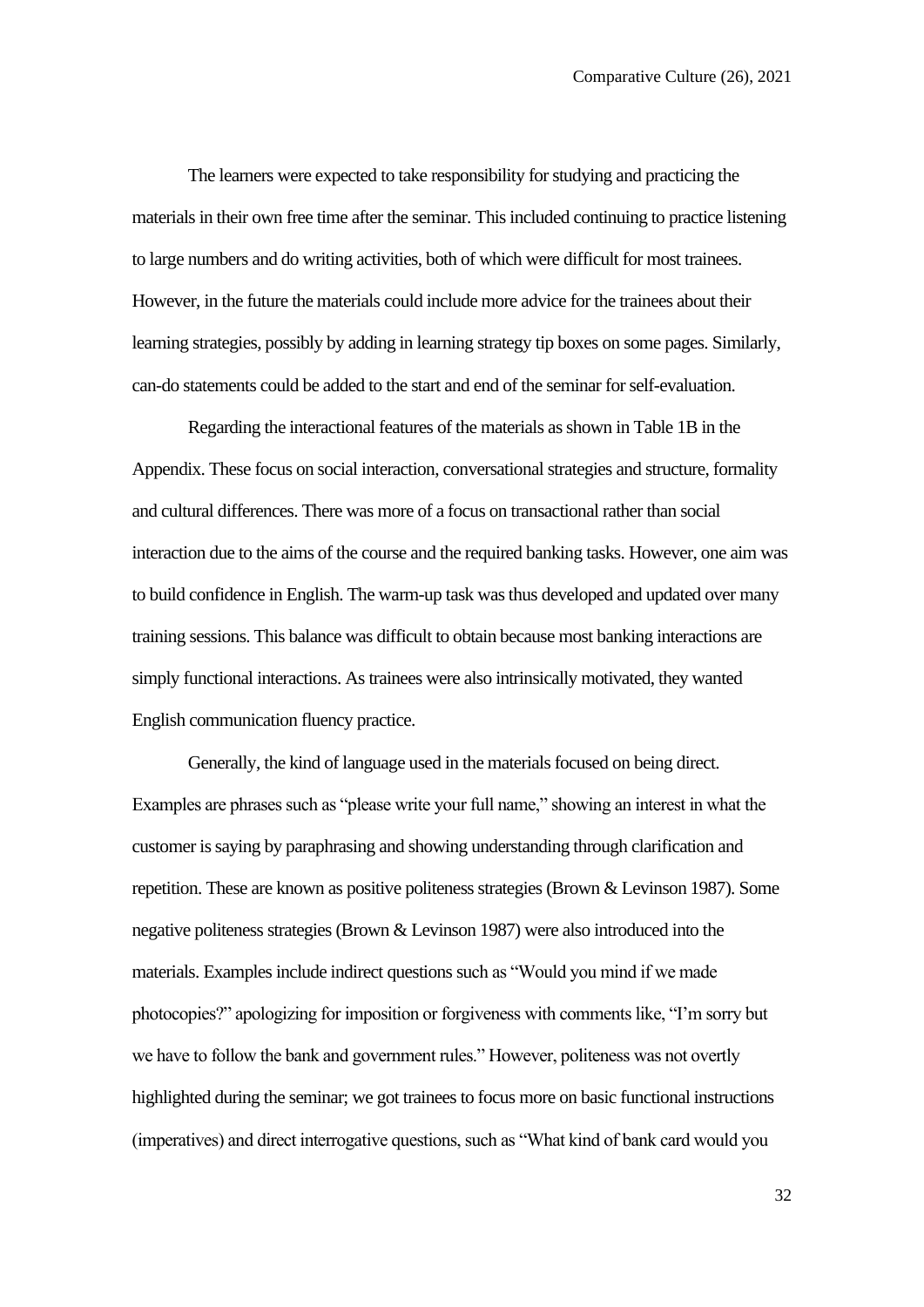like?" In retrospect, trainees could have been explicitly taught that politeness was the reason for using indirect language. For all situations in which they might interact with a customer, learning polite and functional language is a priority, as opposed to flexible, interpersonal strategies for varying contexts.

Sign-posted openings, closings, and functional moves were presented through examples and role plays. We feel that more attention could be given to presenting other cultural norms of 'doing banking', so that the trainees could have examples of how banking is done in some cultures of foreign residents in Japan. An important strategy for managing cross-cultural issues is the ability to paraphrase and being able and willing to try to negotiate understanding within the interaction.

As the employees at this rural Japanese bank do not have a strong need for English, our situation was more similar to that of Wu and Chin in Taiwan than to those of Mohammadzadeh, Barati and Fatemi (2015), and Al-Khatabi's (2005) studies of bank employees in Iran and Jordan. However, tailoring the course toward the local context and using authentic realia to complete familiar work tasks gave the course a personalized approach which standard textbooks could not. This included a blend of specialized vocabulary, as recommended by Hashimoto (1994). Nguyen Khan and Le Thi (2019) suggested a communicative approach should be used for bank employees in Vietnam, and that would also be beneficial for this course giving the trainees more autonomous self-directed use of language, if there was more time. There could also be follow-up options for trainees wishing to further develop their English for banking skills. For example, we could develop seminars including email writing and intercultural awareness content to develop a sensitive and flexible attitude toward English language use.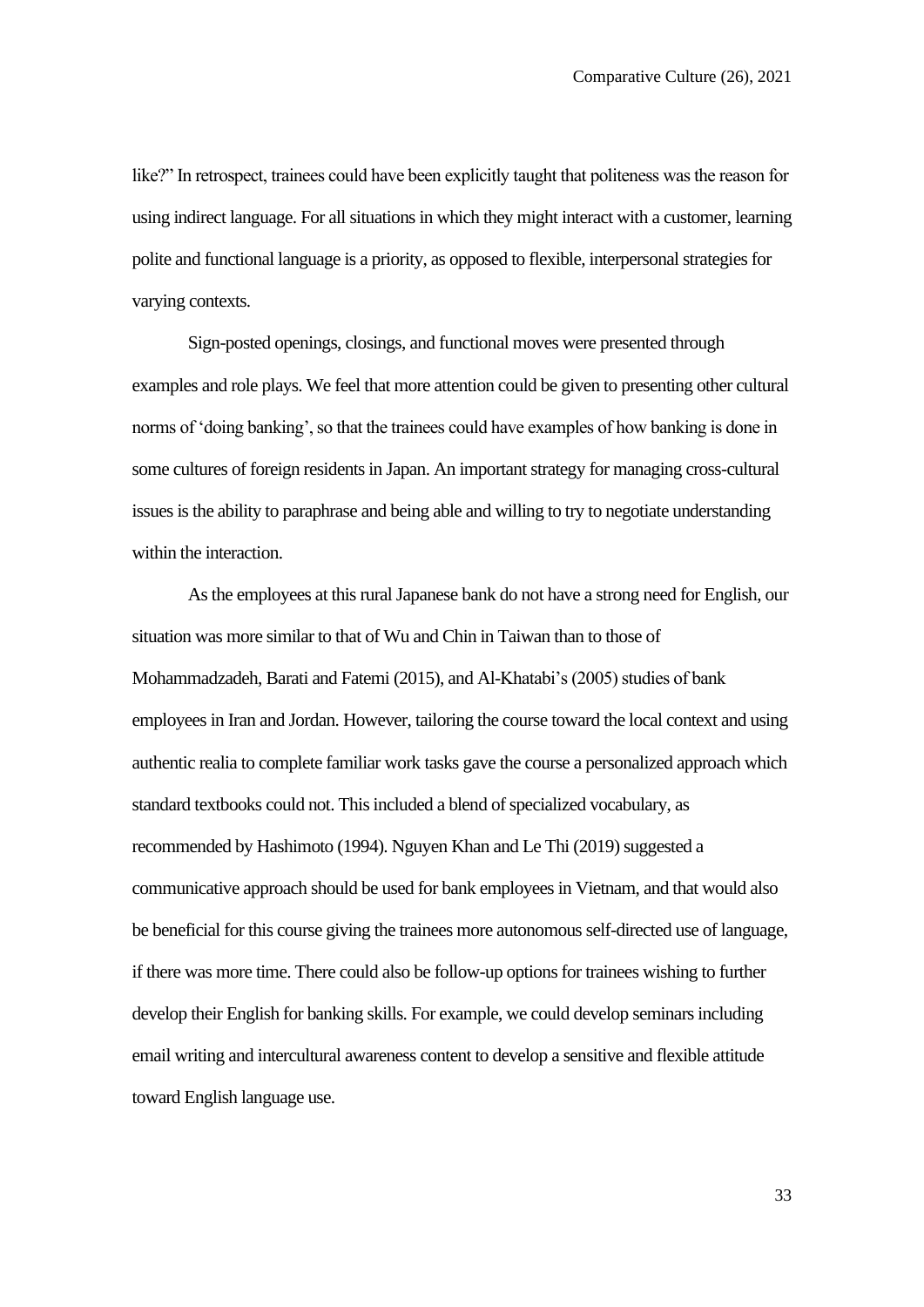#### **Conclusion**

The development of this banking English seminar has been improved over time as we observed trainees using the materials. The instructors were able to reflect together on the effectiveness of the materials to build trainees confidence and provide natural, interesting, and familiar modeled tasks. As an indication to the success of this course, twelve courses were run from 2019 to 2021, and bank employees requested follow-up courses in their free time, to focus on general communication skills, such as small talk and intercultural training.

#### **References**

- Al-Khatib, M. (2005). English in the workplace: An analysis of the communicative needs of tourism and banking personnel. *Asian EFL Journal.* 7. 175-195.
- Brown, P., & Levinson, S. C. (1987). Politeness: Some universals in language usage. Cambridge, U.K.: Cambridge University Press.
- Brown, J. D. (2009). Foreign and second language needs analysis. In M.H. Long & C. Doughty (Eds.), *The handbook of language teaching* (pp.269-293). Oxford, U.K.: Blackwell.
- Brown, J. D. (2016). *Needs analysis and English for specific purposes.* New York, N.Y, U.S.A: Routledge.
- Chan, C. S. C. (2009). Forging a link between research and pedagogy: A holistic framework for evaluating business English materials. *English for specific purposes*, *28*(2), 125-13[6.](https://doi.org/10.1016/j.esp.2008.12.001) <https://doi.org/10.1016/j.esp.2008.12.001>
- Dudley-Evans, T., & St. John, M. (1998). *Developments in ESP A multi-disciplinary approach*. Cambridge, UK: Cambridge University Press.
- Evans, V., & Gilmore, K. (2011). *Career paths: Banking.* Newberry, U.K: Express Publishing.
- Hashimoto, M. (1994). English for specific purposes (ESP) and the teaching of financial English. *Kanagawa University Language Studies*. 16, 99-111.
- Marks J. (2007). *Check your English vocabulary for banking and finance.* London, U.K: Bloomsbury.
- Mohammadzadeh, S., Barati, T., & Fatemi M. A. (2015). An investigation into the English language needs of bank employees of Saderat Bank in Mashhad. *Theory and Practice in Language Studies, 5*(8), 1695-1702[. http://dx.doi.org/10.17507/tpls.0508.21](http://dx.doi.org/10.17507/tpls.0508.21)
- Nguyễn Khan. L. & Lê Thị, H. D. (2019). Designing an ESP course for a group of employees working in the field of banking in Vietnam: A needs-based approach. *Đại học Ngoại ngữ - Đại học Quốc gia Hà Nội. [http://112.137.136.11/handle/ULIS\\_123456789/2160](http://112.137.136.11/handle/ULIS_123456789/2160)*
- Purpura, J., Graziano-King, J., Chang, J., Cook, K., Kim, J. W., Krohn, N., & Wiseman, C. (2003). An analysis of foreign language needs of SIPA students at Columbia University: The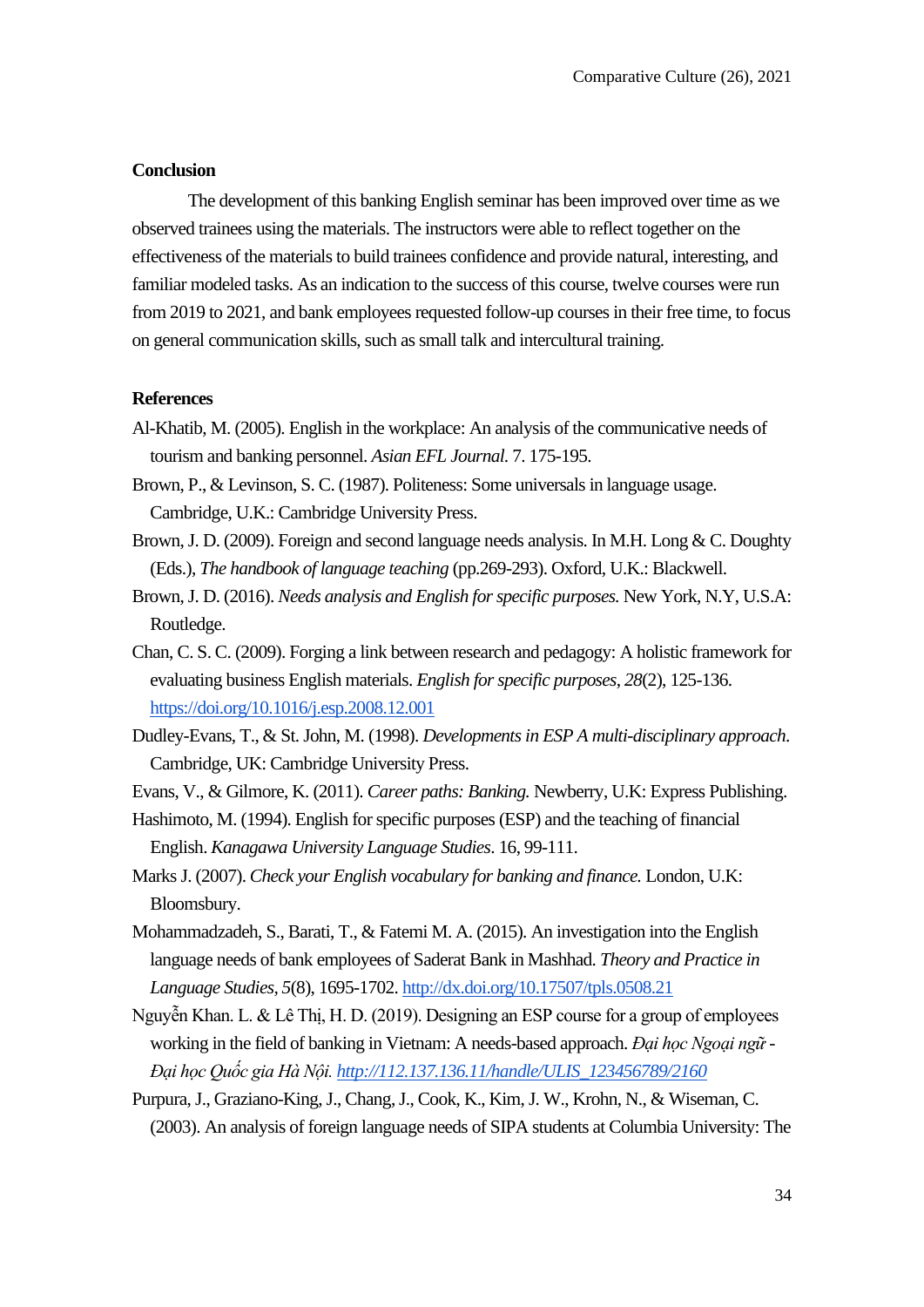SIPA needs assessment project. Unpublished technical report submitted to the Mellon Foundation through the Arts & Sciences at Columbia University.

Richey, R. (2011). *English for banking and finance 1.* New York, N.Y., U.S.A. Pearson.

Simpson, A. (2018) Assertiveness and sensitivity training through BELF material development. *JALT OnCUE Journal.* Vol. 11 (2), 201-21[0.](https://jaltcue.org/files/OnCUE/OCJ11.2/OCJ11.2_pp201-210_Simpson.pdf)

[https://jaltcue.org/files/OnCUE/OCJ11.2/OCJ11.2\\_pp201-210\\_Simpson.pdf](https://jaltcue.org/files/OnCUE/OCJ11.2/OCJ11.2_pp201-210_Simpson.pdf)

Wu, R. Y. & Chin J. S. (2010). An investigation into the English language needs of banking and finance professionals in Taiwan. *The Language Training & Testing Center (LTTC)*.

## **Appendix**

*Table 1A - A checklist for evaluating the pedagogical aspects of banking teaching materials* 

Needs analysis

Does the material suit the target learners' needs in terms of work experience and types of jobs? Is the content relevant to bankers?

Does it draw on the experience of job-experienced learners?

Are the activities suitable for the target learners' levels and interests?

Learning objectives

What is/are the main learning objective(s) – general language knowledge, specialist language knowledge, general communication skills, professional communication skills, or a combination of these?

If grammar and vocabulary items are presented, are they relevant to banking tasks?

Methodological approach

What is the main methodological approach?

Is it suitable for the target learners?

Do the exercises and activities help learners to practice the language and strategies used in banking encounters?

Do the exercises and activities mirror real-life banking situations?

Naturalness of the language models

Are authentic materials or samples of authentic spoken language used?

Does the material contain features of natural speech?

Does the material cover the features of spoken grammar relevant to banking tasks?

Contextualization of the language

Does the material provide contextualized examples?

Does the material use a discourse approach to teaching banking interaction?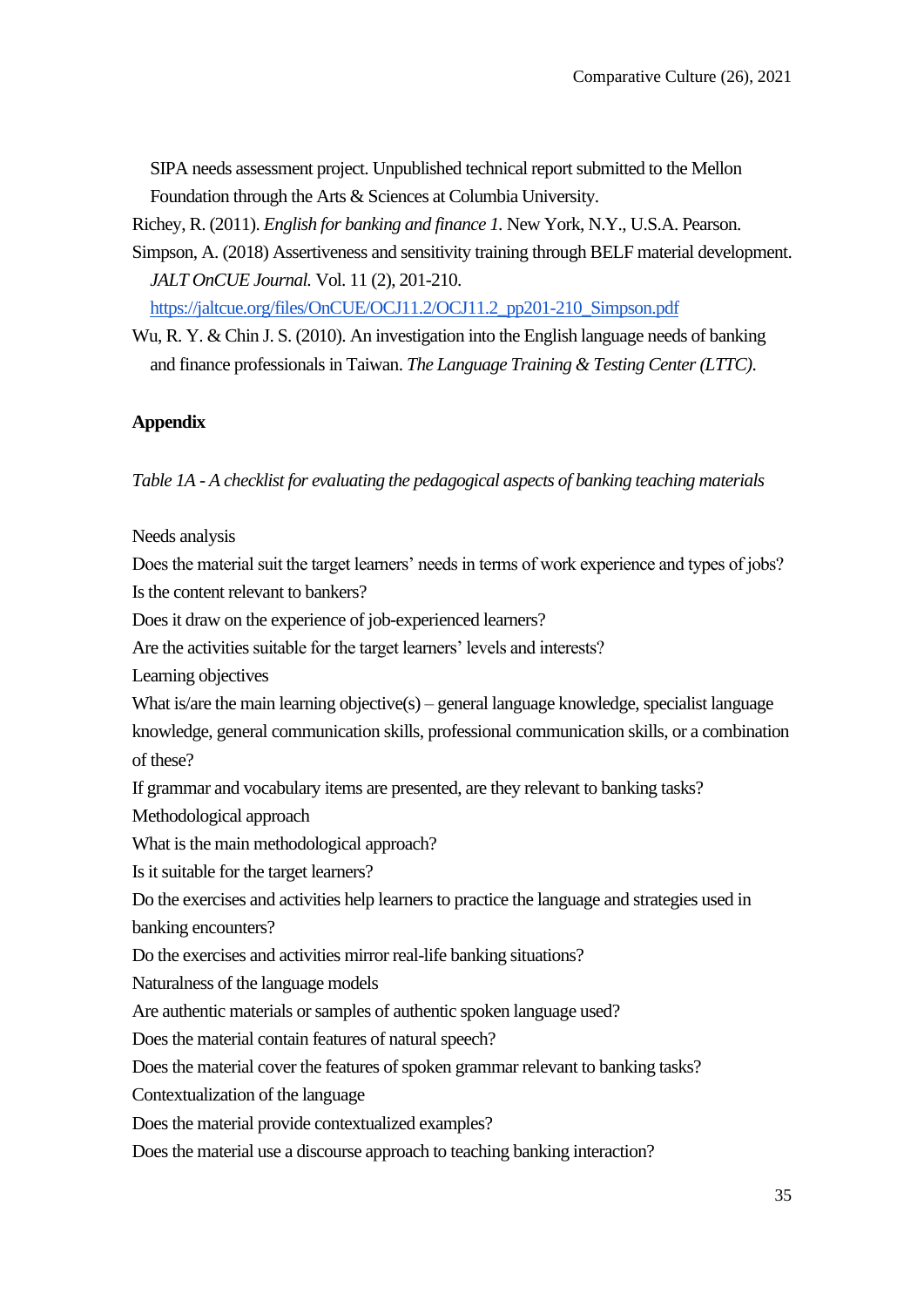Learner autonomy

Are learners expected to take a degree of responsibility for their own learning? Does the material include any advice/help to learners on learning strategies? Are self- and peer-evaluation tasks included? Is help given to the learners on what to look for?

## *Table 1B - A checklist for evaluating banking interaction teaching materials*

Transactional and phatic (social interaction) talk Is attention paid to both transactional and phatic talk? Does the material present language for both transactional and phatic interaction? **Strategies** Are learners equipped with strategies which allow them to show both positive and negative politeness? Does the material present the language to implement these strategies? Formality Does the material sensitize learners to different levels of formality? Is the level of formality related to contextual factors and interpersonal strategies? Does the material provide practice in using different levels of formality in different situations? Structure of the interactions Is the generic structure of interactions presented with appropriate language to signal the opening and closing of different phases? Are topic management skills presented with appropriate language for signaling topic opening and closing? Cultural differences Does the material sensitize learners to cultural differences in banking styles? Do activities help learners to practice the skills and strategies to handle cross-cultural issues? Is cultural stereotyping avoided?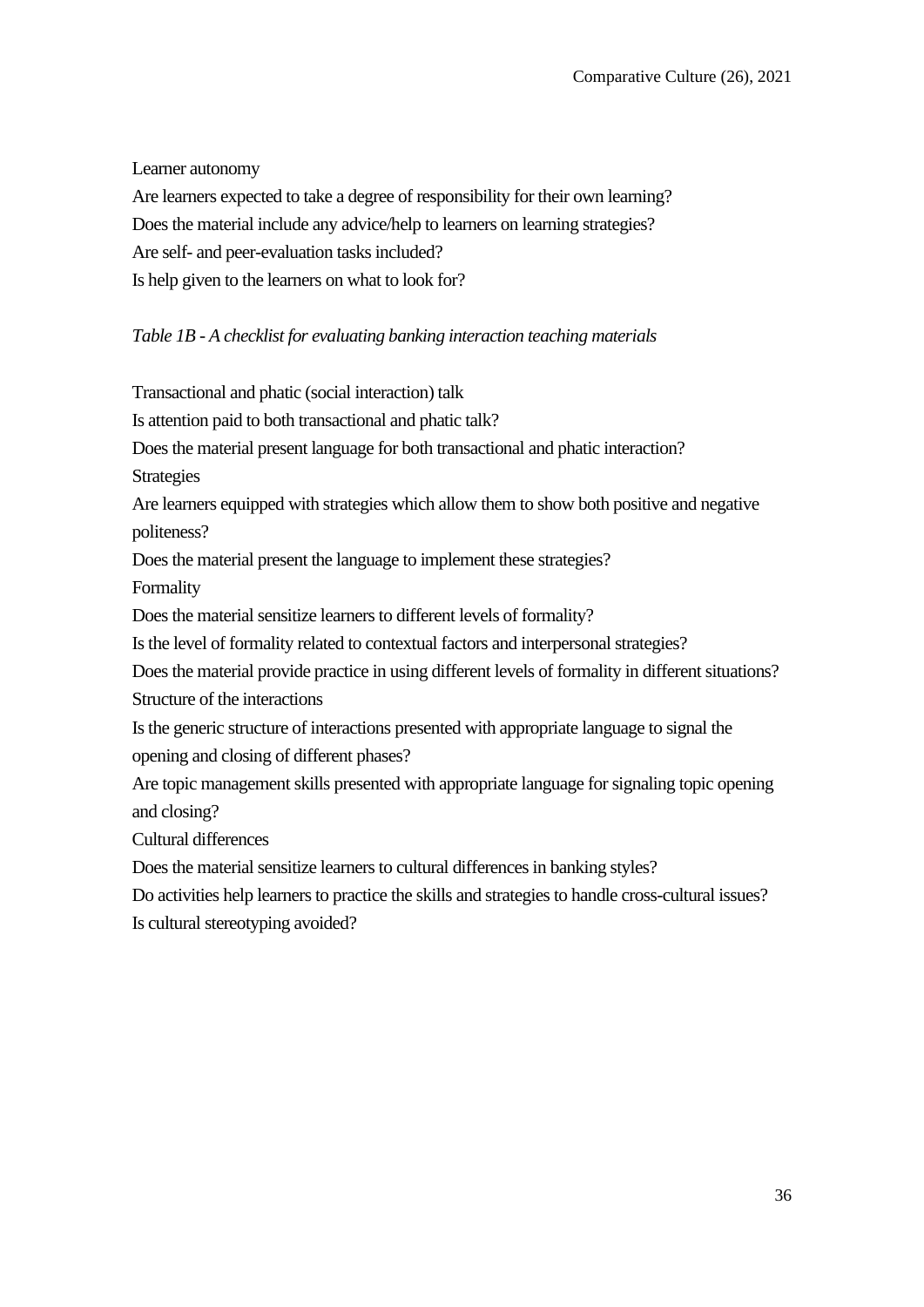## **Articulatory Setting: An Overlooked Aspect of L2 Pronunciation?**

**Anthony M. Diaz , Miyazaki International College**

#### **Abstract**

The term articulatory setting, which is sometimes referred to as voice quality, or voice-setting features (Pennington and Richards, 1986), or basis of articulation (O'Connor, 1973), first coined by Beatrice Honikman (1964), refers to the specific habitual movement patterns and postures of the vocal tract and its articulators that contribute to the overall phonetic quality of a language. Proponents of this theory hold that without an understanding of how movement patterns differ cross-linguistically, second language (L2) learners will utilize the articulatory settings of their first language  $(L1)$  when speaking in their L2, thereby inhibiting them from acquiring accurate pronunciation. In line with this, there is a belief held by some researchers that teaching methods based on articulatory setting ought to be taught to learners, so they can be made aware of how to alter the movement patterns of their mouths for speaking in the target L2. This is to be done before learners are instructed in other aspects of pronunciation, such as the differences in phonemic inventories between the L1 and L2. As Thornbury (1993) puts it, the implications of this top-down approach are "that by teaching the 'whole', the bits might take care of themselves (p. 128)." In other words, if students are made aware of the holistic alterations that should be done to accurately pronounce the target language, specific difficulties might be remedied naturally. This shift in posture is conceptualized by Honikman (1964) as getting "into gear", which refers to the process of students consciously altering the positions of their articulators in preparation for speaking in the L2. This paper will elaborate on the subject of articulatory setting and its possible application to pronunciation pedagogy, summarize several studies in the field of articulatory and acoustic phonetics that support its validity as a teaching approach, and explore the application of the theory of articulatory setting to the instruction of learners in the Japanese EFL context.

**Keywords:** Articulatory Setting, Acoustic Phonetics, Articulatory Phonetics, L2 pronunciation, EFL pronunciation, intelligibility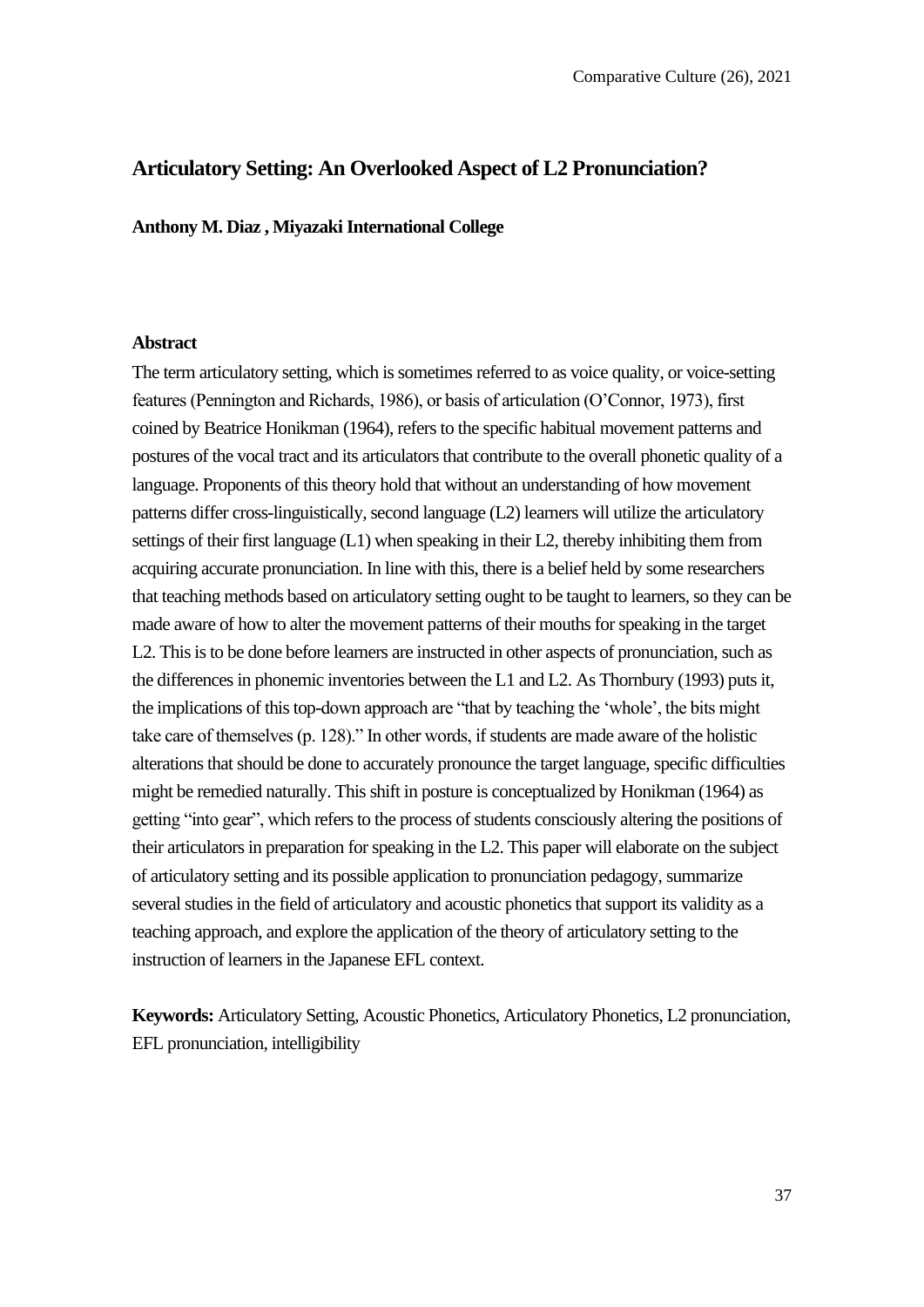#### **Introduction**

In the field of Applied Linguistics, it is agreed that what is perceived as foreign accent in the speech of an L2 speaker is greatly influenced by the phonology of the speaker's L1. These systematic differences in phonology that occur in the speech of L2 learners are known as language transfer (Zsiga, 2013, p. 459). Based on the principle of language transfer, any instructor with sufficient knowledge of the phonology of a speaker's native language can predict problematic areas of L2 pronunciation fairly easily and with relative accuracy. However, research regarding L2 pronunciation has found that accentedness is not always the primary factor in the comprehension of L2 speech. This may be counter to what is intuitively believed by many. For instance, research has indicated that an L2 speaker might be rated as having heavily accented speech yet still be highly intelligible to listeners (Munro, & Derwing, 1995). Therefore, in the last few decades, the goal of pronunciation instruction has been increased intelligibility, rather than accent reduction. This is especially important in EFL contexts, where L2 learners are more likely to communicate with other non-native speakers (NNS). For example, it has been found that native speakers are more sensitive to suprasegmental errors, while non-native speakers are more sensitive to segmental errors that result from L1 transfer (Jenkins, 2000). With this in mind, what teaching methods or exercises are the most effective at increasing the intelligibility of NNS? The next section will elaborate on the theory of articulatory setting and explain briefly how it bridges the gap between the psychological and physical dimensions of L2 phonology.

#### **Articulatory Setting**

The theoretical foundation that underlies the concept of articulatory setting is the idea that just as phonemic inventories differ across languages, so do the movement patterns and postures of the articulators. Honikman (1964) describes the concept by stating: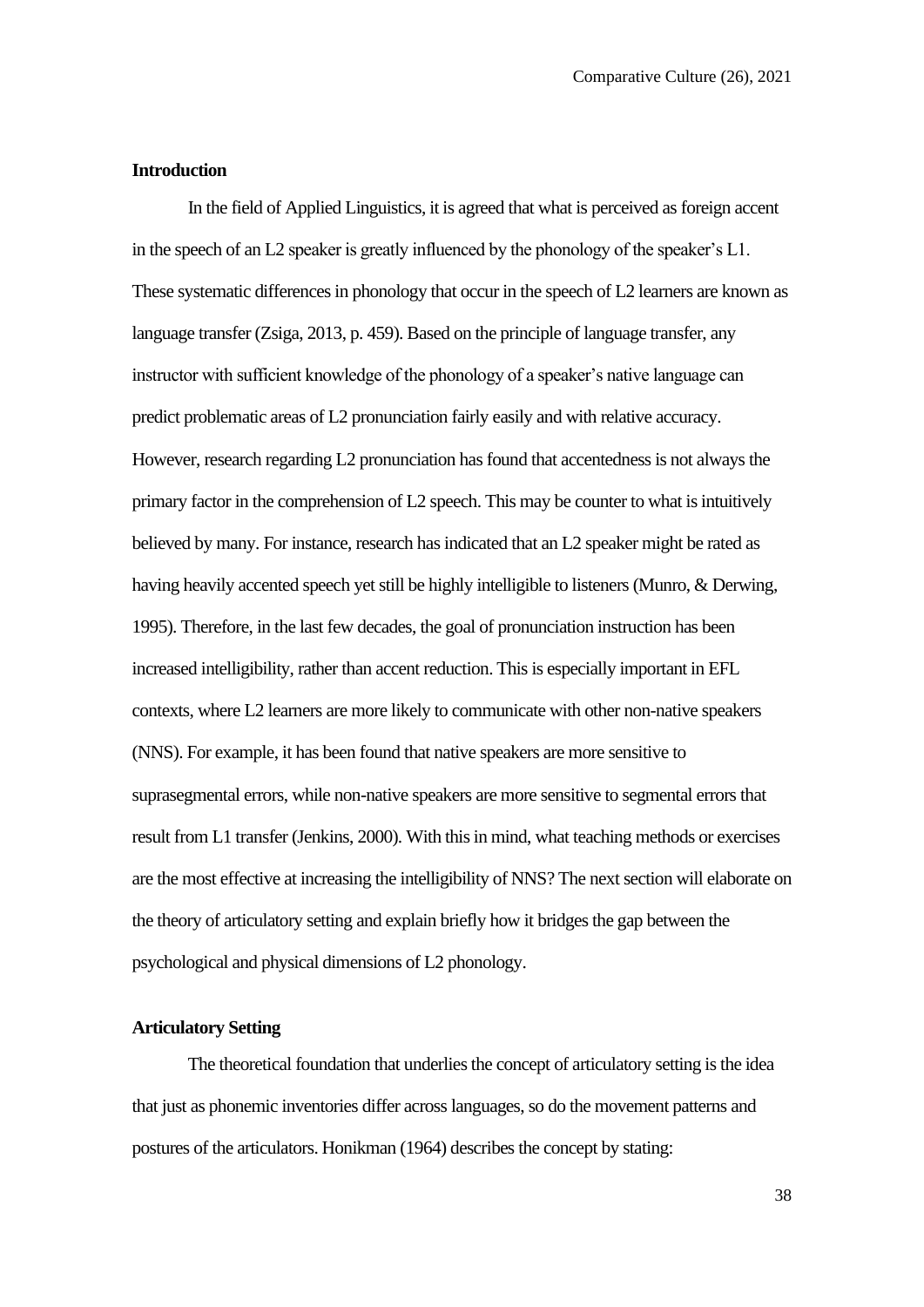By articulatory setting is meant the disposition of the parts of the speech mechanism and their composite action, i.e. the just placing of the individual parts, severally and jointly, for articulation according to the phonetic substance of the language concerned. To put this another way, it is the overall arrangement and manoeuvring of the speech organs necessary for the facile accomplishment of natural utterance. Broadly, it is the fundamental groundwork which pervades and, to an extent, determines the phonetic character and specific timbre of a language. It is immanent in all that the organs do. (p. 73)

Honikman distinguishes between settings for the internal articulators (such as the tongue, velum, and pharynx) and for the external articulators (lips and cheeks) and specifies that differences in the settings of each articulator form the basis of the overall sound of a language. For instance, unsurprisingly, tongue setting is regarded by Honikman as being the most important articulator in determining the resonance of the mouth (p. 76), and in describing the articulatory setting of the tongue for English, states that:

Almost throughout English, the tongue is tethered laterally to the roof of the mouth by allowing the sides to rest along the inner surface of the upper lateral gums and teeth; the lateral rims of the tongue very seldom entirely leave this part of the roof of the mouth, whereas the tip constantly (or some other part of the dorsum occasionally) moves up and down, periodically touching the central part of the roof, but generally not for very long at a time, before it comes away. Thus, one might regard the tethered part – in this case, the lateral contact – as the anchorage, and the untethered part as the free or operative part of the tongue-setting. (p. 76)

Rather than assuming pronunciation errors to be a purely psychological phenomenon, i.e., learners have difficulty pronouncing sounds that are not present in their L1s because they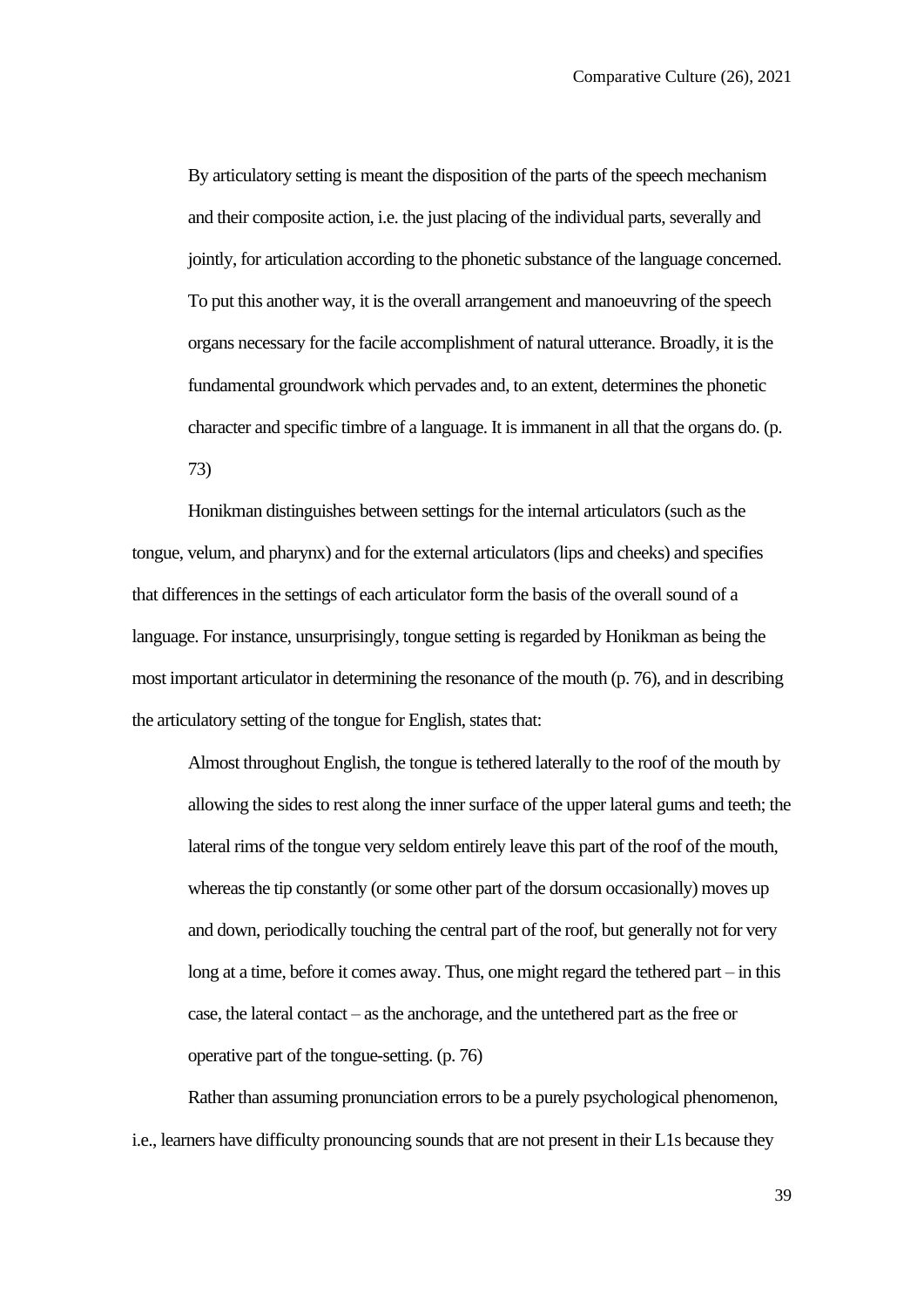cannot perceive them, the theory of articulatory setting links perception to the actual physical movements of the mouth that condition the speech of L2 learners. According to this theory, it is the differences in the L1 settings and conditioned use of the articulators in speech that are transferred to the L2 in the speech of learners, thereby coloring the phonology of L2 speech.

## **The Validity of Articulatory Setting as an Approach L2 Pronunciation Pedagogy**

In her book *English Phonology and Pronunciation Teaching*, Rogerson-Revell (2020) points out that articulatory setting is an area of pronunciation that has been largely overlooked in pronunciation teaching materials (p. 36). Since the concept of articulatory setting is not a recent development in the field of linguistics, one might question why it has not been applied to L2 pronunciation teaching methods. There are several reasons for this. First, the major criticism against the adoption of teaching methods based on articulatory setting is that the formulation of the theory had resulted largely from informal observations of the tendencies of speakers from different language backgrounds rather than from scientifically quantifiable methods (Wilson & Gick, 2014). Second, there is a historical reason for why articulatory setting was never earnestly adopted in the field of L2 pronunciation teaching. At the time when Honikman's article describing her theory of articulatory settings was written (1964), the prevailing view in the field of language teaching was a deemphasis on pronunciation. This was influenced by the Cognitive Approach to language teaching popular at the time, which held that all language phenomena were rule based in nature (Celce-Murcia et al., 2010, p. 5). In contrast to the 1960's deemphasis of the skill of pronunciation, pronunciation teaching in the following decade of the 1970s exhibited a heavy reliance on mimicry and repetition of speech (Celce-Murcia et al., 2010, p. 5). Since that time, the field has moved on to incorporate many findings from the various subfields of linguistics, and has emphasized different aspects of phonology, such as the importance of intelligibility and the stress-timing of English. However, given developments in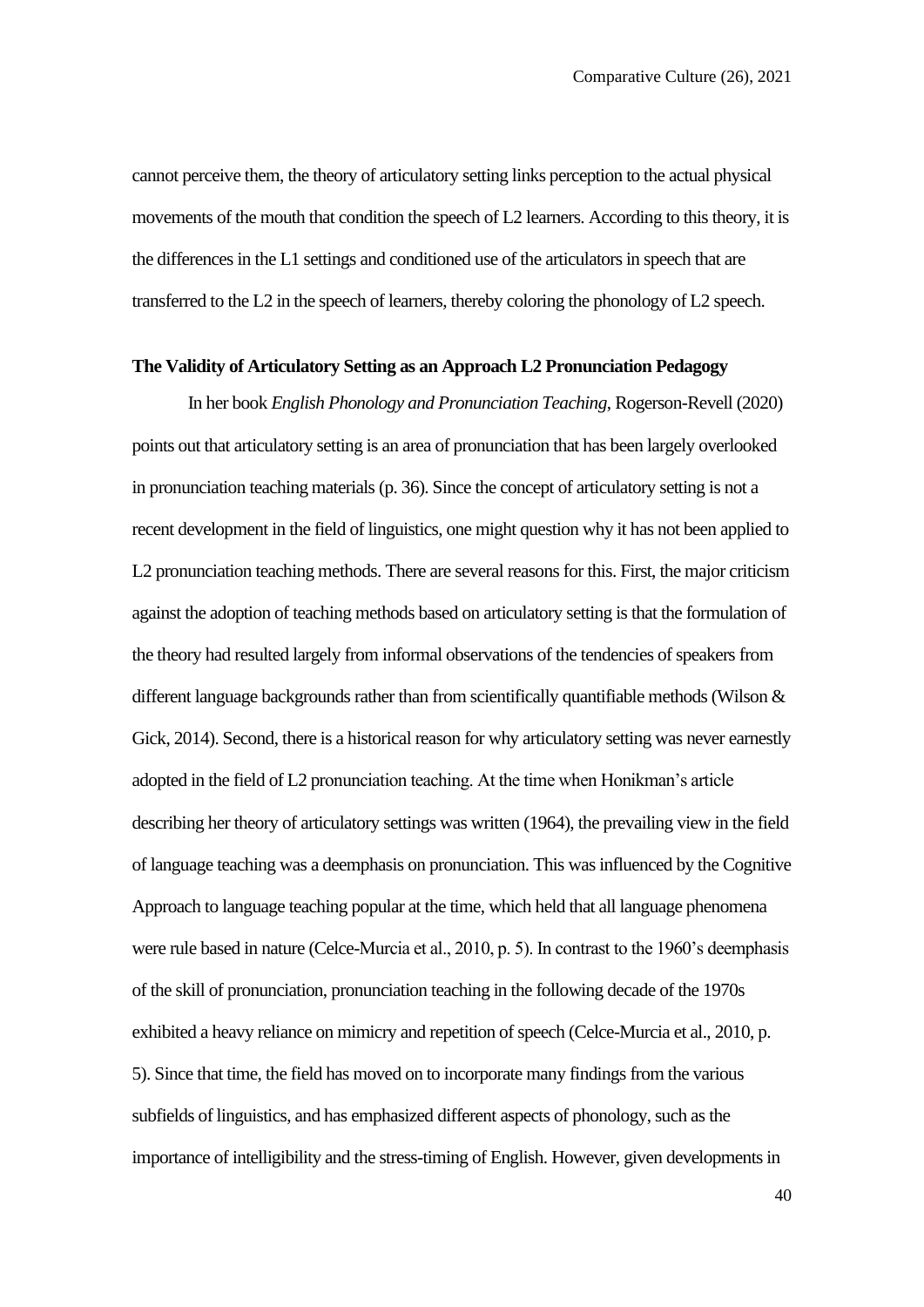the field of phonetics there is increasing evidence for the validity of incorporating articulatory setting into the development of L2 pronunciation teaching methods.

### **Findings That Support Articulatory Setting from the Field of Phonetics**

The existence of unique articulatory settings for different languages is supported by findings in the fields of acoustic and articulatory phonetics. One such finding in the field of acoustic phonetics that relates to the concept of articulatory settings is cross-linguistic variation in the formant frequencies of vowels. For example, the high front vowel, which is normally transcribed in the IPA as [i], differs acoustically in Spanish and English even though the sounds are both transcribed with the same symbol. In fact, all Spanish vowels /a, i, e, o, u/ differ systematically in the Spanish vowel space relative to their English equivalents (Bradlow, 1995). These acoustic differences noted by Bradlow are a result of differences in the shape of the mouth's resonant cavity resulting from the movements and postures of the articulators during speech. These systematic differences support the theory of articulatory setting as a valid framework in L2 pronunciation teaching, because if there were no differences, then an  $\pi i$  in Spanish and an /i/ in English should be exactly the same acoustically. Furthermore, if one were to compare two equivalent vowel segments in any two languages, it is likely that the formant frequencies would be different even though the sounds would be transcribed in the IPA with the same symbol. To put it simply, just because linguists transcribe vowels as the same symbols, or even may perceive them as the same sounds, does not alter the fact that there are quantifiable acoustic differences in articulation that occur cross-linguistically. These acoustic differences could be due to a number of postural differences such as cross-linguistic variation in the rigidness of the tongue i.e., the extent to which the muscles of the tongue are contracting during speech, the positioning of the tongue in the oral cavity prior to or during an utterance, the roundedness of the lips during an utterance, etc. However, one issue that measured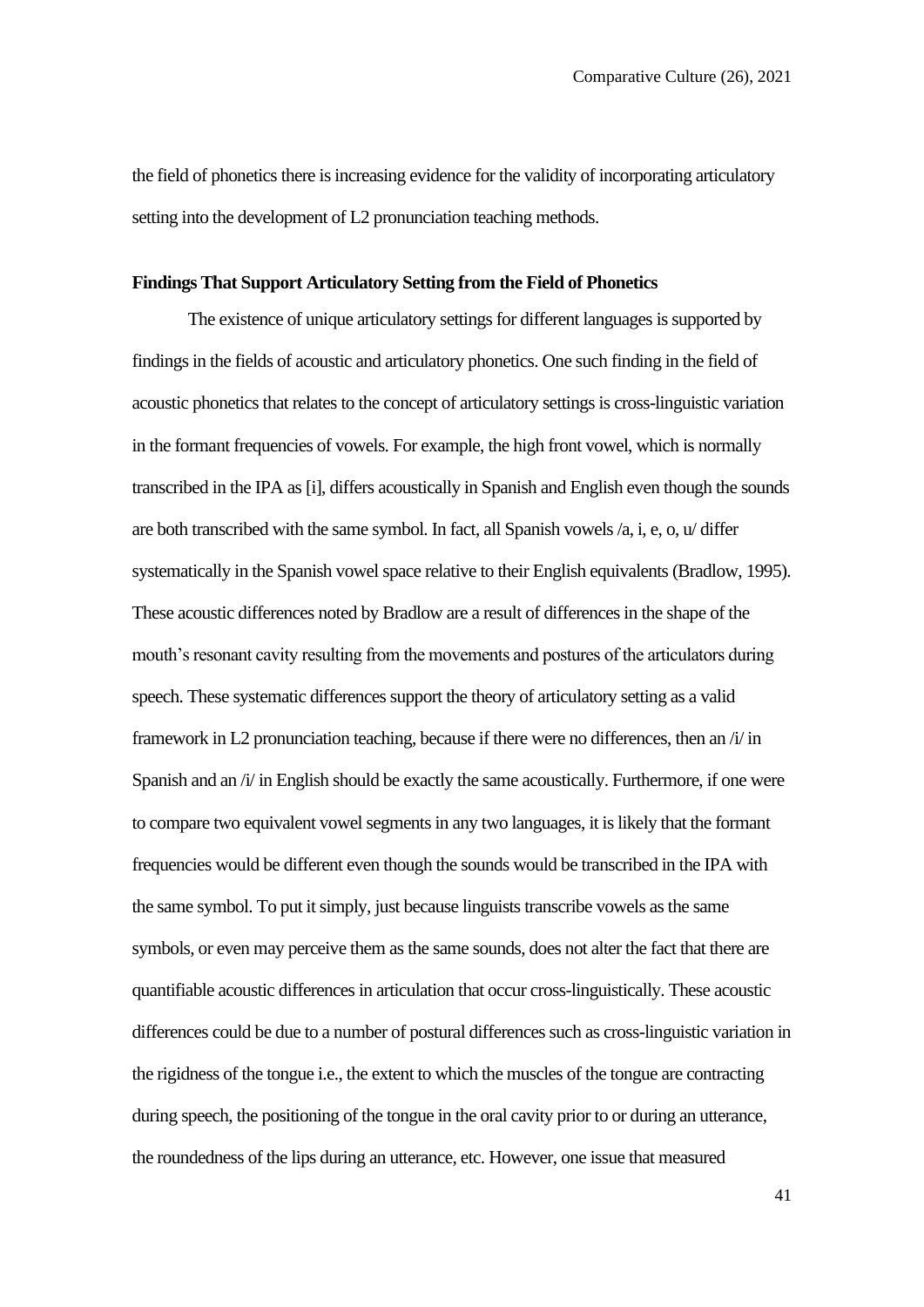differences in the formant frequencies of vowels cannot account for is how much of the differences are a result of the articulatory settings that are necessary for the articulation of specific sounds or how the distribution of sounds affects these settings.

Recent studies in the field of articulatory phonetics have also attempted to quantify language specific articulatory settings. It has been noted that in order to clearly measure articulatory settings, it is necessary to differentiate settings that are unique to the given language from the ones that are necessary for the articulation of individual phonemes. In order to investigate this topic, Gick et al. (2004) studied what they define as inter-speech posture, which refers to the positions of the articulators between utterances. By measuring inter-speech posture, it is possible to separate the underlying articulatory settings from any settings that are required for the articulation of specific sounds. In their experiments they utilized x-ray imaging to measure the inter-speech postures of speakers of French and English. What they found was that when comparing measurements taken from French speakers with English speakers, there were observable differences in lip protrusion, pharynx width, tongue height, and its distance to the alveolar ridge during inter-speech periods (Gick et al., 2004, p. 226). These findings support the validity of underlying articulatory settings, and as Gick et al. claim, have "important implications for foreign-language teaching" (Gick et al., 2004, p, 231).

## **Applying Articulatory Settings to the Japanese EFL Context**

Regarding the teaching of pronunciation to Japanese learners in an EFL context, there are several aspects of English phonology that present difficulty for Japanese learners. First, there is significant phonological distance between the phonemic inventories of Japanese and English. Standard Japanese uses approximately 21 phonemes (Okada, 1999, p.117), if vowel length contrasts are not considered, whereas Standard American English uses approximately 35 phonemes not including diphthongs (Ladefoged, 1999, p.p. 41-42).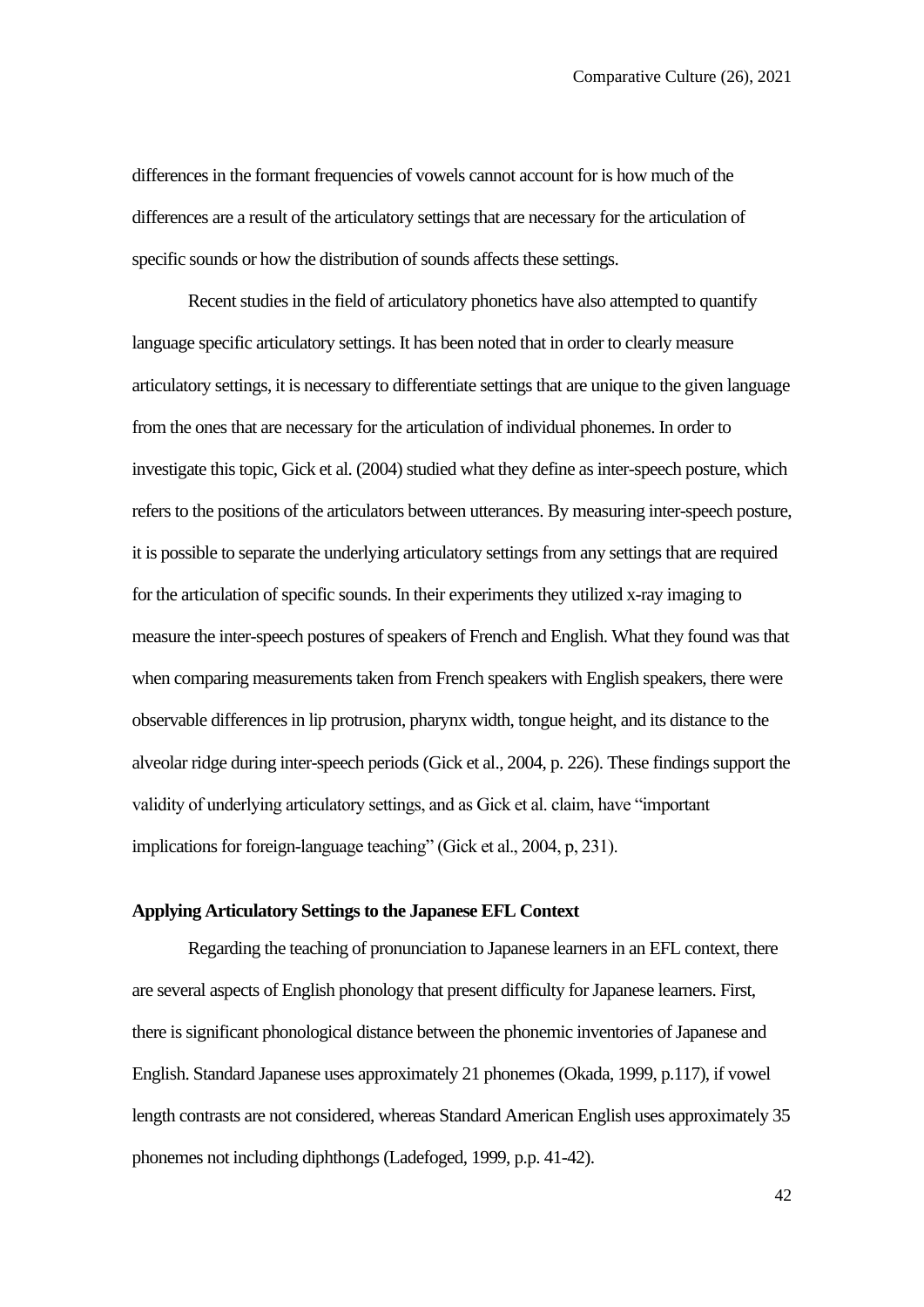Second, Japanese syllable structure is quite different from English syllable structure, with Japanese using CVV, CV, CCV, and rarely CVC syllable structures, which only end in /n/. In contrast with the syllable structure of Japanese, English uses a highly complex syllable structure, which can use any combination of consonants at the beginning or end of a syllable illustrated by the syllable structure (C)(C)(C)V(C)(C)(C)(C), with the word *strength* being an example of the most complex syllable type possible in English (Maddieson, 2013).

Finally, the metrical structure of Japanese is based on the unit of the mora rather than the stressed syllable of English. Considering these many differences, what area of pronunciation should be emphasized when instructing Japanese EFL students? One drawback of a focus on the segmental aspects of English phonology, such as vowels, is that it is extremely difficult if not impossible for adult learners to acquire non-native phonemes after a certain critical period (Nakashima, 2006). However, if teaching methods aimed at raising Japanese learners' awareness of the differences in articulatory settings between English and Japanese were used in the classroom, perhaps global improvements to these different issues in the L2 phonology of Japanese English learners could be facilitated.

One researcher that has advocated for the application of articulatory setting to pronunciation teaching in the Japanese EFL context is Junko Noguchi. In her 2014 paper, Noguchi builds a case for applying these concepts to the teaching of pronunciation to Japanese EFL students. Noguchi states that due to the differences in articulatory settings between English and Japanese, "Japanese learners may not be equipped with sufficient muscles of their articulatory organs in order to produce English sounds precisely and accurately" (Noguchi, 2014, p. 295). She believes that this could be one of the reasons why it often takes Japanese learners a long time to acquire English sounds since it takes time "to develop strength flexibility and control over the coordination of articulatory muscles, especially without any training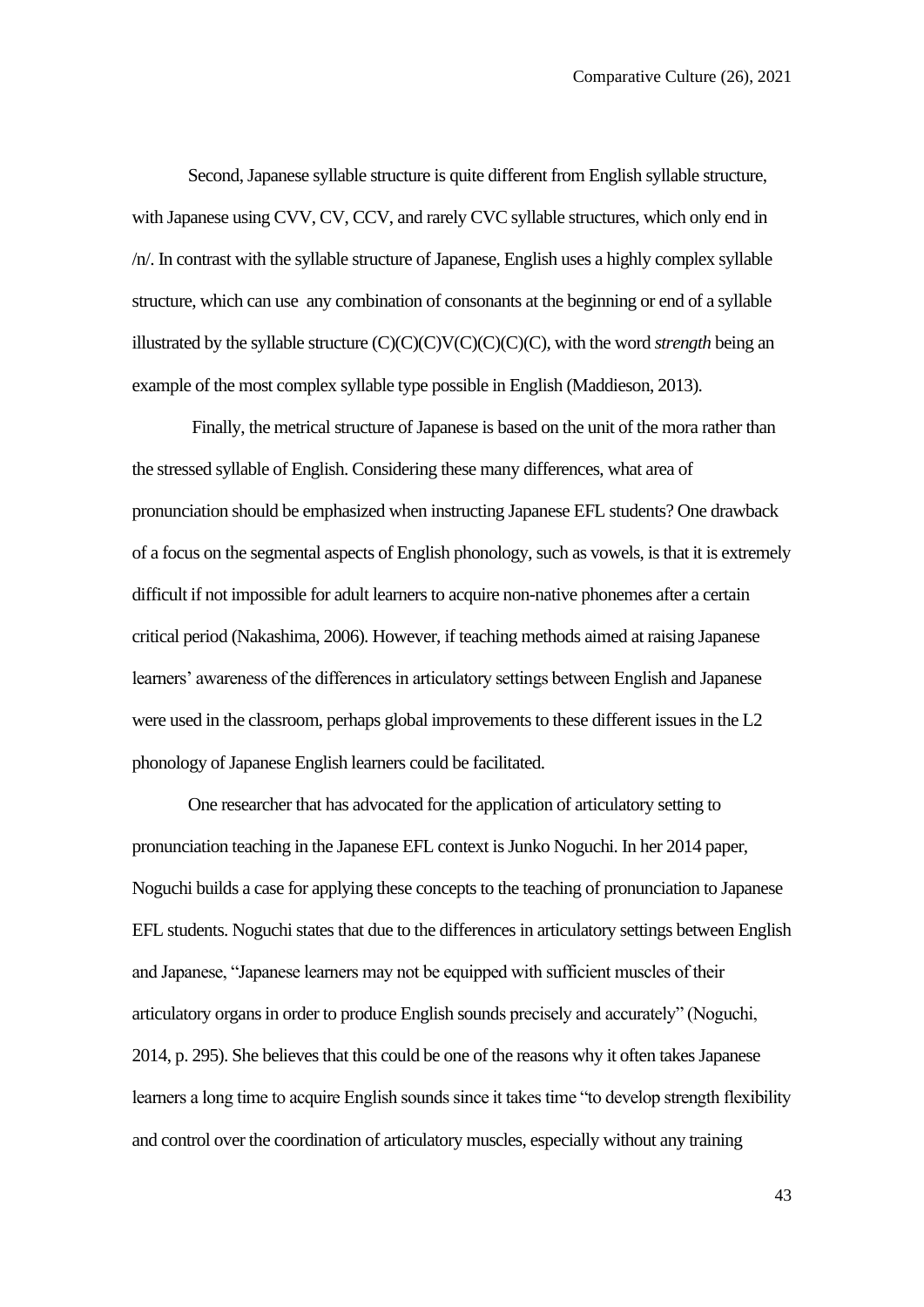designed specifically for the purpose" (p. 295). Noguchi proceeds to explain how she believes English articulatory settings could be taught to Japanese EFL students, citing differences in vowel articulation, lip rounding, tongue position, and jaw movement as specific areas to be focused on. She also suggests the adoption of techniques adapted from drama in order to help warm-up and train the articulatory muscles for speech and the importance of diaphragmatic breathing to develop the muscles involved with stress pulses, which could facilitate the acquisition of English stress.

Wilson et al. (2020) investigated if the effects of jaw training could have a measurable effect on the formant frequencies of 20 Japanese English learners. The concept of jaw training was chosen because speakers tend to transfer their jaw displacement patterns, i.e., the degree to which speakers open their mouths during speech, from their L1s to their L2s. Jaw displacement has been shown to have an acoustic effect on formant frequencies of vowels, specifically the F1 formant (Wilson, et al., 2020). What Wilson et al. (2020) found was that after participants performed the training activities, they were able to alter their jaw displacement patterns as evidenced by a change in formant frequencies in before and after training recordings.

#### **Limitations of the Approach**

One major limitation of this approach to pronunciation teaching is that it heavily utilizes linguistic terminology in order to describe the ways in which articulatory settings differ cross-linguistically, and thus is by nature difficult to convey to learners. While some of the techniques prescribed by this approach may be easy for students to incorporate into their speech, such as consciously rounding the lips when pronouncing glides  $/j/\sqrt{w}$  or the vowel  $/u'$ , how exactly does one teach students to tether their longue laterally to the roof of the mouth? Students are likely to be unfamiliar with the linguistic terminology and lack understanding of the anatomy of the vocal tract for instructions like these to be of any use to them, and thus, be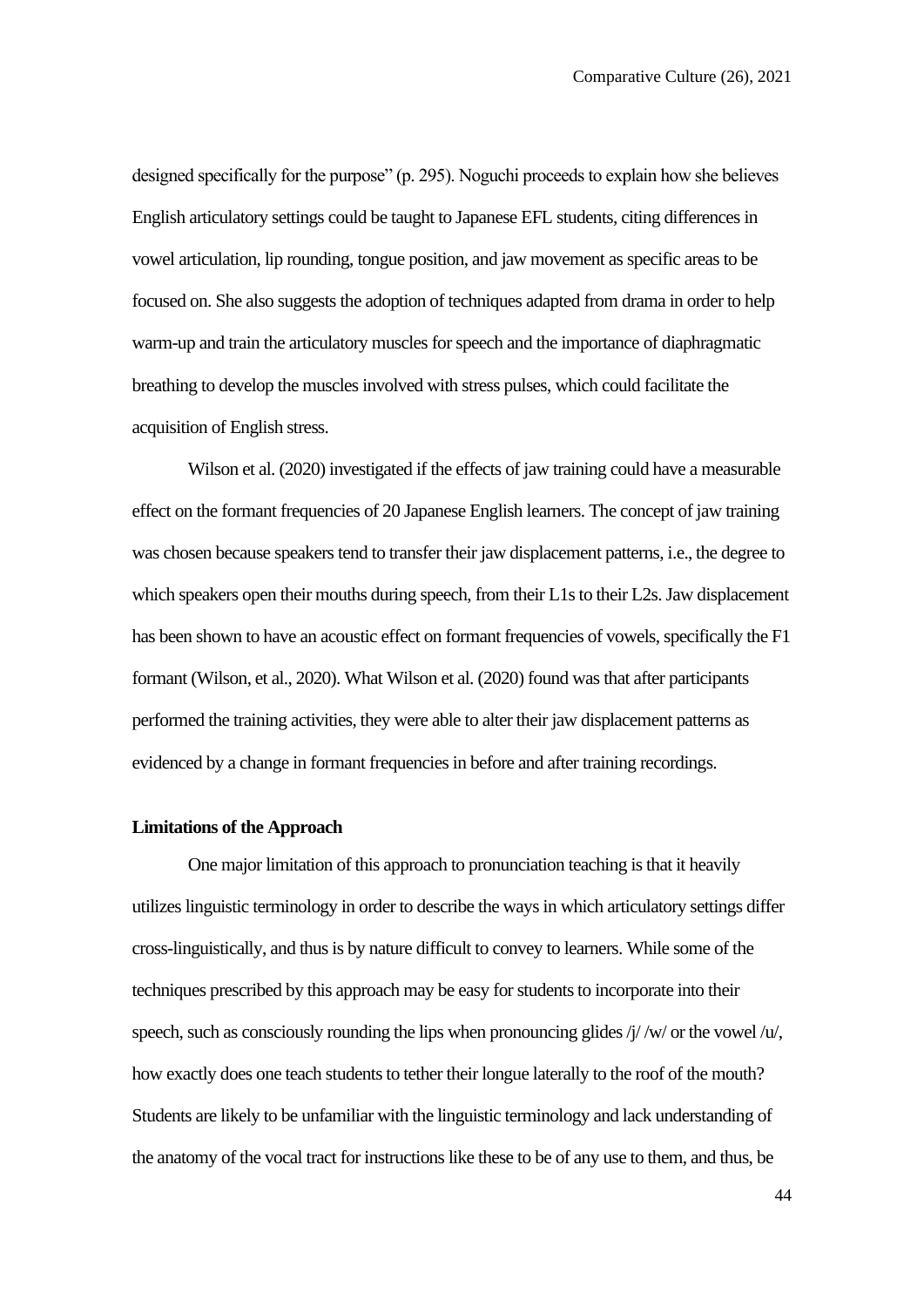unable to apply these directions to their own speech. Therefore, in order for articulatory setting to have any practical application to the teaching of pronunciation for L2 learners, it would require further development and for it to be broken down into easily understandable steps or practices akin to a type of workout for the articulators. Thornbury (1993) points out that the application of articulatory settings to the teaching of pronunciation should be undertaken in a discovery-based approach, where instructors are not explicitly teaching specific alterations to learners, but learners are being led to understand the subtle differences in movement patterns that are required to accurately pronounce the target language.

#### **Conclusion**

Articulatory setting is by no means a new concept in the field of language teaching; however for various reasons, it has yet to be widely adopted by the field of pronunciation instruction. These reasons include historical trends in language teaching and an inability to quantify or measure the influence of articulatory settings on cross-linguistic differences in phonology. However, due to recent advancements in the field of articulatory phonetics made possible by modern imaging technology, and the ability of any researcher to perform high-level acoustic analysis with a personal computer, there are more studies being published that support the theoretical validity of articulatory setting. These findings suggest that articulatory setting be reevaluated as a viable approach for pronunciation instruction, especially at the lower levels of instruction. Regarding its relevance to the Japanese EFL context, as Noguchi (2014) points out, Japanese speakers' undeveloped musculature prevents them from accurately pronouncing many of the common sounds in English. Therefore, some exercises geared towards prompting learners to adapt their movements to a more English-like pattern could be merited in the beginning stages of pronunciation instruction aimed at Japanese learners of English.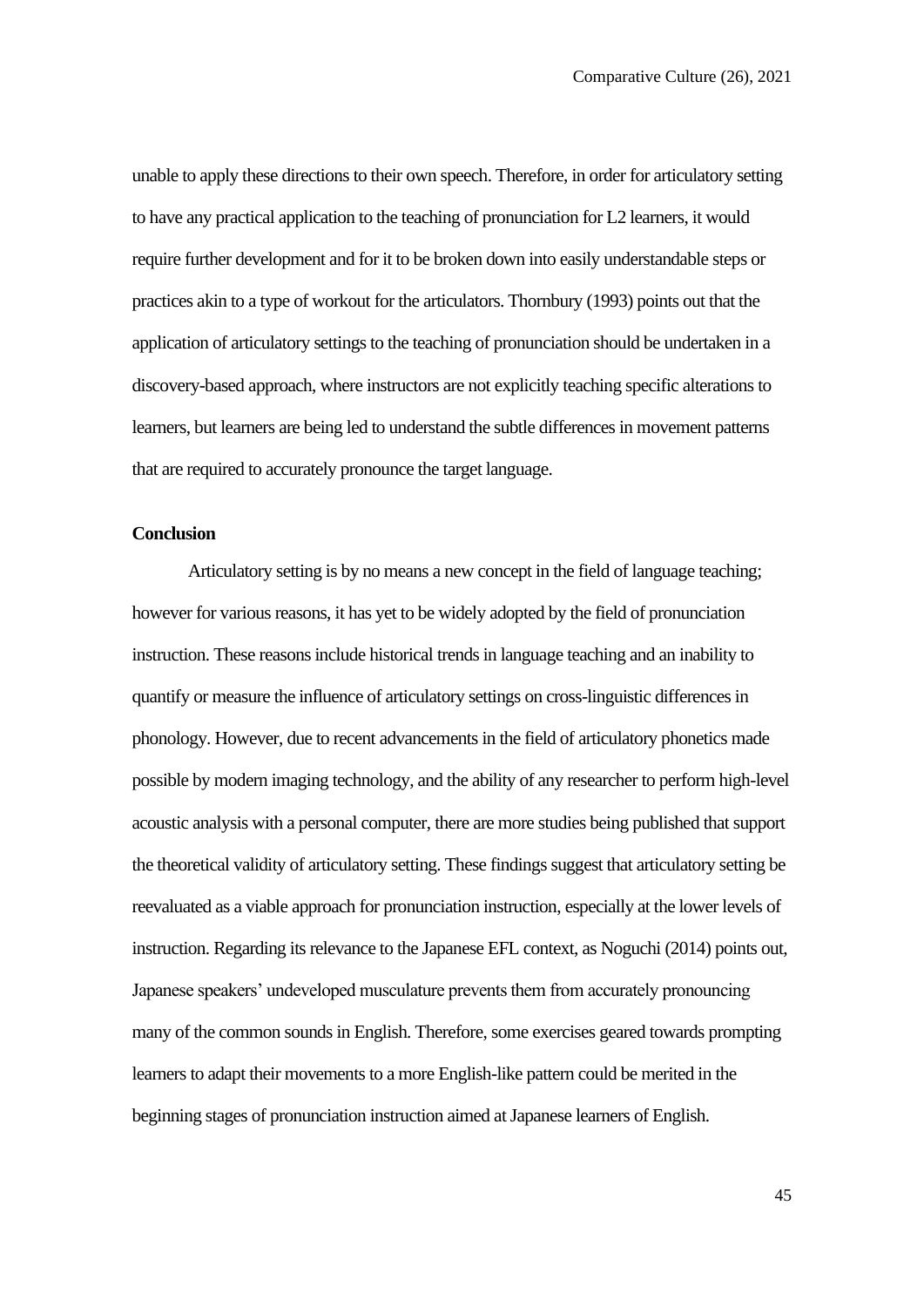#### **References**

- Bradlow, A. R. (1995). A comparative acoustic study of English and Spanish vowels. The Journal of the Acoustical Society of America, 97(3), 1916–1924. https://doi.org/10.1121/1.412064
- Celce-Murcia, M., Brinton, D., & Goodwin, J. M. (2010). Teaching pronunciation. Cambridge University Press.
- Gick, B., Wilson, I., Koch, K., & Cook, C. (2004). Language-specific articulatory settings: Evidence from inter-utterance rest position. Phonetica, 61(4), 220–233. https://doi.org/10.1159/000084159
- Honikman, B. (1964). Articulatory setting. In D. Abercrombie, D.B. Fry, P.A.D. MacCarthy, N.C. Scott and J.L.M. Trim (eds), In Honour of Daniel Jones, London: Longman, pp. 73-84.
- Okada, H. (1999). Japanese. In Handbook of the International Phonetic Association: A guide of the use of the international phonetic alphabet. Cambridge
- Jenkins, J. (2000). The phonology of English as an international language: New models, new norms, new goals. Oxford University Press.
- Ladefoged, P. (1999). American English. In Handbook of the International Phonetic Association: A guide of the use of the international phonetic alphabet. Cambridge
- Maddieson, I. (2013). Chapter syllable structure. In: Dryer, Matthew S. & Haspelmath, Martin (eds.) The World Atlas of Language Structures Online. Leipzig: Max Planck Institute for Evolutionary Anthropology. (Available online at http://wals.info/chapter/12, Accessed on 2021-06-01.)
- Munro, M. J., Derwing, T. M. (1995). Foreign accent, comprehensibility, and intelligibility in the speech of second language learners. Language Learning, 45(1), 73-97. doi:10.1111/j.1467-1770.1995.tb00963.x
- Nakashima, T., (2006). Intelligibility, suprasegmentals, and L2 pronunciation instruction for EFL Japanese learners. 福岡教育大学紀要 (Fukuoka University of Education Journal), 55(1), 27-42
- Noguchi, J. (2014). Contrastive analysis between Japanese and American English sound systems : From an articulatory setting perspective . The Journal of Kanda University of International Studies, 26, 293–309.
- O'Connor, J. D. (1991). Phonetics. Harmondsworth, Middlesex, UK: Penguin.
- Pennington, M. C., & Richards, J. C. (1986). Pronunciation revisited. TESOL Quarterly, 20 (2), 207. https://doi.org/10.2307/3586541
- Rogerson-Revell, P. (2020). English phonology and pronunciation teaching. Bloomsbury Academic.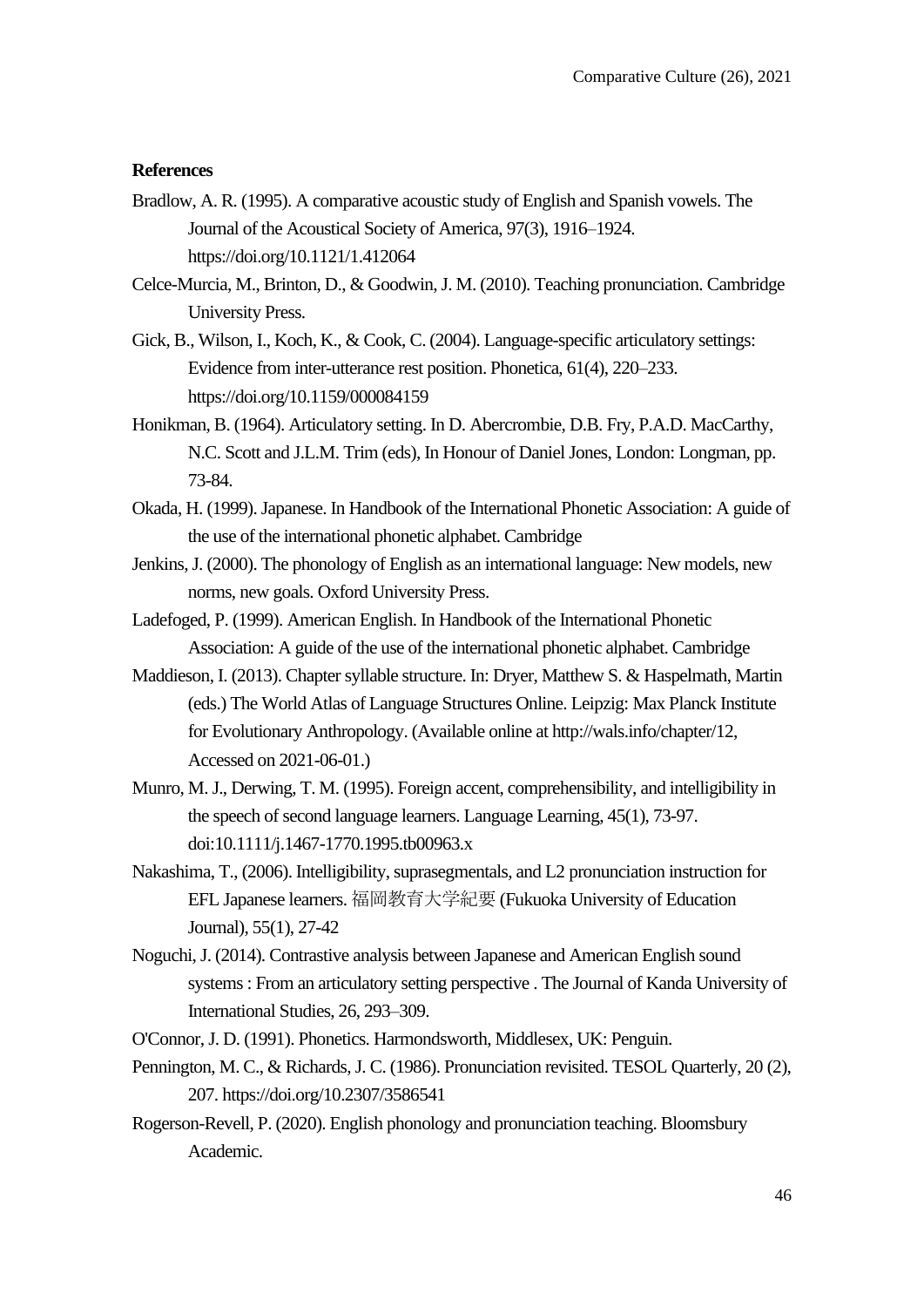- Thornbury, S. (1993). Having a good jaw: Voice-setting phonology. ELT Journal, 47(2), 126– 131. https://doi.org/10.1093/elt/47.2.126
- Wilson, I., Erickson, D., Vance, T., & Moore, J. (2020). Jaw dancing American style: A way to teach English rhythm. In Proceedings of Speech Prosody 10 (SP2020) (pp. 556–560). University of Tokyo, Japan.
- Wilson, I., & Gick, B. (2014). Bilinguals use language-specific articulatory settings. Journal of Speech, Language, and Hearing Research, 57(2), 361–373. https://doi.org/10.1044/2013\_jslhr-s-12-0345
- Zsiga, E. C. (2013). The sounds of language: An introduction to phonetics and phonology. Wiley-Blackwell.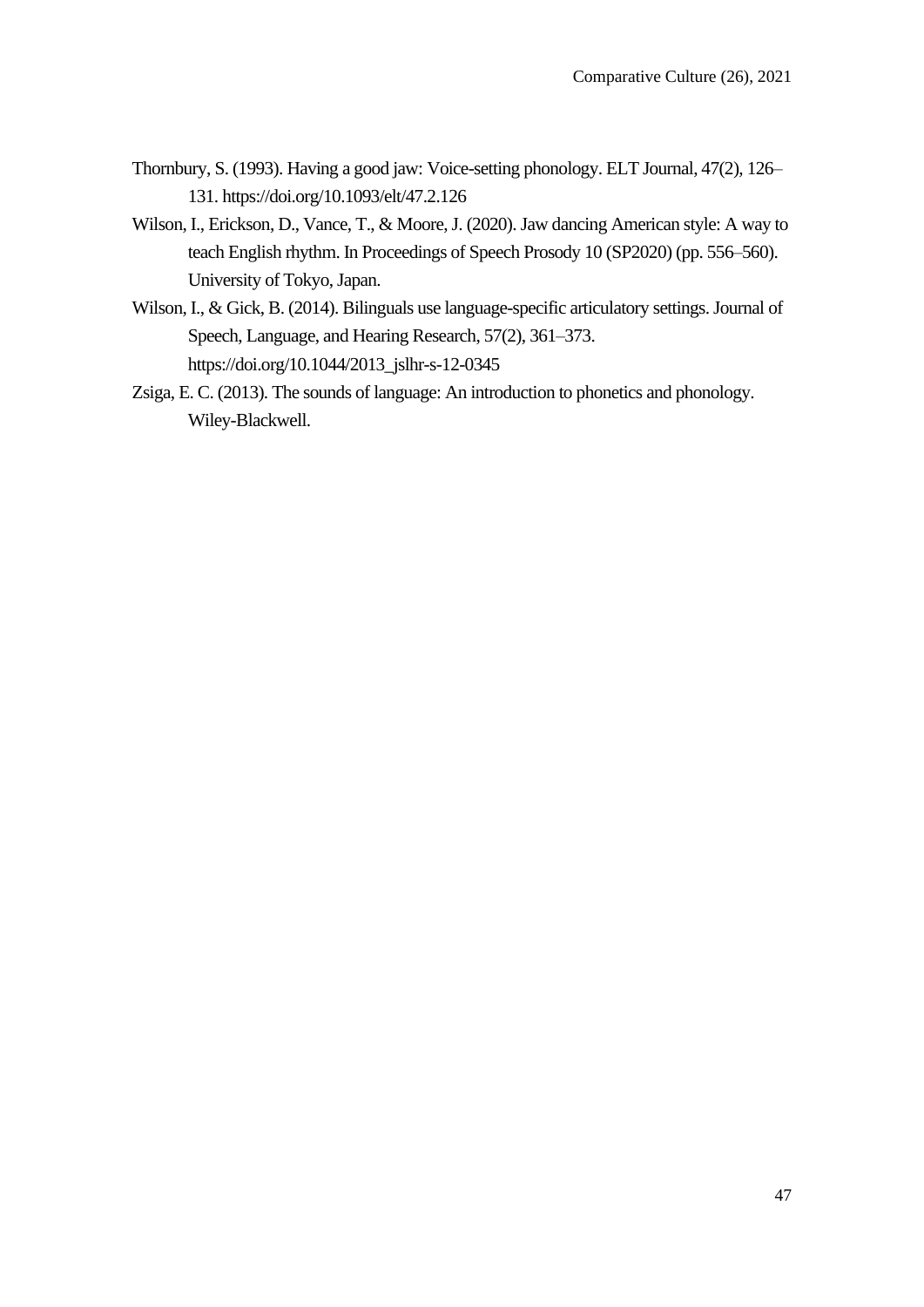# **Learning how to see: understanding binocular vision and the benefits for students of art**

**William Hall, Kyoto Saga University of Arts**

#### **Abstract**

What can students of art gain from learning about how their visual system works? What can the way we *see* teach us about the nature of experience or representation of space? By virtue of having two eyes, we are gifted the rich experience of three-dimensionality. Yet we are generally unaware of the complex process which makes this possible. This paper discusses activities held as part of an Interdisciplinary Art course at a liberal arts college in Japan in which students are encouraged to investigate firsthand the nature of their own visual experience. By recreating phenomena of binocular vision through a combination of drawing, 3D photography, and creating viewing devices, students can reflect on *seeing* in new and interesting ways. There are several benefits to such experimental modes of firsthand inquiry. Firstly, by encouraging visual art students to be more aware of how they interpret visual information (in essence, how they *see*) they can develop more refined methods of spatial representation, both in a physical and philosophical sense. Secondly, understanding how vision works could benefit students interested in working in creative industries involved with virtual reality (VR) technology, such as gaming and entertainment. Finally, this hands-on approach to theories of vision is accessible and exciting, helping foster an interest in contemporary critical art practice.

**Keywords:** 3D, stereopsis, representation of space in art

## **Introduction**

Understanding and representing three-dimensional (3D) space is perhaps one of the most elusive skills for artists to master. Among the traditional elements of artistic representation (including line, shape, color, value, form, and texture), space offers a challenge unlike the others in its difficulty to define, rationalize, and represent in a consistent way. This challenge is evidenced by the array of spatial interpretations throughout art history: from the structured,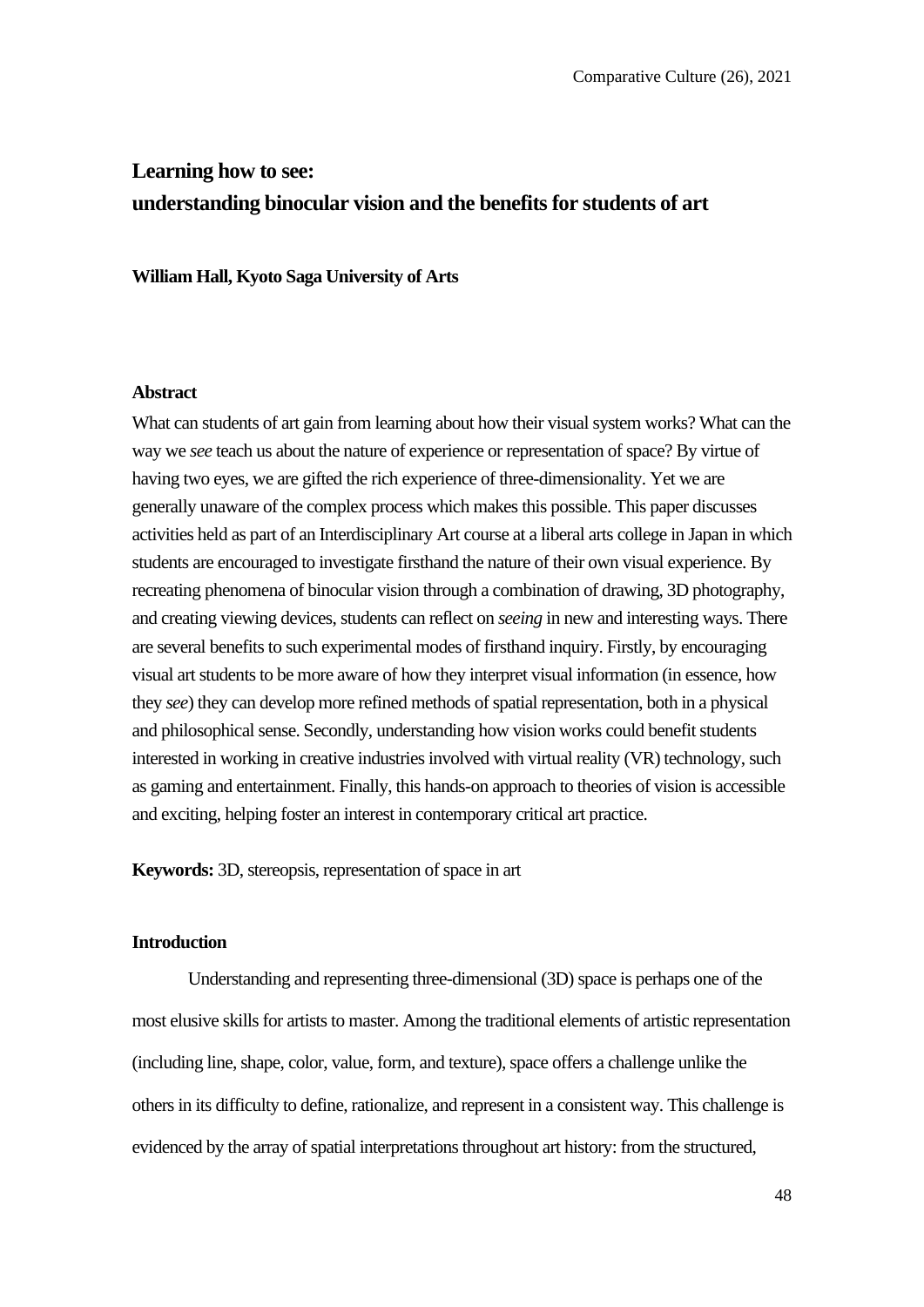tabulated representations of ancient Egypt, the illusionistic realism of Renaissance linear perspective, or the Cubist conceptual treatment of multiple viewpoints synthesized into one.

Artists have long experimented with various devices to better understand space. Instrumental in the development of linear perspective, Filippo Brunelleschi used a mirror and canvas with holes in them to sketch the Florence baptistry in perfect proportions. Albrecht Dürer invented a series of drawing machines which used string grids and fixed eye positions to create images with an incredibly natural sense of depth. Yet it was the relatively recent invention of the stereoscope in the  $19<sup>th</sup>$  century that first enabled the reproduction of true 3D as is experienced with both eyes. This paper argues that there are several benefits to art students from learning about depth perception through the creation of, and experimentation with, stereoscopic devices. After outlining the fundamentals of how we use both eyes to see in 3D, this paper will discuss ways in which such activities could be used to deepen students' understanding of how they perceive the environment and how this physiological and philosophical knowledge might assist them in their creative practice. The case study of a 3D unit taught at a liberal arts university in Japan will be introduced to illustrate concrete examples of classroom activities. Finally, student feedback will be examined.

#### **Seeing Space**

Human depth perception relies on the combination of monocular and binocular information - using one eye or both eyes together. The first category is perhaps the more familiar, and includes occlusion (closer objects overlap those further away), linear perspective (parallel lines converge in the distance), relative size (closer objects appear larger), shadow and shading (3D shapes revealed by light), aerial perspective (distant objects appear hazy due to particles in the air), and relative motion (closer objects appear to move faster). In fact, with only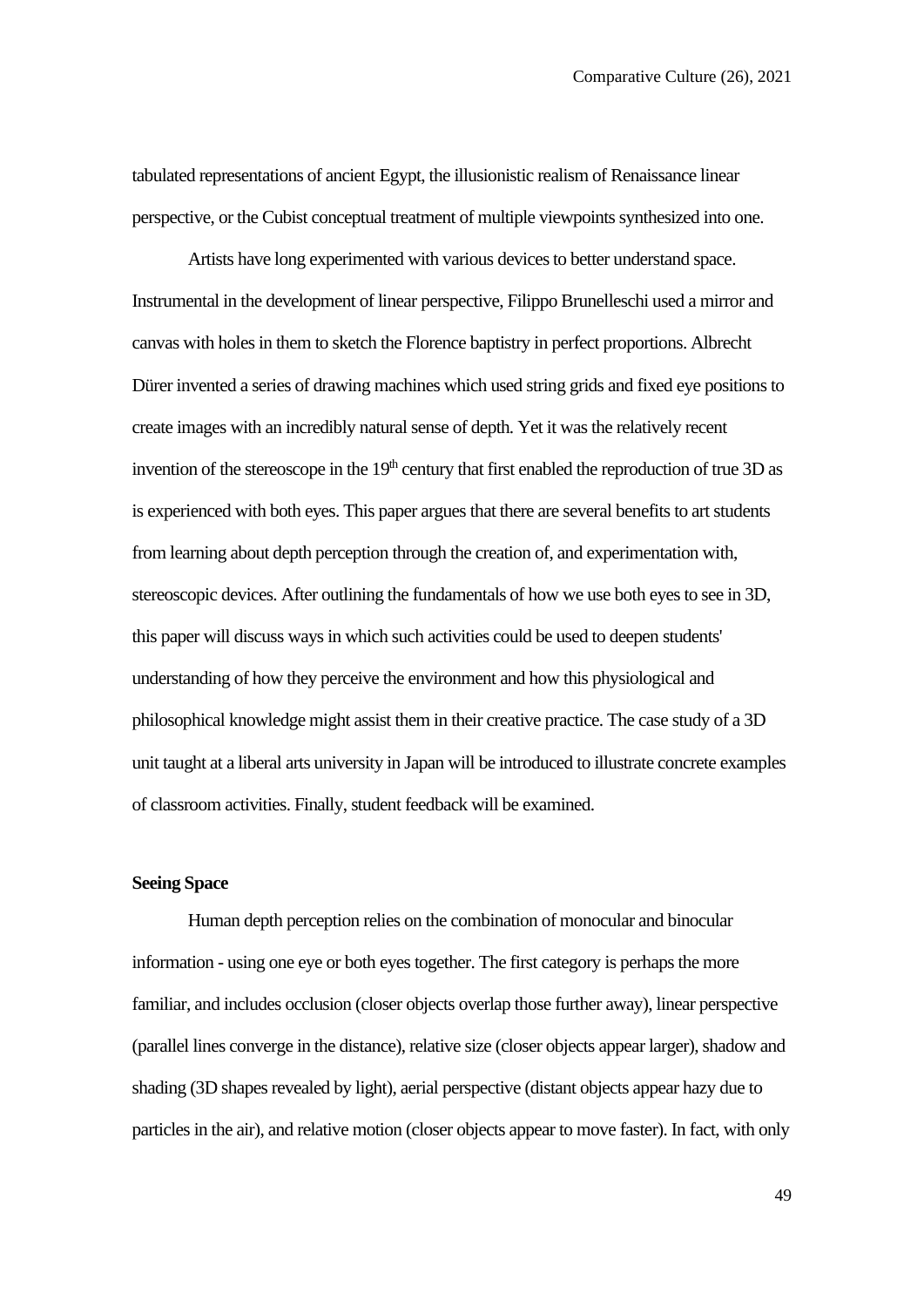one eye we can already experience a fairly rich 3D impression of the environment. However, it is by using both eyes together that we can create the "distinctive, subjective sensation" (Barry, 2009) of depth, and arguably the most convincing experience of 3D.

Stereopsis is a remarkable feature of human perception yet is often overlooked in our everyday lives. The horizontal separation between the left and right eye results in slightly mismatched images being projected onto each retina. Providing the images are close enough, the brain fuses them together to give us a convincing three-dimensional experience of the world. If the difference is too great, say we look at two very different objects at the same time (one in each eye), then one may be suppressed in a binocular rivalry (BR) experience. Despite our lack of awareness of these background processes, they are constantly at work and essential in creating the richest possible 3D experience.

Despite theories of how we see in 3D dating back to the ancient Greeks, it was not until the invention of the stereoscope (see Fig. 1) by Charles Wheatstone in the  $19<sup>th</sup>$  century that we began to truly understand the process. Developed out of vision research in the 1820s and 1830s, the device was quickly adopted as a form of popular entertainment, helping disseminate knowledge from academic theory to practical understanding. Wheatstone's use of mirrors and open-top installations in his 1838 invention helped elucidate the complex mechanism of 3D vision by making *seeing* itself the subject of observation.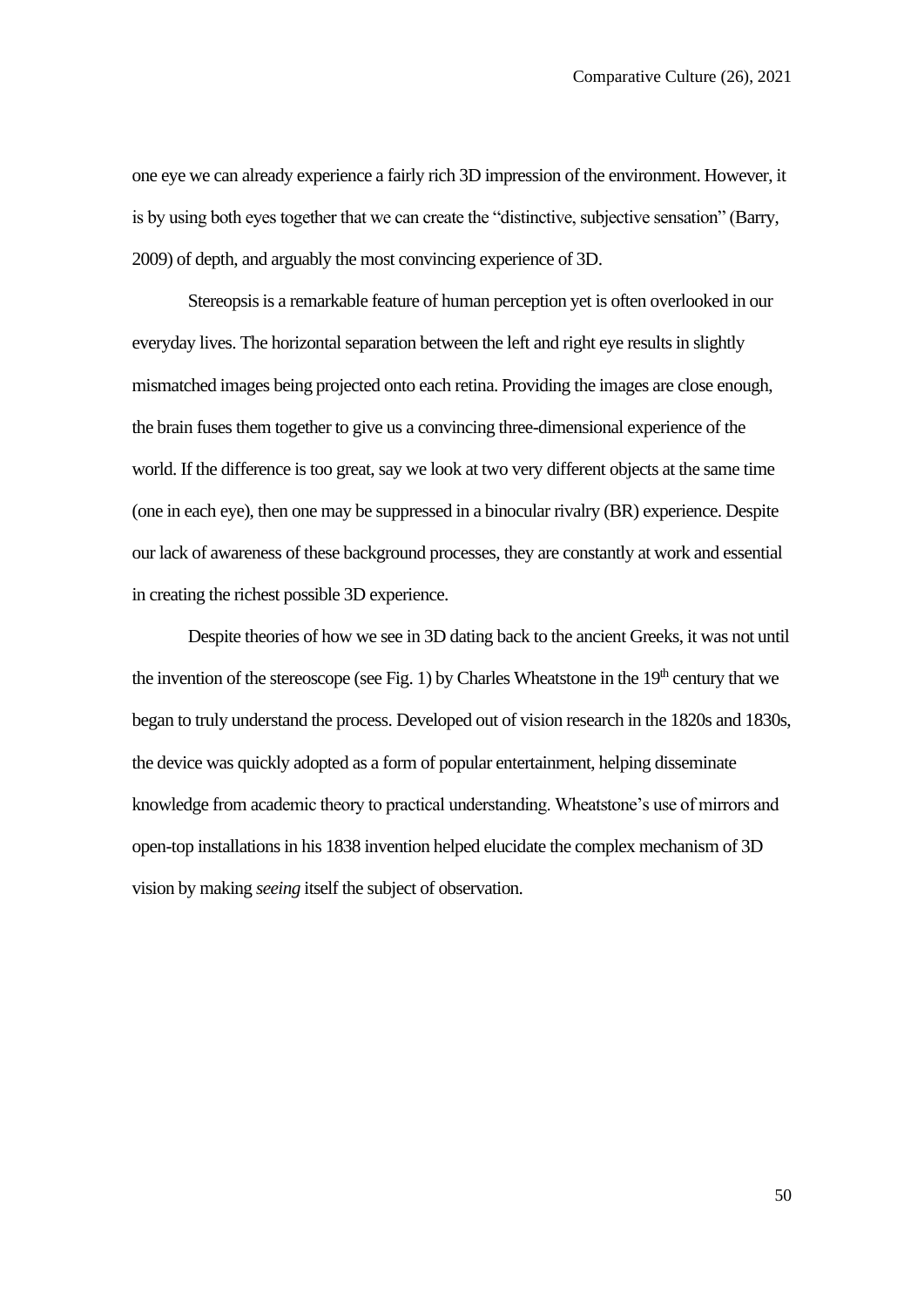

*Figure 1:* Wheatstone Stereoscope, 1838. Stereograms positioned at E are viewed via mirrors at A. This structure enables different images to be comfortably viewed simultaneously by each eye. Providing the images are similar enough, the brain will automatically fuse them together and create a unified experience of a single (3D) image.

## **Showing Space**

The physiology of vision has defined the way in which artists represent space. Twodimensional images projected onto our eyes send signals to the brain, which miraculously constructs a rich three-dimensional experience of the environment. The challenge of the artist is to reconstruct this internal experience in an (often) 2D representation.

Even though the most robust method of *perceiving* space is through stereopsis, it is interesting that *representations* of space almost exclusively rely on monocular depth perception. The use of occlusion to represent depth can be found in prehistoric paintings found in the Lascaux (c. 17,000 BCE) and Chauvet (c. 30,000 BCE) cave complexes as well as several ancient Egyptian artworks such as the Narmer Palette (c. 3100 BCE). Shadow and shading have an equally long history in art, with considerable use in ancient Greek painting and often combined with aerial perspective to create a convincing impression of space and depth.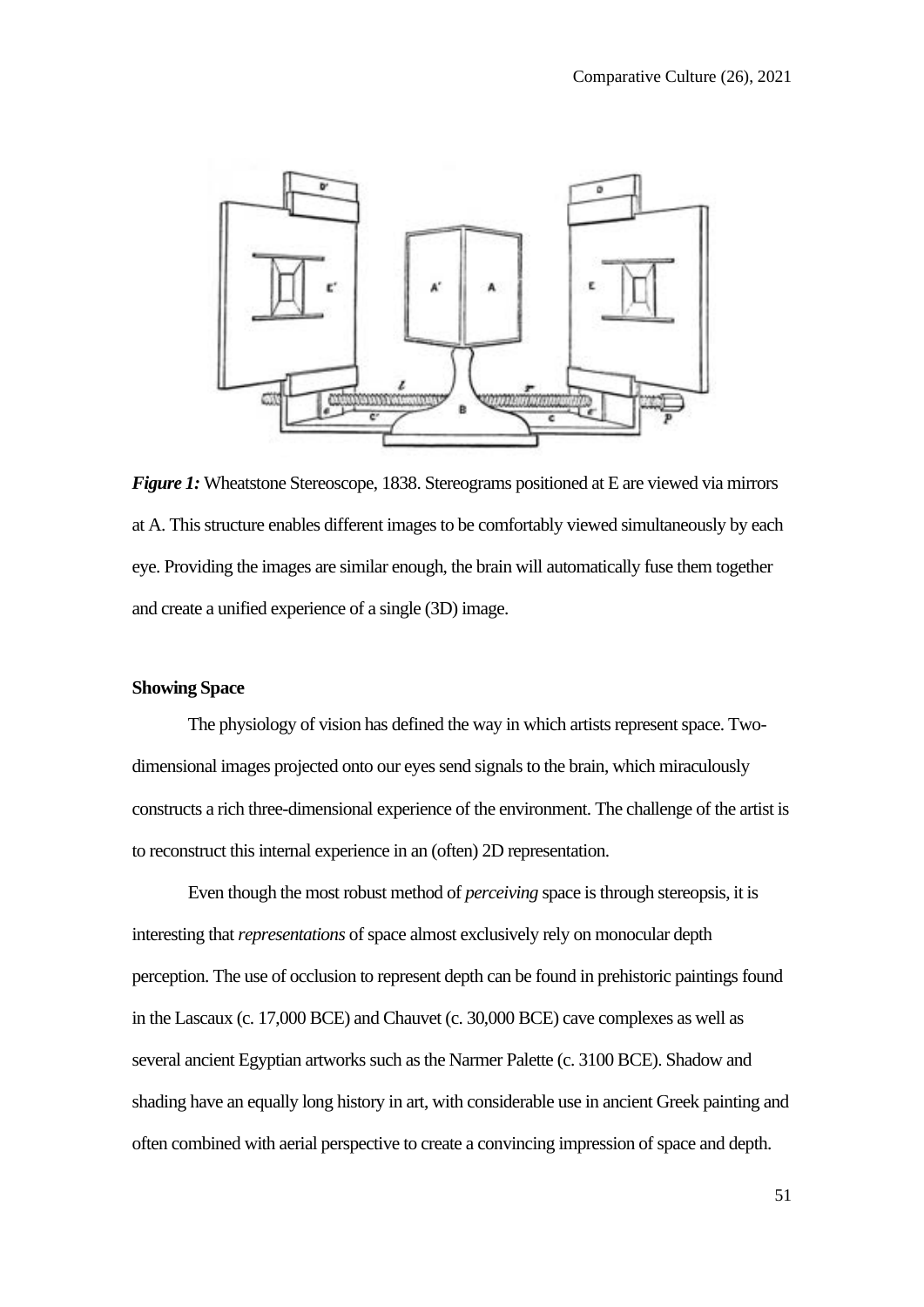The development of linear perspective in  $15<sup>th</sup>$  century Renaissance Italy changed the rules of realistic representation forever, transforming the canvas from a flat plane to a "window through which we see the visible world" (Gombrich, 2014).

Looking at art through the ages, it is apparent that there are various techniques artists use to show depth. Yet, apart from disputed claims that Leonardo's Mona Lisa was created as a pair of stereoscopic images (Brooks, 2017), 3D examples are noted for their absence from art history. Binocular depth perception seems to be mostly confined to the realms of entertainment: 3D photography, film, and virtual reality. There are practical reasons for this. Viewing devices such as stereoscopes or 3D glasses are generally required to experience 3D media. The impracticality of such apparatus, and loss of immediacy of experience when appreciating the art, is perhaps mainly responsible for the lack of stereoscopic artworks. This paper, however, argues that despite the lack of stereoscopic artworks, we should not underestimate the importance of understanding stereopsis itself in the artistic learning process.

## **Benefits of Understanding Binocular Vision**

As discussed, there are many techniques that artists use to give the illusion of depth that do not require binocular vision. However, gaining a deeper understanding of how we interpret depth using binocular vision can help art students in several ways.

Firstly, an understanding of the physiology of our visual system can give us a deeper understanding of space itself, and ultimately ways in which this can be effectively represented. It might be argued that the techniques previously mentioned for showing depth (occlusion, shadow and shading, aerial perspective, and linear perspective) developed out of studying the senses. After all, our internal model of the spatial environment depends upon two things: the environment itself, and the way in which our senses internalize this visual information.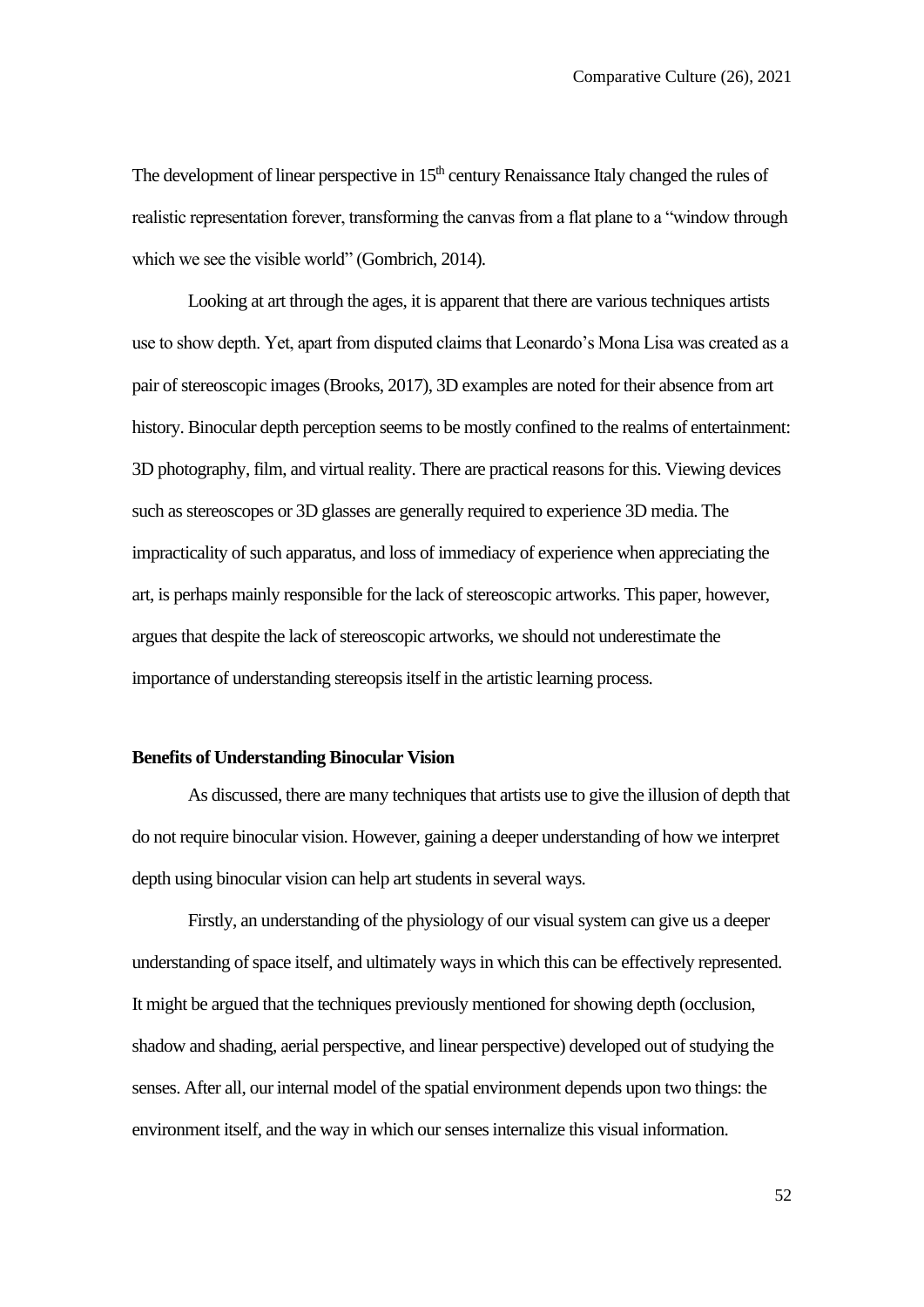Historically, the arts and sciences were much less specialized than they are today with Da Vinci and Dürer being two often cited examples of interdisciplinarians. Perhaps through activities which transcend disciplines, such as those listed in this paper, a curiosity to learn more about our visual system can be fostered in our students.

Students are encouraged to question the relationship between object and image through stereoscopic experiments. Stereograms are flat images until seen through a stereoscope. The miraculous 3D experience exists nowhere but in our mind. In turn, we discover that what we *see* is not the same as what we *perceive*. Crary (1992) comments that devices such as the stereoscope "made unequivocally clear" the "fabricated and hallucinatory nature" of the image and created a "rupture between perception and its object". This kind of critical inquiry as it relates to vision and visuality is an important skill for students to learn and apply to their creative practice.

VR technology is becoming ever-more widespread in the expanding gaming and entertainment industries. Opportunities for employment in these areas for university graduates are also increasing. In addition to core artistic skills, an understanding of 3D vision, on which the VR experience depends, will be a great asset to art graduates aiming to pursue a career in related fields. Firsthand experimentation with 3D devices can provide students with this understanding.

Finally, through the following activities, students are encouraged to make connections between art and other disciplines. Interdisciplinary learning that intersects perceptual psychology, healthcare, philosophy, and art, can lead to new discoveries and original thought.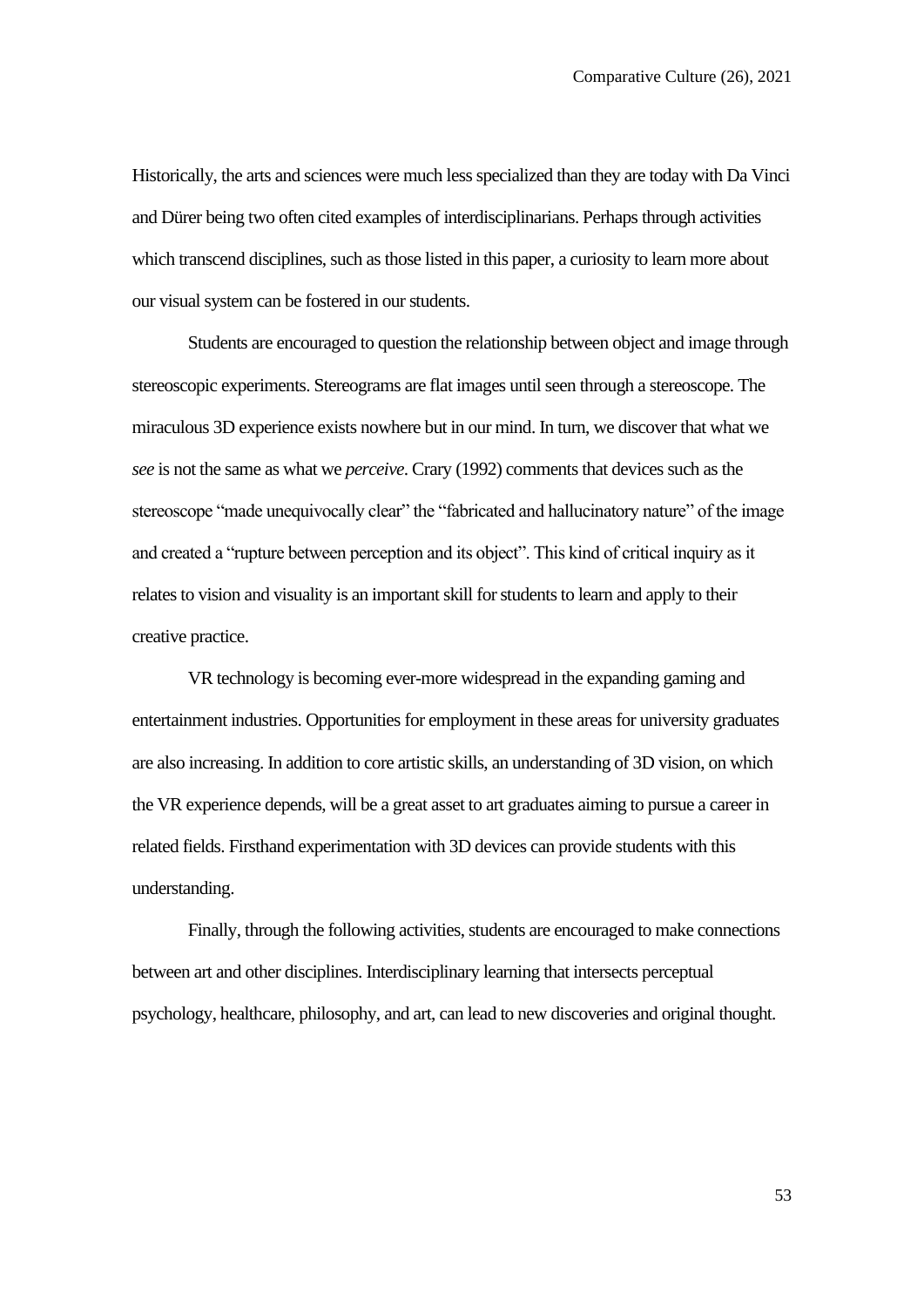#### **The Activities**

## *Background*

The following activities were held in the Fall semester in the Interdisciplinary Art course at an undergraduate liberal arts college in Japan. The course explores art that transcends traditional boundaries and challenges the perceived division between disciplines such as psychology, brain science, and medical care. Through theoretical and practical study, students are encouraged to apply what they have learned in various practical investigations. The following activities are part of the eight-class unit: "From 3D to 2D (and back again)" in which students learn about how we see and represent depth in a physiological, philosophical, and artistic sense. The unit encourages students to consider 3D space in new and interesting ways. We do this by learning about representations of depth in an art historical framework while at the same time discovering first-hand how we create an internal 3D representation of the environment. The hope is that students can make new connections which will inform exciting directions in their creative practice. Twenty-one students took part in the following activities in the Fall semester of the 2020 academic year.

#### *Method*

First, an outline of historical methods of depth representation in art is outlined, with a focus on transformational developments such as linear perspective in the Renaissance period (Masaccio, Brunelleschi, Durer, etc.). Next, the groundbreaking 3D vision research of Charles Wheatstone is investigated, learning about how the visual system works on a physiological level, and the various devices Wheatstone invented to test his ideas. Students are then introduced to several stereoscope designs and can experiment firsthand with creating and experiencing stereograms (see Fig. 2).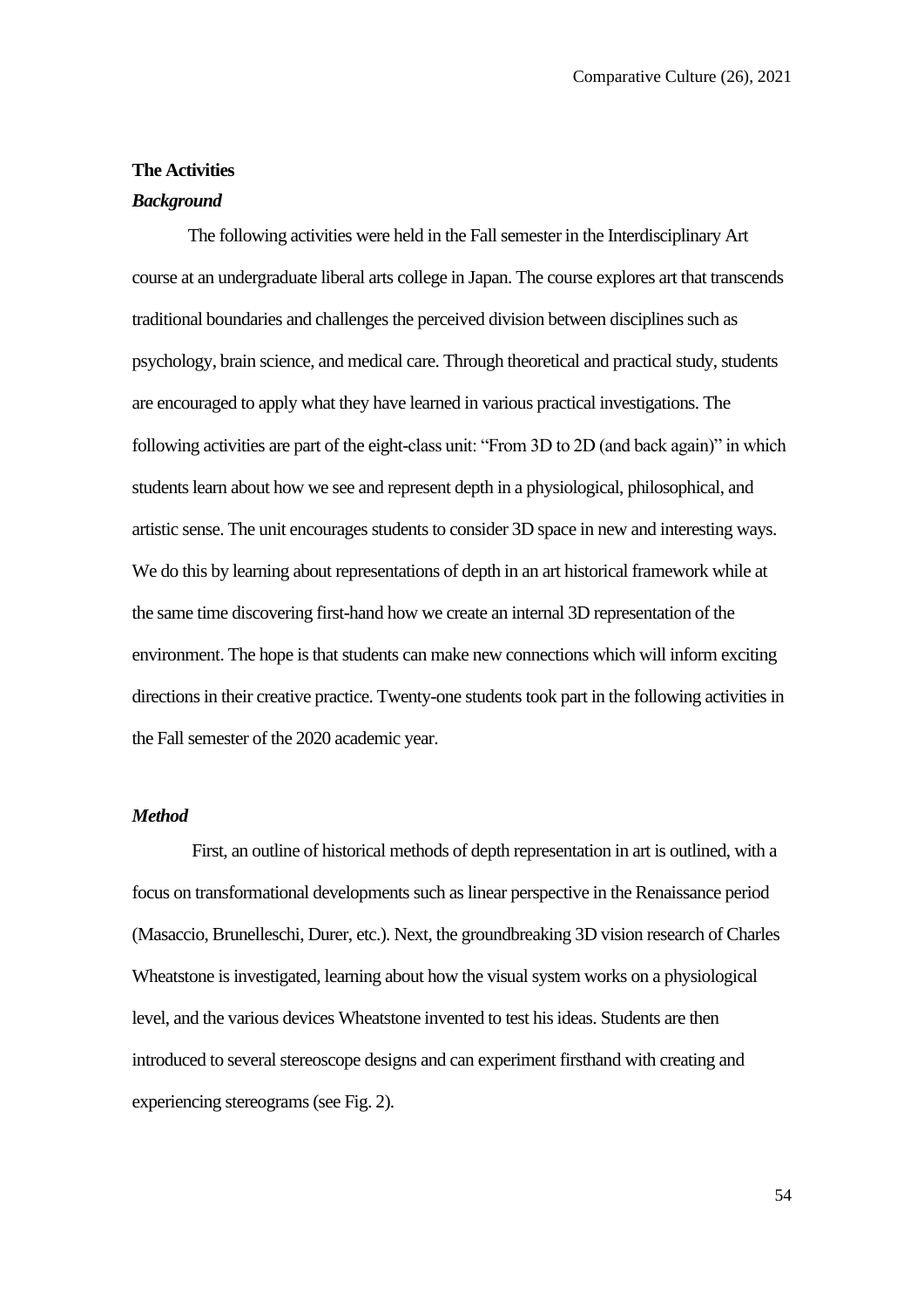

*Figure 2:* various stereoscopic device designs used by students to experience simulated stereoscopic depth perception. Despite the differences in the various designs, the physiological principle remains the same: two slightly different images, shown simultaneously to the left and right eye, are fused by the brain to create a 3D experience.

Due to limited time, students were not able to create their own stereoscopes. Making the devices themselves is time consuming and would need to be done over several classes. However, this is a consideration for future development in the Interdisciplinary Art course. The following stages describe students' experiments with the stereoscopes.

## *Stage 1: making original stereograms*

Stereograms are the 2D images which are fused together by use of a stereoscope to create a 3D experience. Stereograms can be drawings, photographs, or digitally produced images. The important point is that the two images illustrate the views seen by the left and right eye. The images are similar enough that when seen side-by-side without the use of a stereoscope they may appear to be identical. However, closer inspection will reveal subtle differences and when they are fused together the distinctive, subjective sensation of 3D depth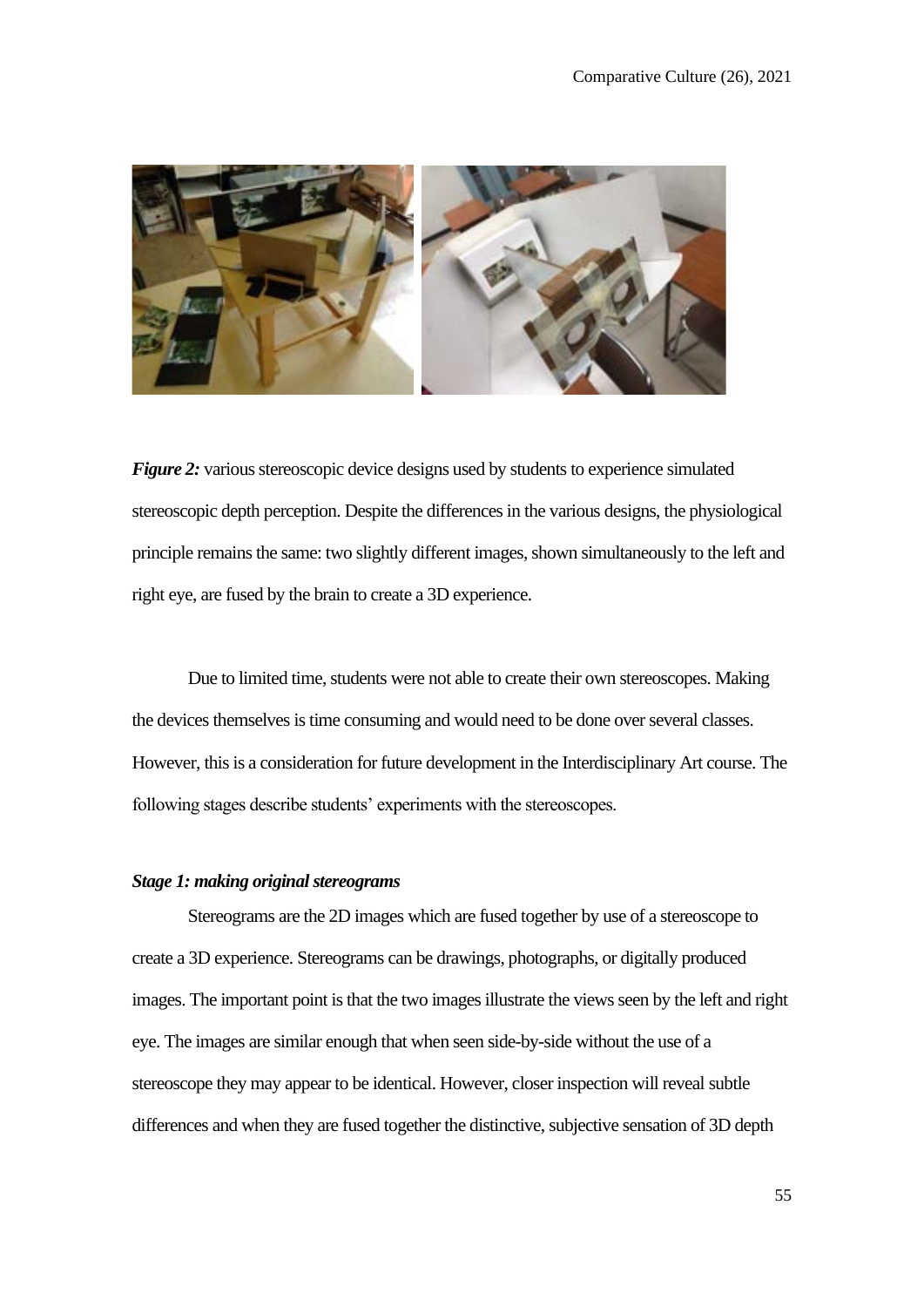becomes apparent. Wheatstone's invention of the stereoscope came just before that of the camera. For this reason, the first recorded stereograms were in the form of drawings rather than photographs. Taking these simple, but elegant, line drawings (Fig. 3) as inspiration, students began to experiment by creating their own versions, eagerly cutting them out to view them through the stereoscopes and see if they work (Fig. 4).



*Figure 3:* Charles Wheatstone's original stereogram drawings (A) used to demonstrate 3D vision by stereopsis (Plate 2 from Wheatstone 1838) and Wheatstone inspired original drawings by students (B). The left and right images are fused by viewing through a stereoscope to produce a 3D experience.

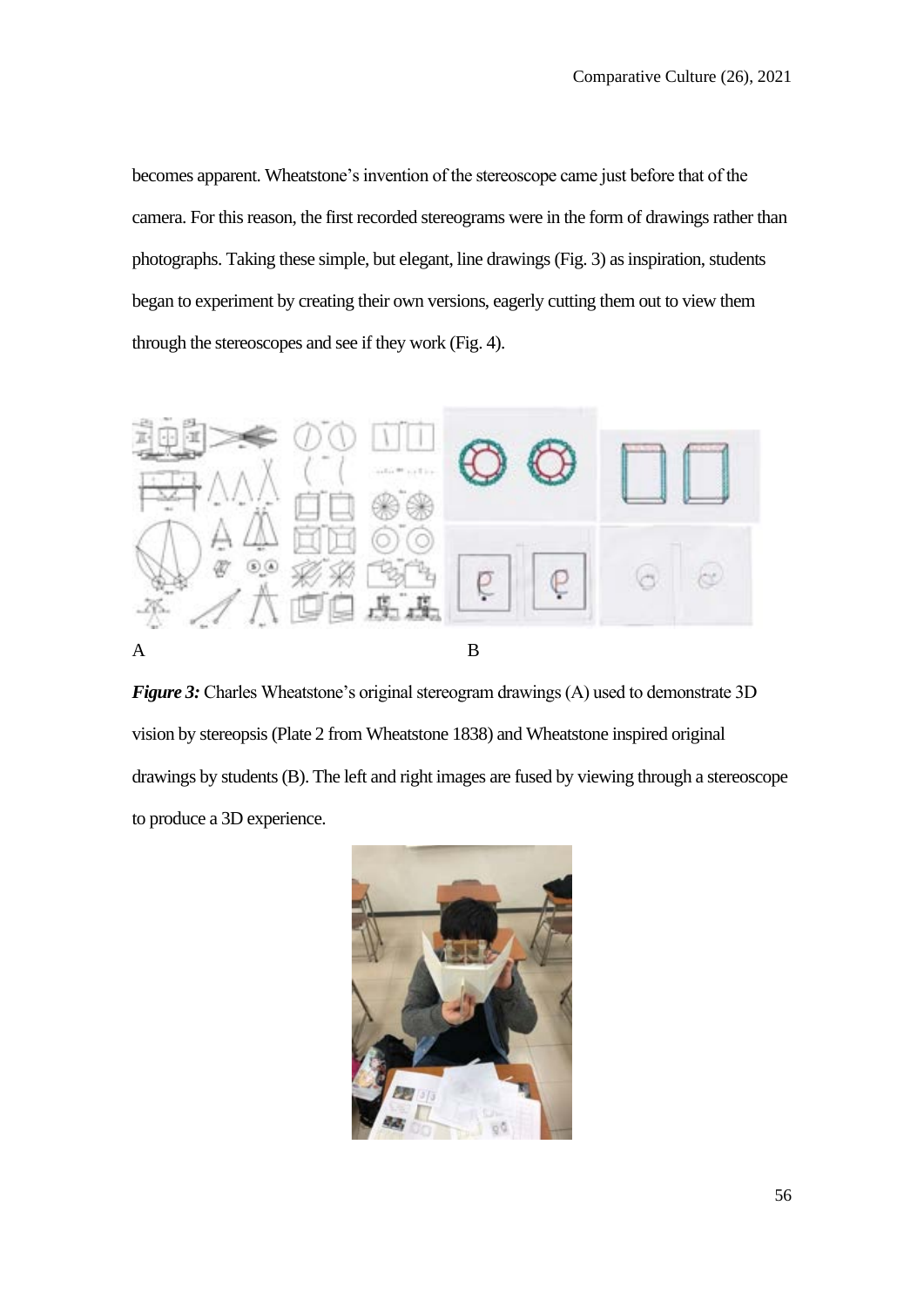*Figure 4:* stereograms being viewed with a stereoscope.

## *Stage 2: experimenting with binocular rivalry*

Through these initial trials and experiments, several students noticed something very interesting. By showing significantly different images simultaneously to the left and right eye, they found that they were unable to fuse them together. Under such circumstances, we might expect that we would perceive a mixture of the two images, one overlayed on the other. However, the result is more surprising. They noticed that they would *see* one image for a moment, then it would disappear, and the other image would come into their mind. The students noticed that these strange *flips* in their mind's eye would continue for as long as they looked at the images. They had discovered the phenomenon of binocular rivalry (BR). If the images in each eye are too different to be fused, then the brain struggles to create a coherent impression and we experience perceptual switches back and forth between the two, with one temporarily dominating our perception and the other being suppressed in an unusual bistable perceptual experience (Alais & Blake, 2005) (Fig. 5).

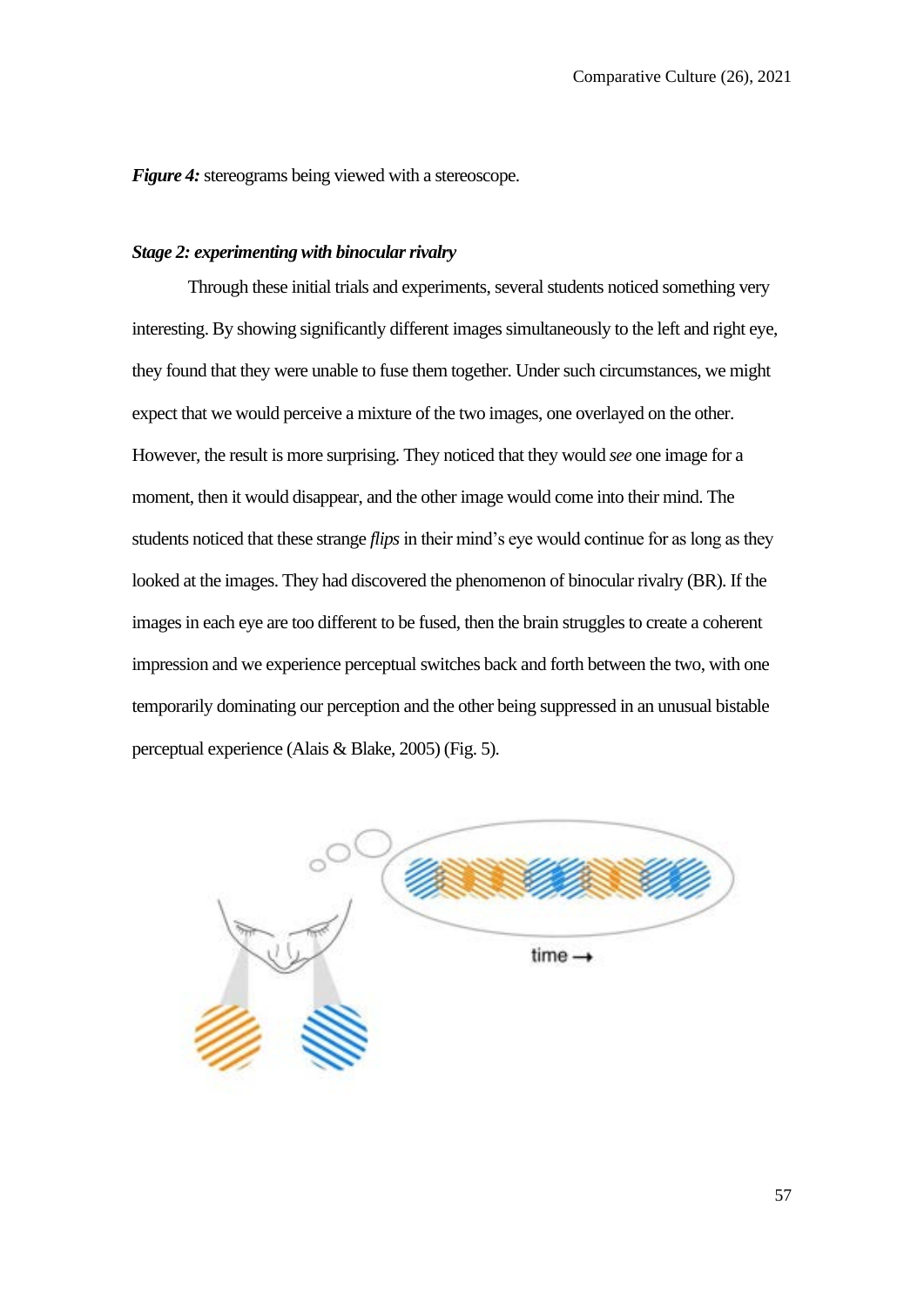*Figure 5:* The phenomenon of binocular rivalry (BR). Viewed simultaneously with left and right eye, the different images will switch back and forth, temporarily dominating conscious perception.

Students experimented with hand drawn and digitally created collaged BR images. Starting off with similar left and right eye images, then gradually making them increasingly different, testing the limits to which they could push the brain's power of visual synthesis. Up to a certain point the brain can combine slightly different images together to create a single impression. However, as students discovered, if the two images pass a certain degree of dissimilarity, then the system collapses, and we experience the perceptual flips of BR. Most interesting was some student's use of different language texts: English in one eye, Japanese in the other, with a common element like a circle or square to unify the images (see Fig. 6).

Questions surrounding what happens to the suppressed image, and whether this perceptual switch can be controlled, are of great interest to vision, brain, and philosophy of mind researchers, and have led to BR being touted as an important tool in the ongoing search for the "neural correlate of consciousness" (Crick and Koch, 1998). The appeal of using BR for consciousness research is that information projected on our eyes can effectively be detached from our conscious experience (Wolfe, Kluender, & Levi, 2020). In this respect, there is a clear relationship between BR research and the "philosophic toys" (Wade, 2004) of  $19<sup>th</sup>$  century vision research, such as the Wheatstone stereoscope. This borderland between the conscious and subconscious mind, effectively the gates of perception, has been the topic of exploration by the author both in foreign language acquisition (Hall, 2020) and interactive artwork aiming to produce emotional responses (Hall, 2013).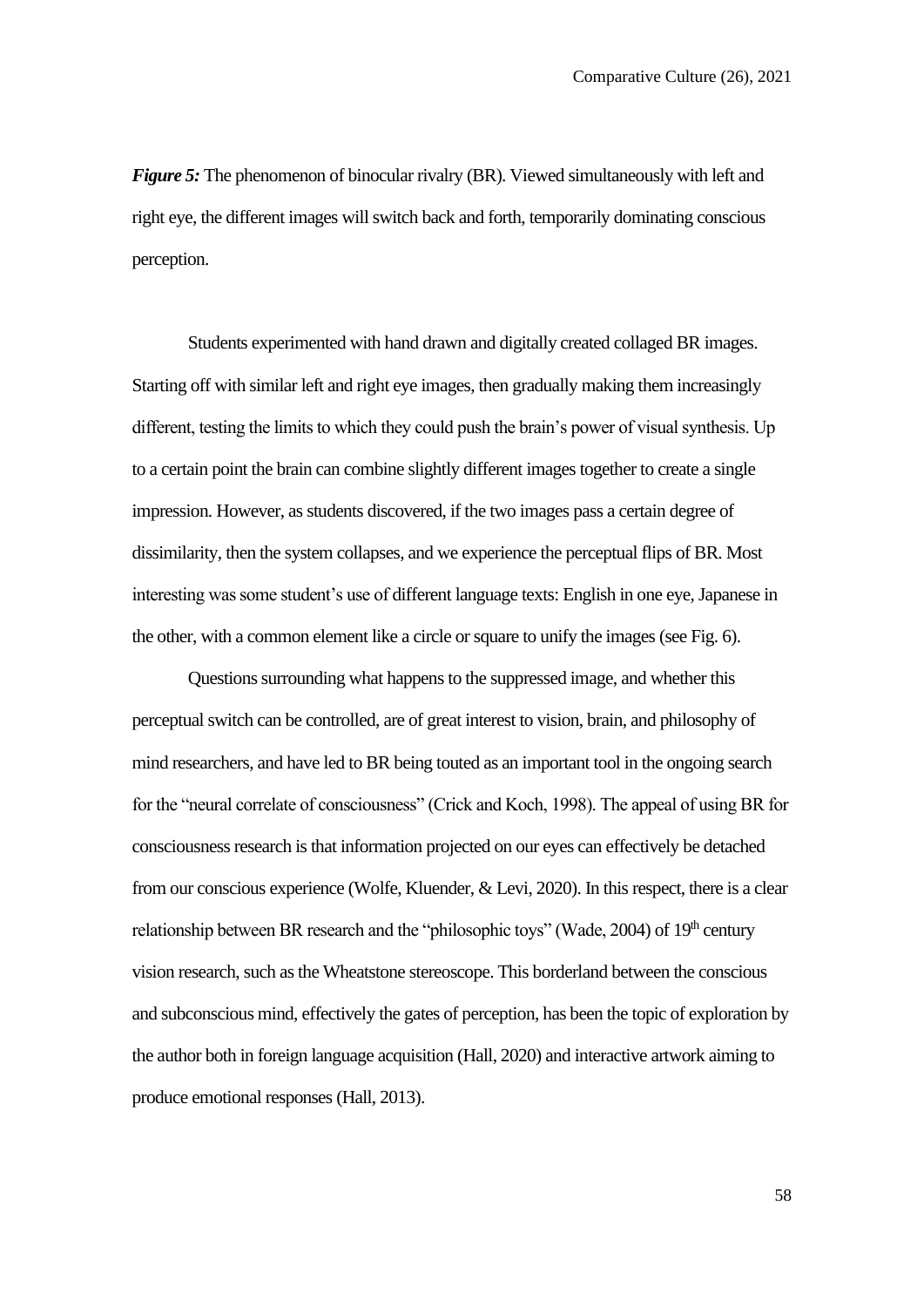

*Figure 6:* Student experiments with the unusual perceptual experience of binocular rivalry (BR). Different images shown simultaneously to each eye create a bistable image in the mind which switches uncontrollably between the two.

## *Stage 3: anaglyph 3D photography*

Students now had a solid understanding of the mechanism behind 3D. The next step was to experiment with 3D photography. The purpose of demonstrating stereopsis using mirrored or lens-based stereoscopes was to make the principles of 3D vision explicitly clear. Students can easily understand that the left and right eye see a different image, which the brain then fuses to create 3D. In truth, however, the experience can be simulated by several different methods. One of the most accessible and inexpensive of these is the familiar red and blue anaglyph glasses. Until quite recently, the glasses were the most common way of viewing 3D films and are also suitable for demonstrating 3D photography with students.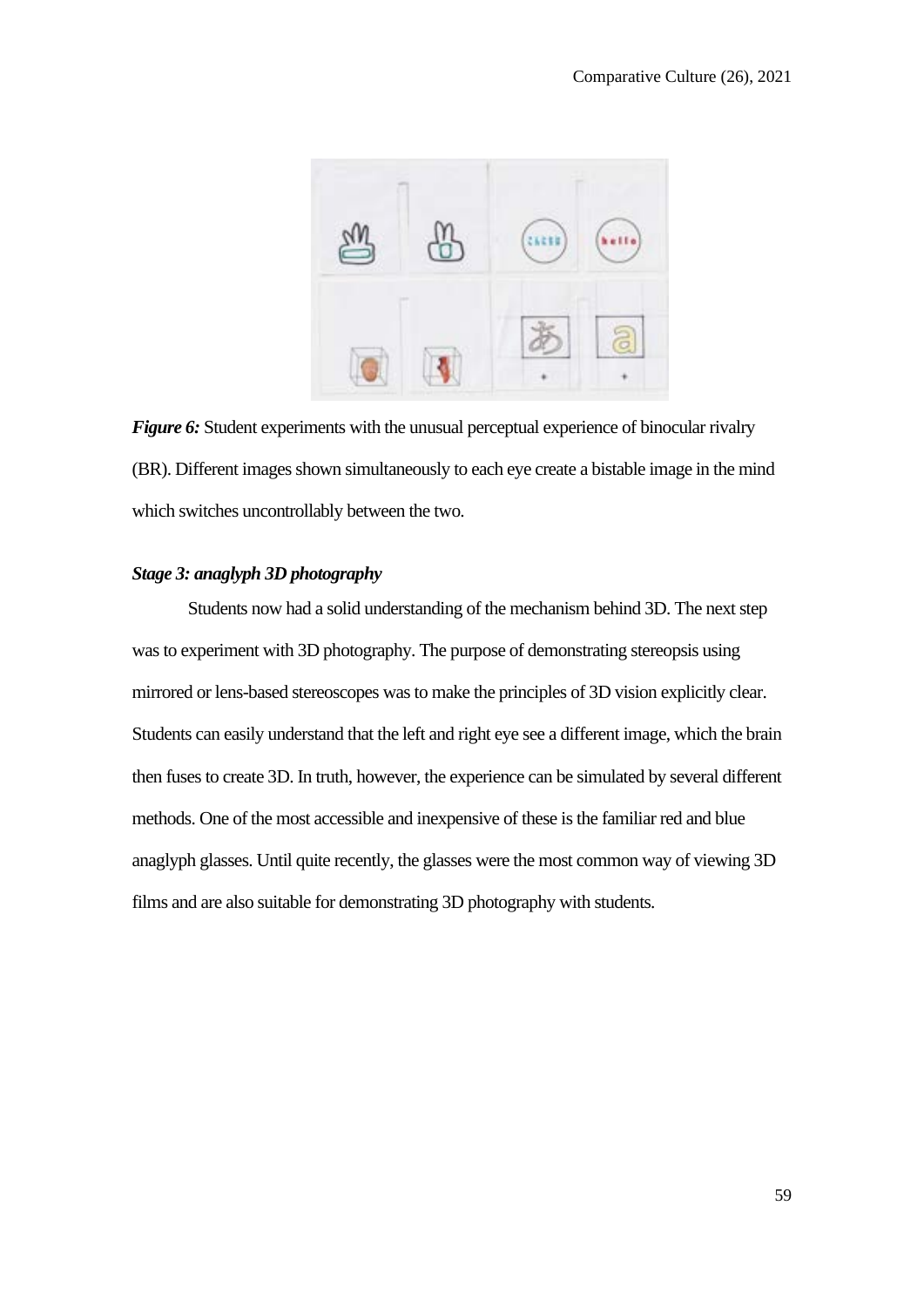

*Figure 7:* inexpensive anaglyph glasses can be used to demonstrate 3D photography

In normal 3D photography or film, two cameras positioned next to each other record an image simultaneously. The images capture the same scene from slightly different perspectives, mimicking the views seen from each eye. Similar still images can be created using a single camera, simply by taking one photograph, moving the camera 6cm horizontally, then taking another. This method was discussed with students, they were then set the task of creating several stereogram pairs. After the pairs of images had been created, they were edited and combined to produce a single 3D photograph. This was done using Photoshop by isolating the red, green and blue (RGB) color channels in each image. The R color channel was removed from one image, and the G and B color channel removed from the other. The images were then overlayed on top of each other. In this way, when viewed with the anaglyph glasses, each eye is shown a different image.

Students seemed excited to tackle the new challenges of working with 3D photography. While they were already accustomed to the methods and techniques involved in creating visually interesting 2D photographs, they now had to consider an additional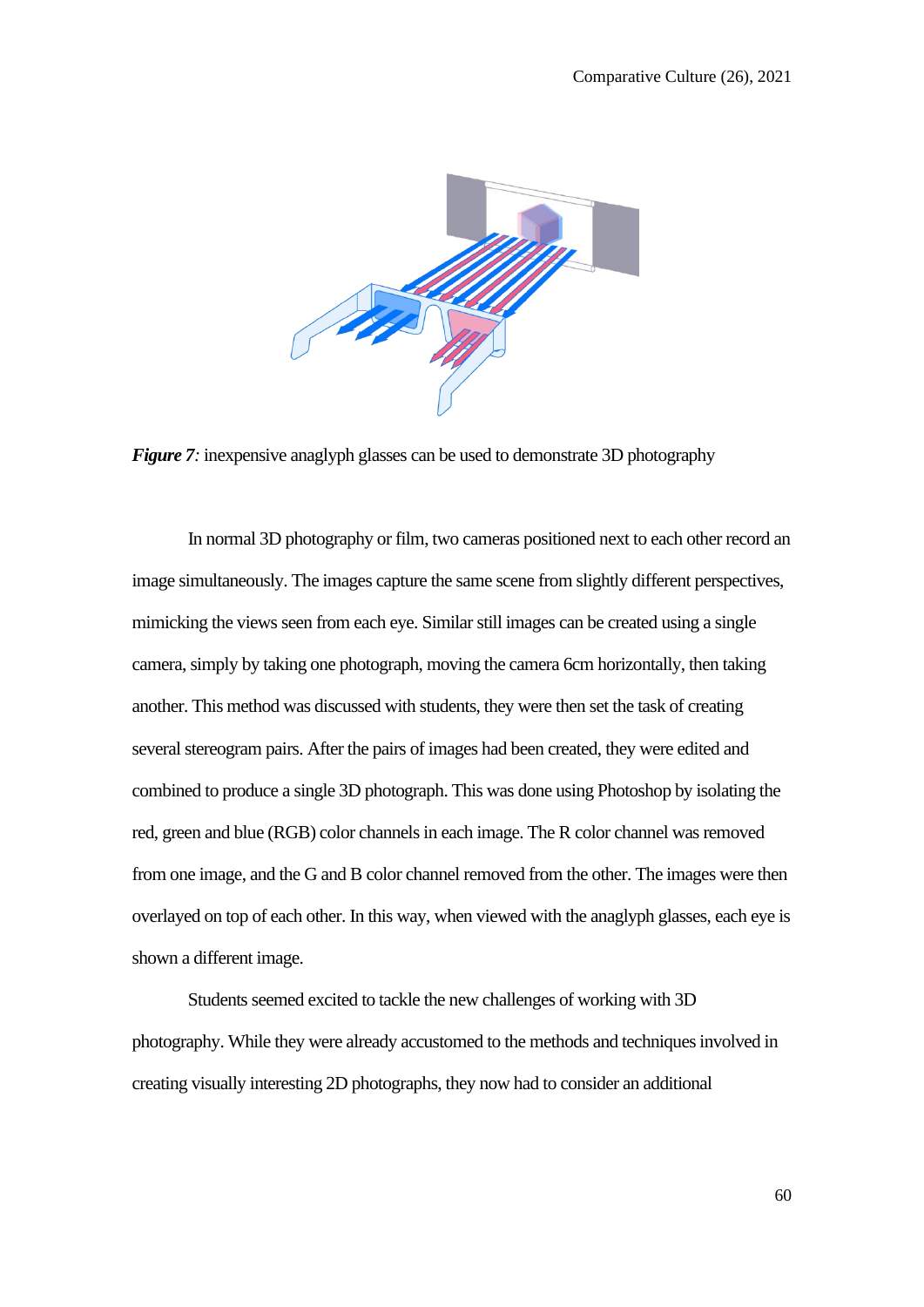dimension, bringing to bear a sculptural quality to a format previously thought of as essentially flat.



*Figure 8:* Anaglyph photographs created by students. When viewed using anaglyph glasses, the images are experienced in 3D. With the additional third dimension, students needed to consider the sculptural quality of their photographs.

## *Stage 4: virtual reality (VR) experience*

One of the most exciting uses of 3D imagery today is the ever-expanding area of VR. The possibilities of VR are vast; from its use in entertainment, education, health care, and the military, there is great potential for VR to disrupt traditional activities. The uniquely immersive nature of VR is so convincing that it needs to be experienced to be truly appreciated. Once experienced however, the limitless possibility becomes apparent.

Most students were familiar with the concept of VR, although few had experienced it firsthand. The VR experience was intentionally held at the end of the unit, after students had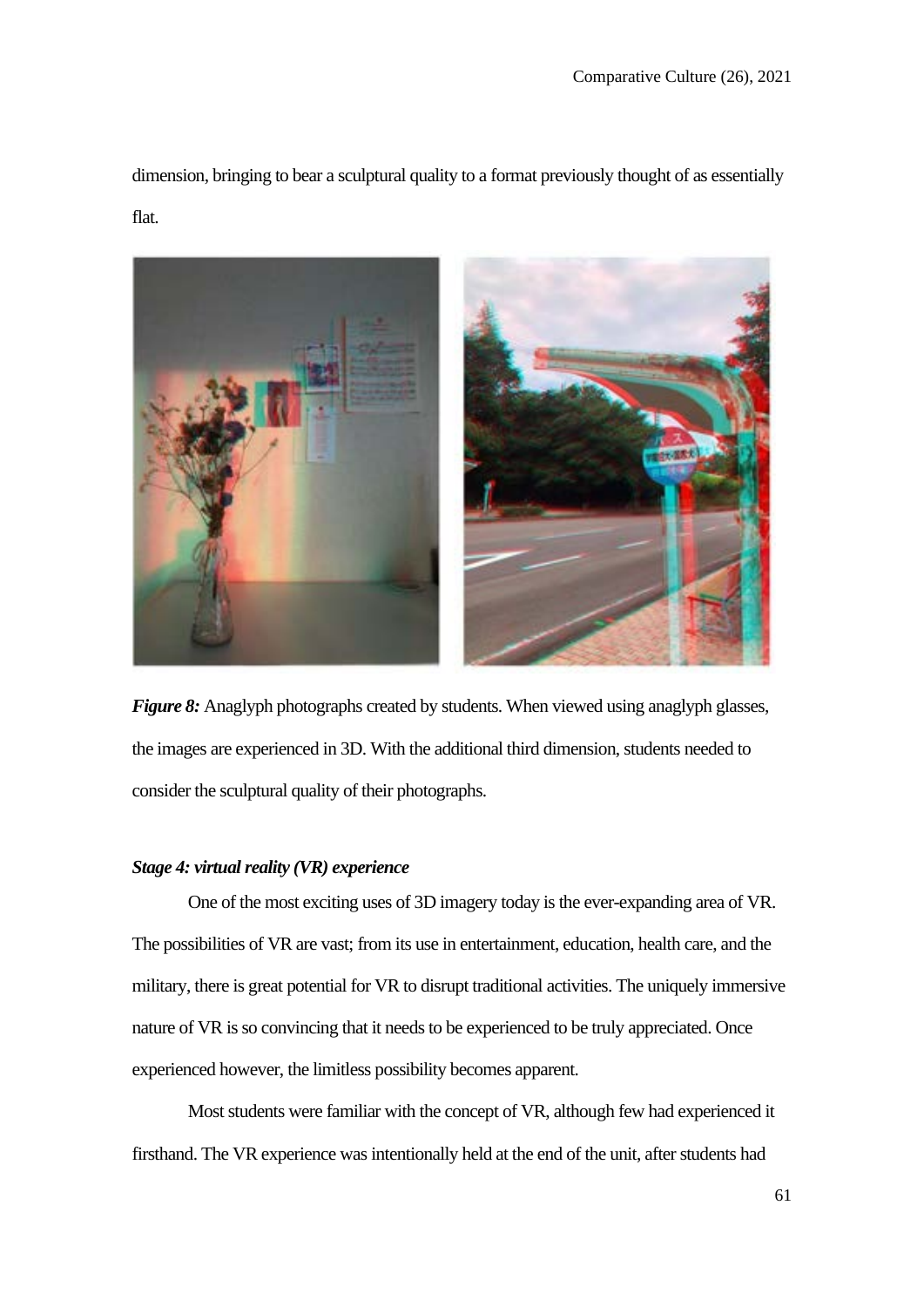gained a deep understanding of how 3D experiences are created. With this knowledge, they could approach the technology with the eyes of a researcher, curious to begin a new experiment, rather than a consumer of entertainment. VR headsets are designed to hide the mechanism behind the experience as much as possible, focusing the user's attention on the experience itself. Coming with the knowledge gained from the previous activities, students were able to see through the "black box" and confront the experience with the informed curiosity of a scientist.



*Figure 9:* the VR experience came at the end of the unit and drew on knowledge gained throughout previous activities.

## *Student Feedback*

A student survey was conducted at the end of the 3D unit. Due to some absences, 17 out of 21 student responses were recorded. According to student responses, their understanding of 3D vision greatly improved during the unit. Before studying the unit, most students (82.3%) had "limited" or "no understanding of how we see in 3D". After finishing the unit, all students reported having at least "some understanding", and 76.5% reported they have "a deep understanding of how we see in 3D" (Fig. 10).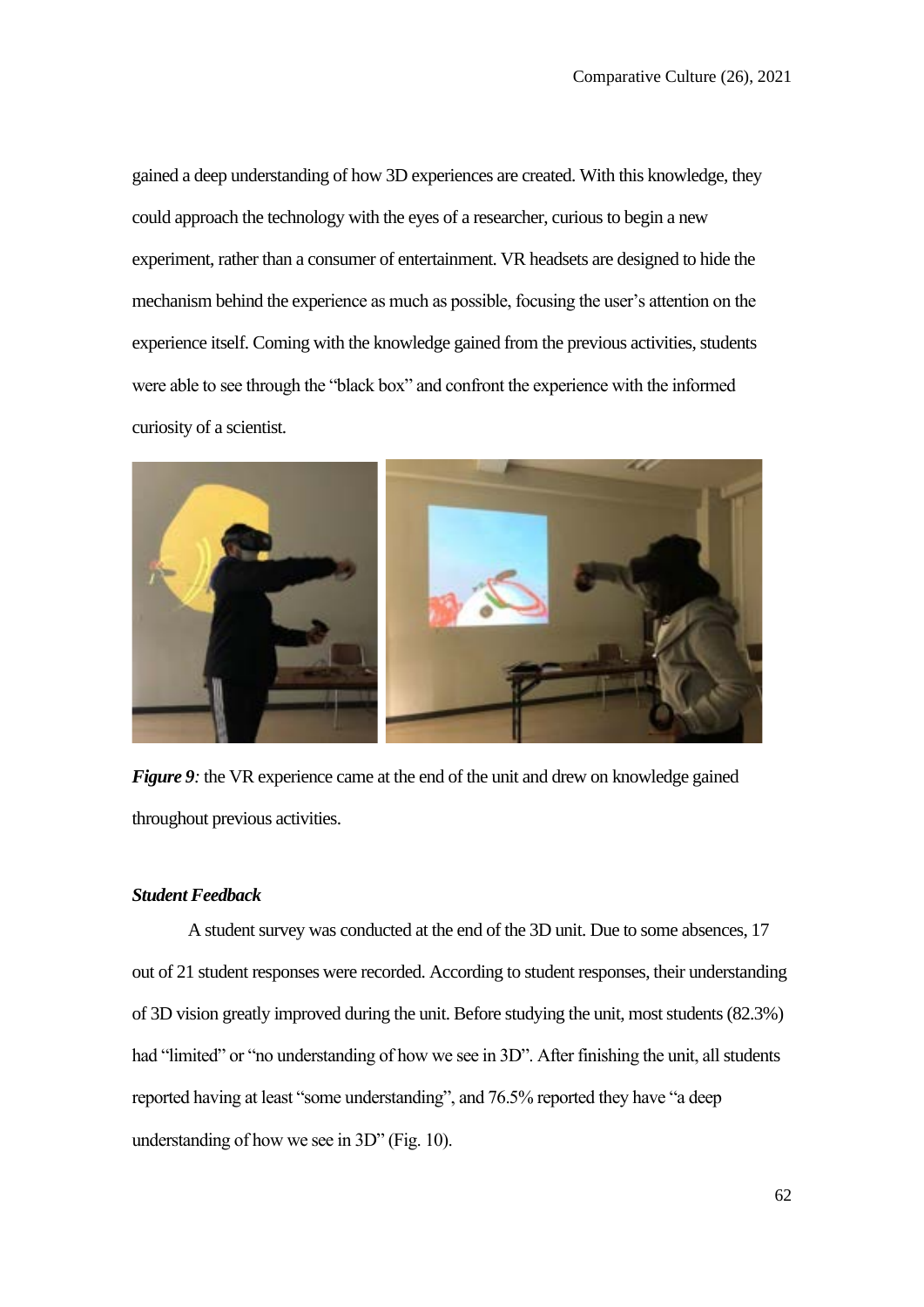

*Figure 10*: student understanding of 3D vision greatly improved during the unit.

It was eye-opening to see students' responses when asked what they found interesting about the unit. Despite the unit being part of a visual art course, comparatively few students were interested in learning about artistic techniques to show 3D space (35%), while learning about how the visual system works, a topic normally reserved for science classes, was apparently more interesting (64.7%). Perhaps unsurprisingly, the most interesting aspect was experiencing VR (76.5%). While it is hoped that this positive response was helped by the order in which the activity came (at the end of the unit; drawing on knowledge gained about 3D vision), further research is needed to prove this.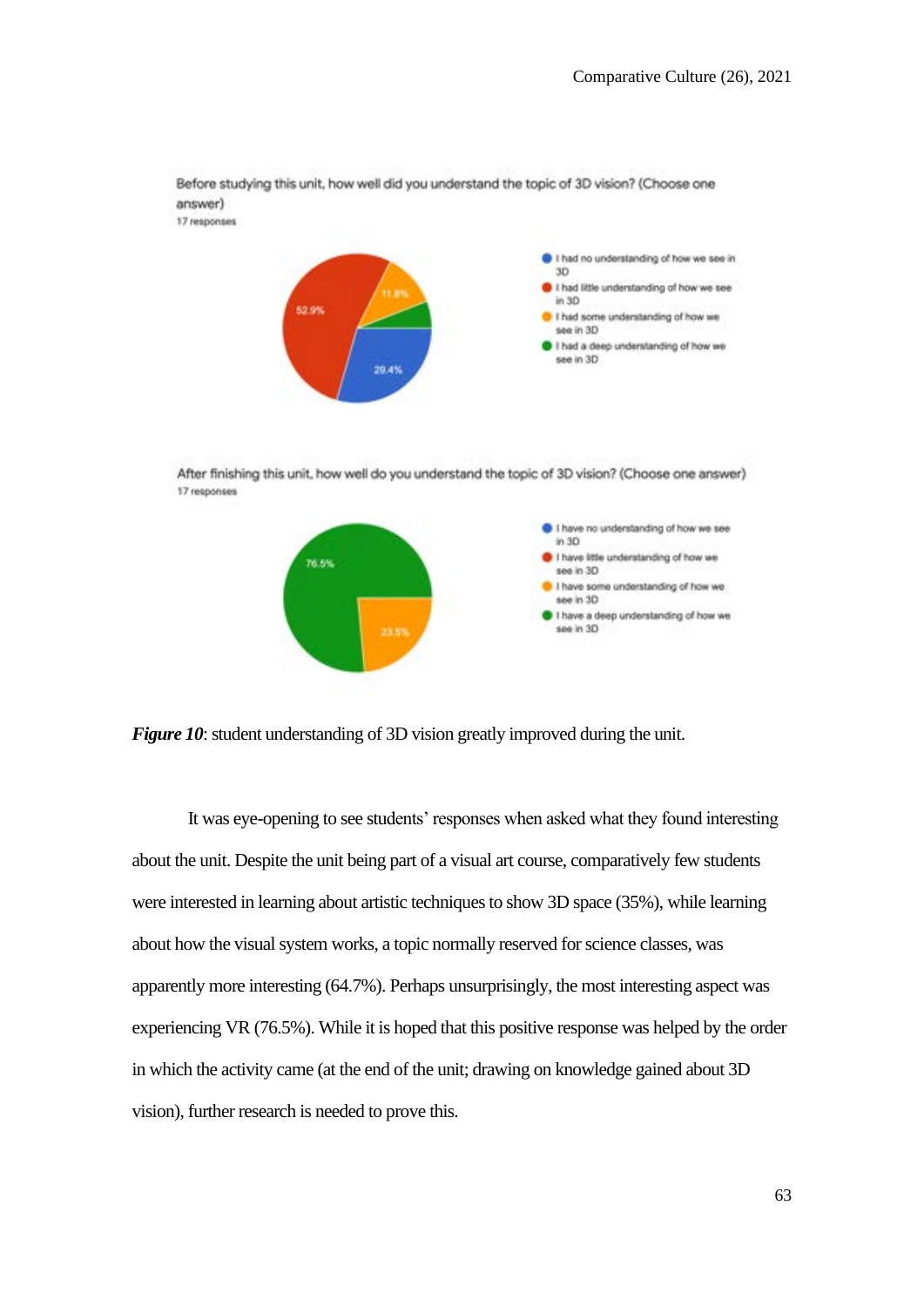

What did you find interesting about this unit? (More than one answer possible) 17 responses

*Figure 11:* student responses when asked about their interest in the activities was surprising.

Student responses to the open question "what was most interesting about this unit?" seemed to support the notion that a combination of theoretical and practical activities is most engaging. One student answered: "*As I personally like to learn theories best, I enjoyed learning the theories and principles of how we perceive things in 3-D and how artists produce 3-D effects in their artworks*", while another responded "*It looked 3D and the experience of using VR was interesting. But what was most interesting was that I was able to understand its structure*."

#### **Conclusion**

Representations of spatial depth in art have varied throughout history and across cultures. While there have certainly been important developments, such as linear perspective, the lack of any persistent method or rules suggests that notions of spatial representation are complex, and perhaps reflections of contemporary thought and technological developments. The understanding of stereopsis in the  $19<sup>th</sup>$  century was a landmark discovery in our understanding of how we see depth. This paper argued that there are several benefits to art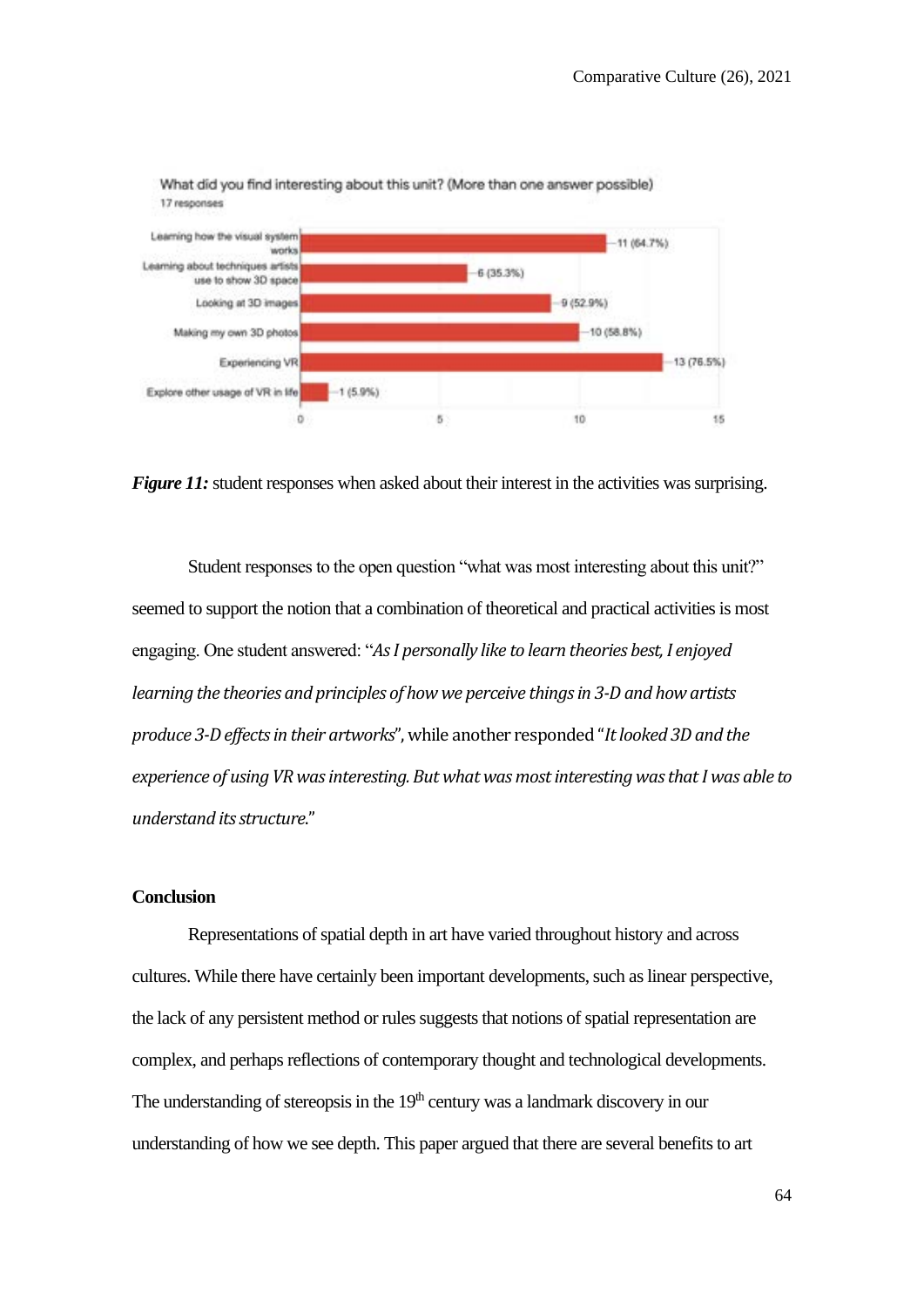students from learning about the principles of stereoscopic vision through firsthand experiments, including: a deeper understanding of our spatial environment and how we might represent it, a critical awareness of the relationship between object and image, and increased opportunities for pursuing a career in creative industries which rely on 3D technology.

The activities outlined in the second half of the paper suggest ways in which these concepts might be explored by students in creative and engaging ways. While the possibility of introducing activities such as these depends on many factors, such as available resources, time, and student motivation, most could easily be adapted to be suitable for a range of educational environments.

### **Figures**

All images were made by the author or students. Except:

- Figure 1: [PSM V21 D049 Wheatstone stereoscope 1.jpg] (2010). Retrieved from https://commons.wikimedia.org/wiki/File:PSM\_V21\_D049\_Wheatstone\_stereoscope\_ 1.jpg#filelinks
- Figure 3 (A): Wheatstone C., 1838 `Contributions to the physiology of vision Part the first. On some remarkable, and hitherto unobserved, phenomena of binocular vision'' Philosophical Transactions of the Royal Society of London 128 371-394
- Figure 7: Retrieved from https://courses.vrtl.academy/lessons/whats-up-with-stereoscopic-andvirtual-reality/

#### **References**

Alais, D., & Blake, R. (2005). *Binocular rivalry*. Cambridge, MA: MIT Press. Barry, S. M. (2009). *Fixing my Gaze: A scientist'sjourney into seeing in three dimensions*. Perseus Books Group.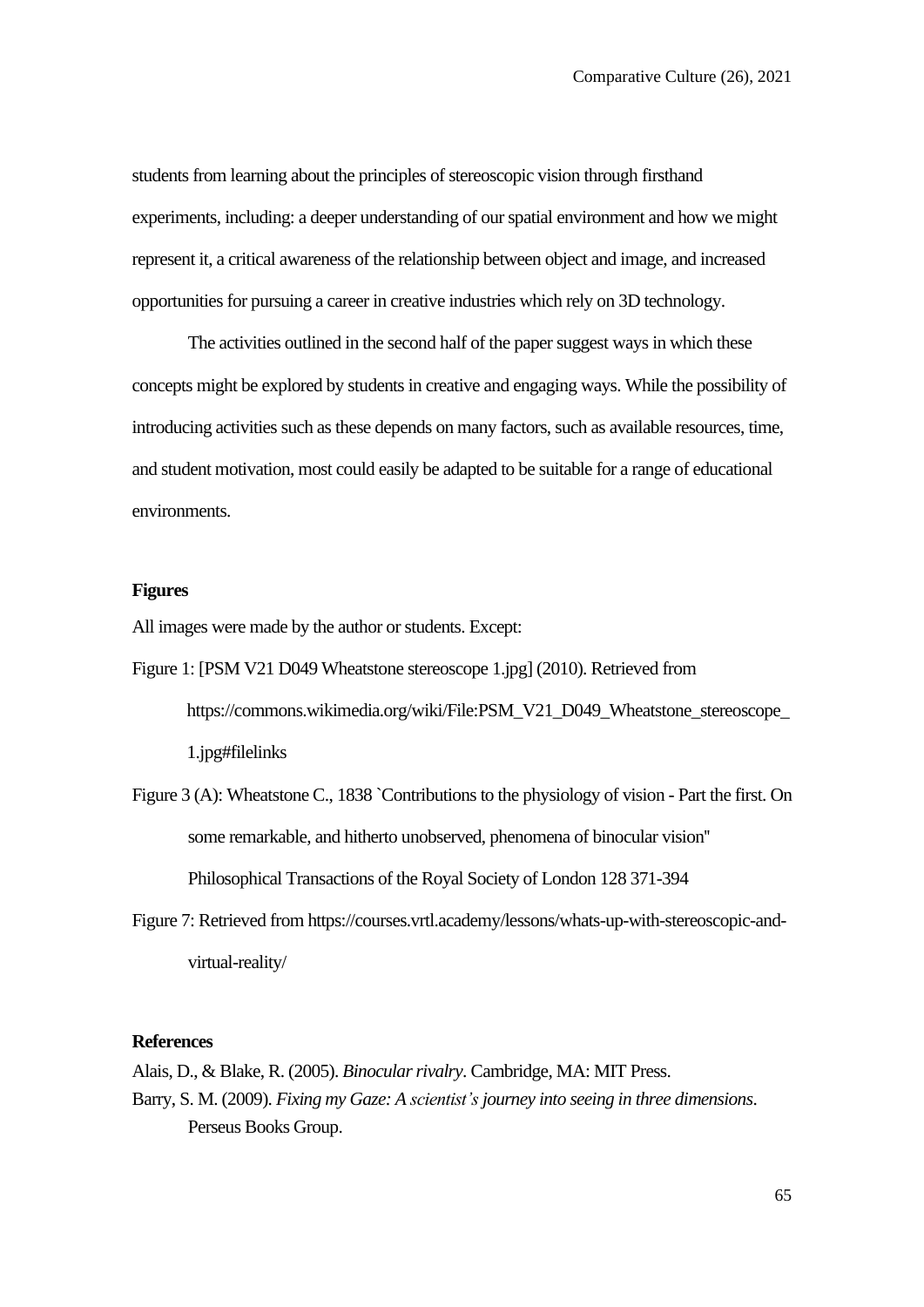- Brooks, K. R. (2017). Depth perception and the history of three-dimensional art: Who produced the first Stereoscopic Images? *i-Perception*, *8*(1), 204166951668011. https://doi.org/10.1177/2041669516680114
- Crary, J. (1992). *Techniques of the observer: On vision and modernity in the nineteenth century*. Cambridge (Massachusetts): MIT Press.
- Crick, F., Koch, C. Consciousness and neuroscience. *Cerebral Cortex*, Volume 8, Issue 2, Mar 1998, Pages 97–107, https://doi.org/10.1093/cercor/8.2.97
- Gombrich, E. H. (2014). *Art and illusion: A study in the psychology of pictorial representation*. Phaidon.
- Hall, W. (2013). Diplopiascope v.1. (n.d.). Retrieved from http://www.willrhall.com/diplopiascope-v1.html
- Hall, W. (2020). How to read two books at once: Binocular rivalry and foreign language learning. *Mindbrained Journal*, 2.
- Wade, N. J. (2004). Philosophical instruments and toys: Optical devices extending the art of seeing. *Journal of the History of the Neurosciences, 13*(4), 383-385. doi:10.1080/09647040490886582
- Wolfe, J. M., Kluender, K. R., & Levi, D. M. (2020). *Sensation and perception*. New York: Sinauer Associates: Oxford University Press.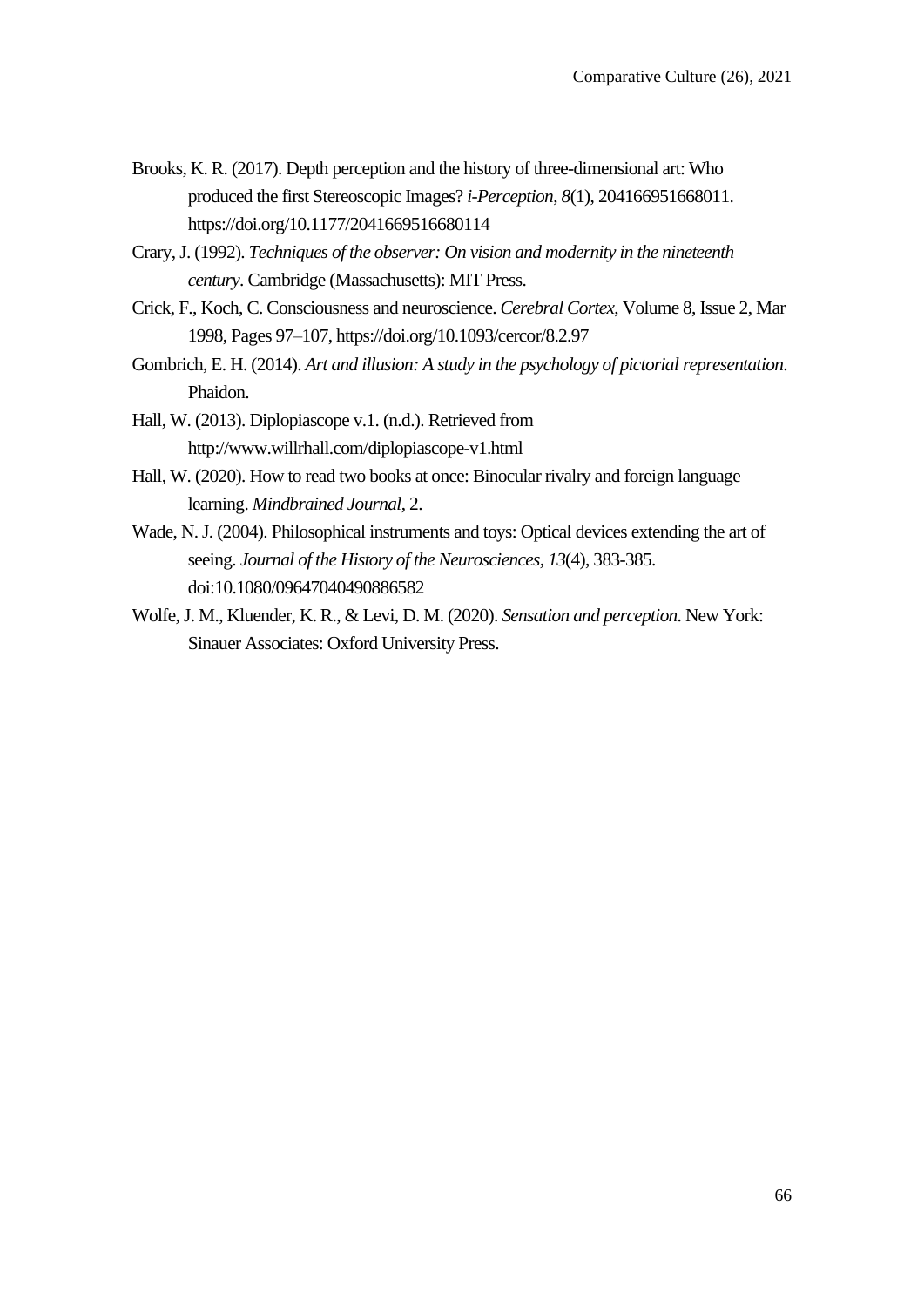## **Hard-CLIL** による大学専門科目の授業:理論と実践

**Theory and Practice of a Hard-CLIL-typed Major Class at College**

## 早瀬 博範 **(Hironori HAYASE), Miyazaki International College**

Abstract: This paper discusses the theory and practice of a Hard-CLIL-typed class entitled "Topics in American Literature" for junior and senior students at Miyazaki International College, where almost all the classes are conducted in English. Despite of this all-English environment, it is still important for students to improve their English ability as well as to learn the contents of the class. As the class survey shows, students enjoy my Hard-CLIL class, in which their Cognition is especially developed through the learning process of research, analysis, interpretation, and discussion in English about literary texts (Content) in a group and in a whole class(Community & Communication).

# **Keywords:** CLILL、英語教育、英語による授業、アクティブラーニング、English for Academic Purposes、

I. はじめに

「英語の授業は原則、英語でおこなう」と学習指導要領に記されているため、 高校や中学校では、英語による授業は年々増えてきている。一方、大学の英語の 授業はどうかといえば、英語を専門とする課程においても、すべて英語で授業を している大学はまだ少ないのが現状である。筆者はこれまで CLIL (Content and Language Integrated Learning 内容言語統合型学習)方式を導入して、佐賀大学の一 般教養科目を英語で行う試みをおこなってきた<sup>1</sup>。Soft-CLILを導入し、リベラル アーツの内容を英語で学ぶことでグローバルな人材の育成を目指した。

今年度から宮崎国際大学の教員となったが、本学は授業全てを英語で行ってい る特異な大学である<sup>2</sup>。そこで筆者が教授法として選んだのは、やはり CLILであ る。使用言語が英語に限定されている環境(EMI=English-Medium Instruction)で、し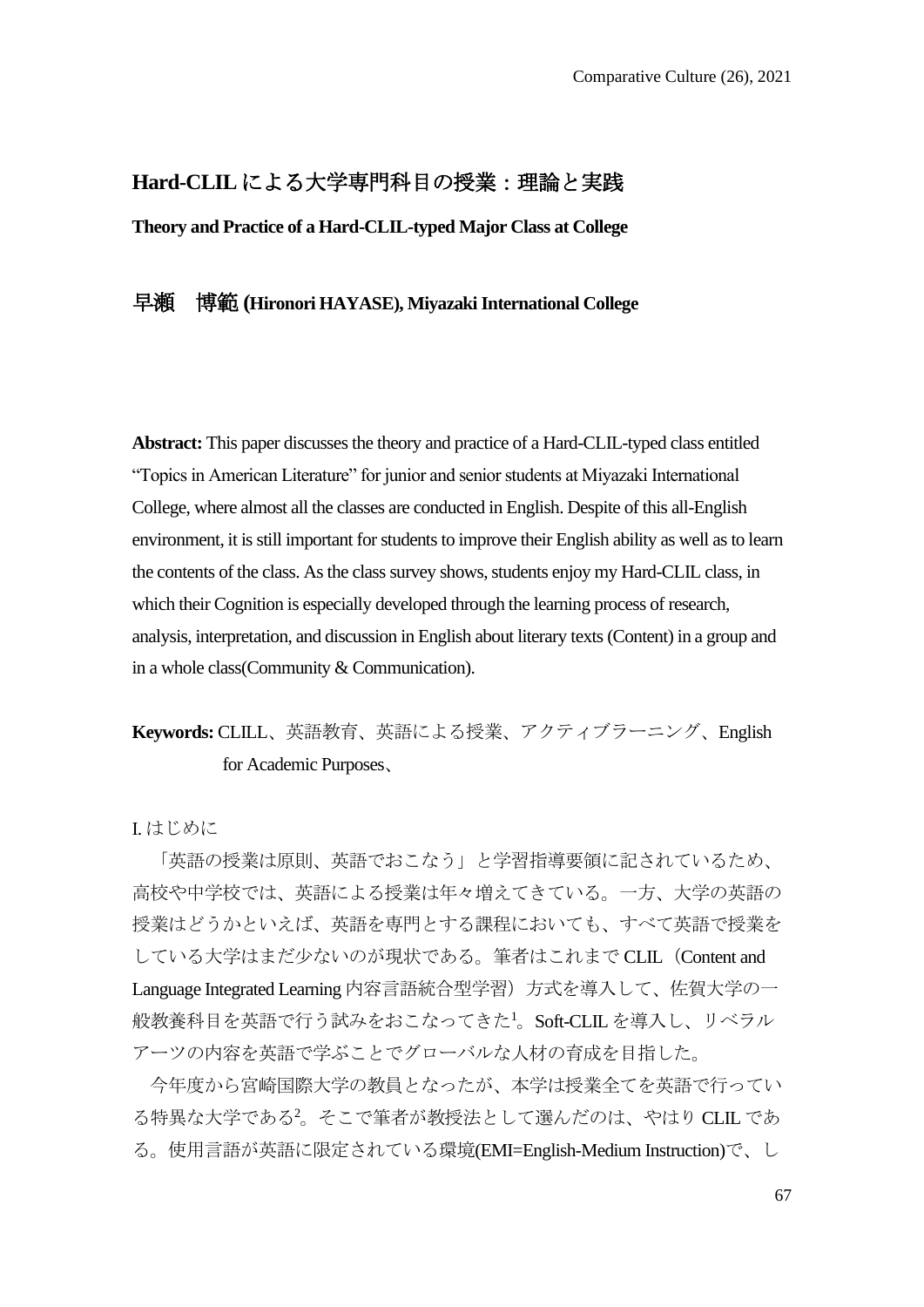かも専門の内容となればイマージョンや CBI(Content-Based Instruction)も考えら れるが、学生は授業内容だけでなく英語力もさらに強化する必要があると考え、 Hard-CLILを導入することにした。

よって本論では、専門課程での「アメリカ文学の課題」(Topics in American Literature)の授業を Hard-CLIL方式で全て英語で行った理論的根拠と授業の実践報 告、さらに授業評価を行い効果的な授業のあり方について考察する。

II. なぜ CLILか?

1.学生の英語力

宮崎国際大学は全ての授業を英語で行なっているので、英語力は他大学の学生 に比べると高い。以下は 2017年度入学生の TOEIC(R&W)の平均スコアの推移で ある。

| 入学時    | 2年次    | 3年次    | 卒業時    |
|--------|--------|--------|--------|
| (2017) | (2018) | (2019) | (2022) |
| 347    | 480    | 580    | 675    |

3年次生への進級の条件が TOEIC500以上となっているので、上記のスコアが維 持されている。「アメリカ文学の課題」の授業は3・4年生対象なので、受講学 生の英語力は TOEIC平均 580点である。

2. なぜ CLILか?

上記のような英語環境であれば、CLILではなくイマージョンや CBIではない かという意見もあるかもしれない。そこで CLILとイマージョン教育の違いを明 確にしておく必要がある。

Marshはイマージョンなどの教育はネイティブ・レベルの英語を目標としてい るのに対して、CLILは英語学習者を目標にしていると、その違いを説明してい る。

CLIL is based on the same principles underlying successful immersion programmes, such as adequate teacher training, parental support, positive attitudes on the part of the families and the community, high prestige of the programmes, etc. However, full immersion and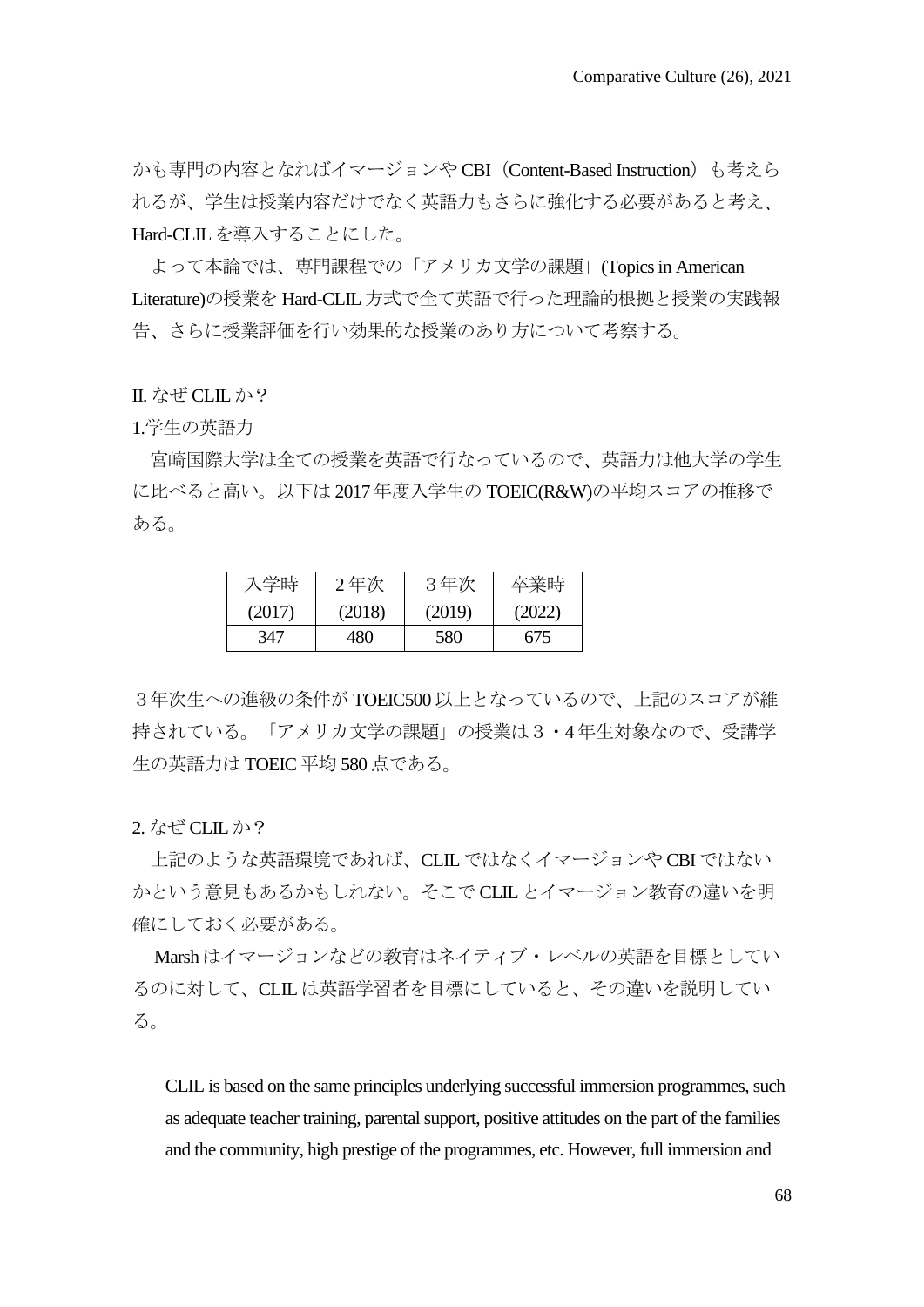CLIL differ in the aims they try to achieve. In particular, while full immersion offers a more intensive contact with the target language and aims at native-like or near native-like competence in the target language, CLIL offers a less intensive contact with the target language and aims at achieving a functional competence. Furthermore, because CLIL may be suitably integrated within the regular curriculum at compulsory school, it may constitute the only realistic way of increasing the competence in foreign languages of the largest number of young citizens. (36)

日本のように英語が日常的に使用されていない環境下だったり、義務教育の中で の英語の授業では CLILが適している。Metも同様に、CLILが対象とする学習者 の英語能力の幅は広く、他の学習法のようにある特定の英語力の優れたグループ だけに有効なのではないと述べている。

What is significant here is the way in which language learning, particularly when integrated with content learning or knowledge construction, has now been opened up for a broad range of learners, not only those from privileged or otherwise elite backgrounds. (2)

CLILは「4つの C」、つまり Content(内容)、Communication(言語能力)、 Cognition(認知能力)、そして Community(協働学習)を目指している点が重要で あるが、さらに注目すべきは、「4つの C」の中でも Cognitionが重視されている 点である<sup>3</sup>。課題についてリサーチしたり、考えたり、議論しあったりする「学 習の過程」を重視している。よって教員の役割は Coyle at al.が述べているよう に、「知識の提供者」(donor of knowledge)ではなく「ファシリテーター」に徹す ることが求められる。

Much CLIL classroom practice involves the learners being active participants in developing their potential for acquiring knowledge and skills(education) through a process of inquiry (research) and by using complex cognitive processes and means for problem solving(innovation). When the teacher pulls back from being the donor of knowledge and becomes the facilitator, as is often found in CLIL proactive, forces are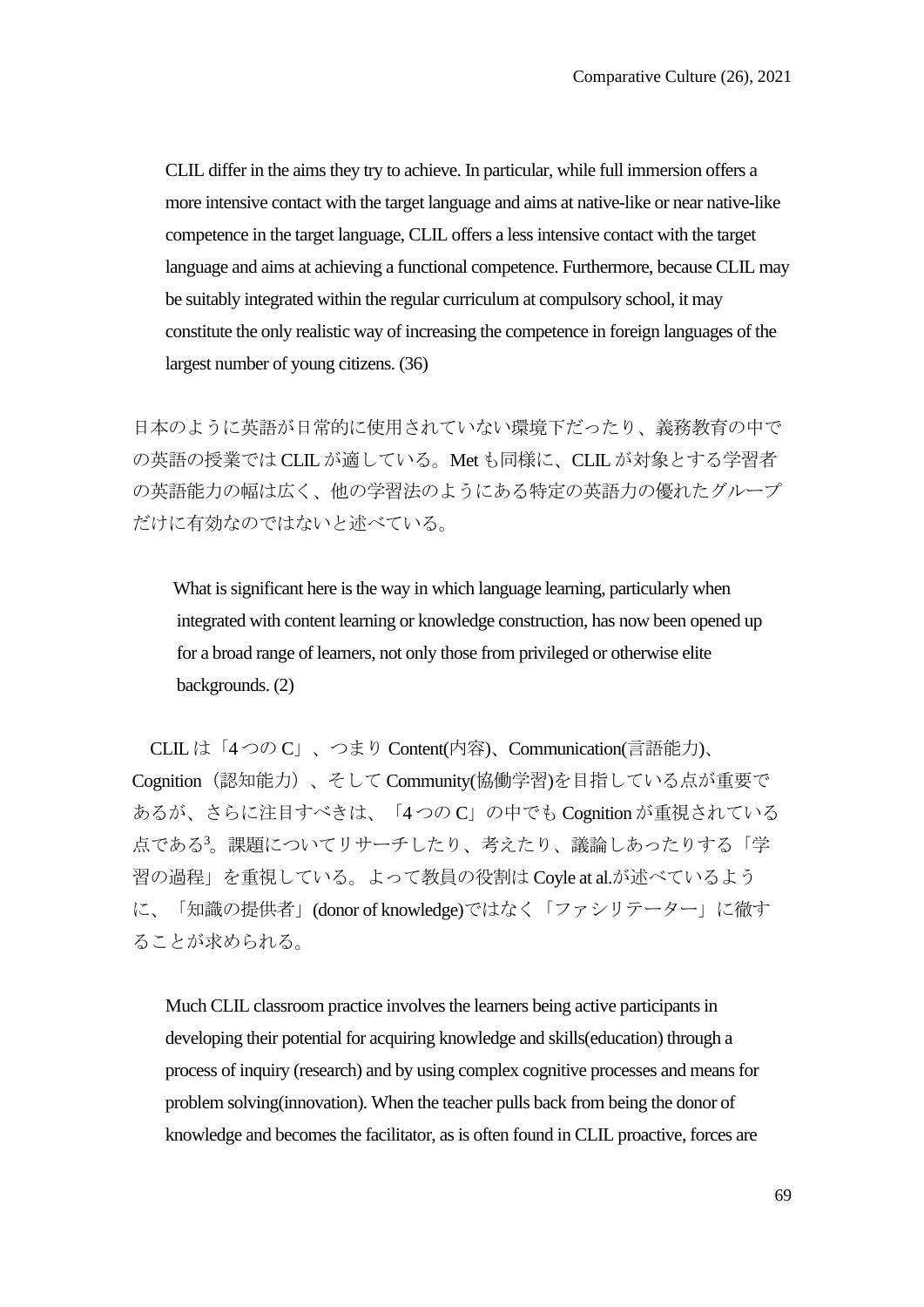unleashed which empower learners to acquire knowledge whilst actively engaging their own and peer-group powers of perception, communication and reasoning. (5-6)

この指導法はアクティブラーニングの考え方と合致する。教員はアクティブラー ニングによって、主体的に学ぶ場を提供し、学生の認知機能を高めることが求め られる。

CLILの認知機能の考えは、Bloom(1956) が提唱した Taxonomyが土台にある<sup>4</sup>。 学生には記憶(Remembering)、理解(Understanding)、応用(Applying)、分析 (Analysing)といった学習過程を段階的に踏ませる授業設計が必要である。「4つ の C」の中の Community/Communication は、Cognition を得るための学習環境とし て必要である。

上記のような理由で、大学の専門課程の内容を英語力がある程度ある学生に対 して行う場合でも、CLILに基づいた指導法こそ適切であり、日本の大学での英 語での授業に合致した指導法であると考える。

### III.授業実践

前章での理論を踏まえて、授業を設計・実施した内容を用いて具体的にその導 入方法や授業の進め方を考察する。

# 1. Hard-CLILで

本授業の学生は TOEICの平均スコア 580点以上あり、大学の方針として完全 に英語での授業が義務付けられているので、たとえ日本人教員であっても全て英 語で行わなければならない。また受講生には日本語が全く理解できない留学生

(今回は留学生 2名を含む 32名のクラス)もいる。従って授業は Hard-CLILと なる。

### 2. Hard-CLIL のための支援策

CLIL を成功させるのに最も大事なことは授業の支援策にある。本授業では Ball et al.(2015)と Hellekjær (2010)の具体的な提案を参考にして、以下の4点を主要 な支援策とし、授業計画および授業展開を行った。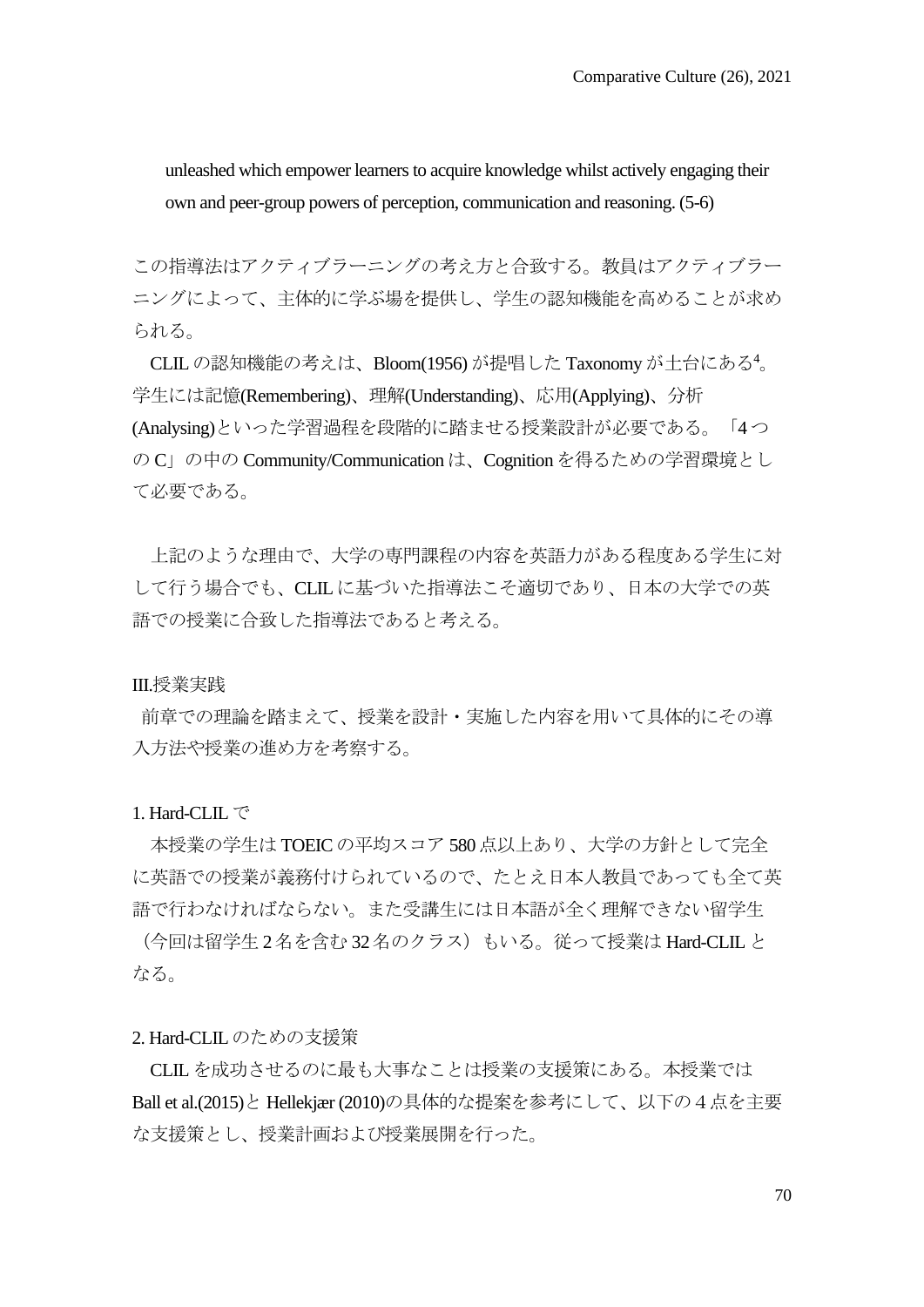(1) Visual Aids

 英語の音だけに頼っていては教員にも学生にも不安が残る。よって視覚的な サポートが必要である。筆者はパワーポイントを使って重要なことがわかるよう にしている。学生とのディスカッションも、思考過程が大事なので、質問から解 答を得るまでのポイントを筋道に沿って、できるだけ図解をしたものを準備す る。

### (2) Teacher's Talking Skills

Hellekjærは教員のスピーキング能力が極めて重要な課題であると指摘してい る。

To return to the language difficulties found in the present study, the perhaps most important problem was that the respondents found that words and expressions used in the lectures were not clearly pronounced and understandable. This means it is important to help lecturers speak clearly and distinctly. On the one hand, it could mean working with pronunciation, stress and word segmentation; on the other it might mean screening EM lecturers with regard to their English proficiency. (248)

外国語での授業は、母国語での授業以上に話し方を意識する必要がある。そこで 教員の話し方についての留意点を挙げておきたい。

# ①Accessible and Interactive Talking Style

CLILは教員がファシリテーターの役をして、認知機能を鍛えることが重要 なので、学生とのやりとりをうまく行う必要がある。そのためにはインタラ クティブで親しみのある話し方が求められる。

②Learner-Understandable Expression

専門用語であれ、学生の理解できる英語を使って具体的に例を挙げながら教 える必要がある。さらに学生の発言する英語に関しても内容重視で Soft-tune で喋りやすい環境の構築を心がけるべきである。

③Clear Speaking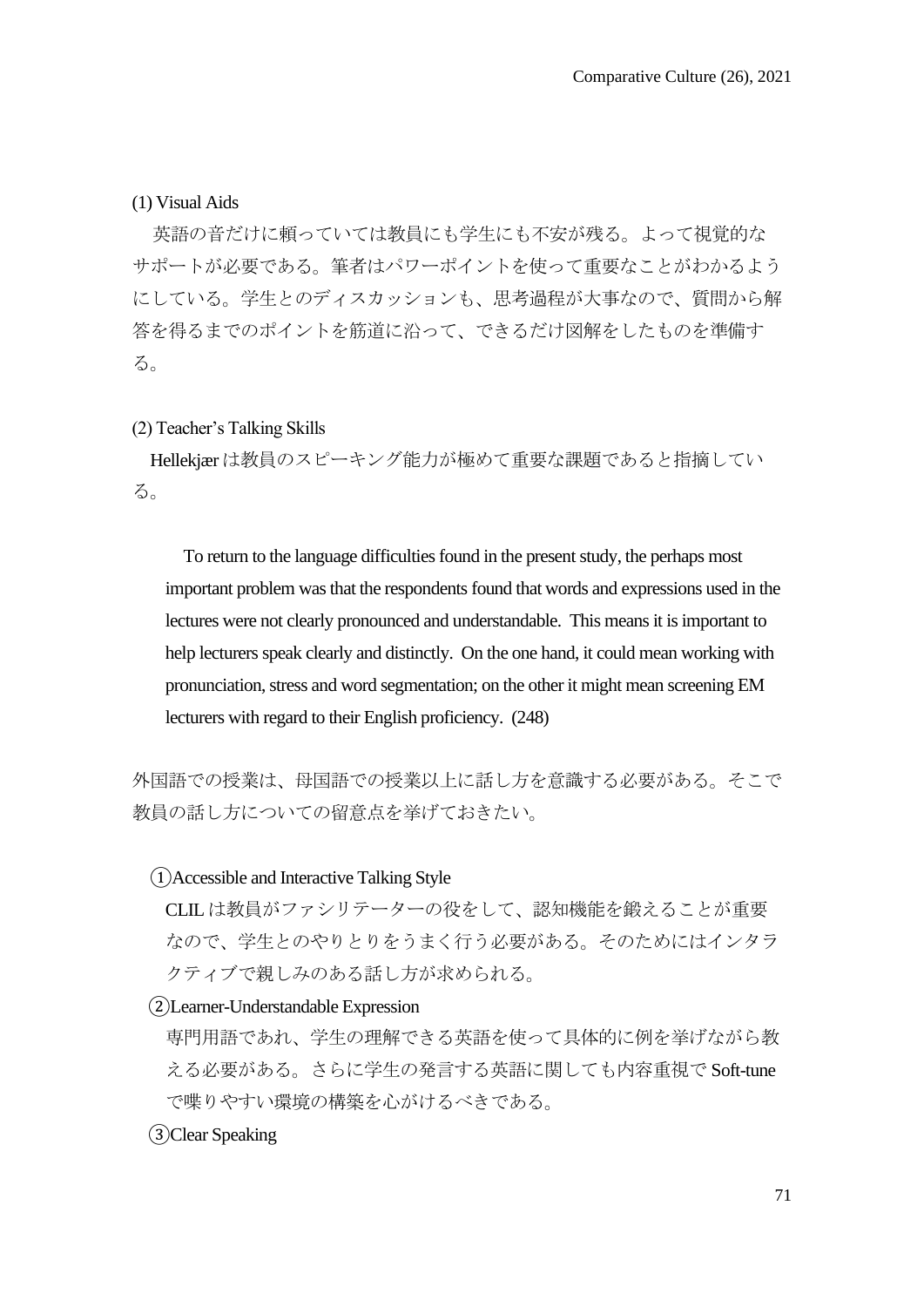Hellekiærが述べているように、明瞭な発音でストレスや文の切り方、スピー ドなど学生の理解に合わせた話し方を心がけるべきである。

### (3) Feedback

母国語での授業以上に心がけ定期的にフィードバックを行うべきである。本 授業では各テーマが終わったらエッセイライティングを課し、二つのテーマ が終わるごとにフィードバックの時間を設けている。

(4) Well-structured Lectures and Systematic questions

Hellekjær授業の流れが重要であると、以下のように説明している。

… in order to help students follow the lecturers' line of thought, it is important to ensure that lectures are well structured. It is also important that lecturers provide information about where they are and where they are going in their lecturers. This is called "[i]interactive discourse structuring—the use of metadiscoursive [signposting] comments such as 'First, let's look at' or 'what I will do new is' –can also facilitate lecture comprehension, particularly for L2 listeners. (249)

学生にわかるようなディスコース・マーカーを使いながら、授業の流れを認識 させ、決して迷子にしないことが大事である。

また、分かりやすい簡単な質問から徐々に核心に触れる質問へとシステマティ ックに段階を追って与える必要がある。そのような学習過程で培われる思考力や 論理性が認知機能を鍛えることに繋がり、理解も実感できるはずである。

3. シラバス

上記で指摘した点を踏まえ授業計画を立てている。本学では一つの科目を週 2 回行う(単位は講義科目という分類で 4単位)ので 30コマ分の授業計画となる。シ ラバスは以下のとおりである。

<Course Description>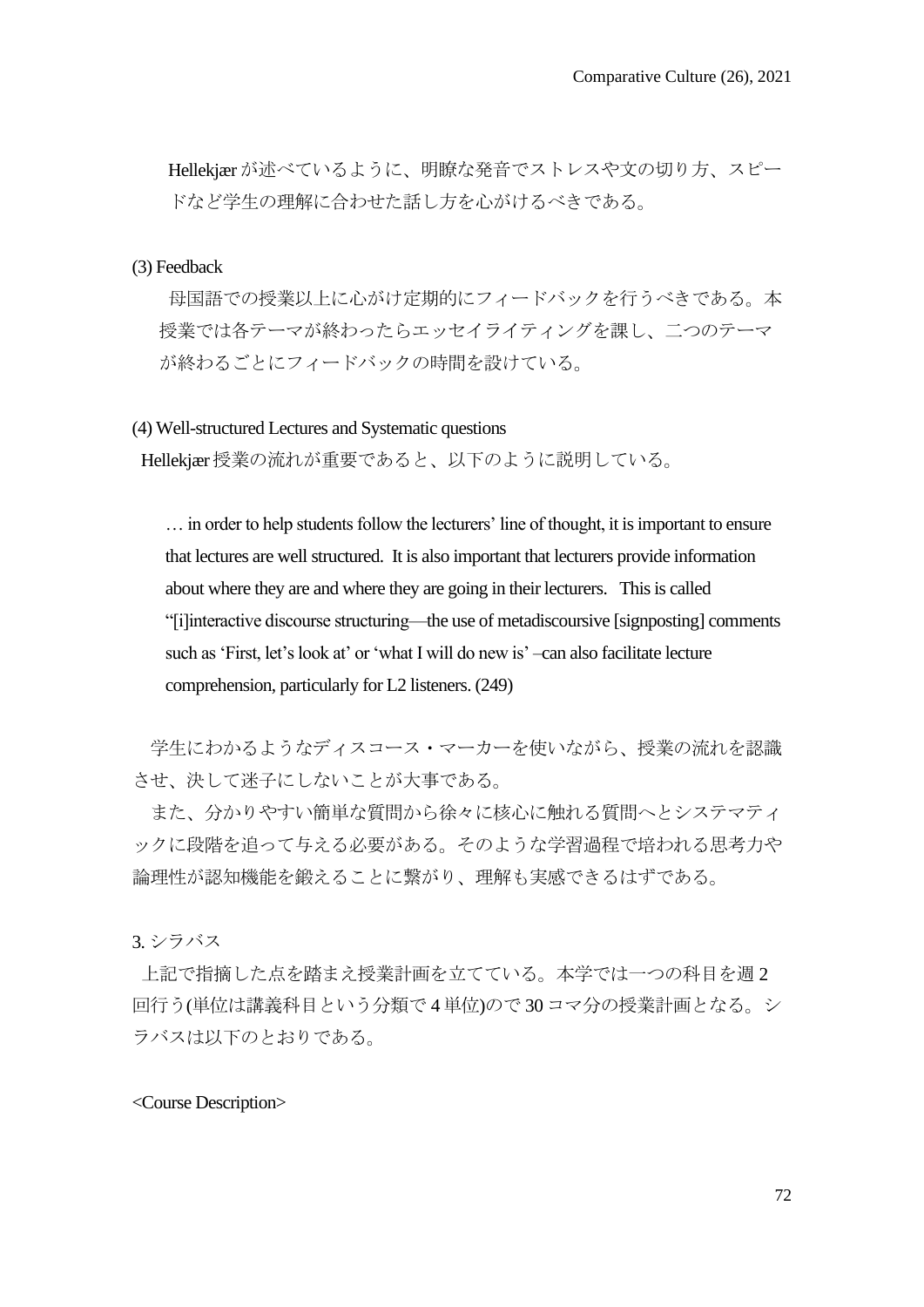This course will focus upon major literary topics in American Literature in their historical and cultural contexts. For that purpose, we will analyze and interpret some important texts that represent those literary topics which are rooted in, and compos American Literature. Those topics are: Transcendentalism, Nature & Civilization, Lost Generation, Modernism, Ethnicity, Feminism, Capitalism, and Narration. Through reading and interpreting the texts, and discussing the themesin the texts in a group and in class, and presenting their ideas and opinions, students will be able to understand the topicsin concrete forms and grasp the essence of American Literature. Besides, essay writing on each topic cultivates students' critical thinking, text analysis competence as well as academic writing skills.

アメリカ文学の重要なテーマである Transcendentalism, Nature & Civilization, Lost Generation, Modernism, Ethnicity, Feminism, Capitalism, Narrationの8つについて英語 の原文を使用し、その作品の分析と解釈を行う。各テーマに関しての英語のエッ セイを課すことで、アカデミックな英語論文の書き方はもとより、論理的思考 力、クリティカル・シンキングの力も養う。

# <Objectives>

 Students will be able to obtain a deep understanding of major literary topics in American Literature through reading and discussing the texts in English, and to learn about some literary perspectives through which to analyze and interpret literary texts. By reading major texts and understanding the major topics, students will be able to have a clear specific image of American Literature as a whole. All activities are done all in English, so students will also be able to acquire a high level of English communication skill and critical thinking.

文学作品を原文で読み解くことで、英語読解力、分析能力、解釈力を養い、与え られた問いに関してグループやクラスでのディスカッションを通して、思考力、 リサーチ力、オーラル・コミュニケーション能力を育成し、最後にエッセイを書 くことで、ライティング能力、論理的表現力を習得することを目的としている。

<Course Schedule>

| Dav | Topic                            | Content/Activities                                                              |
|-----|----------------------------------|---------------------------------------------------------------------------------|
|     | Introduction to the Class Goals: | Class Orientation (Syllabus)                                                    |
|     | UNIT 1:                          | Emerson, <i>Nature</i> : Thoreau, <i>Walden</i> : Whitman, "The Song of Myself" |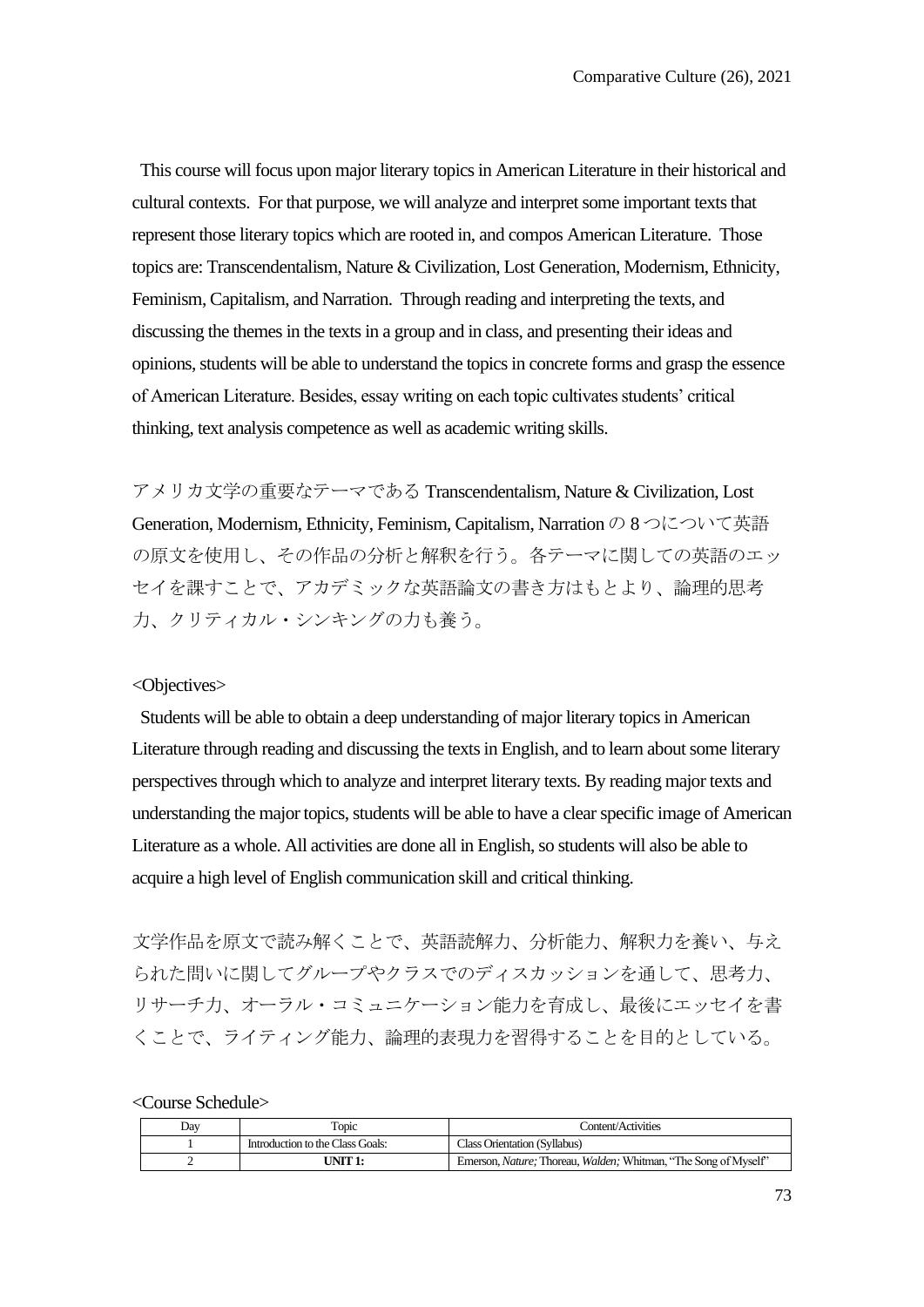|                | Transcendentalism                        |                                                                                      |
|----------------|------------------------------------------|--------------------------------------------------------------------------------------|
| 3              |                                          | Group Discussion about the texts and the topic                                       |
| $\overline{4}$ |                                          | Class Discussion and Essay Writing about the topic                                   |
| 5              | UNIT <sub>2</sub> :                      | Twain, Adventures of Huckleberry Finn; Hemingway, The Old Man and                    |
|                | Nature & Civilization                    | the Sea; Faulkner, "The Bear"; Salinger, The Catcher in the Rye; Silko,              |
|                |                                          | Gardens in the Dunes; Kerouac, On the Road                                           |
| 6              |                                          | Group Discussion about the texts and the topic                                       |
| $\overline{7}$ |                                          | Class Discussion and Essay Writing about the topic                                   |
| 8              | Feedback for writing academic papers (1) | <b>Essay Structure</b>                                                               |
|                |                                          | -Checking Literary Technical Terms                                                   |
|                |                                          | -Grammar Check                                                                       |
|                |                                          | -Useful Expressions for Academic papers                                              |
| 9              | Unit $3:$                                | Eliot, The Waste Land; Hemingway, The Sun Also Rises; Fitzgerald, The                |
|                | <b>Lost Generation</b>                   | Great Gatsby; Faulkner, Soldiers' Pay                                                |
| 10             |                                          | Group Discussion and Essay Writing about the topic                                   |
| 11             |                                          | Class Discussion and Essay Writing about the topic                                   |
| 12             | Unit $4:$                                | Faulkner, The Sound and the Fury, As I Lay Dying; Hemingway, The                     |
|                | Modernism                                | Sun Also Rises; e.e. cummings' poems                                                 |
| 13             |                                          | Group Discussion about the texts and the topi                                        |
| 14             |                                          | Class Discussion and Essay Writing about the topic                                   |
| 15             | Mid-term examination                     |                                                                                      |
| 16             | Mid-term examination Feedback            | <b>Checking Answers and Correction</b>                                               |
| 17             | Unit $5:$                                | Ellison, Invisible Man ;Morrison, The Bluest Eye; Walker, The Color                  |
|                | Ethnicity                                | Purple; Leslie Silko, Ceremony; Yamamoto, "The Seventeen Syllables"                  |
| 18             |                                          | Group Discussion about the texts and the topic                                       |
| 19             |                                          | Class Discussion and Essay Writing about the topic                                   |
| 20             | Unit 6:                                  | Chopin, The Awakening,"The Story of an Hour";Gilman, "The Yellow                     |
|                | Feminism                                 | Wallpaper"; Hawthorne, The Scarlet Letter; Walker, The Color Purple                  |
| 21             |                                          | Group Discussion about the texts and the topic                                       |
| 22             |                                          | Class Discussion and Essay Writing about the topic                                   |
| 23             | Feedback for writing academic papers(2)  | -Checking Literary Technical Terms                                                   |
|                |                                          | -Grammar Check                                                                       |
| 24             | Unit 7:                                  | Franklin, Autobiography; Dreiser, An American Tragedy, Financier;                    |
|                | Capitalism                               | Fitzgerald, <i>The Great Gatsby</i> ; Faulkner, <i>If I Forget Thee, Jerusalem</i> ; |
|                |                                          | Salinger, The Catcher in the Rye; Miller, Death of a Salesman                        |
| 25             |                                          | Group Discussion about the texts and the topic                                       |
| 26             |                                          | Class Discussion and Essay Writing about the topic                                   |
| 27             | Unit 8:                                  | Twain, Adventures of Huckleberry Finn; Fitzgerald, The Great Gatsby;                 |
|                | Narration                                | Faulkner, "A Rose for Emily"; Poe, "The Tell-tale Heart"; McInerny,                  |
|                |                                          | <b>Bright Lights, Big Cities</b>                                                     |
| 28             |                                          | Group Discussion about the texts and the topic                                       |
| 29             |                                          | Class Discussion and Essay Writing about the topic                                   |
| 30             | Feedback for writing academic papers (3) | <b>Essay Structure</b>                                                               |
|                |                                          | -Checking Literary Technical Terms                                                   |
|                |                                          | -Grammar Check                                                                       |
|                | <b>Final Exam</b>                        |                                                                                      |
|                |                                          |                                                                                      |

# 4.活動内容

(1)グループ・ディスカッション

各テーマとそれに関連した作品の一部を抜粋して、それぞれに設問を設けたハ ンドアウトを事前に配布しておく。学生は解答を予め準備しグルーブ・ディスカ ッションに臨む。設問の難易度によって配点を決めている。学生たちは活動が点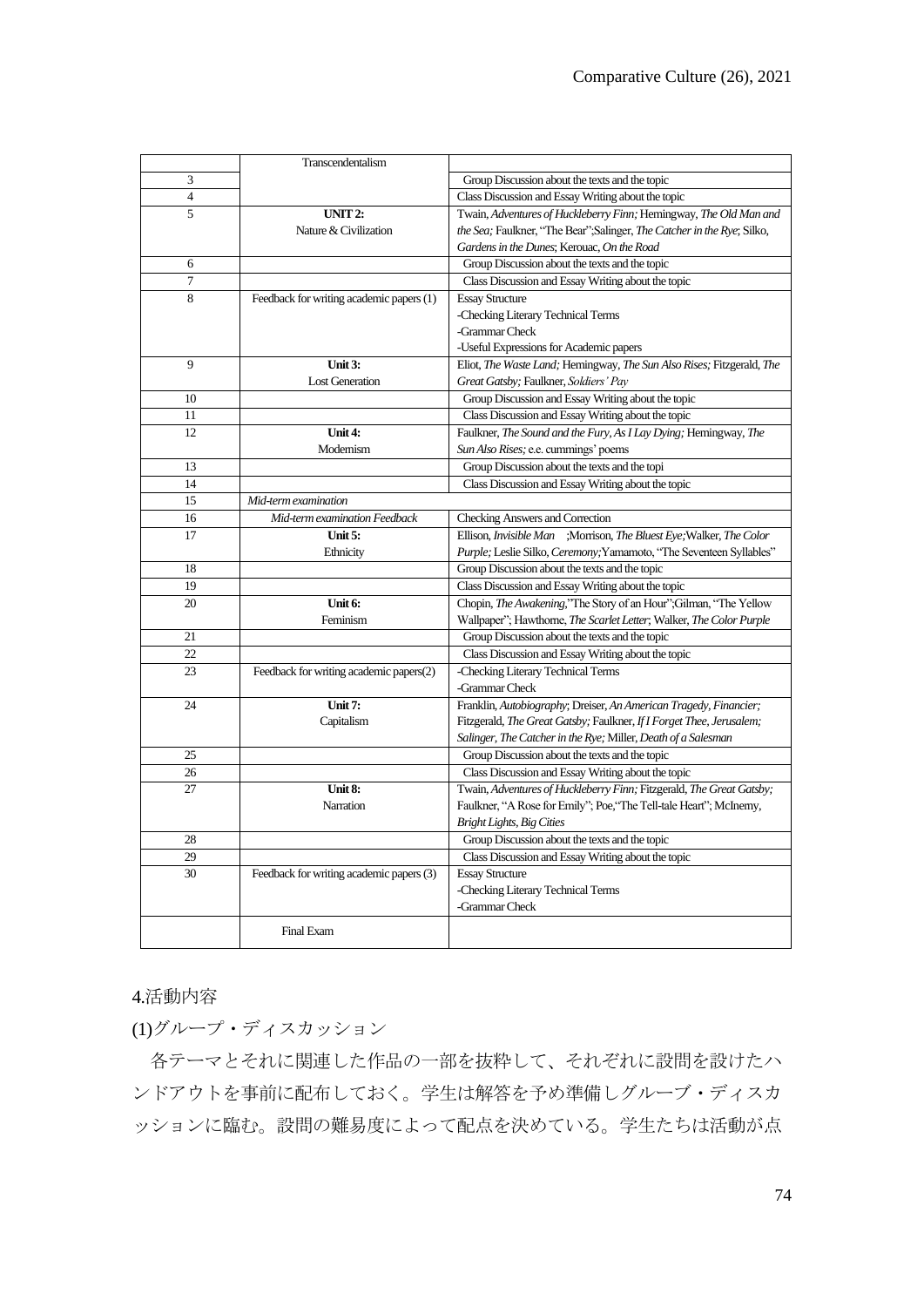数化されているため、他のグループに負けまいと熱心にリサーチし正解を導き出 そうとしている。

(2)クラス・ディスカッションによる対話的講義

学生は完全に予習が終わった段階で授業に臨むことになる。教員が学生に問い かける形で学生に発表の機会を与えながら対話的なスタイルで進める。答えやす い質問から徐々に段階を踏んで解答にたどり着けるようにシステマティックに質 問を準備しておくことが大事である。

(3)エッセイライティング

一つのテーマごとにエッセイライティングを課す。毎回 600語以上で質問形式 で何を書くべきかを指示している。エッセイは内容 10点、英語表現・文法 10点 とに分けて点数をつけて返却する。内容が重視されるべきあるが、同時に英語力 の強化も必要であるので、このような配点にしている。

(4)フィードバック

Hard-CLILでは、常に学生の理解を確認 (assessment) し、丁寧にフィードバッ クをすることは大変重要である。教員は、それらの点を明確にし、どこに問題が あるかを探りフィードバックを行なう必要がある。エッセイに関しては、学生が 共通して間違っている文法事項、英語表現などを全体でフィードバックする。

IV. 考察:評価と今後の課題

1. 授業アンケートから見る学生の反応

30回の授業終了後、Google Formを使って授業アンケートを実施した。32名中 26名から回答が得られた(回収率81.2%)。以下はその結果をグラフ化したもの である。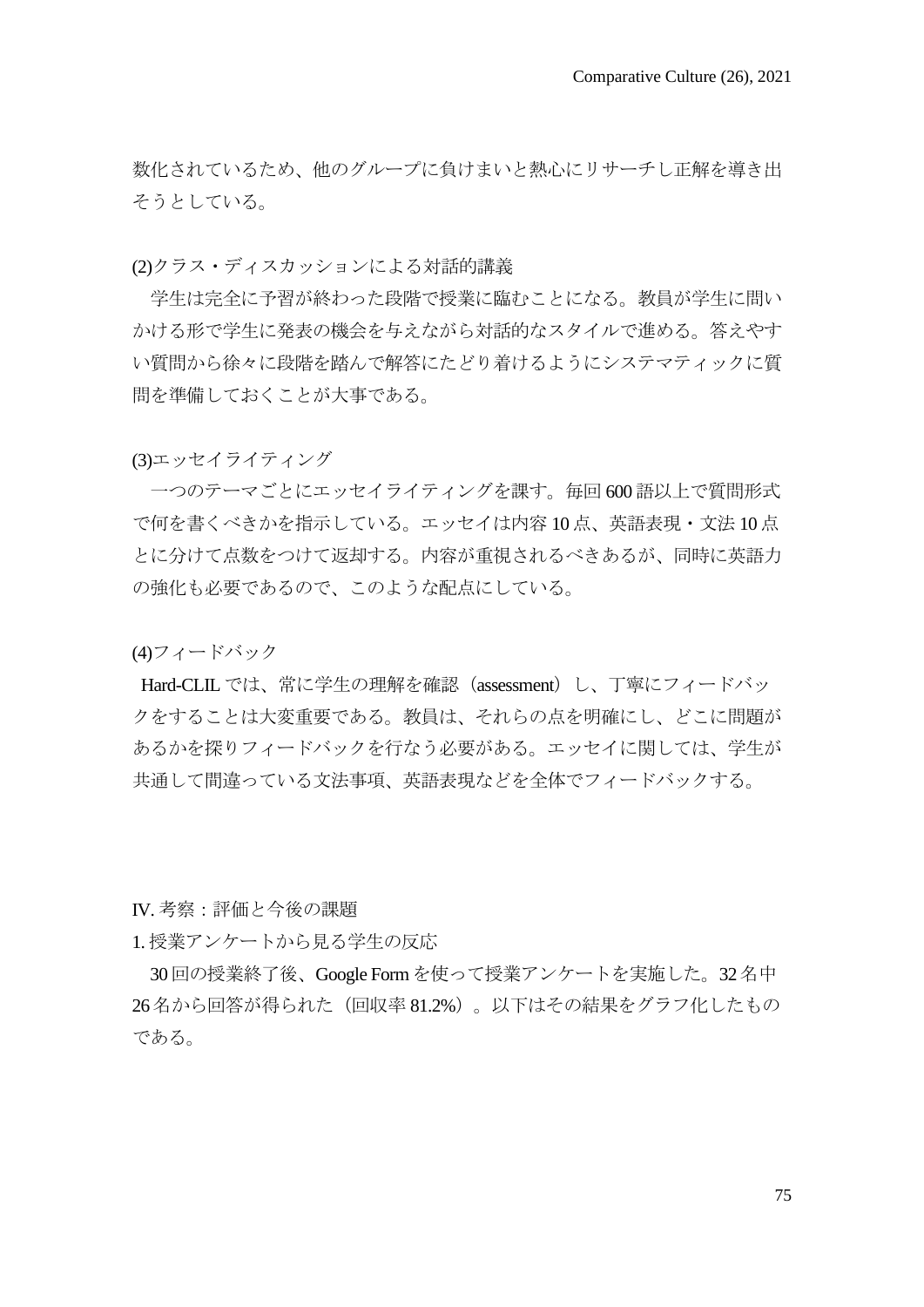Q1) 授業を通して、アメリカ文学に

- ⚫ どの程度興味を持ちましたか。
- ⚫ 大いに興味をもった。(very much)
- ⚫ かなり興味をもった。(quite)
- ⚫ 少し興味をもった。(a little)
- ⚫ 普通。(normal)
- ⚫ あまり興味がもてなかった。(little)
- ⚫ 全然興味が持てなかった。(no)

Q2) 英語による専門の授業でしたが、 どの程度理解できましたか。

- ほぼ完全に理解できた。(over 80%)
- ⚫ 大体理解できた。(70%)
- ⚫ 基本的な部分は理解できた。(60%)
- 半分以下しか理解できなかった。 (less than 50%)
- 理解できない部分が多かった (40%)
- ほとんど理解できなかった (30%)

Q3)グループディスカッションはどうでした か。難し内容であったが、楽しくできた。

- (difficult but enjoyable)
- いろいろな人の考えを聞くことができて よかった。(good chances to know different ideas)
- 結果が点数されるので、がんばれた。 (good to get scores)
- 意見を出し合うのが好きではなかった。 (uncomfortable in talking about opinions)
- ⚫ あまり有効でないので、ない方がよかっ た。(not good and useless)

Q4)クラス全体でのディスカッションはどう でしたか。全体の中で意見は述べにくいが、 必要。(hard to say something, but needed)

- 
- ⚫ 人前で英語で意見を述べるのは難しい が、

チャレンジの場として良い。

(hard, but a good chance for challenge)

- ⚫ 段階的な質問で考えやすかった。 (systematic questions are good to think about)
- ⚫ 人前で英語で意見を述べるのは難しいの で、ないほうがよかった(useless, because it is too hard to say in public)
- 議論についていけなかった。 (I cannot understand the discussion)
- ⚫ みんなで議論してもあまり意味がない。

(useless to discuss together in class)



Q1) How much interest have you got in American Literature?



Q2) How much did you understand the lecture done in English?



Q3) How was the group discussion?



Q4) How was the class discussion?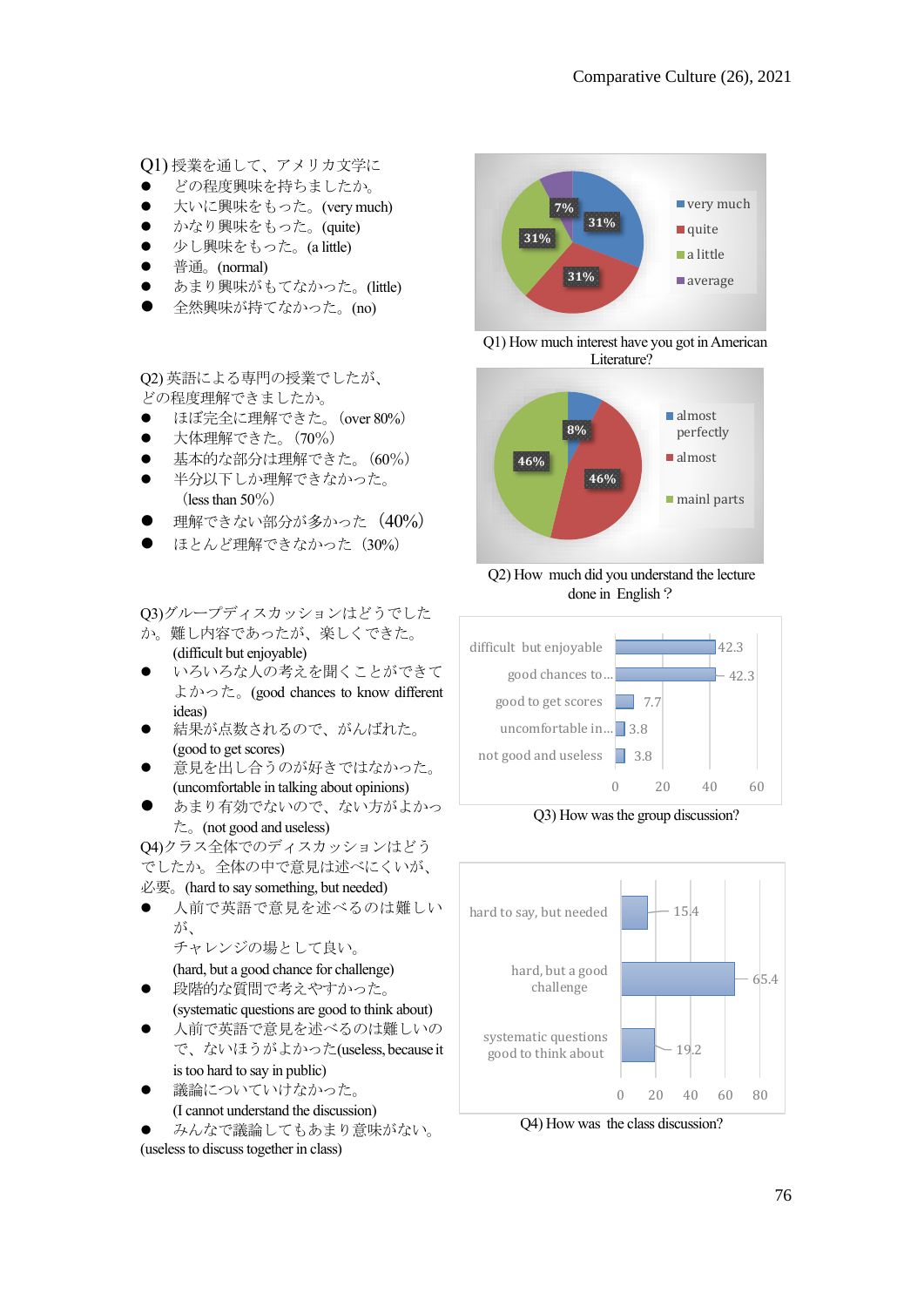Q5)エッセイライティングはどの程度、 役立ちましたか。

- ⚫ とても役だった。(Very much)
- ⚫ かなり役だった。(Quite well)
- 少し役立った。(A little)
- ふつう。(average)

か。

⚫ あまり役立たなかった。(little)

(Q6)パワーポイントのスライドはどうでした

役立たなかった。(Not at all)

● とても役だった。(Very much) ● かなり役だった。(Quite well) ● 少し役立った。(A little) ● ふつう。(average)

● 役立たなかった。(Not at all)

大変(Very much) やや(Ouite well) ⚫ すこし(A little)

(Q7)この授業を通して、どの程度、英語力 (4技能全般)が高まりましたか。

● ほとんど高まらなかった。(Not at all)



Q5) How useful was the essay writing?



6) How much useful are the PowerPoint slides



Q7) How much has this class improved your English ability?

CLIL型の授業は内容と言語の両面を養成することを目指している。その点で 見れば授業を通してアメリカ文学に興味を持ってもらい、英語力も強化するとい うことが第一の評価ポイントなる。「興味の度合」 (Q1) に対して、「大いに 興味をもった」と「かなり興味を持った」を合わせると6割を超えており、かつ

「4技能の向上」(O7)に関して、「大変高まった」と「やや高まった」を合 わせると7割を超えている。以上のことから CLIL型の授業で内容と言語の両面 を目的として計画実施した本授業の主目的は、ほぼ達成できたと言えるだろう。 さらに授業の理解度に関する質問 (Q2) においても「ほぼ完全に理解できた」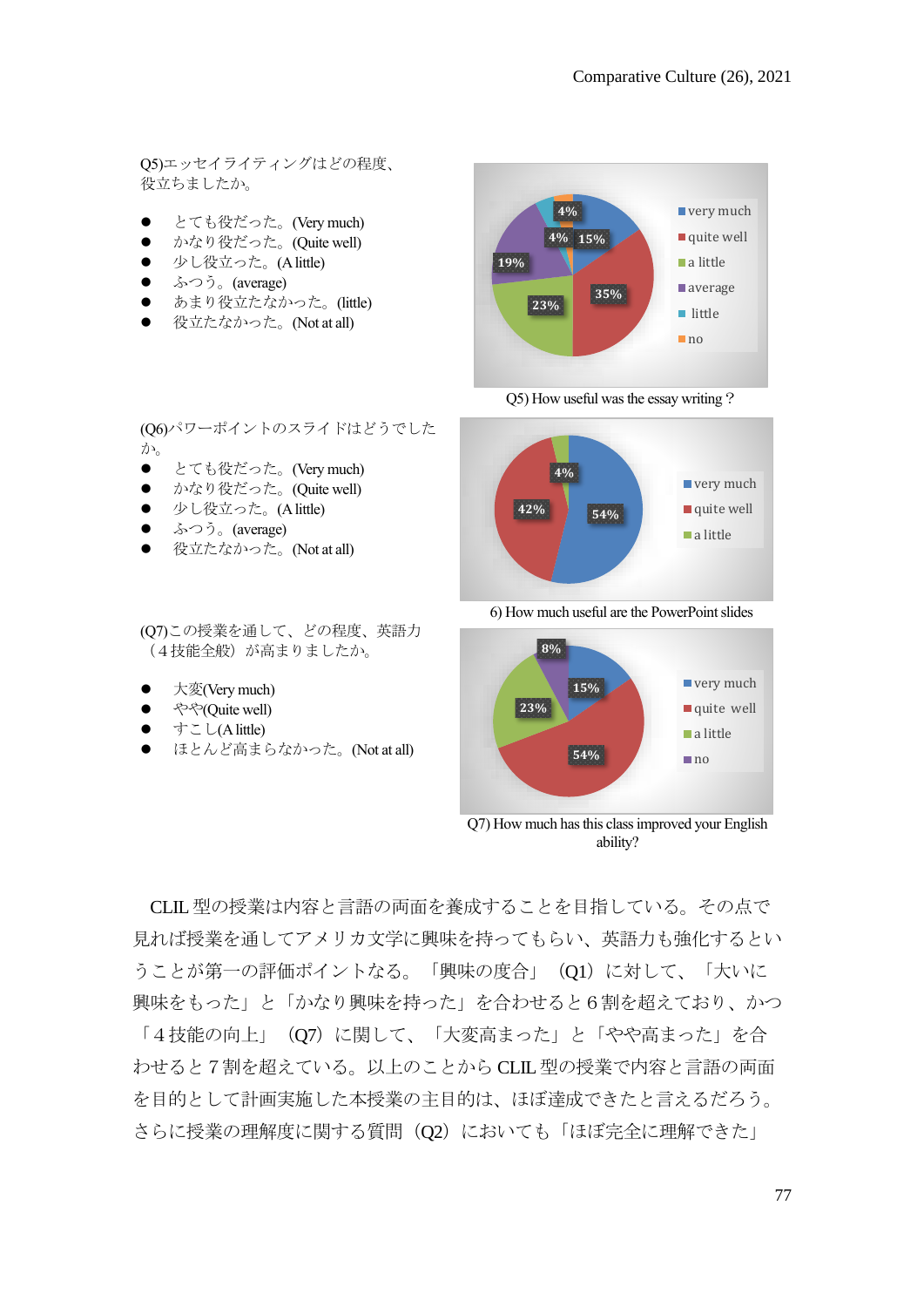と「だいたい理解できた」で5割を超えており、さらに「基本的な部分は理解で きた」を加えると、9割以上の学生が「授業の 60%以上を理解した」と感じてい る。

このような結果を得られた要因はどこにあるのだろうか。(O3)「グループ・デ ィスカッション」に関して、「難しい内容であったが楽しかった」と「いろいろ な人の考えを聞くことができた」を合わせると8割を超えている。課題は大変で あったが、グループで調べ意見を出しあうことを、ほとんどの学生がプラスに捉 えている。また(Q4)「クラス全体でのディスカッション」に関しては、「全 体の中で意見は述べにくいが、必要である」「人前で英語で意見を述べるのは難 しいが、チャレンジの場として良い」「システマティックな質問で考えやすかっ た」で 100%になって。学生たちがクラス全体でのディスカッションに対して積 極的に受け止めている。講義をクラス・ディスカッションという形で進めたこと が良かったと言える。

エッセイ (O5) は合計で8本課したが、「とても役立った」「かなり役立っ た」を合わせると7割を超えている。学生たちにとってはかなり大変な課題であ ったが、ここでの英語力のチェックが役に立ったと感じていると思われる。

「パワーポイント」(Q6)に関しては、「とても役立った」「かなり役立った」を 合わせると9割を超えている。Visual Aidsが十分効果を発揮している。

以上のアンケートの結果が示すように、本授業で筆者が意図したことが学生に うまく伝わり、全て英語による専門の高度な内容であったが、ほぼ理解し、併せ て英語力も強化できたと実感している。CLIL型の授業の成果が十分発揮された と言えるのではないだろうか。

2. 課題及び改善点

 CLIL型で計画実施した授業は、ほぼ期待通りの成果を得ることができたが、今 後の課題として以下の点が挙げられる。

(1) 個人の発表の機会を増やすことで、スピーキングの強化

4技能の観点から見るとスピーキングの部分が少ない。クラス・ディスカッシ ョンは人数も多いために、よくできる学生の話す機会はあるが、そうでない学生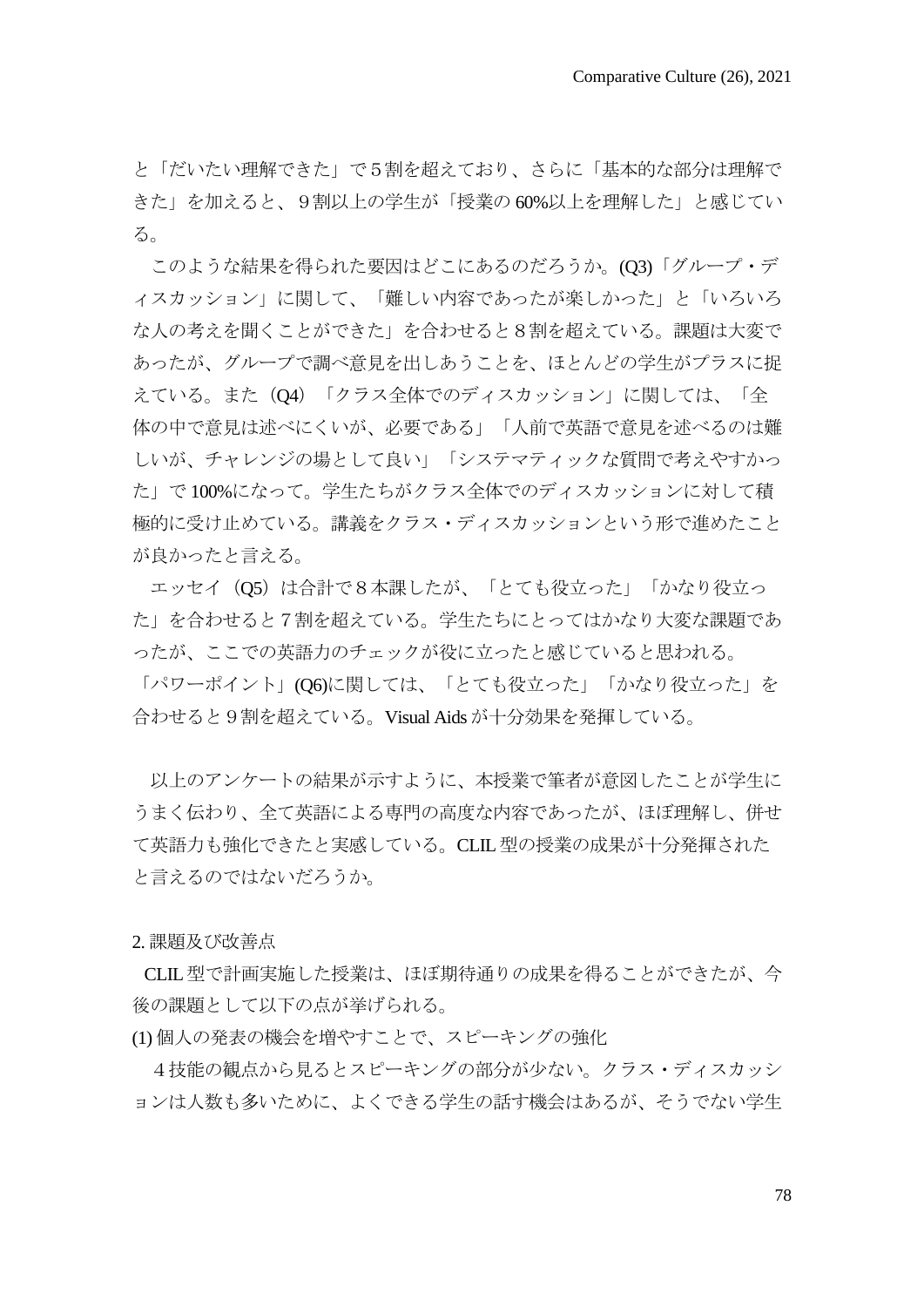には話す機会が極端に少ない。グループでのプレゼンテーションなどを取り入れ たりペアーでの議論の機会を増やしたりする工夫が必要である。

(2)グループ・ディスカッションのやり方の工夫

グループでのディスカッションに対してネガティブな意見が2割以下ではある が出ている。また積極的に参加する学生ばかりではなく、ほとんど意見を述べな いでただ参加している学生もいる。もっと効果的なやり方を考案し、具体的に指 示する必要があるだろう。

(3)専門用語や要約等の配布

「言語支援策」はほぼパワーポイントのスライドに頼っている。それ以外にも 専門用語をまとめたもの、講義の要約、資料などがあれば、もっと理解が確実な ものになると思われる。

(4)小テストの実施

フィードバックの時間を定期的に授業計画にも入れ、また中間試験も入れてい るが、基本的な語句の理解、重要事項などは、小テストを行うことにより理解が 確実なものになると考えられる。

(5) 参考文献の活用法

課題を考える際に学生が主に使っているのがインターネット上の資料である。 やはり概略的で浅薄で具体性に欠ける。専門的な文献を教員の方で提示して、活 用させるということが必要である。それによって学生たちの読解力、分析力、さ らには理解も深くなる。

最後に

今回は 4年間の授業全てを英語で行うことが義務付けられている環境での専門 の授業での CLIL型授業の試みであった。本学のような英語に恵まれた環境で も、やはり英語力は学習の途中であり、専門の授業を十分に受けられるほどの力 はない。そうなると専門的な内容を教えながら同時に英語力も強化するというの が重要な観点となる。そのためには CLILの可能性は非常に高いと言えるだろ う。目下、多くの日本の大学でキャンパスのグローバル化や留学生獲得の目的で 英語による授業がどんどん増えてきているが、CLILは大きな解決策になるはず である。

79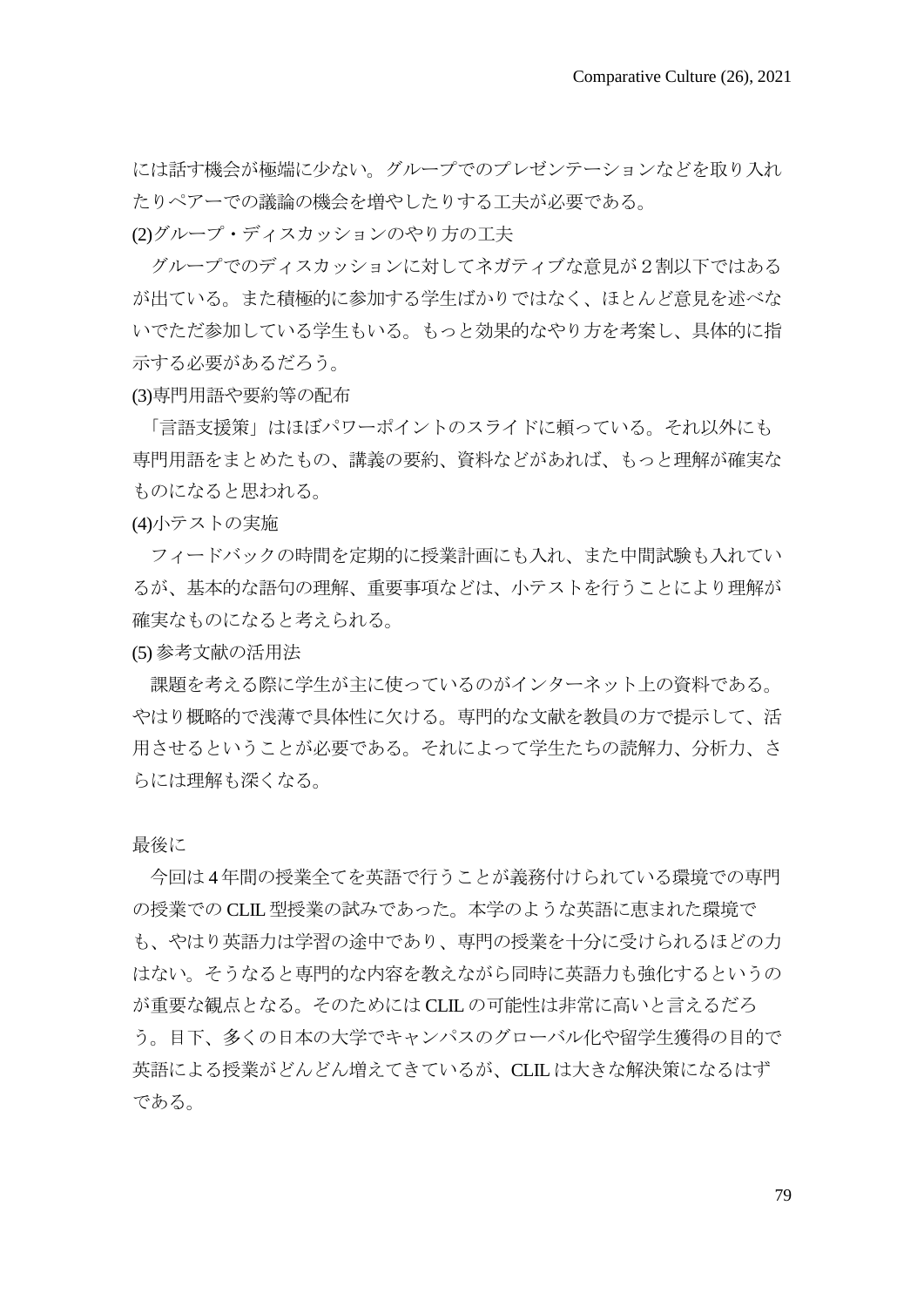注

3 Kavanagh  $\mathcal{L}$  "They emphasize the importance of cognitive engagement that facilitates effective learning."(277) と述べている。白石も他の指導法との差異に関して、「CLIL がその教育方法に おいて、Bruner らの学習理論の他様々な第二学習理論の成果を取り入れている点と、効果的 な学習を促進するために認知機能の利用の重要性を強調している」(8)と指摘しいている。 <sup>4</sup> 実際には Coyle et al.が "This transparent connecting of thinking process to knowledge construction resonates with conceptualizing content learning in the CLIL setting."(30)と述べているように、 Anderson と Krathwohl が改訂した Taxonomy に依拠している。Bloom 版との違いは、 Evaluating と Creating の順番を入れ替え、さらに"The Knowledge Dimension"を追加し、それら を 4 つの種類に分類している点である。

参考文献

- Anderson, L.W., & Krathwohl, D.R.(eds.). (2001). *A Taxonomy for learning, teaching, and assessing: A revision of Bloom's Taxonomy of Educational Objectives.* New York: Longman.
- Ball, P., Kelly, K., & Clegg, L. (2015). *Putting CLIL into practice.* Oxford: Oxford University Press.
- Bloom, B.S. (1956). *Taxonomy of educational objectives: Handbook 1: Cognitive domain*. New York: Longman.
- Coyle, D., Hood, P.,& Marsh, D. (2010). *Content and language integrated learning*. Cambridge: Cambridge University Press.
- Kavanagh, B. (2018). An introduction to the theory and application of CLIL in Japan.

『東北大学高度教養教育・学生支援機構紀要』第 4号、227-283.

Marsh, D.(ed.). 2002. CLIL/EMILE the European Dimension. Finland. University of Jyväskylä.

Met, M. (1999). Content-based Instruction: Defining terms, making decisions.

The National Foreign Language Center.

Retrieved from https://carla.umn.edu/cobaltt/modules/principles/decisions.html

白石万紀子.(2020).「グローバル人材が必要とする能力と CLILの概念」『神奈川大学

Project Paper』 No. 47. 4-16.

早瀬博範.(2020). 「CLIL理論に基づいた大学教養科目の英語による授業の試み」

『佐賀大学全学教育機構』第 8号、1-19.

<sup>1</sup>早瀬(2020)を参照。

<sup>2</sup>朝日新聞社が行う大学ランキング 2021 年度版において、本学の外国人教員比率は 81.8%で 全国一位である。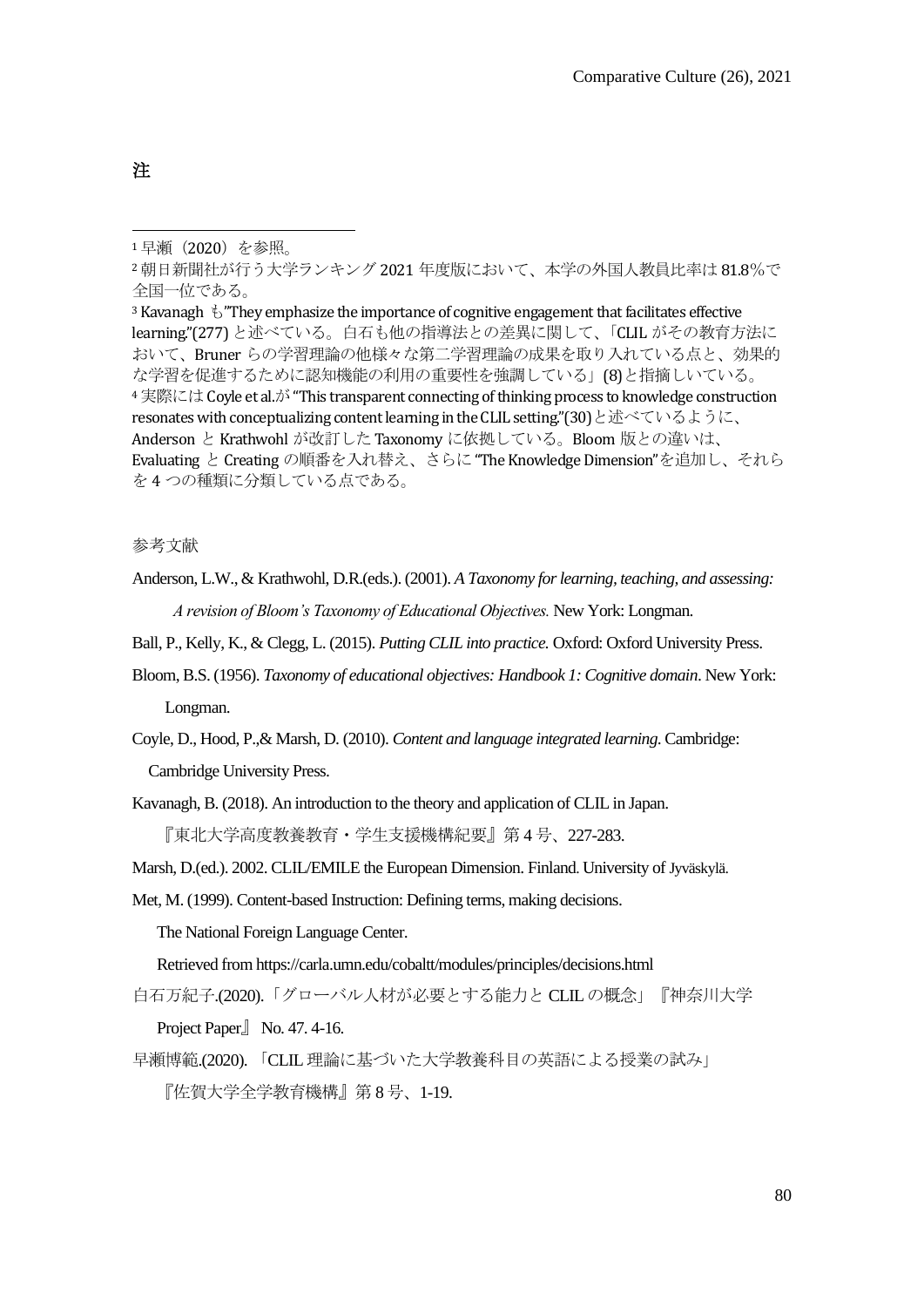# **A Gramscian organic intellectual: Stuart Hall and British Cultural Studies in the age of Thatcher and Blair**

### **Félix A. Jiménez Botta, Miyazaki International College**

**Abstract**: This article explores the biography, intellectual influences, and political advocacy of the leading British cultural theorist Stuart Hall. The article elucidates the influence of two Marxist thinkers on Hall's thought, Louis Althusser and Antonio Gramsci. I first highlight the influence of Louis Althusser's structuralism and the concept of *interpellation* on Hall's critiques of British society in the 1970s. Then, I explain why Hall increasingly turned to Antonio Gramsci's unorthodox engagement with Marxism. The article argues that Gramscian concepts guided Hall's scholarly engagement with British politics and society and public advocacy until his death. The article is organized into three sections. The first part introduces Hall's background and his seminal contribution to the emergence of British cultural studies in the 1950s. The second part examines the ways in which Althusser and Gramsci influenced Hall in the 1960s-80s, and how he wielded their theories to critique British media and racism in the 1970s, and the Social Democratic consensus in the 1980s. The third section concludes with the organic intellectual Stuart Hall who deftly brandished Gramscian thought in his devastating critiques of Thatcherism and New Labour in the 1980s-90s.

After Stuart Hall's death at 82 in 2014, journalists and fellow scholars lauded him as an "intellectual giant," one of the "most significant intellectuals of our time," even "Godfather of multiculturalism" and, hyperbolically, "High Priest of the New Left."<sup>1</sup> A former professor at the Open University, Stuart Hall was one of the most visible and influential British public intellectuals, in spite of a migrant background and black skin in a society riven with inequality,

<sup>&</sup>lt;sup>1</sup> Marcus Williamson, "Professor Stuart Hall: Sociologist and pioneer in the field of cultural studies whose work explored the concept of Britishness," *The Independent*, 11 February 2014. Geoff Eley, "Stuart Hall, 1932-2014," *History Workshop Journal*, Volume 79, Issue 1, (Spring 2015): 303–320. "'Godfather of multiculturalism' Stuart Hall dies aged 82," *The Guardian*, 10 February 2014. Matthew Reisz, "Scholars recall Stuart Hall, 'High priest of the New Left,'" *Times Higher Education* (February 14, 2010).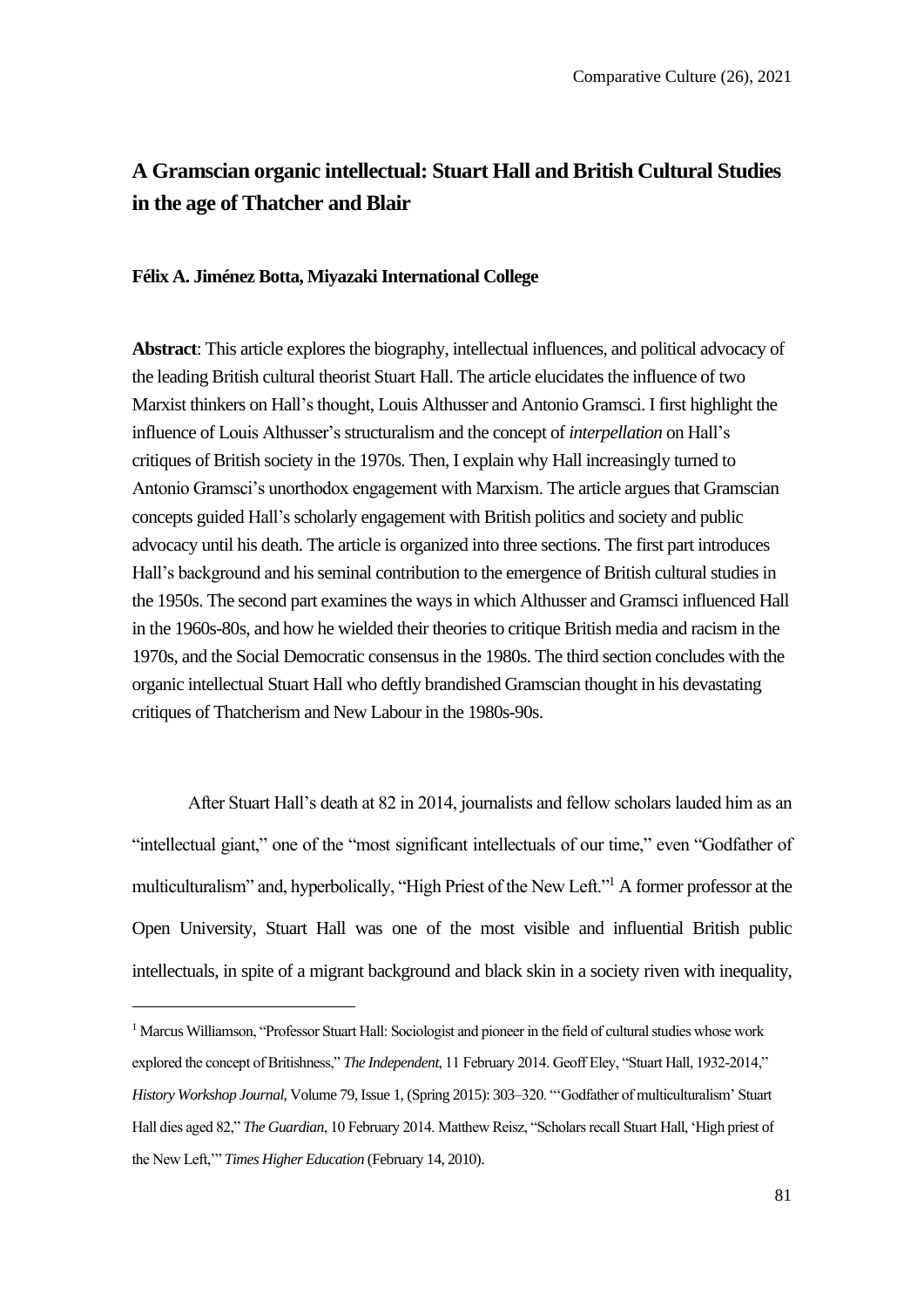racism, and xenophobia. Hall wrote pioneering essays and collaborative volumes on media studies, race, cultural identity, diasporic culture, multiculturalism, and Thatcherism. Hall's scholarship redefined culture as a terrain of struggle. His theoretical concepts are invaluable tools for scholars working on exposing racism, gender discrimination, and neoliberal populism, all of which remain major challenges to contemporary society and politics in Britain and across the whole world. This article examines the intellectual debt that Stuart Hall owes to Louis Althusser and Antonio Gramsci, two unorthodox Marxist thinkers. After a period of intense engagement with Althusser, Hall turned decisively to Gramsci's work which guided Hall's intellectual path since the mid-1970s. Engagement with Gramsci was vital for Hall's scholarly work and political advocacy during the era of Thatcherism and New Labour.

### **I. The making of a diasporic organic intellectual**

Born in British Jamaica in 1932, Hall was the offspring of a comfortable black middleclass family. As young boy, Hall felt the sting of racist discrimination which reached even inside his own home. Hall's mother, a light-skinned black Jamaican who looked to Britain as a beneficent motherland and as the repository of high culture, had internalized the inferiority complex instilled by positivist-inspired education from the Victorian Era. Her objection to her daughter's dating of a man she deemed to be "too black" triggered a family crisis, and in Hall's view, destroyed his sister's life. In short, Hall's 1951 arrival in Britain on an Oxford scholarship was to escape the psycho-social pressures of colonial society.<sup>2</sup> Akin to the great anticolonial

<sup>&</sup>lt;sup>2</sup> Kuan-Hsing Chen and Stuart Hall, "The formation of a diasporic intellectual an interview with Stuart Hall by Kuan-Hsing Chen," in In Davis Morley and Kuan-Hsing Chen, eds., *Stuart Hall: Critical Dialogues in Cultural Studies*(London and New York: Routledge, 1996), 488, 490.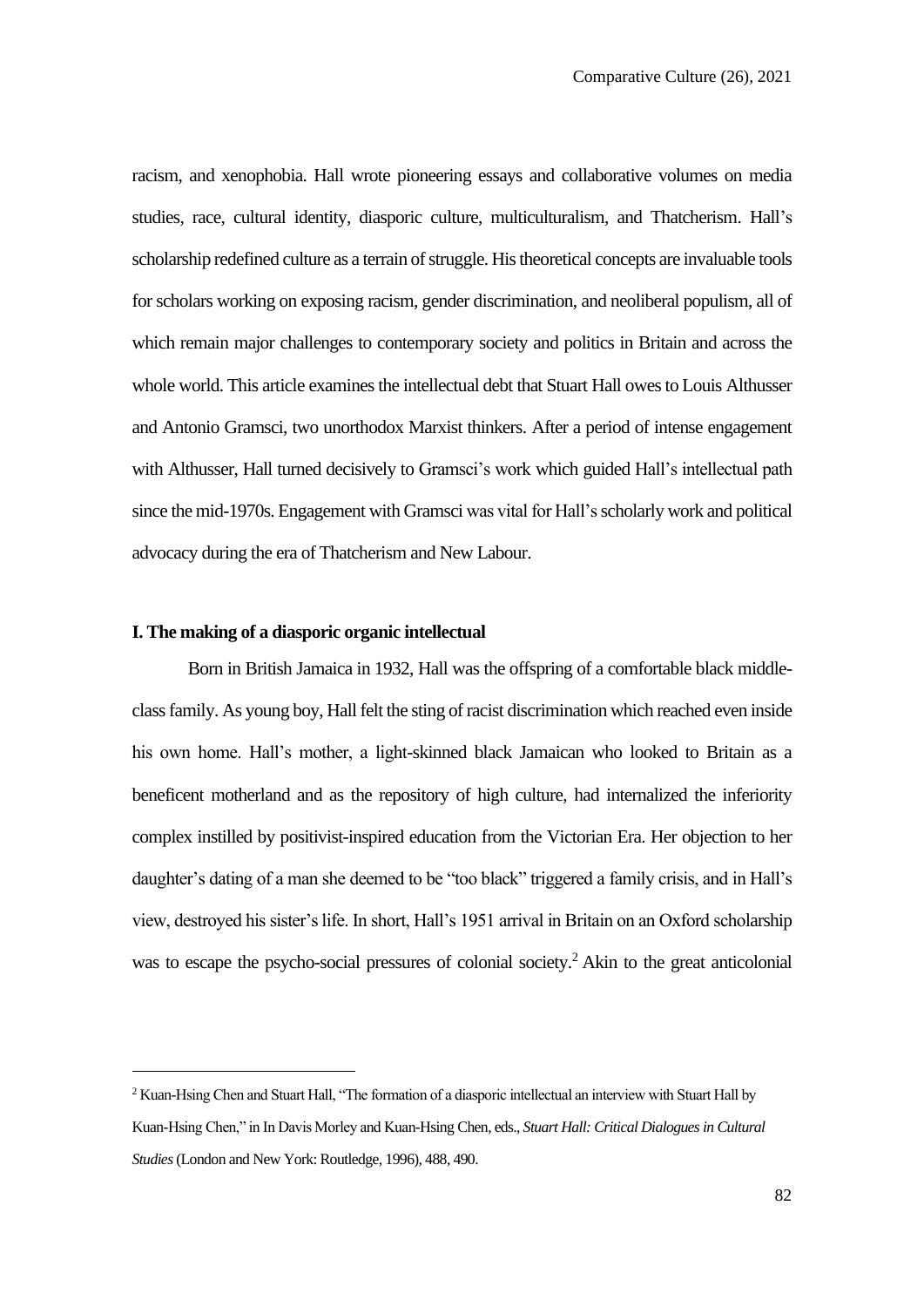figures such as Ho Chi Minh or Deng Xiaoping in the interwar period, Hall went abroad hoping to transform his country.<sup>3</sup>

Alongside fellow English-speaking Caribbean expatriates Hall reveled in the possibilities of independence. As he reminisced in an interview in the 1990s: "We followed the expulsion of the French from Indochina with a massive celebration dinner. We discovered, for the first time, that we were 'West Indians'. We met African students for the first time. With the emerging postcolonial independence, we dreamt of a Caribbean federation, merging these countries into a larger entity."<sup>4</sup> Unlike most of his peers, however, Hall stayed in Britain and became a "diasporic intellectual," or a "familiar stranger" as theorized by the German sociologist Georg Simmel. Hall became someone who knew England from the inside, but never countenanced becoming truly "English."<sup>5</sup> Hall's conscious refusal to adopt an English national identity was tied with his growing left-wing politics and his cosmopolitanism. His peers at Oxford were independent leftist intellectuals such as Perry Anderson, Charles Taylor, and Raphael Samuel. Most were working-class, Scottish, Irish, or foreign like Hall. They did not fit with the usual Oxford student: male, wealthy, educated at expensive private colleges such as Eton or Harrow, experienced in military drills, and Tory.<sup>6</sup>

Hall's intellectual and political trajectory took a major turn in 1956. That year Britain, France, and Israel invaded Egypt to seize the Suez Canal, while the Soviet Red Army assaulted Hungary to crush Hungarian leader Imre Nagy's attempt to democratize the Communist Party. Hall identified with the Egyptians and the Hungarians whom he saw as victims of imperialism.

<sup>3</sup> See Michael Goebel, *Anti-Imperial Metropolis: Interwar Paris and the Seeds of Third World Nationalism*. Global and International History (New York, NY: Cambridge University Press, 2015).

<sup>4</sup> Chen and Hall, "The formation of a diasporic intellectual," 494.

<sup>5</sup> *Ibid*., 492.

<sup>6</sup> *Ibid*., 495.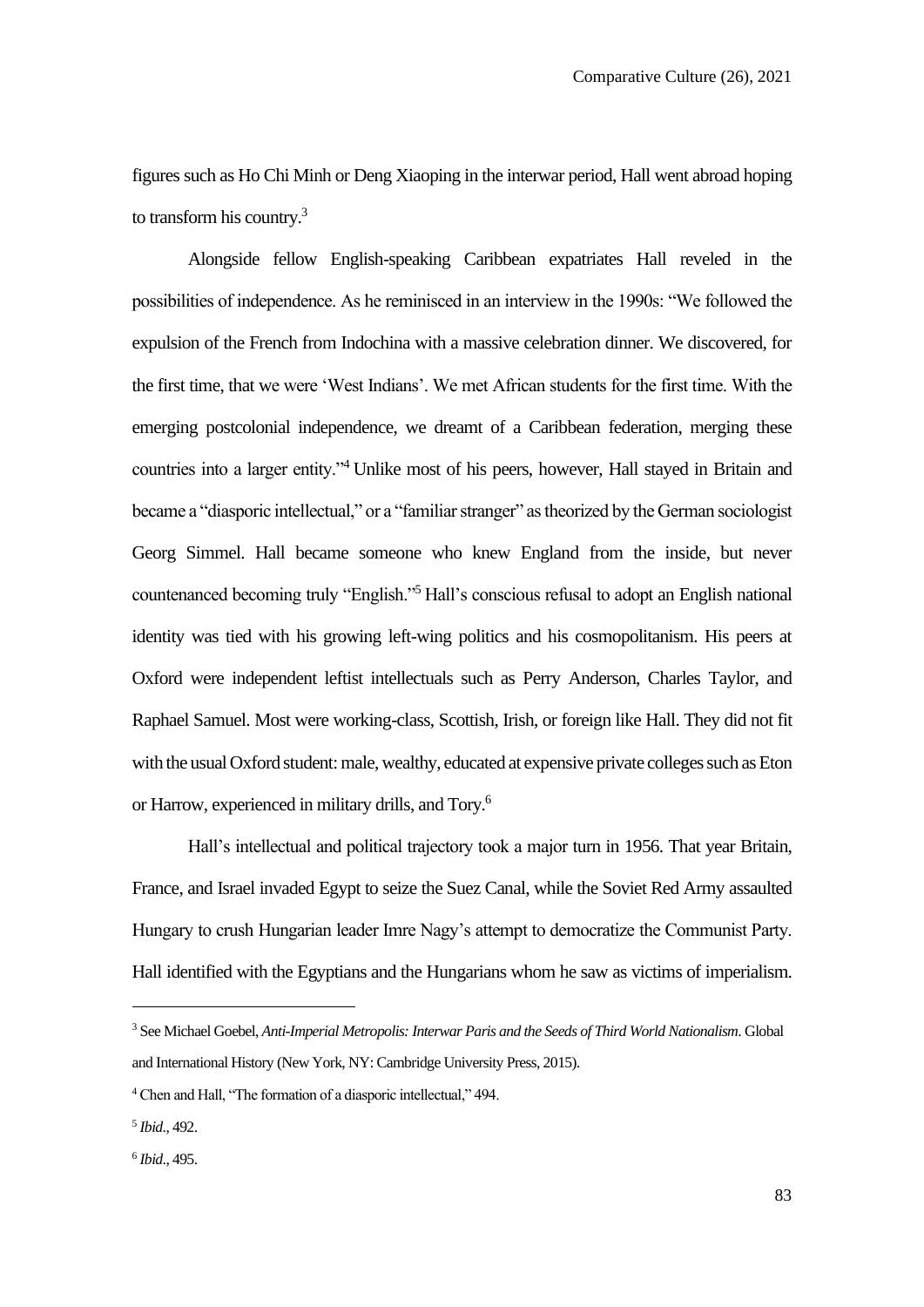Unlike other western intellectuals who responded to the Hungarian crisis by renouncing Marxism, Hall embraced it. In doing so, he was accompanied by students, intellectuals, and activists who comprised the New Left. New Leftists rejected Western Imperialism, Soviet Stalinism, and the stuffy reformism of Social Democratic parties alike. Their anger was not just directed at conservative imperialists in France and Britain who wanted to maintain their empires at all costs by fighting blood counterinsurgent struggles in Malaysia and Vietnam, Kenya or Algeria. They were also angry at Old Leftists from the French Communist Party (Parti Communiste Français, PCF), which abandoned its earlier anti-imperialism to support the maintenance of the French empire in Indochina and North Africa.<sup>7</sup> Moreover, they rejected the British Labour or the West German Social Democrats, whose eager divestment from previous radical impulses struck New Leftists as stuffy reformism.<sup>8</sup>

Hall's conscious embrace of a critical Marxism led to a series of collaborative intellectual and activist projects. The most important were the journal *Universities and Left Review* and the Campaign for Nuclear Disarmament (CND). In the *Universities and Left Review* Hall, Taylor, and Samuel broached topics that older Marxists had not considered important at all: popular culture, and the role of new mass media such as television in creating political consensus. In 1960, *Universities and Left Review* merged with another left-wing journal, *The New Reasoner*, to become the influential journal *New Left Review*. 9

<sup>&</sup>lt;sup>7</sup> "The Communists and the Colonized. The French Communist Party left a checkered record on anti-imperialism. An Interview with Selim Nadi," *Jacobin Magazine*, 29 October 2016.

<sup>8</sup> Terence Renaud, *New Lefts: The Making of a Radical Tradition* (Princeton, N.J.: Princeton University Press, 2021), 206–7.

<sup>9</sup> Kuan-Hsing Chen and Stuart Hall, "The formation of a diasporic intellectual," In Morley and Chen, eds., *Stuart Hall*, 500.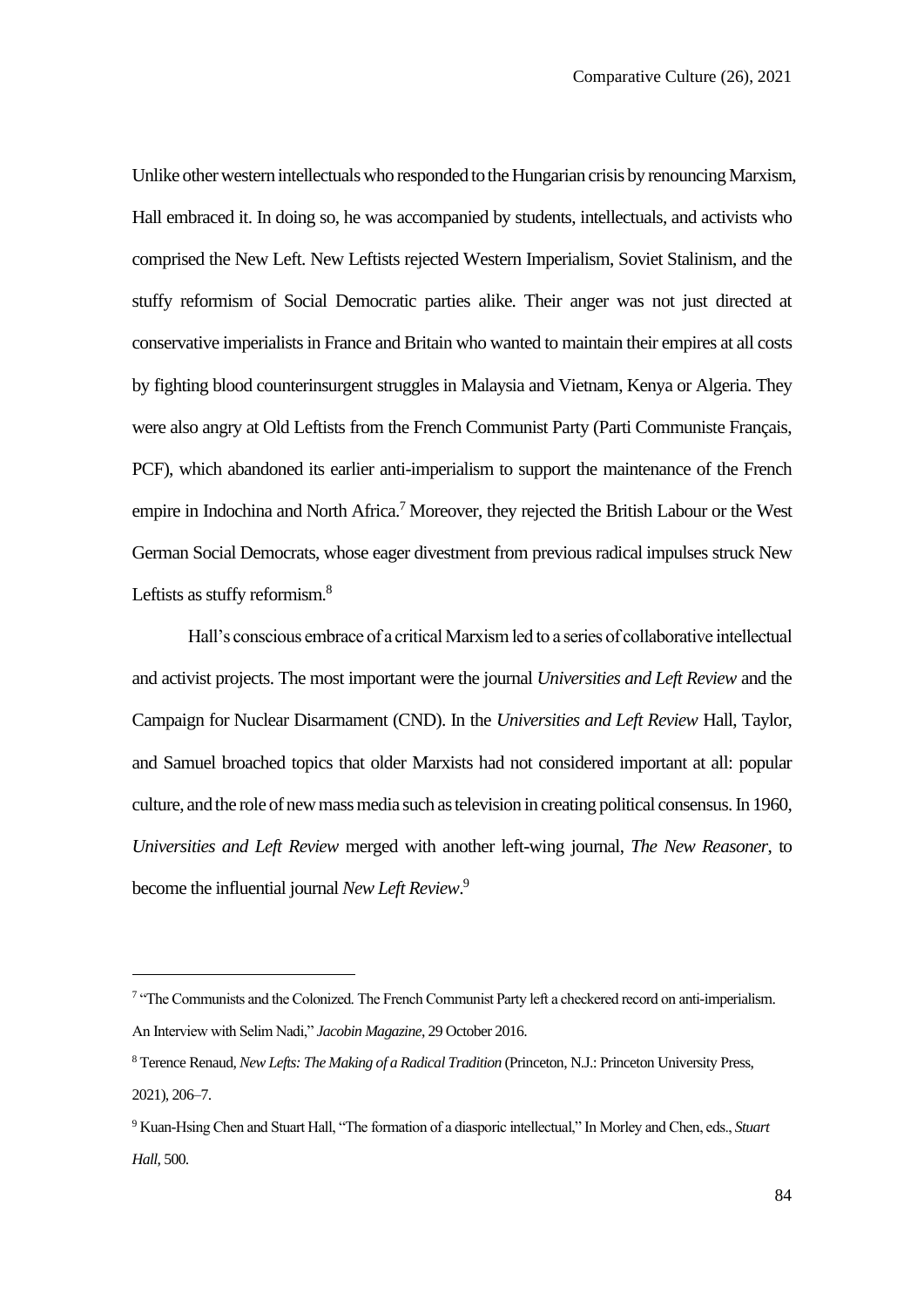In 1964, Hall joined the Birmingham Centre for Contemporary Cultural Studies (CCCS) as a Research Fellow. Founded that same year by Richard Hoggart, Professor of English at the University of Birmingham, the original goal of the CCCS was to move cultural studies beyond traditional highbrow approaches to culture. Until the 1960s, the dominant form of cultural criticism belonged to scholars such as F.R. Leavis whose intellectual project was to distinguish between high culture in the form of canonical texts of great writers such as William Shakespeare or Leon Tolstoy, from "inferior" forms of literature or novel cultural forms such as television or popular music.<sup>10</sup> Hoggart's major work *The Uses of Literacy: Aspects of Working-Class Life* (1957) had fundamentally challenged Leavis' elitist approach.<sup>11</sup>

Impressed by Hall's contributions to *Universities and Left Review* and *New Left Review*  Hoggart invited him to join. Hoggart's tenure lasted five years. His dual role as Professor of English and corresponding administrative roles at the university, proved incompatible with the restlessness of CCCS students who fully embraced the revolutionary energies of the year 1968.<sup>12</sup> In that year, university students across the world went on the streets against a variety of issues ranging from the Vietnam War, domestic authoritarianism, undemocratic governance at universities, authoritarian professors, gender discrimination, and racism. Hoggart went to work for UNESCO.<sup>13</sup>

Hall, whose sympathies lay clearly with the students, became the new director. He helped impulse the development of working groups who workshopped texts cooperatively to avoid

<sup>&</sup>lt;sup>10</sup> David Rowe, "Birmingham Centre for Contemporary Cultural Studies," in Wiley Blackwell Encyclopedia of Social Theory, edited by Bryan S. Turner (Hoboken, NJ: Wiley Blackwell, 2017), 1. F.R. Leavis, *The Great Tradition* (London: Chatto & Windus, 1948).

<sup>&</sup>lt;sup>11</sup> Rowe, "Birmingham Centre for Contemporary Cultural Studies," 3.

<sup>12</sup> Sparks, "Stuart Hall, Cultural studies and Marxism," 80.

<sup>&</sup>lt;sup>13</sup> Kuan-Hsing Chen and Stuart Hall, "The formation of a diasporic intellectual," 501.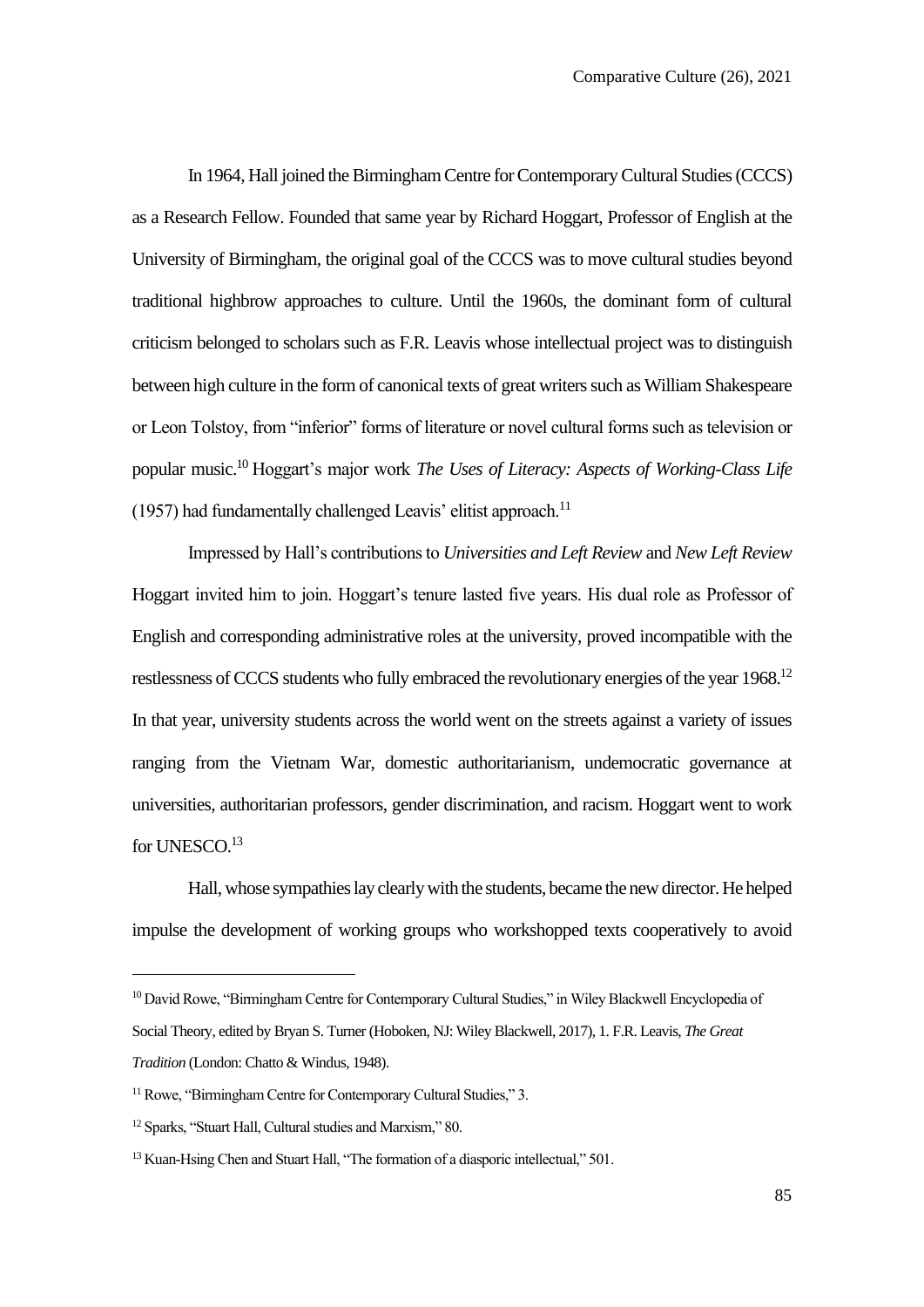individualistic assessments that did not reflect the CCCS's collective approach. During Hall's tenure, the CCCS produced high-quality contributions such as *Resistance Through Rituals: Youth Subcultures in Post-War Britain* (1976), *On Ideology* (1978), *Women Take Issue: Aspects of Women's Subordination* (1978), *Policing the Crisis: Mugging, the State, and Law and Order* (1978), *Culture, Media, Language* (1980).<sup>14</sup> As will be explored later in this article, these collaborative works contained many of Hall's original contributions that he developed from his engagement with Althusserian structuralism and increasingly, Gramscian Marxism.

Hall's time as CCCS director was also fraught. Throughout the 1970s, he had to contend with growing enmity by the university and from traditionalists at the department of Sociology towards the critical intellectual approach pioneered at the CCCS. Criticism also came from the left. In a public lecture hosted at the Centre in 1979, the historian E.P. Thompson, author of the influential book *The Making of the English Working Class* (1964), publicly and vitriolically attacked the CCCS' approach as "theoretical terrorism." For E.P. Thompson, cultural criticism prized theory above evidence and historical materialism. The rift between E.P. Thompson and the CCCS once more showed the rift between the "old" left and the 60s New Left.<sup>15</sup> Finally, radical revolutionaries and insurgent feminists within the CCCS attacked Hall as a "father figure." As Connell and Hilton have put it "the CCCS in general and Stuart Hall in particular struggled to reconcile a commitment to the politics of 1968 with the politics of hierarchy and leadership."<sup>16</sup>

A combination of dejection and a feeling that his work at the CCCS was done, Hall departed for the Open University in 1979. It was only six months after Margaret Thatcher's

<sup>&</sup>lt;sup>14</sup> Rowe, "Birmingham Centre for Contemporary Cultural Studies," 3.

<sup>&</sup>lt;sup>15</sup> Kieran Connell and Matthew Hilton, "The Working Practices of Birmingham's Centre for Contemporary Cultural Studies," *Social History* 40, no. 3 (2015): 301.

<sup>16</sup> *Ibid*., 302-307, cit. on 301.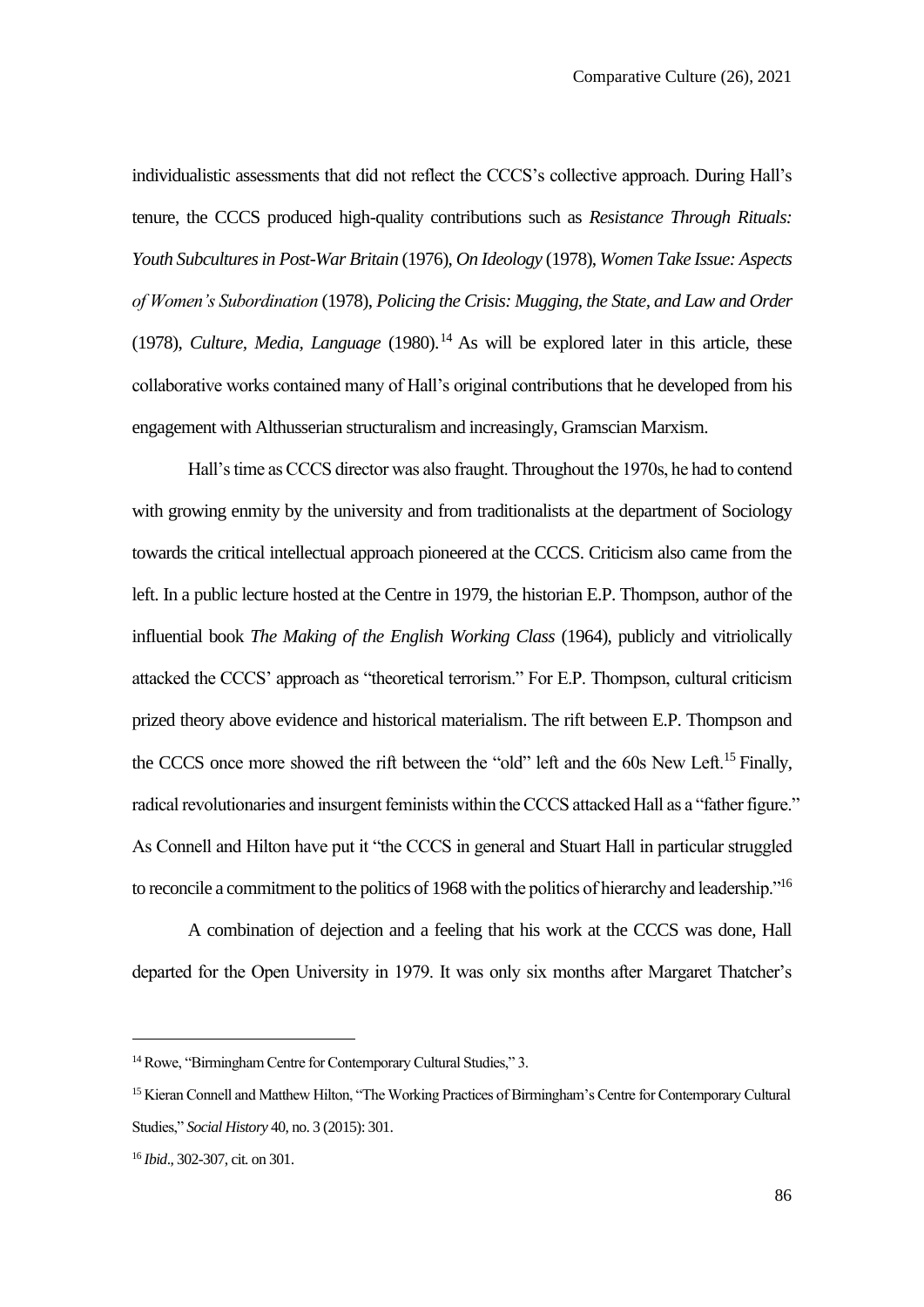landslide victory. The 1980s–90s proved to be as intellectually productive as they were politically disappointing. Hall reckoned with Thatcherism and New Labour. His seminal essays "The Great Moving Right Show" and the "The Great Moving Nowhere Show," or his 1988 manual for leftwing strategy *Thatcherism and Politics of Renewal* quickly became common sense amongst leftwing intellectuals and activists.<sup>17</sup> Hall's incise critiques of Thatcher and later Blair, and the style in which he formulated them, can be best understood as a result from his engagement with Louis Althusser's Marxist structuralism, and especially with Antonio Gramsci's unorthodox Marxist approach to social analysis.

# **II. Wrestling with Marxism: Stuart Hall's engagement with Althusser and Gramsci**

His time as contributor and, from 1958–61 as main editor, of the *Universities and Left Review* and later the *New Left Review* was profoundly influential for Hall. During those years he realized that Marxism as practiced at that time was highly reductionist. In a 1958 article, Hall openly criticized the Marxist metaphor of base and superstructure. Marx had separated, artificially in Hall's view, the base, that referred to economic production (workers, bourgeoisie, capitalists, means of production, etc.), and the superstructure that comprised everything else, from family and religion to art and media. Marx claimed that the superstructure was merely ancillary to economic production.<sup>18</sup> What is more, Marx's writings were silent on the phenomena

<sup>17</sup> Sally Davidson, David Featherstone, Michel Rustin, and Bill Schwartz, "Introduction: Redefining the Political," in Stuart Hall, Sally Davison, David Featherstone, Michael Rustin, Bill Schwarz, eds., *Selected Political Writings: The Great Moving Right Show and Other Essays*. Stuart Hall, Selected Writings (Durham: Duke University Press, 2017), 10.

<sup>18</sup> Stuart Hall, "A sense of classlessness," *Universities and Left Review,* 1(5) (Autumn 1958): 26–32.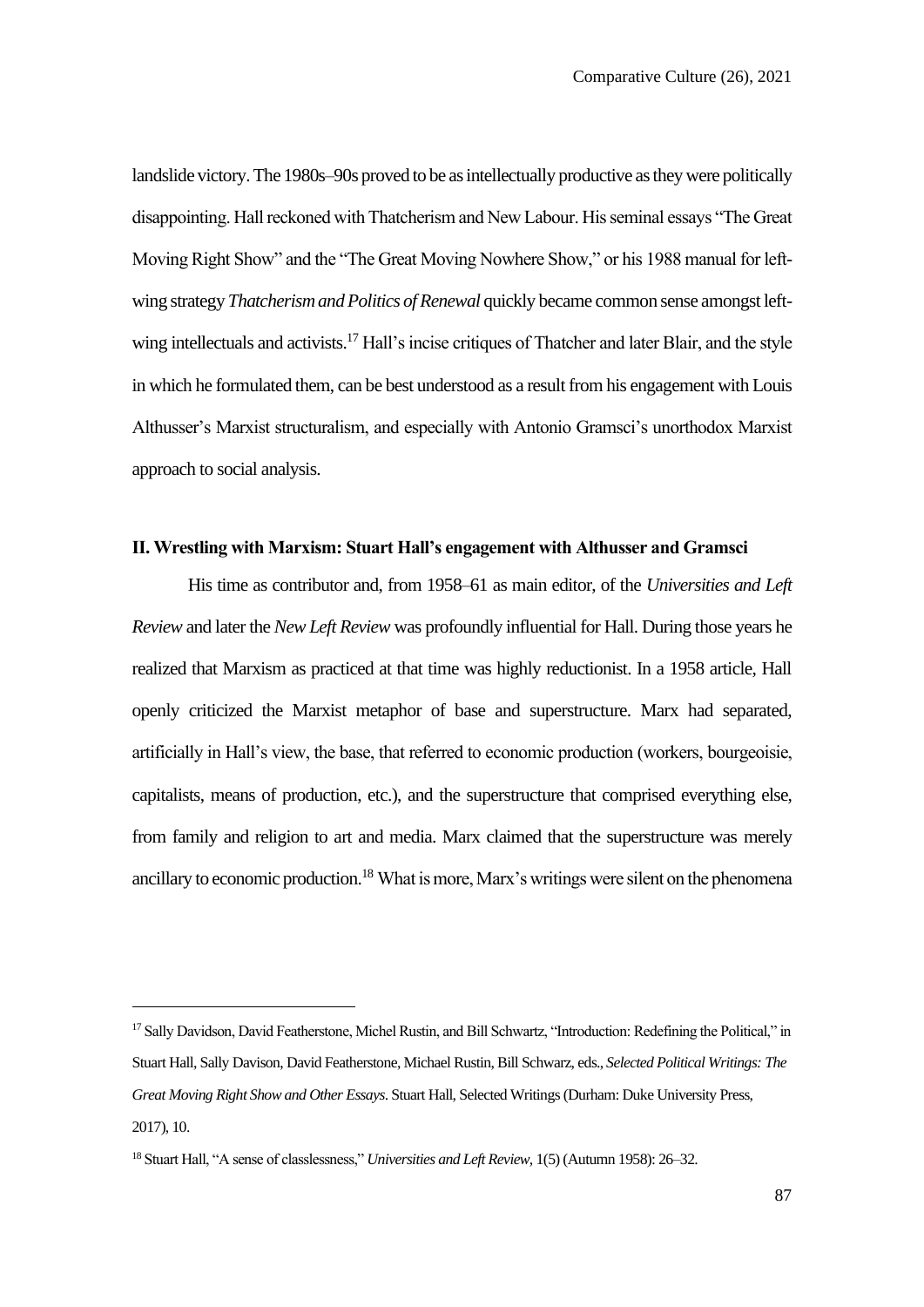that Hall and the New Leftists were most interested in: culture, ideology, language, and the power of symbols. Despite their importance these concepts remained under-theorized.<sup>19</sup>

Moreover, Hall found that his contemporaries did not problematize Marxism's inherent eurocentrism. Marx's analysis of capitalism is based on a Western European model, where it developed from within, as opposed to regions where capitalism was brought from without, embedded in coercive power structures that were political, racial, and cultural. European Marxists made models for social transformation that were billed as universally applicable but ignored heterogenous factors beyond economics.<sup>20</sup> A case in point was the British working class. Hall found that traditional Marxism did not have an accurate picture of actual workers in the 1950s. British workers were not the unskilled and immiserated class that Marx wrote would gain consciousness and overthrow the bourgeoisie. Instead, as beneficiaries from upward mobility, secure jobs, and the welfare state, they tended to see themselves as part of the system, not against it. British workers also privileged their interests over those of other oppressed classes, most prominently migrants from the West Indies. This made their participation in a revolutionary upheaval not only unlikely, but they were also prone to fall prey to the forces of reaction through the power of mass media. $21$ 

Thus, it bears explanation for why, given the profound limitations that he found in classical Marxism, Hall ended up a Marxist after all. Young radicals like Hall perceived advanced capitalist and state socialist societies as ossified. The tools they found to critique these societies came from their re-reading of Marx's classical writings, and the texts of other Marxist theorists.

<sup>19</sup> Stuart Hall, "Cultural Studies and its theoretical legacies," 261-2.

<sup>20</sup> *Ibid*., 264.

<sup>21</sup> Davis, Helen. *Understanding Stuart Hall* (London and Thousand Oaks, Calif: SAGE Publications, 2004), 102- 103.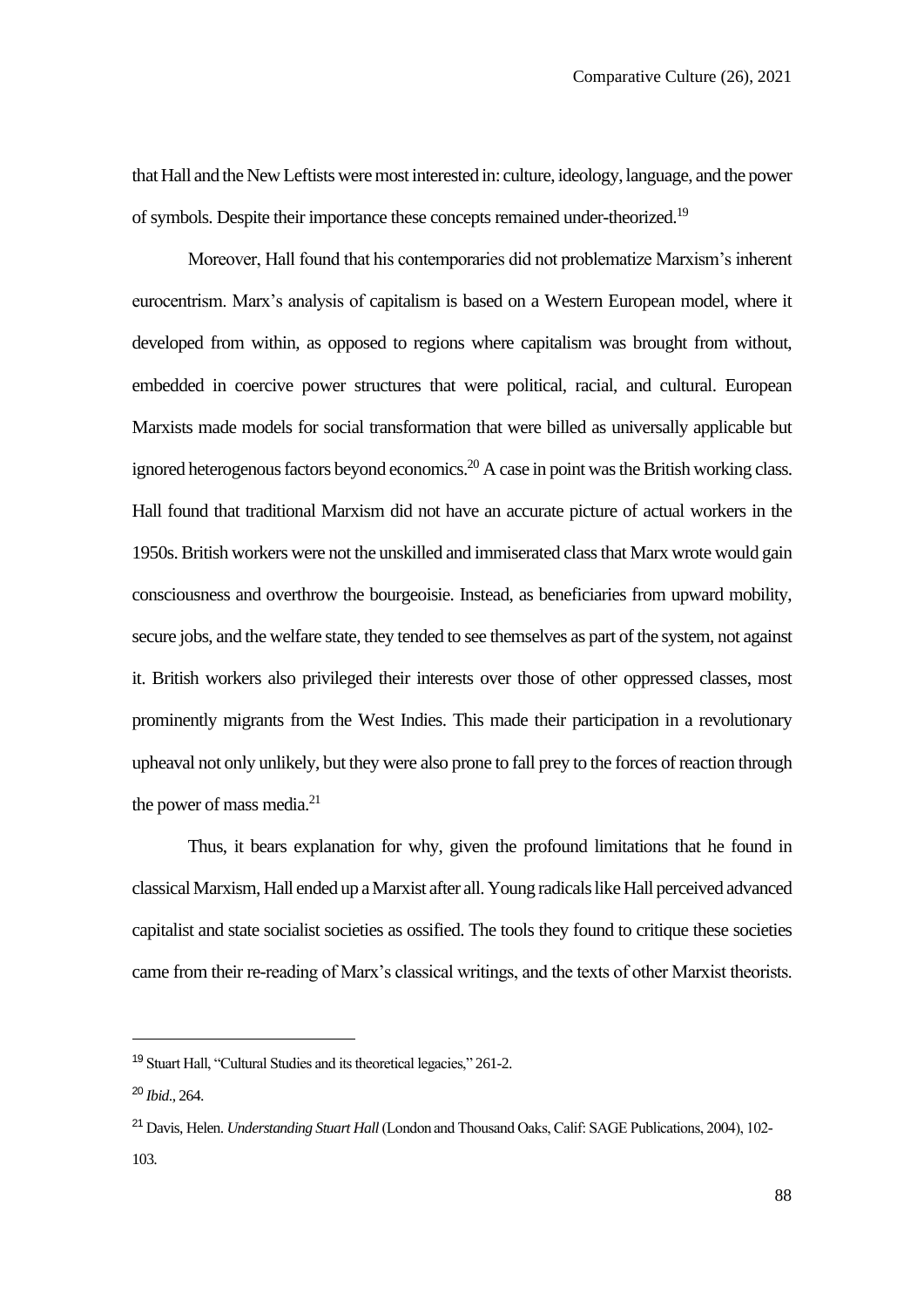Chief amongst them were Vladimir Lenin, Rosa Luxemburg, Antonio Gramsci, Herbert Marcuse and other Frankfurt School thinkers, Jean-Paul Sartre, and Louis Althusser. It was this body of Western Marxist Thought that inspired New Leftists, and not the reductive economism of the Second International version of Marxism from 1889, that had then become the intellectual foundation for Real Existing Socialism in the Communist Bloc after 1945.<sup>22</sup> Western Marxism combined a fundamental challenge to capitalism, state-socialism, and imperialism, with an uncompromising stance against political reformism, and a commitment to revolutionary transformation from the bottom up. It offered a totalizing coherence to historical processes that helped make sense of a seemingly chaotic and disjointed world, and a path forward despite it all. $^{23}$ 

During his first years at the CCCS, Hall, his colleagues, and students "walked right around the entire circumference of European thought, in order not to be in any simple capitulation to the *zeitgeist*, Marxists." This involved reading German idealist philosophy, especially Hegel, and the critical thought of German sociologist Max Weber.<sup>24</sup> Hall, his colleagues, and his students at the CCCS would eventually take the plunge into Marxism because of two reasons: The 1968 student protests, and the thought of Louis Althusser (b. 1918 – d. 1990).

At first sight, Althusser is an unlikely influence for Stuart Hall. Althusser was a loyal member of the Stalinist French Communist Party. Until 1965, he defended state-socialist orthodoxy from idealist critics such as Georgy Lukacs and the Frankfurt School. His critiques of fellow Western Marxists were made with such vehemence that some scholars have excluded him

<sup>22</sup> See Renaud, *New Lefts*, and Martin Jay, *The Dialectical Imagination: A History of the Frankfurt School and the Institute of Social Research, 1923-1950*. Weimar and Now 10. (Berkeley: University of California Press, 1996).

<sup>23</sup> See Martin Jay, *Marxism and Totality: The Adventures of a Concept from Lukács to Habermas*(Berkeley: Univ. of Calif. Pr, 1984).

<sup>24</sup> Hall, "Cultural Studies and its theoretical legacies," 265.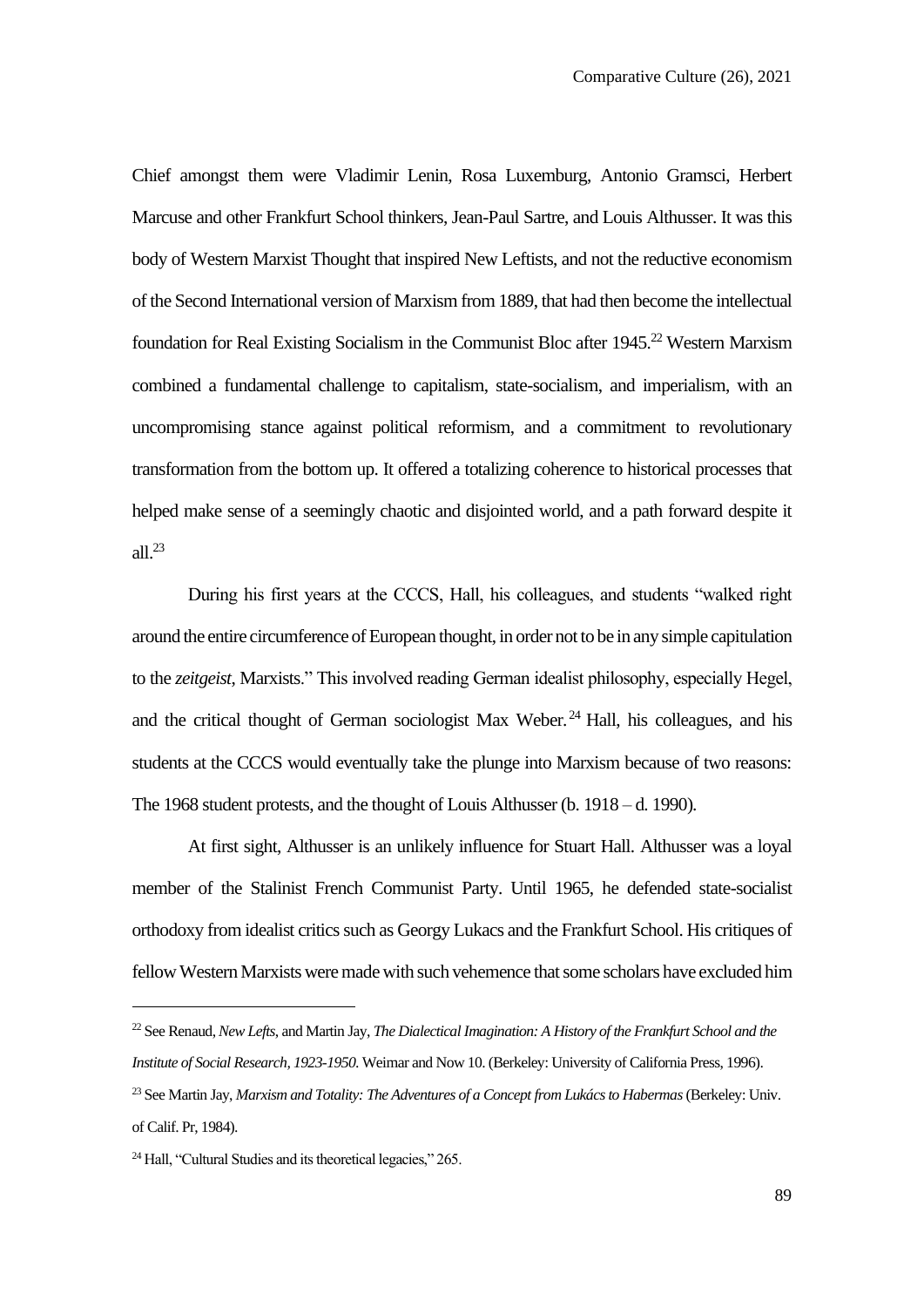from the western Marxist cannon. Martin Jay, however, has made a strong case for his inclusion because Althusser's structuralist approach led to the development of a sophisticated concept of ideology and reworking the Marxist concept of ideology.<sup>25</sup>

Althusser's innovation was to introduce the notion of structuralism to Marxism. In traditional Marxist thought, the conditions for a social transformation lay in the economic alienation of the working class which led to the development of class consciousness and then to a revolutionary overthrow of the ruling class. Therefore, for traditional Marxism the major obstacle for the revolution was the slow development of class consciousness, the strength of false consciousness, and the power of the ruling classes. Althusser's work showed that there was another major obstacle: an anti-revolutionary structure conformed of "ideological state apparatuses" (institutions such as the police, the courts, governments, schools, etc.) guided by a ruling anti-revolutionary ideology (property rights, anti-communism, nationalism, etc.). This structure compelled individuals to conform by hailing, or in Althusser's words: *interpellating*, them as subjects into the system.<sup>26</sup>

We can clearly see Althusser's influence in Hall's 1974 essay "Black Men, White Media." Hall argued that there was a fundamental problem in the way that Black migrants were portrayed in British mass media. Television appearances by people of African descent, Hall claimed, were always encased within the framework of "immigrant problems." They were either portrayed as a burden for a mainstream society conceptualized as inherently white, or as dangerous radicals advocating for black power. Blacks were never allowed to formulate the framework of the discussion. Even an openly racist politician such as Enoch Powell was presented as being the

<sup>25</sup> Jay, *Marxism and Totality*, 388–91.

<sup>26</sup> Louis Althusser, "Ideology and Ideological State Apparatuses," in *Lenin and Philosophy and Other Essays*, edited by Louis Althusser (New York: Monthly Review Press, 1971), 127-88.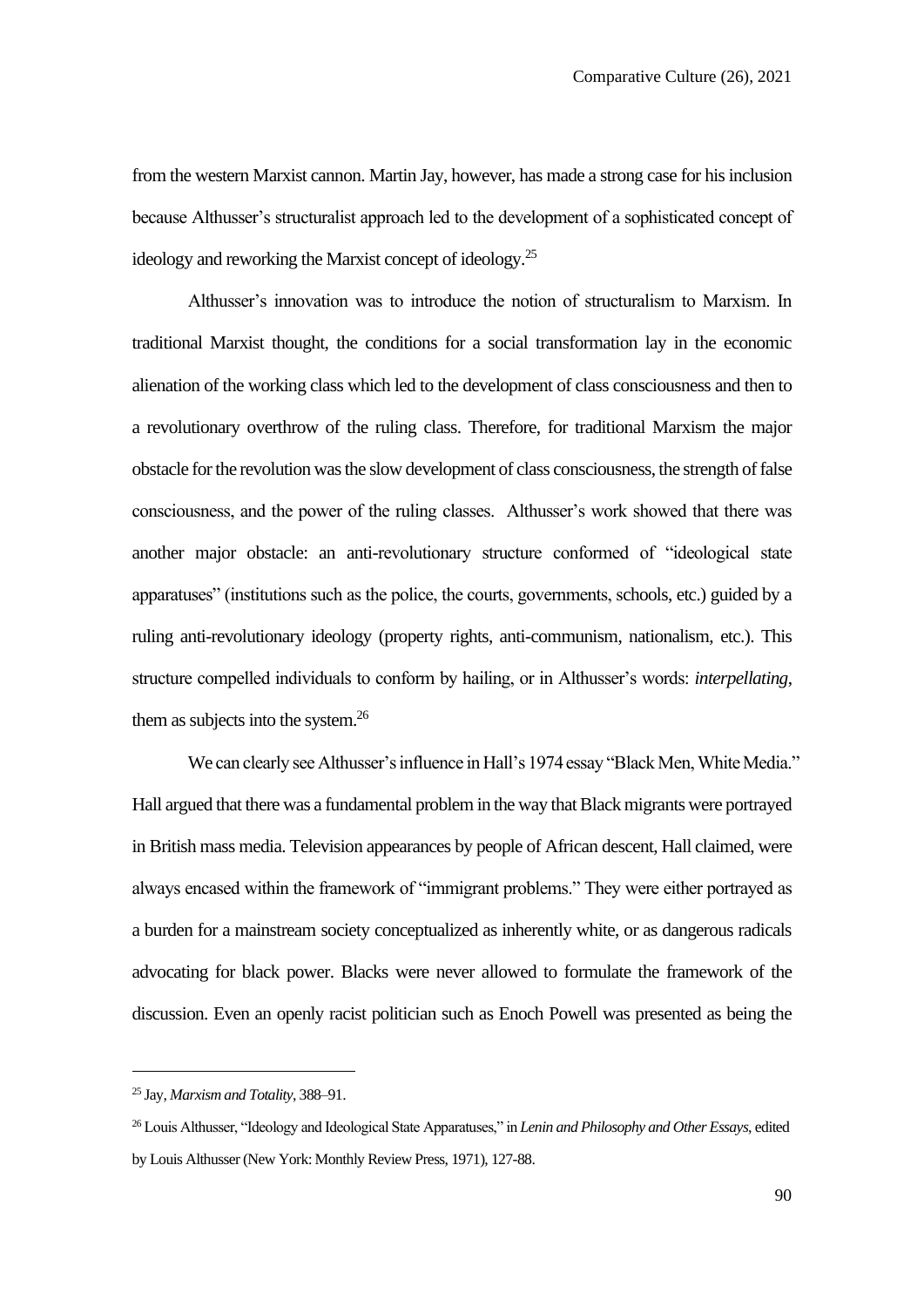recipient of the black "problem," instead of black Britons being the recipients of Powell's racist vitriol. The answer, according to Hall, lay in the inner structure of mass media: "Broadly speaking, the media exists in a very close, sympathetic relationship to power and established values. They favour a consensus view of any problem: they reflect overwhelmingly middle-class attitudes and experience." Moreover, "the media are defensive about the sacred institutions of society... parliamentary legislation, local government, law and order, the police." $^{27}$ 

True to Althusserian form, Hall attacked the ideology-forming institution of the media for being a poor representative for the views of Black Britons for three reasons. Black Britons were overwhelmingly skilled and semi-skilled working-class. Secondly, given a pervasive lack of access to education, Black Britons were mostly un-articulate and lacked organized viewpoints. Finally, black people in Britain were most likely to encounter problems in their interactions with said institutions. Hall demanded from British media to become more representative of the ordinary men and women who lived and worked in Britain. "Blacks are not puppets attached by strings to some set of issues defined as "black problems" … they have a right to access when these questions are being discussed. $28$ 

In the mid-1970s Hall came under the spell of another Marxist thinker, Antonio Gramsci (b. 1891 d. 1937) during the revival of Gramsci studies that followed the 1971 publication of the *Prison Notebooks* by Ouintin Hoare and Ouentin Nowell-Smith.<sup>29</sup> Hall found in Gramsci an array of theoretical tools that largely displaced his earlier interest in Althusser. Even more than in Althusser- himself very influenced by Gramsci- the Italian Marxist gave a lasting contribution

<sup>27</sup> Stuart Hall, "Black Men, White Media," [1974] in Gilroy, Paul, and Ruth Wilson Gilmore, eds. *Stuart Hall: Selected Writings On Race and Difference* (Durham and London: Duke University Press, 2021), 52-53.  $^{28}$  Ibid., 53.

<sup>29</sup> Joseph A. Buttigieg, "Gramsci in English," *International Gramsci Journal*, 3(1), (2018): 26-40.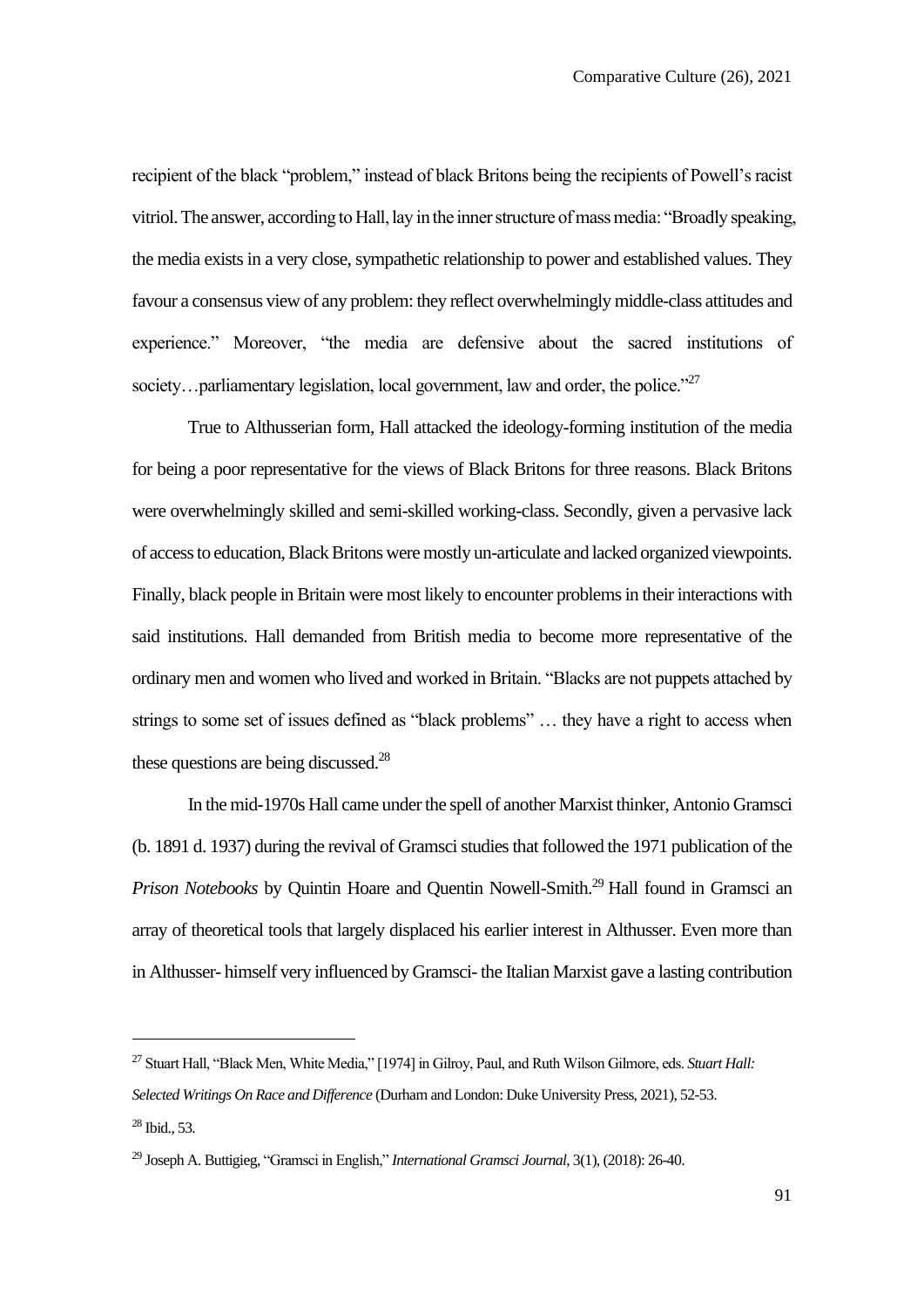to cultural studies with his non-reductive approach to Marxism, and his insistence on the role of organic intellectuals.

As with Althusser, Hall's infatuation with Antonio Gramsci requires explanation. Gramsci's main body of work, the *Prison Notebooks*, emerged under the immense duress of his confinement under Benito Mussolini's fascist regime from 1928 to 1935. Gramsci's writings are scattered and fragmentary. He wrote in roundabout ways to side-skirt fascist censorship. Moreover, Gramsci's analytical insights were always grounded in the time and context of early twentieth century Italy, which required, in Hall's words, "considerable care and patience ... to be delicately dis-interred from their concrete and specific historical embeddedness and transplanted to new soil.<sup>330</sup> Finally, Gramsci remained thoroughly centered on Italian politics and society, which prompted the Marxist intellectual Perry Anderson, Hall's erstwhile collaborator at New Left Review, to question his use for postcolonial studies because he was a Western Marxist who had little value for understanding the problems of the Global South.<sup>31</sup>

Hall rejected dismissals of Gramsci of this kind as an error of literalism, which overlooked the very valuable contributions of Gramscian thought beyond their Italian context. Hall became interested in the Sardinia-born Gramsci precisely because he came from the periphery of the Italian nation, just as Hall came from the periphery of the British Empire. Gramsci's Sardinian background made him especially attentive to "the crosscutting relations of regional, cultural, and national difference," and to the asymmetrical speed of development between northern and southern Italy, and between the mainland and the island of Sardinia. Even as he rose to head of the Italian Communist Party in 1924, after years of propelling the organized

<sup>30</sup> Hall, "Gramsci's Relevance for the study of race and ethnicity," 413.

 $31$  Ibid.,  $416$ .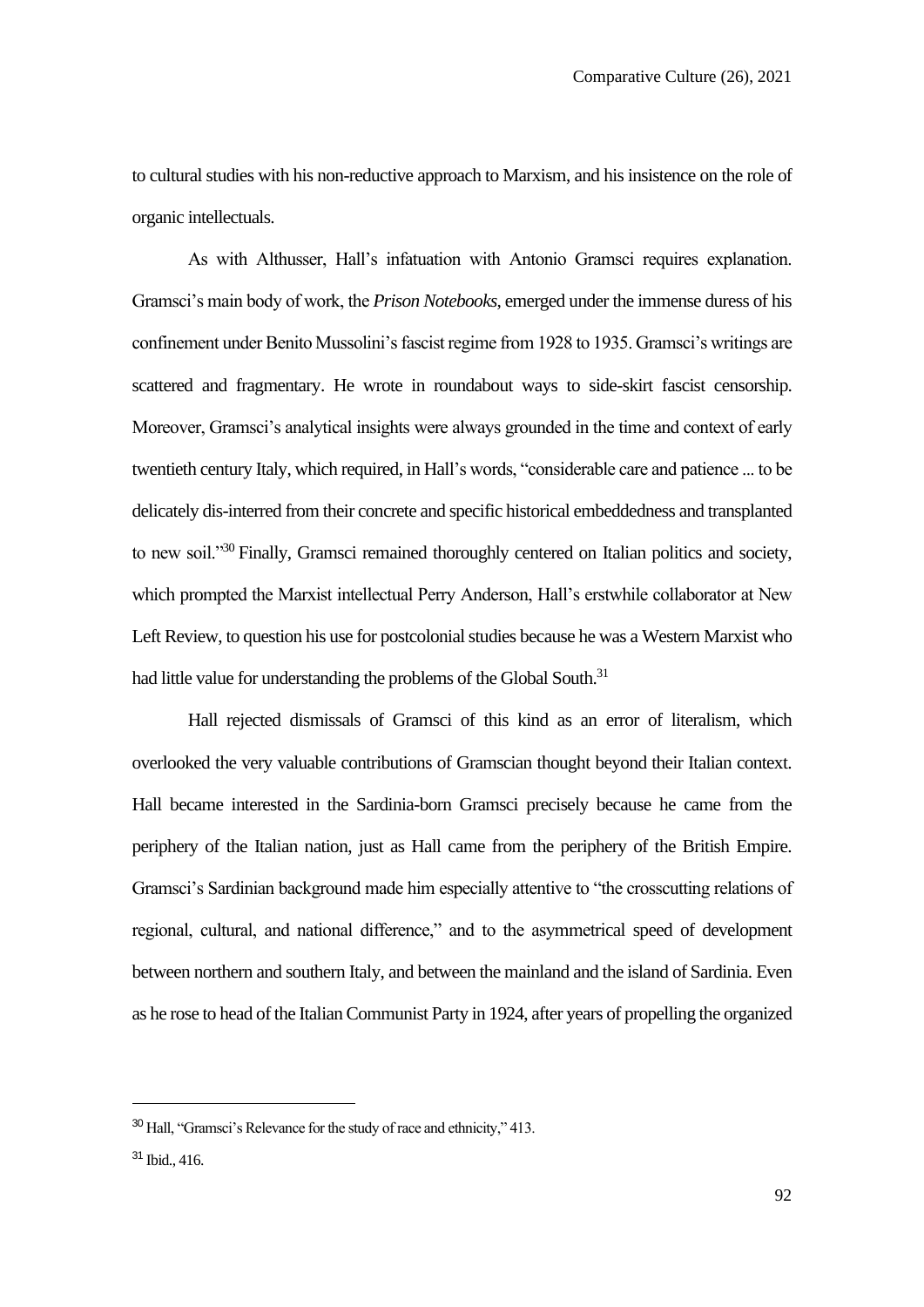labor movement in the city of Turin, Gramsci never lost his keen awareness of difference and diversity.<sup>32</sup>

Hall appreciated Gramsci's analysis of Italian society because it disavowed the reductionist economism from the Second International, which had become orthodoxy in the Soviet Union with Nikolai Bukharin's *Theory of Historical Materialism: A Manual of Popular Sociology* (1921). Under this reductive economism, the economic "base" determined the cultural "superstructure" in an unilinear fashion. Thus, the goal of the "superstructure" is always to justify the operations of the economic "base" that comprises the means and relations of capitalist production. The "superstructure" is thus reduced to a tool of the economic elites to buttress their own power. According to this model, laborers who did not show solidarity with other workers suffered from "false consciousness" derived from capitalist culture. The concepts of "base and superstructure" advanced by the Second International and Bukharin were shorn of Marx's original complexity, such as the role of the dialectic in the making of the superstructure, to favor a more easily actionable strategy of revolution. Gramsci rebuffed this reductionist understanding of culture with his original concept of "hegemony." Gramscian hegemony proved eminently influential for Hall and many other scholars as it opened the space for culture, human subjectivity, and contingency in the making of history.<sup>33</sup>

Gramsci understood that classes, for example the working class or the bourgeois class, were riven by conflicting interests, e.g. workers are divided by questions of nation and race;

<sup>32</sup> Ibid., 416-17.

<sup>33</sup> Ibid., 420–21. On Marx's original definition see Karl Marx, "Preface" in *A Contribution to the Critique of Political Economy.* With some notes by R. Rojas. (Moscow Progress Publishers, 1977 [1859]) https://www.marxists.org/archive/marx/works/1859/critique-pol-economy/preface.htm. Antonio Gramsci, "Critical Notes on an Attempt at Popular Sociology," in Selections from The Prison Notebooks. Edited and translated by Quentin Hoare and Geoffrey Nowell Smith (Lawrence & Wishart London 1971), 769–777.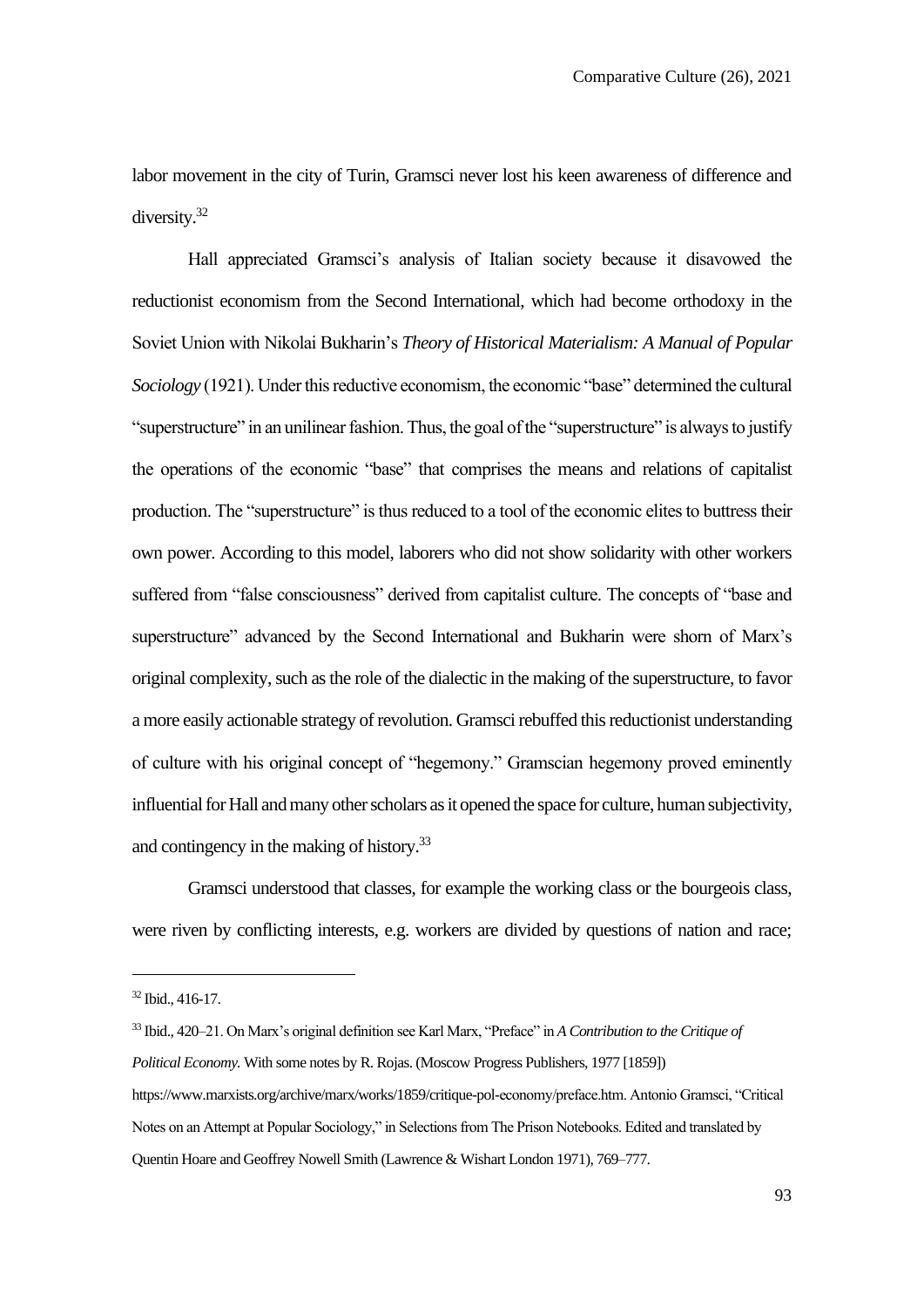capitalists are divided by competition and the search for monopoly. Therefore, class unity was something that had to be created. This happened in three main stages. First, there was an 'economic corporate" stage, in which workers, professionals, or industrialists recognized that they had basic common interests, but did not yet develop ties of solidarity. The second stage, the 'class corporate' stage is when these actors started to develop solidarity ties, which were limited to the economic field. Finally, came the "hegemonic" stage, during which economic solidarity would broaden into a political alliance, followed by an intellectual and moral ideology that cemented this alliance, making it "organic," and facilitating others to buy into it. This level of unity gave that social group a tremendous amount of power because it could dictate the framework in which culture develops. Because of historical developments, the bourgeois class had become the hegemonic class, and capitalism the hegemonic ideology since the early  $19<sup>th</sup>$ century.<sup>34</sup>

For Gramsci, the concept of hegemony explained why many Italian workers supported the capitalist class, were swayed by the Catholic Church, and voted for nationalist political parties, even though all worked against working class interests. The hegemonic process, however, could not be interpreted as absolute. Hegemony was achieved when the "common sense" of the times reflected hegemonic ideology. The mastery of the hegemonic class was founded on popular consent, on the widespread purchase of its ideology, not on authoritarianism or naked force. The key to the strength of hegemony was the strength of a civil society that accepted it. This was the key to its success, but it was also the path to overturn it. Gramsci believed that the violent transformation occurring in the Soviet Union under Josef Stalin was unpracticable in western Europe because of its strong civil society and institutions. If left-wing ideas became hegemonic, Gramsci argued, then the revolution could be achieved in a more peaceful and lasting way. The

<sup>34</sup> Hall, "Gramsci's Relevance," 423-24.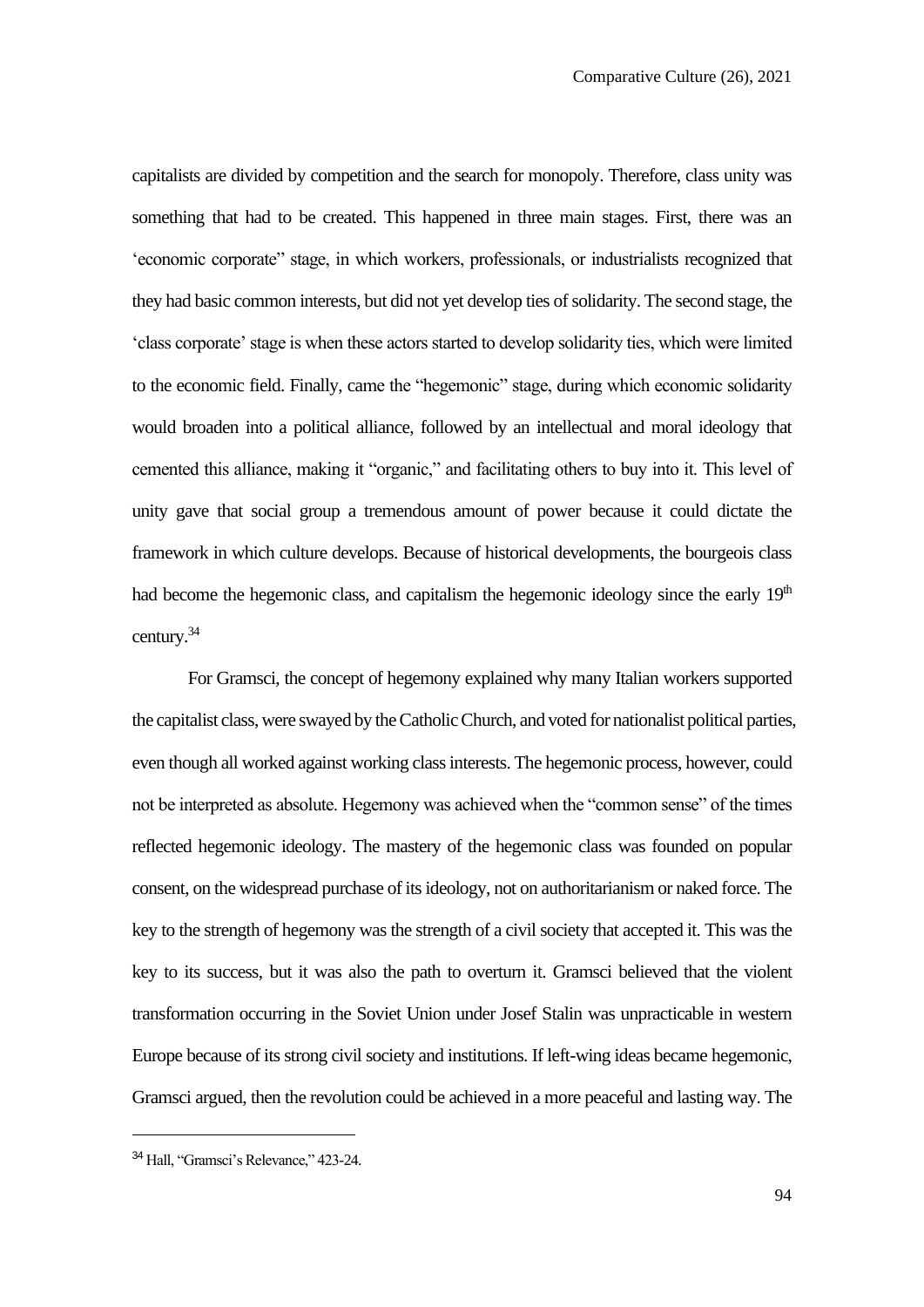path to left-wing hegemony is rocky in Gramscian analysis. He argued that there would most likely be no violent revolution, no "Winter Palace moment," in western European countries. Instead, creating left-wing hegemony required slow, persistent work by dedicated "organic intellectuals" that would wage a non-violent "war of position" against right-wing hegemony.<sup>35</sup>

Besides the concept of hegemony, Gramsci's idea of the organic intellectual proved enormously influential for Stuart Hall. Gramsci differentiated between traditional intellectuals who remained wedded to objectivity and stayed put in their ivory towers, and organic intellectuals who emerged from a particular class and articulated their concerns through their scholarship and public activism. Hall, a black intellectual from Jamaica who had made the former colonial metropole his home, saw himself as a public intellectual of the immigrant community, and within it, black workers. This was precisely what he understood his work at the CCCS to be. In Hall's own words, "there is no doubt in my mind that we were trying to find an institutional practice in cultural studies that might produce an organic intellectual."<sup>36</sup> Yet, he found himself in a quandary. The University of Birmingham was an ivory tower, a place unreachable to the class that Hall advocated for. According to Gramsci, "the organic intellectual cannot absolve himself or herself from the responsibility of transmitting [their] ideas, [their] knowledge, through the intellectual function, to those who do not belong, professionally, in the intellectual class."<sup>37</sup> It was this engagement with Gramsci which prompted him to opt for teaching at the Open University from 1979 onwards.

Founded in 1969, with the support of the Labour Prime Minister Harold Wilson, the Open University was made available to all people interested in learning for a small fraction of

<sup>35</sup> Hall, "Gramsci's Relevance," 428.

<sup>36</sup> Hall, "Cultural Studies and its theoretical legacies," 266.

<sup>37</sup> Hall, "Cultural Studies and its theoretical legacies," 267.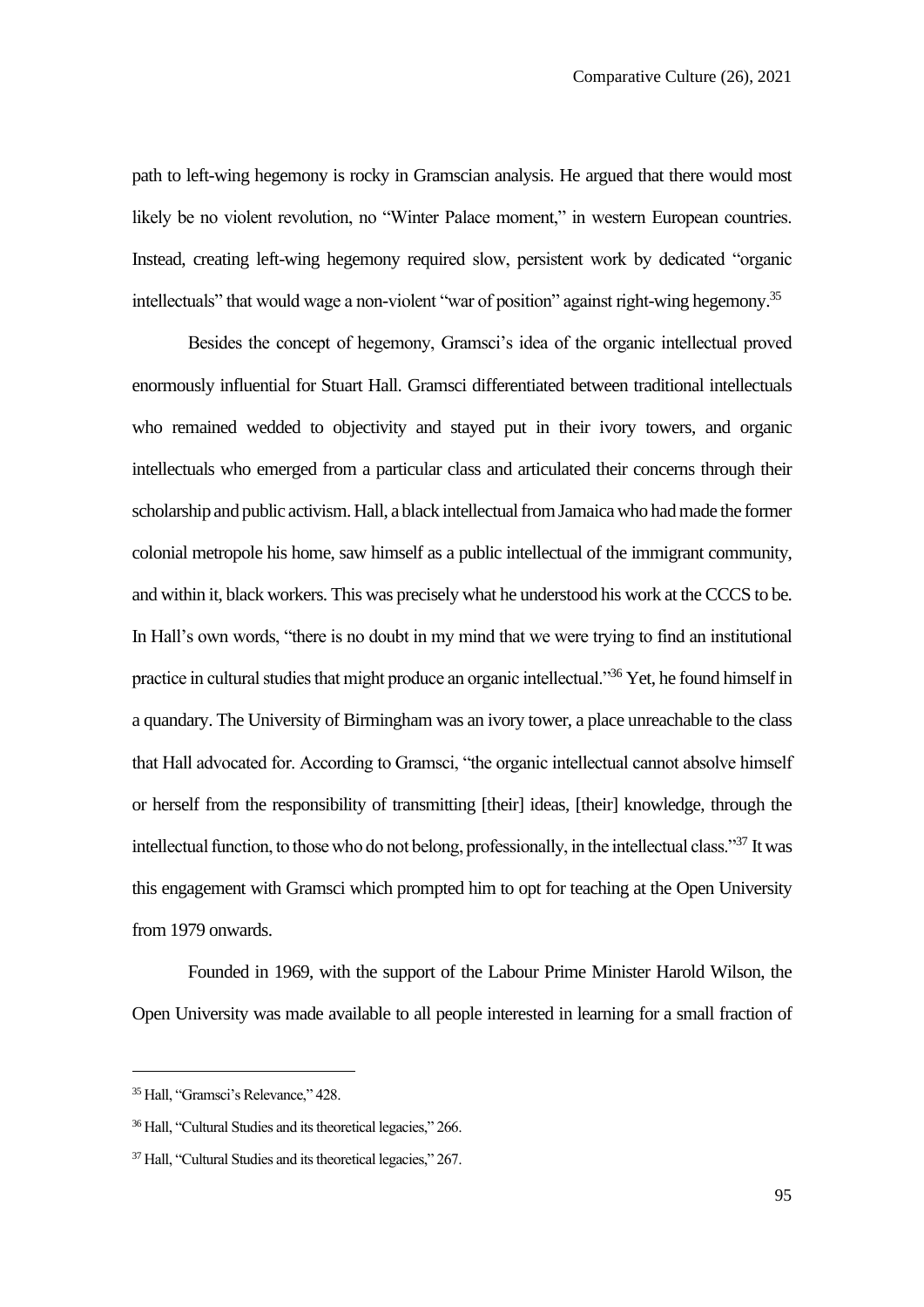the cost of established universities. The Open University was conceived as the opposite of an ivory tower, a university open to non-academics interested in broadening their perspectives. In an interview Hall recalled that he saw the "more open, interdisciplinary, unconventional setting [of the Open University]" as the best place to bring the high-flying ideas developed at the CCCS down to earth, "to those who don't have any academic background." This was the very idea of an organic intellectual. As Hall puts it: "If you are going to make cultural studies [popular], you have to translate the ideas, be willing to write at *that* more popular and accessible level. I wanted cultural studies to be open to that sort of challenge" (Italics in the original).<sup>38</sup>

# **III. The organic intellectual in action: Reckoning with Thatcherism and New Labour, 1980s-1990s.**

On Friday, 4 May 1979, the new British Prime Minister Margaret Thatcher celebrated her party's landslide victory over Labour. She did it in typical Thatcherite fashion, pontificating against her political foes in a hectoring voice and patronizing tone. She also read from the Catholic Saint Francis of Assisi to the cameras installed in front of her new residence at 10 Downing Street: "Where there is discord, may we bring harmony. Where there is error, may we bring truth. Where there is doubt, may we bring faith. And where there is despair, may we bring hope."39

Her victory came on the coattails of the "Winter of Discontent" of 1978-79 in which Labor Unions clashed with the government leading many to think of Britain as "ungovernable." The 1970s had witnessed a further deterioration of the economic situation engendered by Britain's relatively weak economic development since 1945, the oil shocks of the 1970s, and the

<sup>&</sup>lt;sup>38</sup> Chen and Hall, "Interview with Stuart Hall: The Formation of a Diasporic Intellectual," 503.

<sup>39</sup> Cited Andy McSmith, *No Such Thing as Society: A History of Britain in the 1980s*(London: Constable, 2011), 11.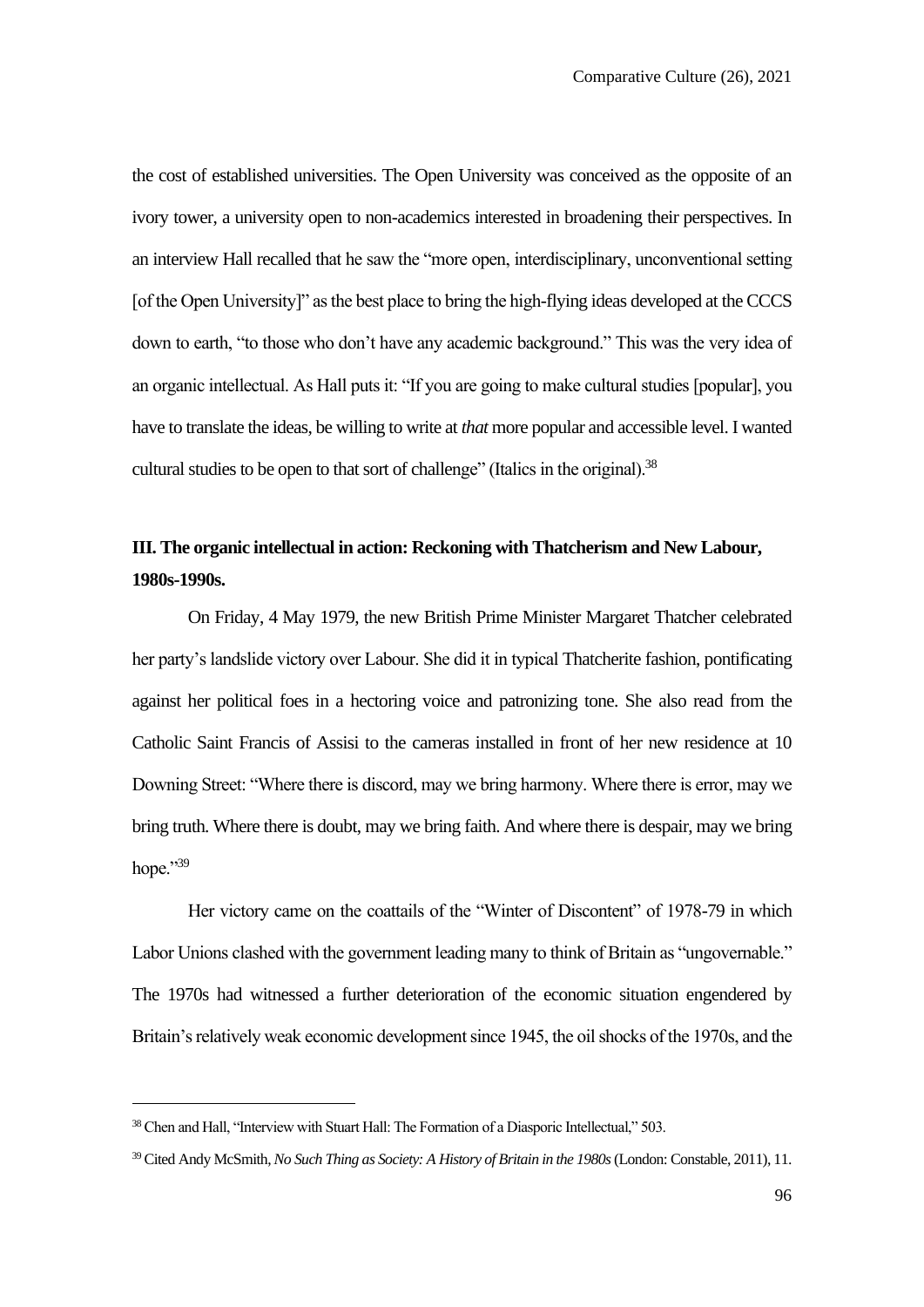growing gulf between the interests of unionized workers and their employers. The conservative Prime Minister Edward Heath (1970-1974) and his Labour Party counterparts Harold Wilson (1964-70, 1974-76) and James Callaghan (1976-1979) had all failed to resolve the crisis. Thatcher promised a radically different approach.

Over the next ten years, British people would soon get used to Thatcher's messianic vision, brought to them in simple terms most could understand. For Thatcher, the welfare state that the social-democratic Labour Party had established since 1945, and which conservatives had upheld, wasthe original error. This error had been responsible for the discord, doubt, and despair that afflicted the country in the 1970s. Thatcher and the Conservative Party promised to bring back truth, faith, and hope, and especially harmony to a supposedly afflicted nation. Her message was simple. Collectivism had brought decline to Britain; free market capitalism would solve the nation's problems.<sup>40</sup> Her bombastic style led many to underestimate her. For example, the wellknown Labour politician, now ex-Minister Tony Benn, believed that his time in the opposition would be short, and therefore he planned to "enjoy" it and "take full advantage of it," just as one would a vacation.<sup>41</sup> The Labour Party would not gain power again almost twenty years later, and then it would hold views wholly unacceptable to Benn.

Stuart Hall quickly grasped that *Thatcherism*, a term he coined himself, was a very different phenomenon from the conservative movements that had come and gone in the years prior. Whereas Benn dismissed Thatcher as a temporary episode, Hall saw the making of an authoritarian populism that was gaining ground with the main constituents of the Labour Party. Thatcher's message was popular because, in perfect populist fashion, Thatcher smoothed over

<sup>40</sup> Hall, "The Great Moving Right Show," in Hall, et.al., *Selected Political Writings,* 180. More generally see Ben Jackson and Robert Saunders, eds. *Making Thatcher's Britain* (Cambridge: Cambridge University Press, 2012). <sup>41</sup> McSmith, *No Such Thing as Society*, 12.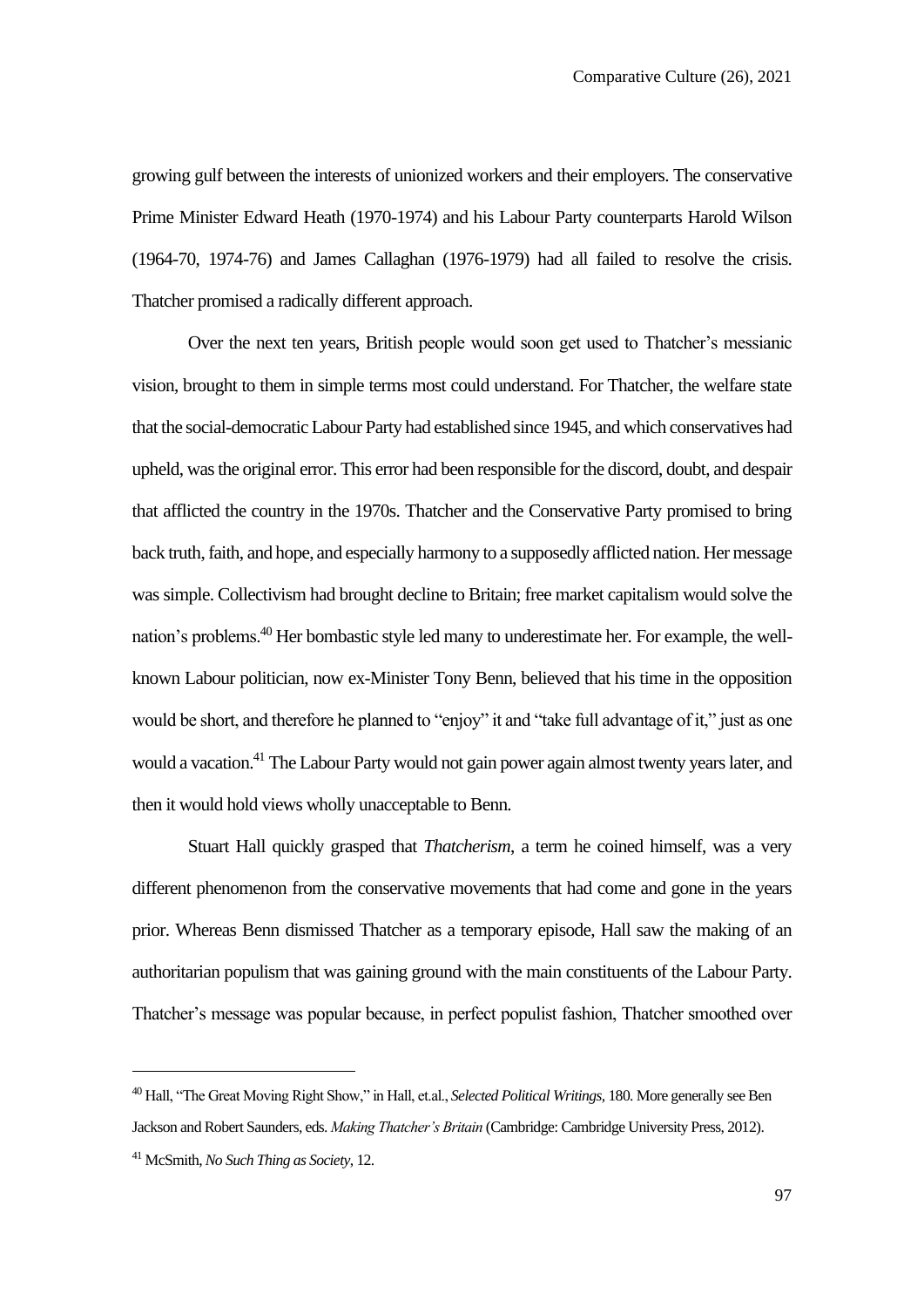economic disparities and class conflicts with a narrative of self-empowerment.<sup>42</sup> Hall understood Thatcher in Gramscian terms. He saw in her ideology and her electoral success the making of a new right-wing hegemony. This put Hall at odds with the wider British left, which largely stuck to Benn's dismissive attitude.<sup>43</sup>

It is easy to see why much of the left was hostile to Hall's analysis. Whereas they saw the achievements of the past forty years as a good to be defended, Hall offered a healthy dose of self-criticism. In his seminal article, "The Great Moving Right Show," published in the journal *Marxism Today,* Hall argued that the growing success of Thatcherism was due to contradictions intrinsic to the social democratic consensus. According to Hall, the Labour Party and Keynesian conservatives had created an image of the state as the benefactor of the people through the creation of the welfare state. This welfare state, however, was "increasingly encountered and experienced by ordinary working people as, indeed, not a beneficiary but a powerful, bureaucratic imposition."<sup>44</sup>

Thatcher was able to point to the long lines to receive unemployment payments, or the long waits at the National Health Service as the failure of this interventionist welfare state. Hall understood that Thatcher's genius was to present herself on the side of the people, as the solution, and conversely, to present the Labour Party as the quintessential political insider, as the government and against the people. <sup>45</sup> In another influential article, Hall added that "neo-Keynesian demands of management, corporatist politics and the disciplining of working-class demands through incomes policy – is deeply discredited."<sup>46</sup> In another, he called the state

<sup>42</sup> Hall, "The Great Moving Right Show," 185.

<sup>43</sup> Davis, *Understanding Stuart Hall*, 134-38.

<sup>44</sup> Hall, "The Great Moving Right Show," in Hall, et.al., *Selected Political Writings,* 180.

<sup>45</sup> *Ibid*., 181.

<sup>46</sup> Hall, "The Little Caesars of Social Democracy," in Hall, et.al., *Selected Political Writings,* 189.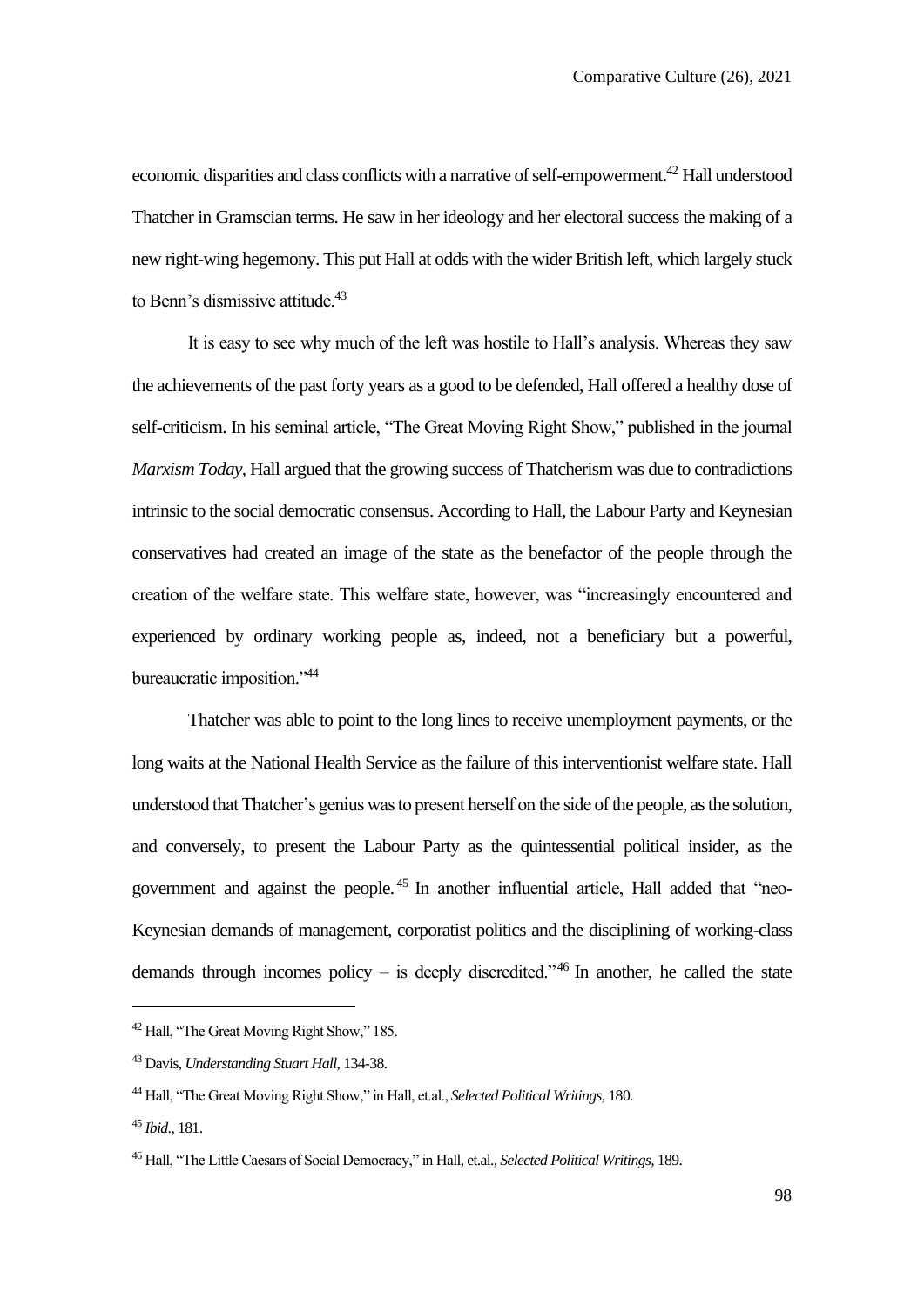"socialism's old caretaker," and argued for a rethinking of socialism that went beyond reliance on the state.<sup>47</sup> Hall presciently intimated that the social democratic consensus had crumbled because of its internal contradictions, and that Thatcher's success was rooted in her ability to present herself as the only solution. Whereas the left sought to oppose all things Thatcher, Hall argued that they better learn something from her.<sup>48</sup>

Another side of Thatcher's "war of position" against the social democratic consensus, which Hall recognized, was its insistence on lambasting prior government for allegedly failing to secure law and order, and for allowing too many immigrants to Great Britain. Thatcherism thrived on the "moral panic" of inner-city mugging and violence that had characterized conservative rhetoric throughout the 1970s. The mediatic and social responses to the deviant act of petty theft by impoverished black men had been the subject of a major work dating from Hall's days at the CCCS, *Policing the Crisis*(1978). In it, Hall et.al. had argued that the intense scrutiny given to these deviant acts, did not aim at combatting the social roots of petty theft, for instance unemployment and lack of educational access. Instead, the mediatic response had helped nurture a common sense that favored a harsh police crackdown.<sup>49</sup> In other words, Hall charged social democratic Britain with having excluded black workers, which had then helped facilitate the conditions that Thatcherism capitalized on for garnering working class support.<sup>50</sup>

Throughout the 1980s, Hall urged the left to understand the phenomenon of Thatcherism for what it was, often without success. Even after landslide defeats in 1983 and 1987, the Labour leadership and the trade unions failed to comprehend how dire a state they

<sup>47</sup> Hall, "The State: Socialism's Old Caretaker," in Hall, et.al., *Selected Political Writings,* 237.

<sup>&</sup>lt;sup>48</sup> On this account Hall is at odds with David Harvey's influential account of the rise of neoliberalism. See David Harvey, *A Brief History of Neoliberalism* (Oxford and New York: Oxford University Press, 2005).

<sup>49</sup> Davis, *Understanding Stuart Hall*, 106–7.

<sup>50</sup> *Ibid*., 122-23.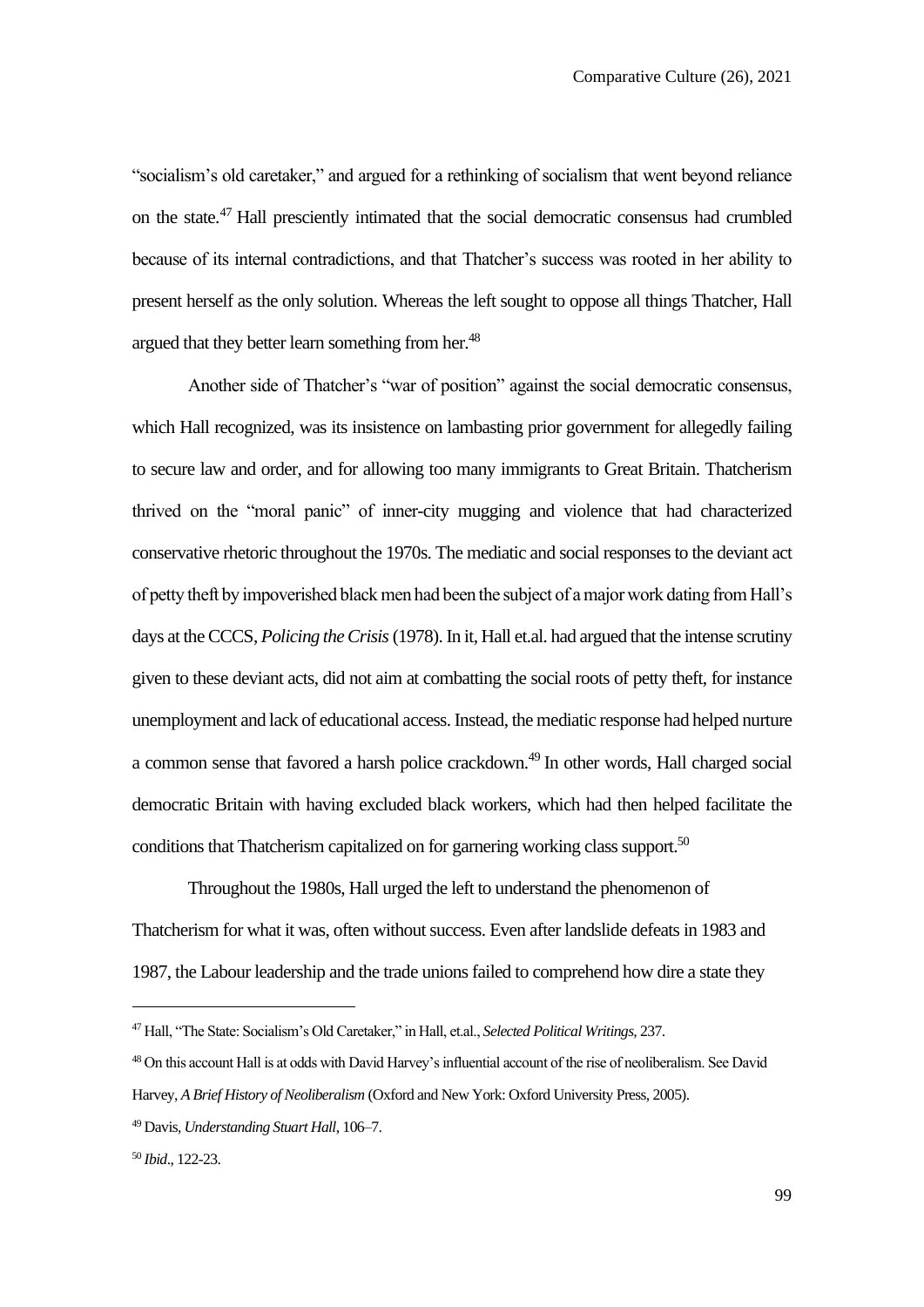found themselves in. By now, Thatcherism had achieved hegemony, and would "continue to set the terms, define the parameters, establish the benchmark of 'political reality" in Britain. Hall pointed to the key years of 1975–79 as the time when politics as usual had been destroyed. Instead of Labour's bungling efforts to master the crisis, "she [Thatcher] engineered the fatal coupling of the anti-Labourist, anti-statist, anti-equality, anti- welfare spirit with the revitalised gospel of the free market." An alternative social philosophy had been born: "Thatcherism," combining "organic national patriotism, religion of the free market, competitive individualism in economic matters, authoritarian state in social and political affairs."<sup>51</sup>

Hall charged that instead of taking Gramsci seriously and combining forces to create a new hegemony, the Labour chief, Michael Kinnock, and trade union leaders such as Arthur Scargill remained stuck in the good ol' boys' politics of traditional trade unionism. They failed to recognize the importance of broadening the struggle to include new social movements such as feminism.<sup>52</sup> Indeed, the collusion of Labour politicians with the right-wing campaign against the 'loony left', and Kinnock's "manly, 'likely lad'" image, "carried no echo or trace of feminist struggles over two decades."<sup>53</sup>

In an assessment that rings true even today, considering the catastrophic performance by Labour leader Jeremy Corbyn in the 2019 general elections, Hall explained that the party's conservative campaign promises: to bring back the welfare state, to strengthen the working class, and to restore state ownership of key industries; were not sufficiently popular to bring majorities. Too many people had never belonged to the traditional working class, and not all workers were Labour supporters. To defeat the conservatives, Labour needed to present itself as

<sup>51</sup> Hall, "The Crisis of Labourism," in Hall, et.al., *Selected Political Writings,* 210.

<sup>52</sup> *Ibid*., 209.

<sup>53</sup> Hall, "Blue election, election blues," in Hall, et.al., *Selected Political Writings,* 243.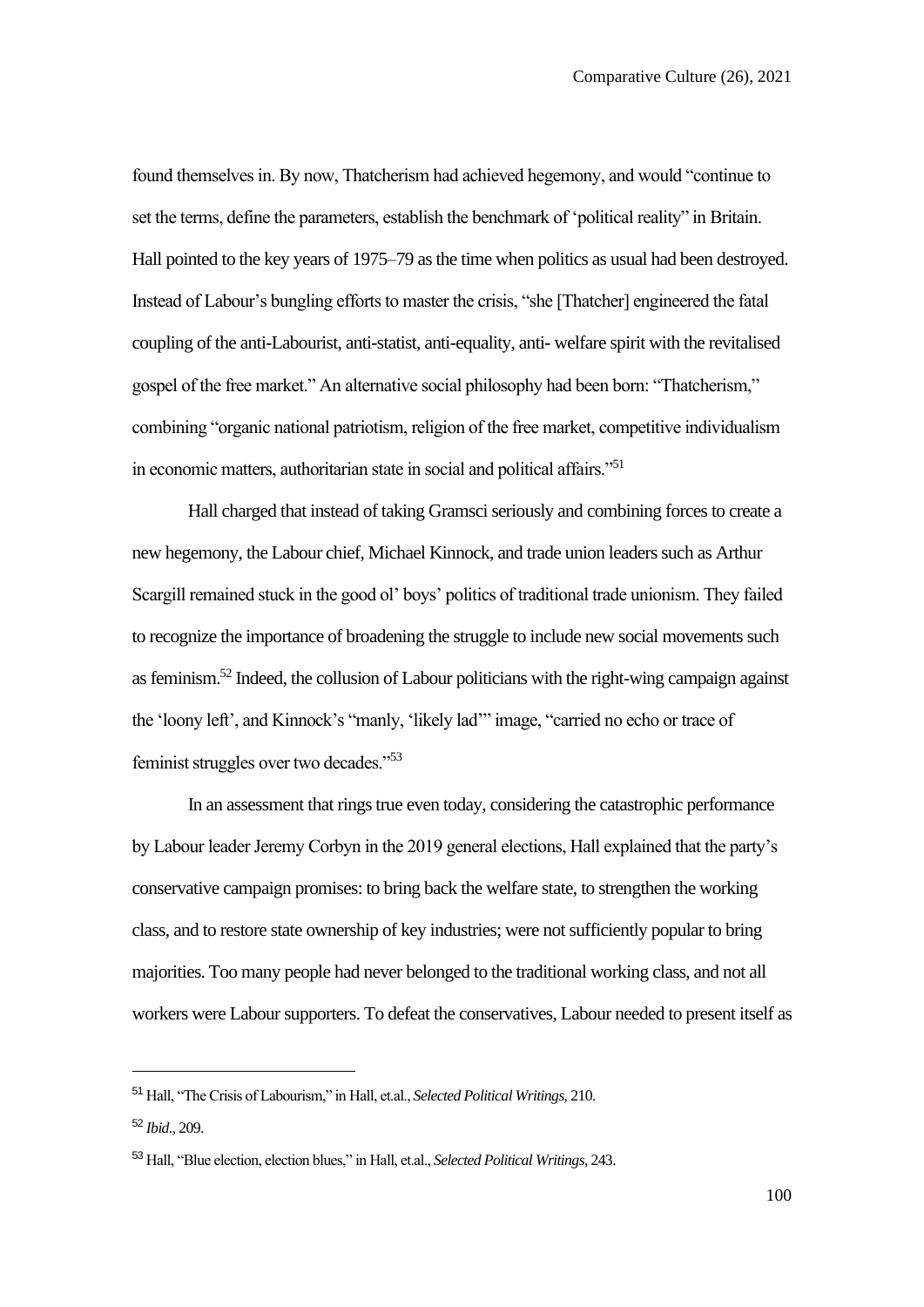a viable alternative, but it "cannot build such an alternative by, however honourably, replaying '1945' in 1987." It needed to move forward with a strategy "for modernisation and an image of modernity."<sup>54</sup>

In the 1990s, the Labour found a strategy for modernization, but it would be far from the modernization that Hall had called for. Spearheaded by the young politicians Tony Blair and Gordon Brown, the Labour party underwent a radical transformation after 1987, shedding its commitment to trade unionism, state ownership of the means of production, and even the welfare state. Blair's political goals were masterfully ambiguous: to "build a strong society which gives each citizen the potential to develop to the full." The Labour Party that won the elections in 1997 with Blair as Prime Minister even called itself "New Labour."<sup>55</sup>

Hall was intensely critical of New Labour's political ideology which he saw as updating, but never challenging, neoliberal common sense. The undercutting of the welfare state under the label of reform was, for Hall, especially egregious for a party that claimed to be following in the footsteps of the wartime architect of the welfare state, William Beveridge. Hall could not see how New Labour was any different from Thatcherism. Blair's contempt for the "work-shy," his penchant for privatization, and the imposition of these neoliberal views on the Labour faithful, made him less an alternative and more a continuation of Thatcherite policies. In one article Hall wrote with his collaborator Martin Jacques, he called New Labour "Thatcherism with a human face" which earned him the enmity of New Labour's intellectual supporters. Hall was undeterred. Trenchantly, he concluded that New Labour may not be "the

<sup>54</sup> *Ibid*., 246–47.

<sup>55</sup> Tony Blair, "Socialism," Fabian Pamphlet 565 (London: Fabian Society, 1994), 7. James E. Cronin, *New Labour's Pasts: The Labour Party and Its Discontents*. 1st ed. Harlow, England and New York: Pearson/Longman, 2004.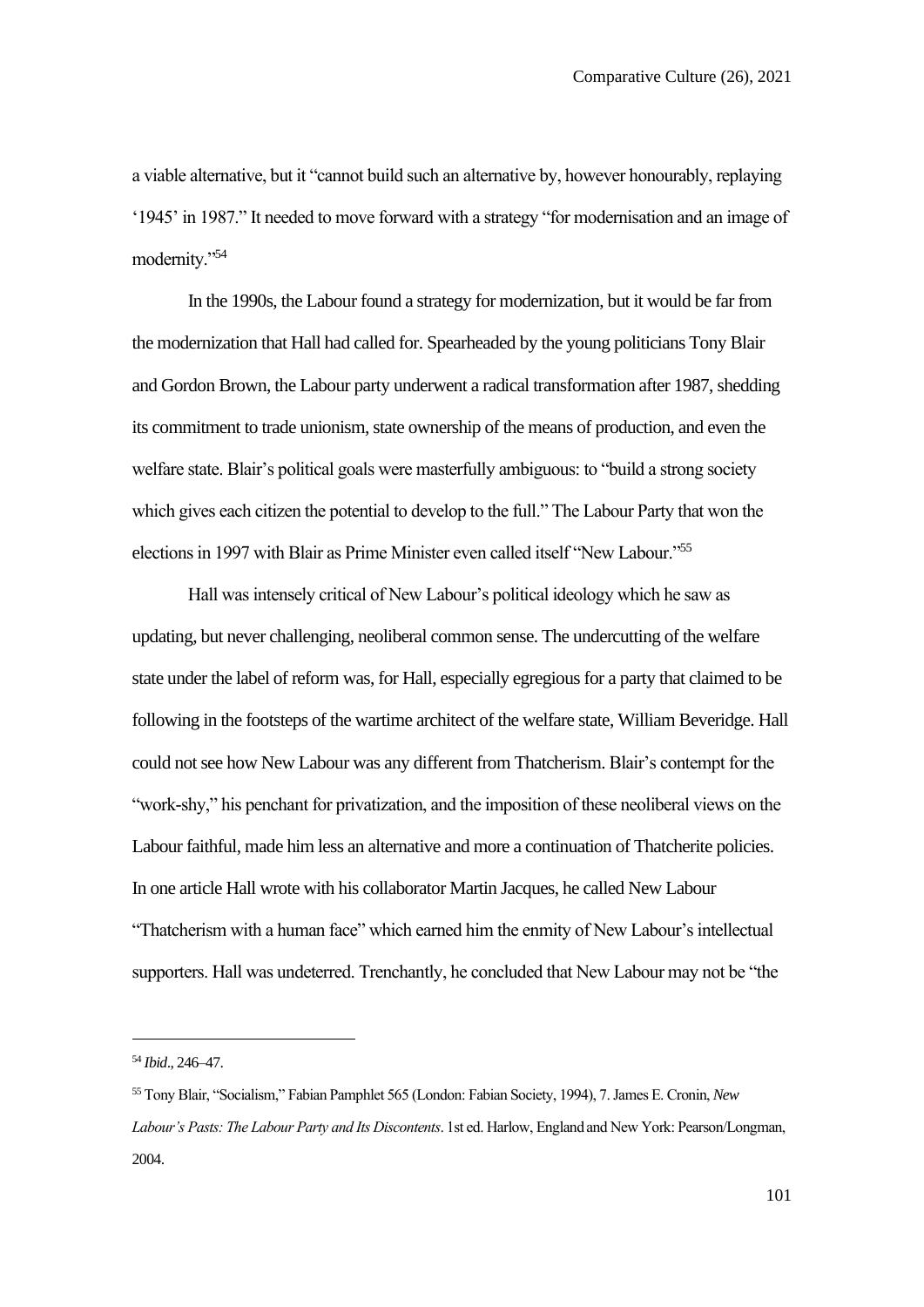populism of Mrs. Thatcher's neoliberal right… but it is a variant species of 'authoritarian populism' none the less – corporate and managerialist in its 'downward' leadership style and its moralising attitude to those to whom good is being done.<sup>"56</sup>

Hall went at work to unravel the ideological trappings of New Labour ideology. For instance, one of Blair's favorite quips was that globalization had made it impossible for a government to manage the economy. Change was inevitable, and that all that a government could possibly do was to "manage change." Rather than attempting to cushion Britain's workers from external change, however, New Labour's agenda seemed entirely different: "His response is to 'manage change'. But it seems that what he [Blair] really means is that we must 'manage ourselves to adapt to changes which we cannot otherwise control.'"<sup>57</sup> New Labour was a free-for-all, no holds barred opening of the economy to globalization without care for the long-term consequences.

### **Conclusion**

Hall's engagement with New Labour and the conservative governments that have succeeded it lasted until his death in 2014. He remained engaged in the making of the antineoliberal Kilburn Manifesto, which was published posthumously in 2015.<sup>58</sup> Throughout his career, Hall remained an engaged scholar who never wavered in his commitment to bringing his insights to the population at large. This article has analyzed Hall's biography and the emergence of cultural studies from a critical standpoint towards Marxism. The very same intellectual curiosity that led him to reject the reductive lures of Marxist economism led Hall to

<sup>56</sup> Hall, "The Great Moving Nowhere Show," in Hall, et.al., *Selected Political Writings,* 295–6.

<sup>57</sup> *Ibid*., 289.

<sup>58</sup> Stuart Hall, Doreen Massey and Michael Rustin, eds., *After Neoliberalism? The Kilburn Manifesto*. A Soundings Collection. (London: Lawrence and Wishart, 2015).